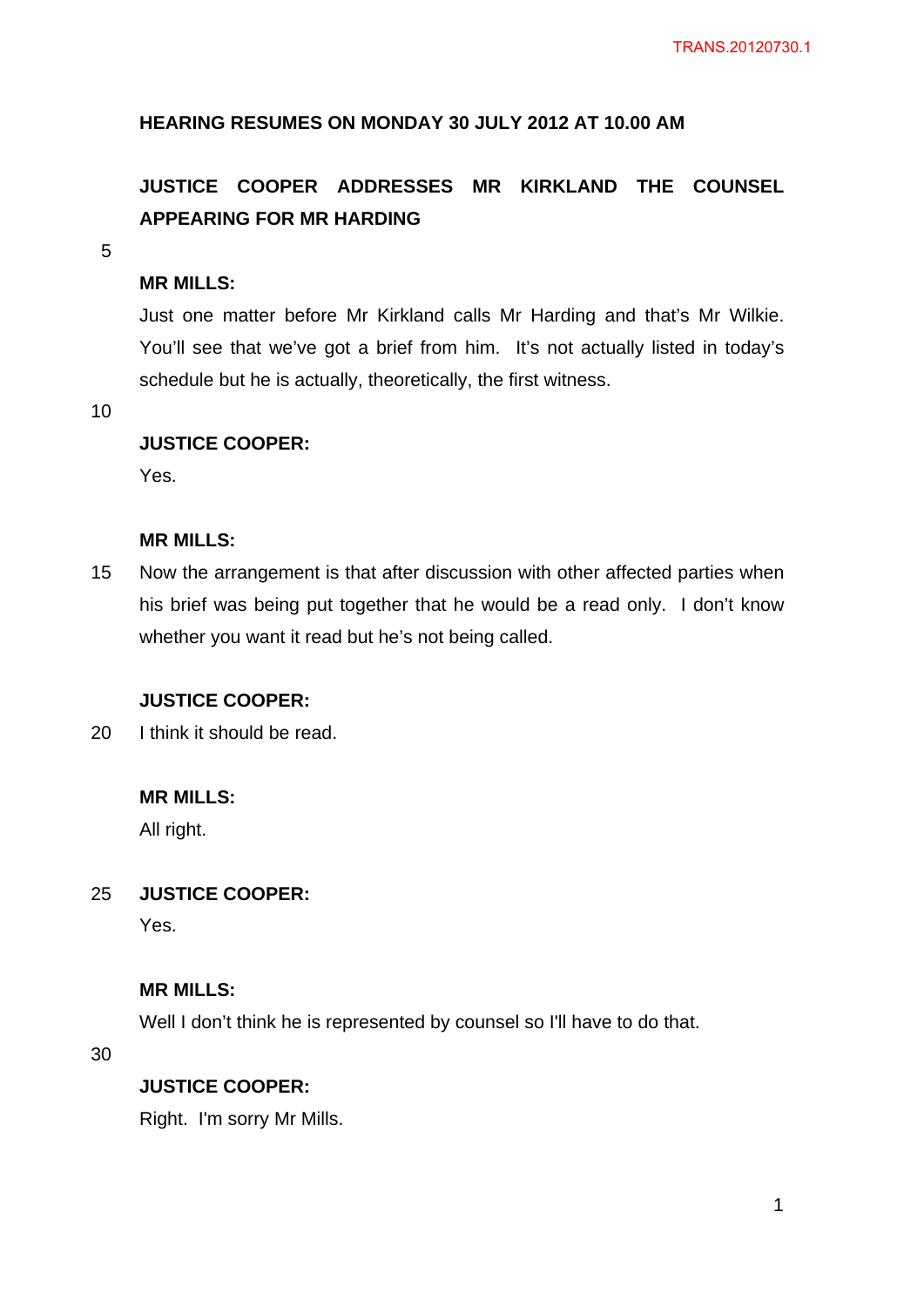#### **MR MILLS:**

But in addition to that we are reserving the possibility that depending upon how the evidence proceeds this week we may require him to come and be available for cross-examination.

5

# **JUSTICE COOPER:**

Yes well I'm pleased to hear that and he's available I take it.

#### **MR MILLS:**

10 Well he's been overseas. I think he's back now but in any event I think if he isn't he's not far away. So if that has to be arranged it will be arranged.

### **JUSTICE COOPER:**

Very good. Thank you Mr Mills.

15

# **MR MILLS:**

Sir, would you like me to read that now?

#### **JUSTICE COOPER:**

20 Yes, unless you wish to delegate it to one of the other counsel assisting.

# **MR MILLS:**

No I, unless I have a paroxysm of coughing I think I can do this.

#### 25 **JUSTICE COOPER:**

Very good. Thank you.

#### **MR MILLS READS BRIEF OF EVIDENCE OF ALUN TREVOR WILKIE**

30 My full name is Alun Trevor Wilkie. I am a registered architect living in Christchurch.

I have been in practice as a registered architect for 36 years. I worked as an architectural graduate for four years prior to becoming registered having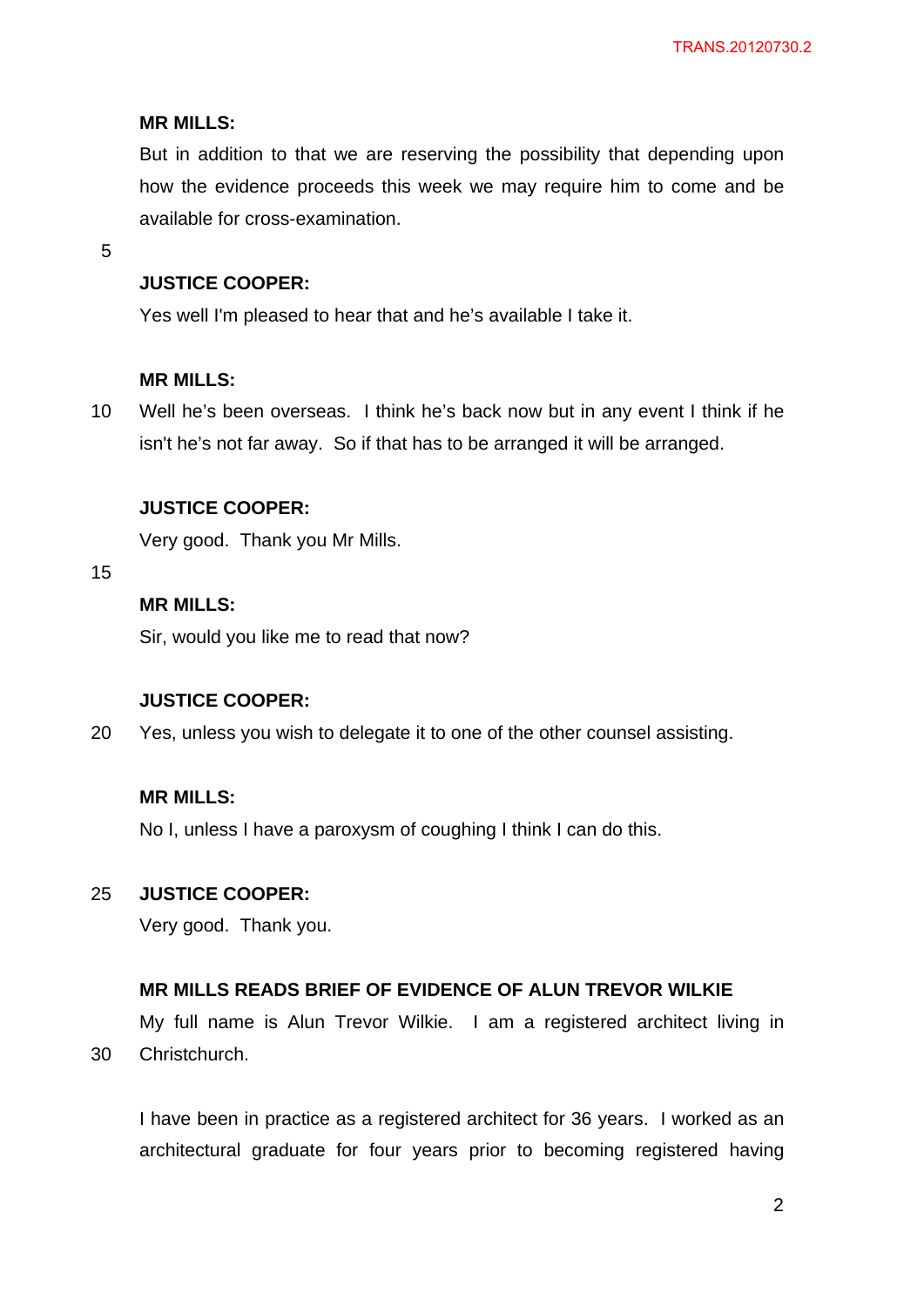graduated from Auckland University in 1972. Apart from one year working in London during the early part of my career I have worked exclusively in Christchurch.

- 5 I am currently a director and shareholder of Wilkie Bruce Registered Architects Limited. At the time of the construction of the building at 249 Madras Street I was trading under Alun Wilkie Associates Limited of which I was the sole director and shareholder.
- 10 I have been asked to prepare this brief of evidence for the Royal Commission of Inquiry into Building Failure caused by the Canterbury Earthquakes, particularly 249 Madras Street, CTV building. I set out below my recollection of my involvement with the building and respond to queries which have been put to me by counsel assisting the Commission.

15

After 26 years since the building's construction in 1986 I am struggling to recall many of the details relating to the people engaged with the development of the building. I confirm that I have no files at all relating to the design and construction of the building. I do still retain the original architectural plans. I

20 25 may have previously advised the Department of Building and Housing investigators, assuming they were Messrs Hyland and Smith, but I did not hold the plans. I cannot recall whether that question was asked of me. I do not think that it was as I would have responded that the plans may have been stored in our offices which at that time were still in the red zone of the CBD. Since the time of the DBH investigation I have retrieved the plans from our old office [and I just interpolate to say that we received those some time ago].

30 Prior to 1982 I was employed by Industrial Holdings Limited, a company which was engaged in the construction of a number of small office developments in Christchurch. From 1982 I formed my own practice and for a period of some years after that continued to do the design work for Industrial Holdings Limited. It was during this period that I met a gentleman whose surname I cannot now recall but his first name was Neil who was a property manager for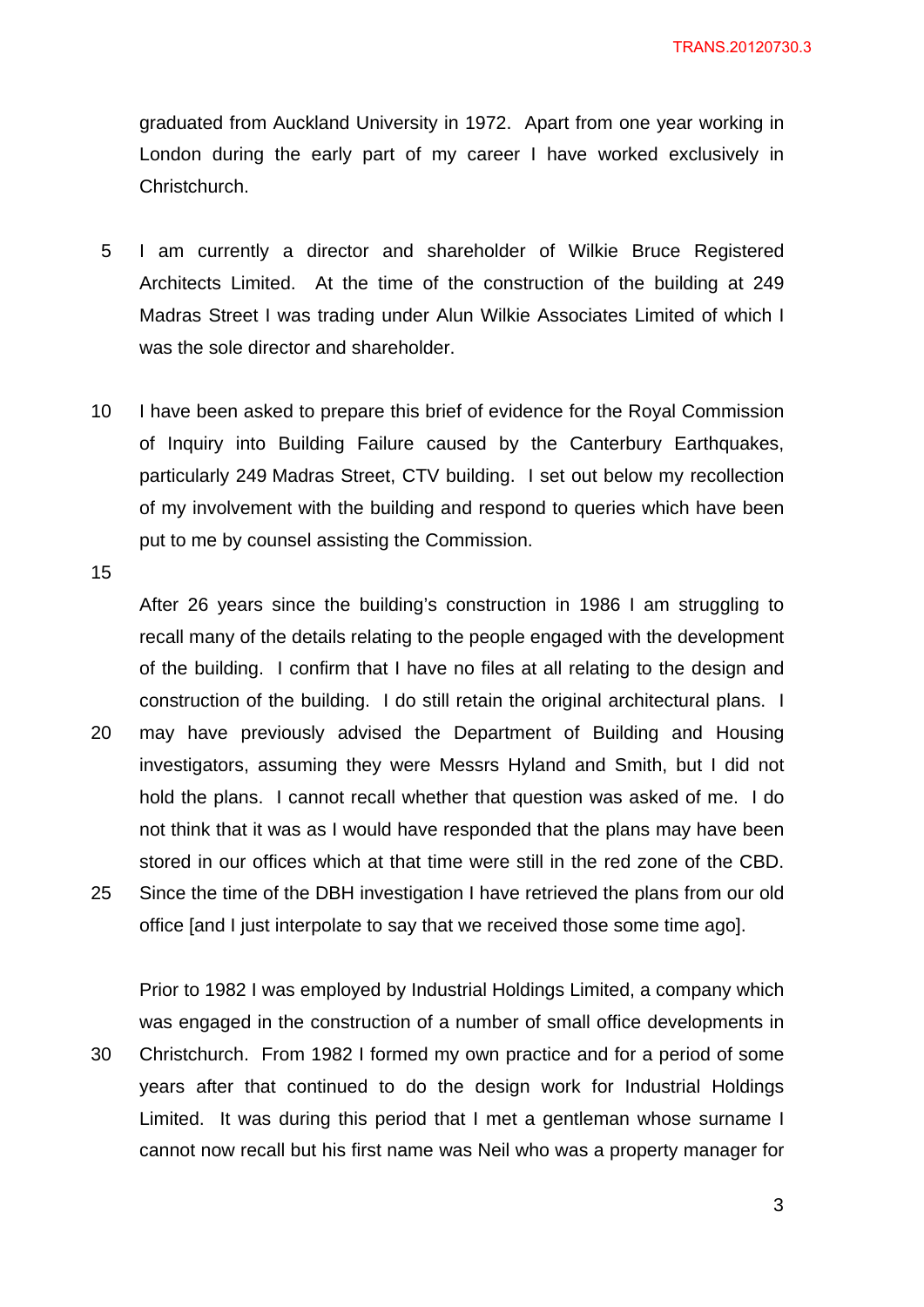Waitaki Refrigeration Company who, through their pension fund, invested in Industrial Holdings Limited developments [and I think I can say it won't be disputed that that will be Mr Neil Blair of Prime West]. At about the time I commenced my practice Neil started his own property investment company and my recollection is that it was called Prime West or similar.

5

10

In the period from the early to mid-1980s there was a reasonable level of development of office buildings in Christchurch City. This period saw a move away from owner/occupier buildings to leased office space. As a consequence the design and construction of office blocks became more orthodox or more generic in nature. There were fewer purpose-built buildings for owner/occupiers.

15 20 In Mr Mills QC's letter to me of 27 March 2012 [and that document is attached to the brief but I don't think it's necessary to go to it] he alluded to a comment attributed to me when I was interviewed by Mr Hyland Mr Smith on 5 April 2011 in relation to the CTV building. I understood them both to be consulting engineers [This is Hyland and Smith] and I now understand were advising in respect of the DBH investigation although I am unclear on that. The notes apparently record me as referring to the CTV building as a,

"Standard developer's office building." I have been asked what the characteristics of that description might be. I respond as follows.

25 The CTV building was rectangular in plan, each floor was a repeat. It had standard suspended grid ceilings, the second exit stair was external and all ventilation was achieved with opening windows. It had a small entrance foyer. The building was constructed with exposed aggregate panels to the exterior.

30 The above description describes a building that does not have a complex form. It was not air conditioned. It had no feature ceilings and it did not have any other architectural embellishments. It was, therefore, what I earlier describe as a standard developer's office building. It was a building which was very much in the mould of what developers constructed during that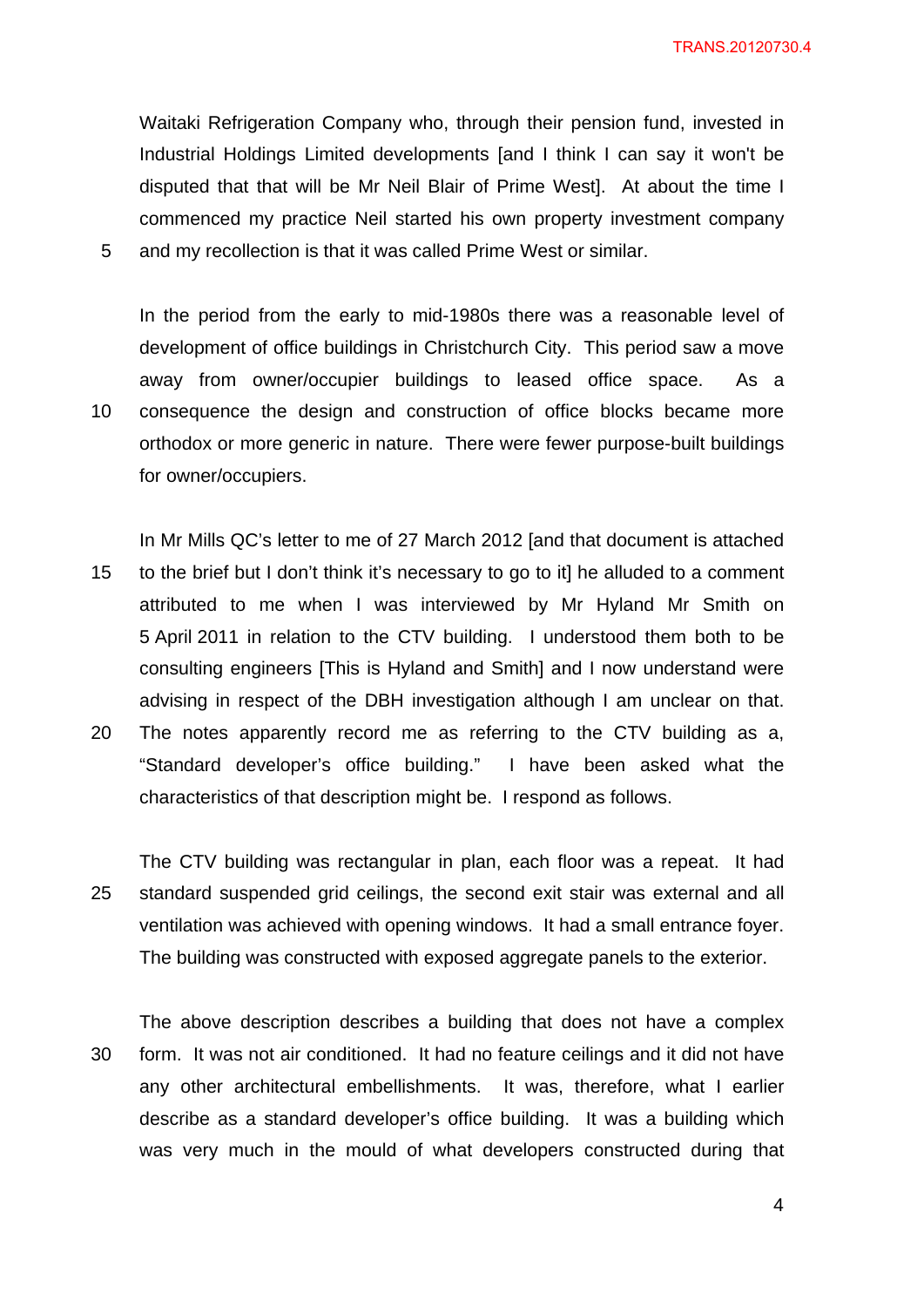period. In my view it was similar in its overall architectural design to others constructed in the 1980s.

5 My description as above is reflected also in the comments noted in the Holmes Consulting Group structural report dated January 1990 under the heading "Conclusions" at section 3. [and this as the Commissioners will be aware relates to the retrofit drag bar issues when they emerged in 1990]. In particular at sub-paragraphs 1 and 2 the authors of that report stated:

10 (1) [these are quotes from the report] "The building is in a condition appropriate to its age and the contractor-as-developer form of construction."

(2) "The layout and design of the building is quite simple and straightforward and generally complies with current design loading and materials code."

15 20 As to who I received my instructions from to proceed with the architectural drawings for the building I cannot now recall whether it was the gentleman Neil to whom I have referred to above or someone else. It has recently been suggested to me (Mr Mills QC's letter dated 27 March 2012) that I might have had some involvement with Mr Michael Brooks the managing director of Williams Construction at the time the CTV building was designed. It is my understanding that Mr Brooks has advised counsel assisting the Commission that after he had prepared what was referred to as a "back of the envelope sketch" showing a plan view he, Mr Brooks, approached me with this sketch

and instructed me to prepare the architectural drawings for the building.

25 Given the period of time since these alleged discussions took place I cannot recollect what has been suggested. I can recall Mr Brooks. However, I do not recollect Mr Brooks instructing me to prepare architectural drawings. Unfortunately again given the effluxion of time I simply cannot recall the exact nature of the original briefing process. The reality of the situation is that at

30 that time there was a considerable volume of work in the Christchurch market. There were a large number of office blocks being designed and built at the time, many of which I was involved with, in addition to a large residential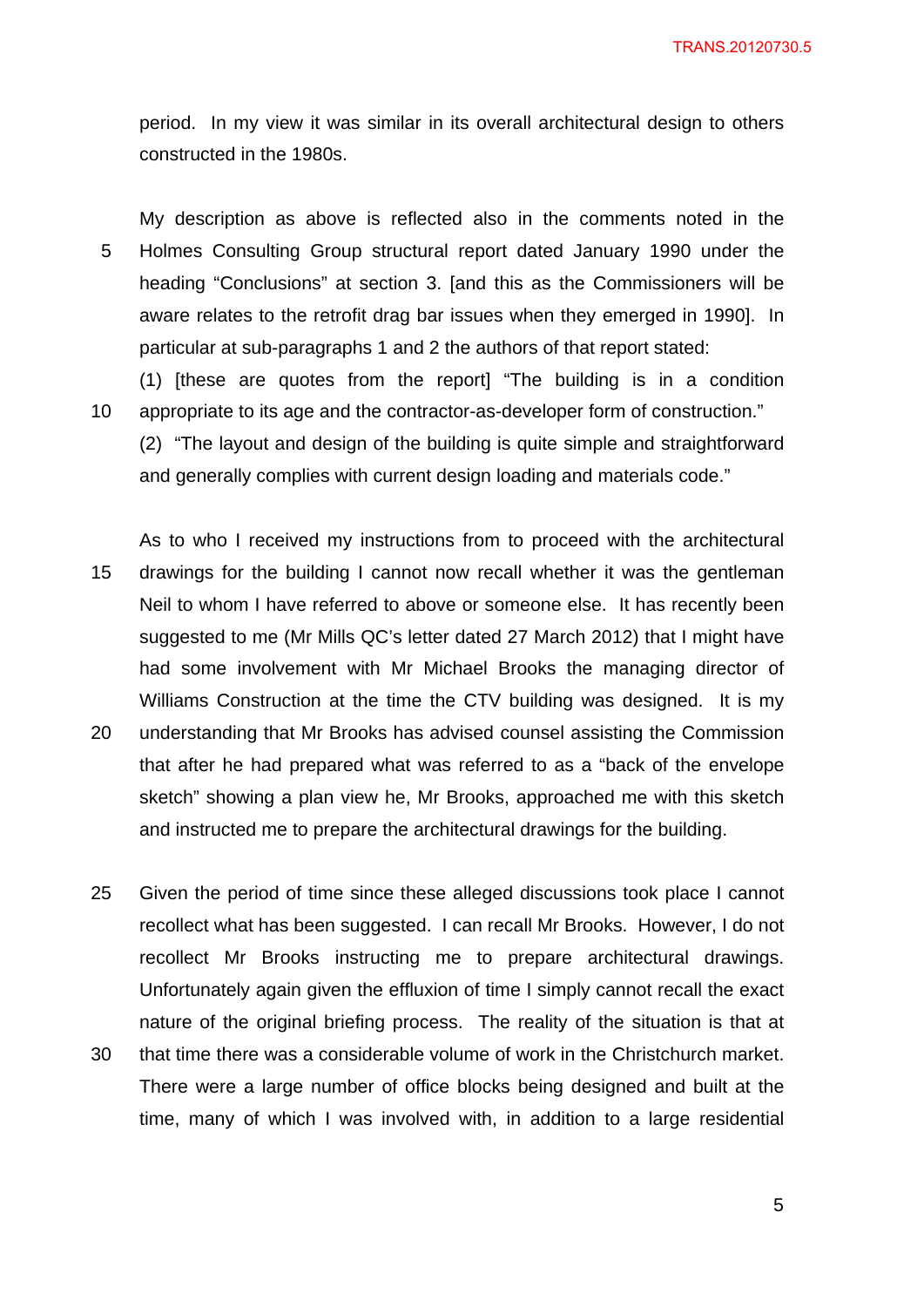design practice. I would of course [I think it should be have been assisted] by reference to my files but they have long since been destroyed.

In terms of the contractors until recently I could not recall the firm engaged.

5 1010

20

Messrs Hyland and Smith reminded me that the contractors were Shirtcliff & Scott.

In about 1981 when I was the company architect at Industrial Holdings Limited

- 10 I designed the Contours building, previously sited at 299 Durham Street North. That building has now been demolished [and I will, Commissioners, take you to a photograph of that later on so that you can see it]. The building has now been demolished. The Contours building was a three storey building and had a different plan configuration and a different parapet roof design than the CTV
- 15 building. Its exterior column, spandrel and fenestration composition had similar architectural features to the CTV building.

By Mr Mills QC's letter to me of 27 March 2012 I was asked to comment on whether I was asked to design the CTV building with the same architectural features as the Contours building. I cannot recall whether I was given that instruction.

25 I have been referred to a letter dated 27 August 1986 from Mr G L Tapper on behalf of the city engineer. I understand from advice received from the Commission that Mr Tapper was the person at the City Works & Planning Department who had principal responsibility for dealing with the permitting of the CTV building. My office may have applied for the building permit but I cannot recall this. It is not uncommon now, as it was not uncommon then, for architectural consultants to submit applications for a building permit (now

30 referred to as building consents) on behalf of building owners.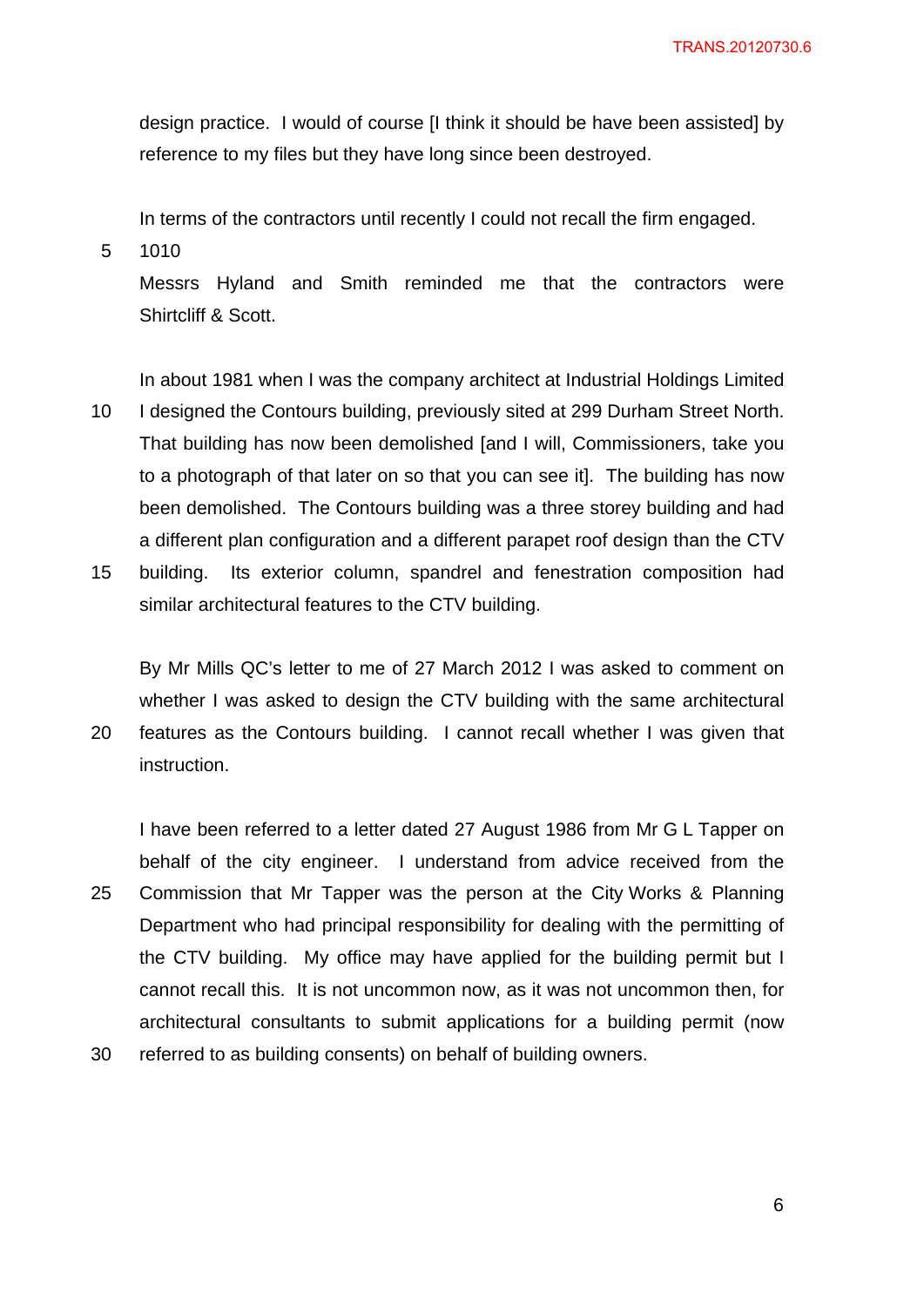I have no recollection of dealing with the City Council during the processing of the permit and dealing with the questions raised by Mr Tapper in the letter referred to.

- 5 The letter is addressed to Alan Reay Consulting Engineers. There is no indication that it was copied to me and it would have been highly unusual for it to have been copied to me during that period. Further, all of the matters in the letter relate to the building's structural design which did not require any input from me as architect.
- 10

15

20

Prior to the design for the CTV building I had not worked with Alun Reay Consulting Engineers as far as I recall. I did not have any knowledge relating directly to the specifics of the engineering and structural design or calculations. It is likely that I would have worked with the structural engineer in respect of how he was designing the overall structure. That is, the column centres, the lengths of the walls, the floor to floor heights et cetera. In other words the general spatial characteristics of the building structure. As a registered architect I had no legal mandate to do any specific "design work" on the structural aspect of the building. This was always exclusively done by the structural engineer, as with this construction project. As I did not have any knowledge relating to the specific structural design issues, at no stage did I

- have any concerns about any aspect of the structural design. It was simply not an area that I was engaged in at all.
- 25 30 I have been asked by Mr Mills QC (his letter of 13 September 2011) about the question of supervision during the construction period. To the best of my recollection neither I nor anyone else in my practice supervised the construction work on site. I have no recollection of regular site meetings. Unfortunately I cannot recall attending the site during construction at all, but even if I did, and evidence to that effect emerges, this does not constitute
- supervision. At most my office may have been involved with "contract observation". At no stage throughout my 36 year career working in Christchurch City have I supervised a project. That term implies a high level

7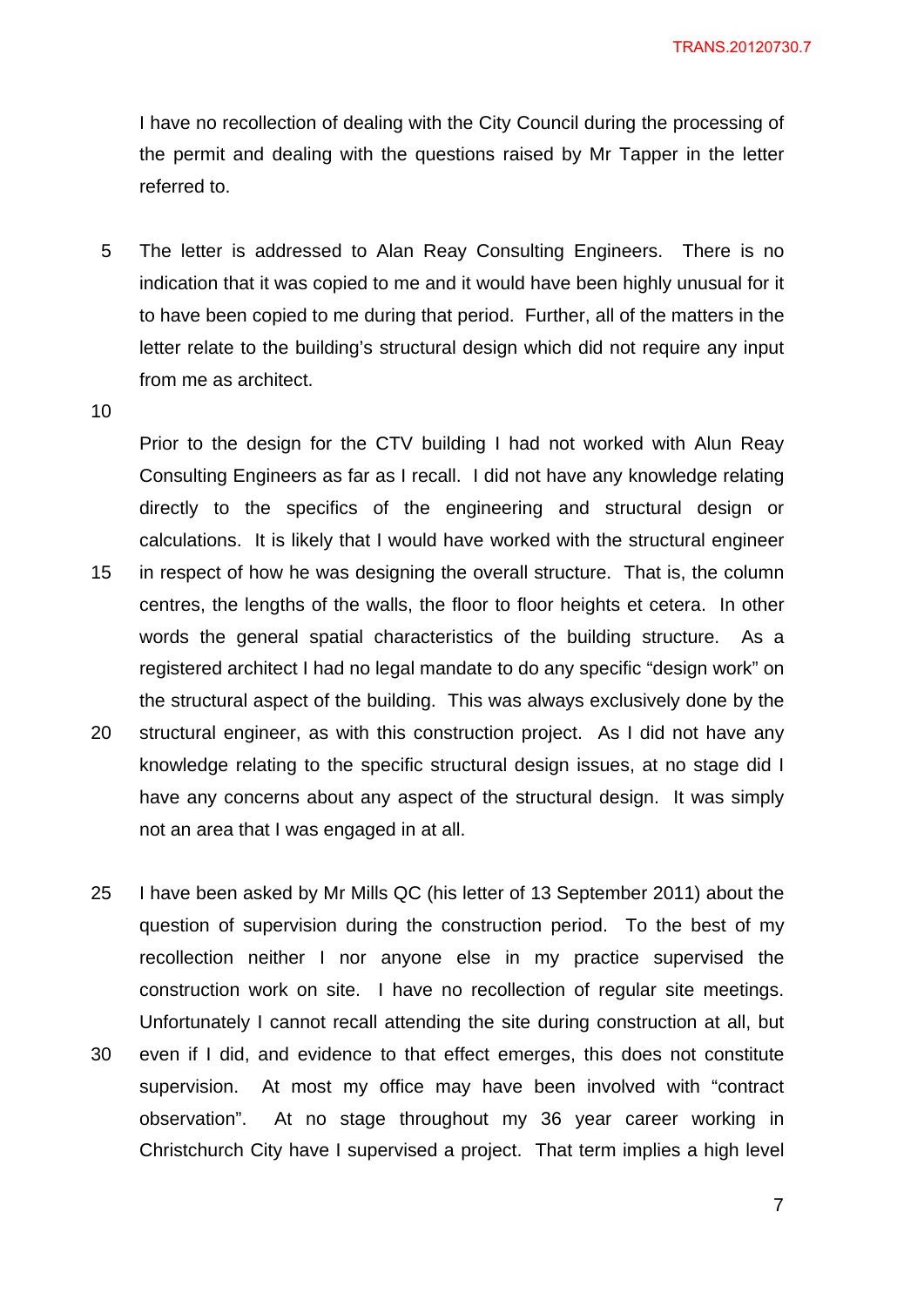of site attendance at very regular intervals for all facets of the work. Architectural observation, if we were engaged to do that, only entails observing architectural elements which are primarily incorporated within the building beyond the structural construction phases. I reiterate that I had no involvement in any observation of any structural work.

As I was not engaged in supervision of construction (nor can I recall even the contract observation role for architectural work) I cannot comment on any concerns I may have held about any aspect of the work being carried out by

10 the contractors. Suffice to say, to the best of my recollection I cannot recall having any concerns about any aspect of the contractors' work."

Then he refers to the Holmes report January 1990 and says, "I have referred above to this report. I have no knowledge of it and had not seen a copy of it prior to it being provided to me by counsel assisting the Commission."

Then turning to the north shear core he says, "The floor plan layout for the CTV building had a north core located abutting the northern face of the building.

20

15

5

The location of the entrance to the building on the north side ensured that the lift shafts' walls, toilets and main staircase were grouped on the north face of the building. It is standard design practice to group these elements together.

- 25 I have no recollection of receiving any instruction as to where the lifts/stairwells were to be located. Again, it was common design planning practice for a building of this gross floor area to locate the vertical access elements and toilets to one side. This is particularly so when the floor plate was of a size that did not efficiently permit a central core design such as the
- 30 Price Waterhouse Centre or the Clarendon Tower.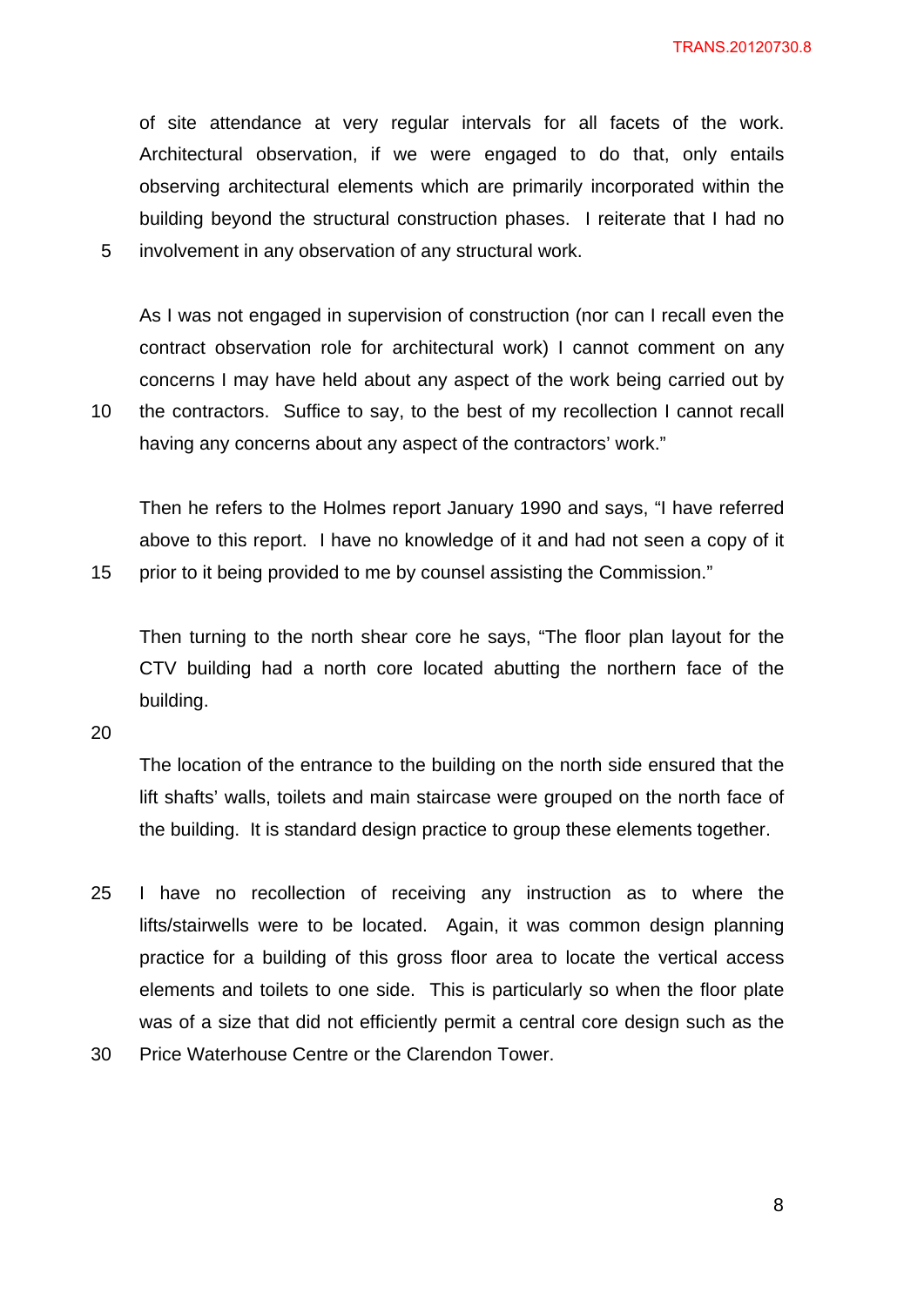The balance or distribution of any building's shear walls: their location, length, thickness, configuration, reinforcement and foundation design is solely the structural engineer's decision.

- 5 I cannot recall any discussion about the reasons for locating the north core shear wall in the position it was located, but that is not surprising because it was a common design practice to locate the core services in such a location. The principal reason for designing a non-central core building, I believe, is related to achieving a single open plan-type office space. The overall gross
- 10 floor area of each floor is really much the same, whichever concept a client adopts.

15 The floor plan layout adopted for buildings of this type can be a functional collaboration between the client and/or a tenant, a structural engineer, a fire engineer (for example maximum lengths to exit ways) and the quantity surveyor. I cannot recall any discussion or consideration in relation to the CTV building about the location of the north core shear being driven by achieving maximum lettable space, a question posed to me by Mr Mills QC in his letter dated 27 March 2012.

20

25

Prior to designing the CTV building I had designed other buildings with the same configuration, namely a shear core outside the four walls of the building. For example, before the design of the CTV building I designed a multi-storey building at 123 Victoria Street which later became known as the Pacific Brands building. It had a two lift shaft and a main stairway configuration extending out from the south side and an opposing structural wall on the opposite northern face of the building. The northern face also had an external second exit stair.

30 In addition, I designed two three storey rectangular buildings near the corner of Victoria and Kilmore Street. The latter building was known as 161 Kilmore Street adjoining Riverlands House. Both of these buildings had projecting

9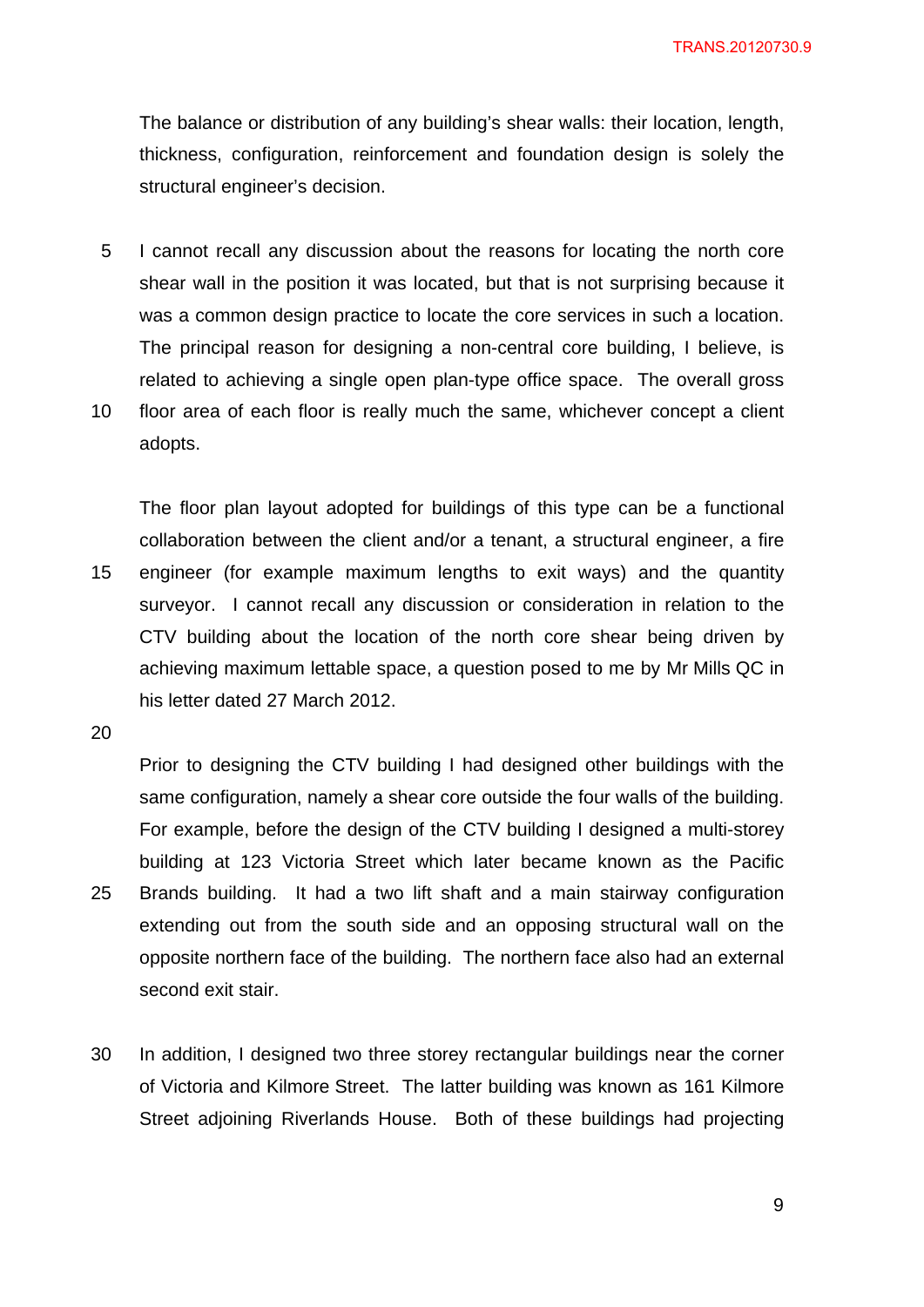lift/stair/toilet cores on one side and a structural wall on the opposing side of the building.

5 I cannot recall any discussion about the seismic performance of the CTV building. As a registered architect I have no knowledge or any design mandate to carry out structural engineering calculations. The seismic performance of a building is always for the structural engineers to calculate and determine. It is their specific field of expertise. Following the determination of the structural elements we would as architects then follow his

10 design parameters/requirements and introduce these design requirements into the overall plans. As I have already noted architects generally and 1020

specifically for this project play no part in the structural calculations whether they be wind loading, dead or vertical loading or seismic loading.

15

This statement is true to the best of my knowledge and belief and was made by me knowing that it may be used as evidence for the purposes of the Canterbury Earthquakes Royal Commission of Inquiry and just as a formality I produce that evidence to the Commission.

20

# **MR KIRKLAND:**

25 May it please the Commission, I have a brief opening which I have done in rather cryptic and short form. I hope that will give some structure to my opening, I'm going to speak to each of those paragraphs albeit briefly. Just before I do Sir, there have been letters posing questions by Mr Mills to Mr Harding. Those letters, answers have been given, by and large they are incorporated into Mr Harding's evidence so I'm not going to refer to those on a standalone basis. Also in opening Sir, Mr Harding like everyone else here is very anxious to get to the bottom of what has happened, the one point that I

30 do agree with Mr Rennie from his opening, engineers do not design buildings that fall down and Mr Harding has indicated to me that he wishes to give a personal address at the end of his evidence and I'm not to be part of that.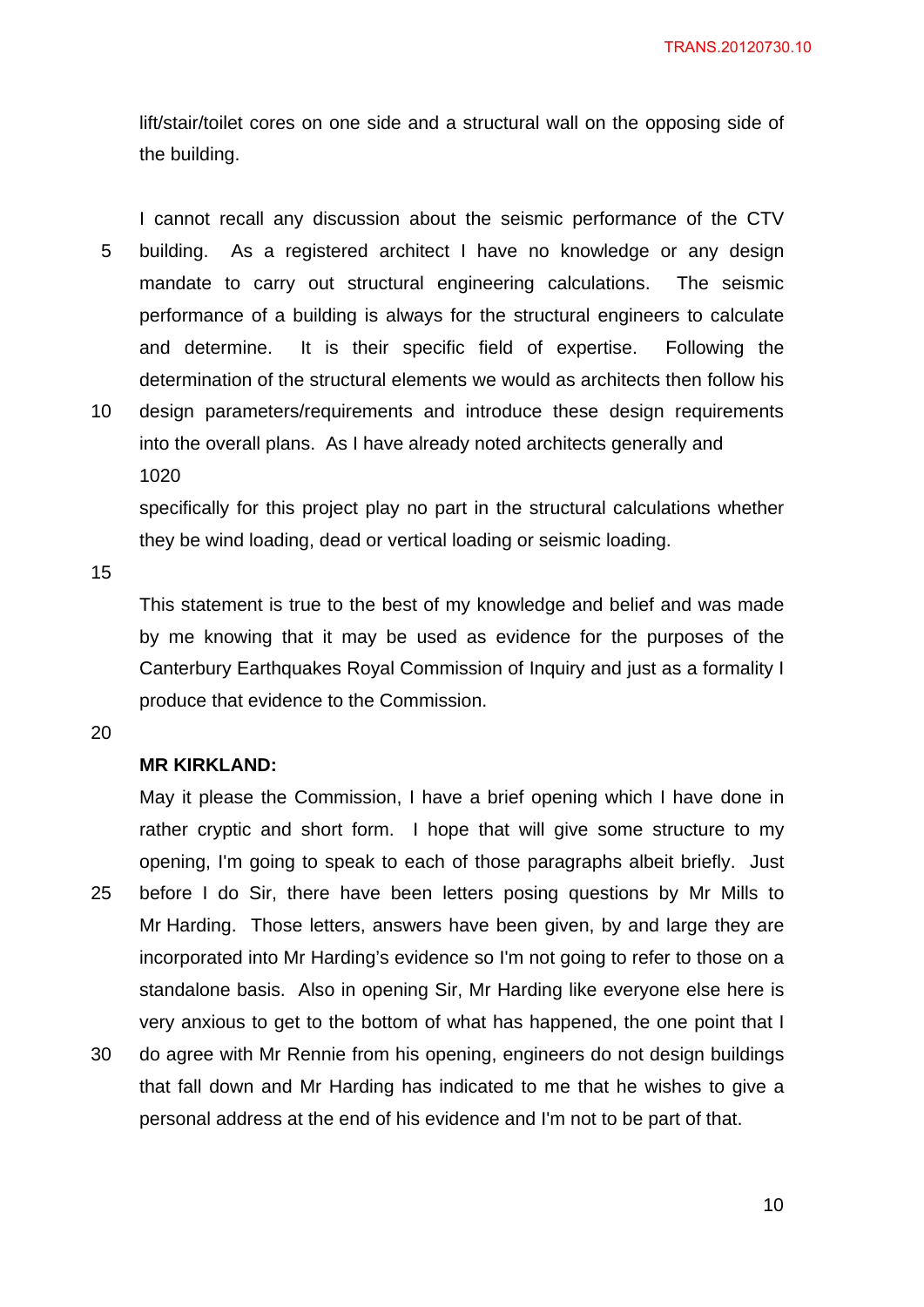So going back to my opening Sir, Mr Harding has provided two briefs of evidence, one that I've referred to as primary brief and two, his supplementary brief. In his supplementary brief he refers to the evidence of Mr Henry and I think it's pronounced Mr Strachan who was one of the draftsmen in Dr Reay's office at the time, and then in paragraph 2 I have provided these notes to the

Commission.

# **JUSTICE COOPER:**

We have them.

10

30

5

### **MR KIRKLAND:**

15 20 25 Paragraph 2, Mr Harding will discuss his experience as an engineer in his early days following graduation at Hardy Anderson, that was 1973 to 1977. He will talk about the work that he did there, in the main domestic engineering work, low-rise buildings and then the second tranche, he moved across to Dr Reay's office that was in 1978 to 1998, 1980. Again Sir mainly domestic work and low-rise buildings and then his next tranche of work was with the Waimairi District Council 1980 to 1985. He will talk about what he was doing at the Waimairi District Council and in the main that was roundabouts, bridge maintenance and that type of work and it's my understanding Sir there's the distinction between structural engineering on the one hand and civil on the other. It was the latter that he was mainly involved with at the Waimairi District Council and the only structural work that he did was involved with a hydro slide at the Jelly Park complex here in Christchurch. Then he comes back to Dr Reay's office again, November 1985 through to November '88.

Three, Mr Harding will talk about following on from his early experience in making the distinction between structural and civil work, that he will proceed to give evidence in terms of the CTV building being his first high-rise building and he will also give evidence that when he came across to Dr Reay, apart from this being his first high-rise building, he had no experience at all with the ETABS system which I understand is a computer programme that analyses the structure when it is subject to dynamic loads in an earthquake as opposed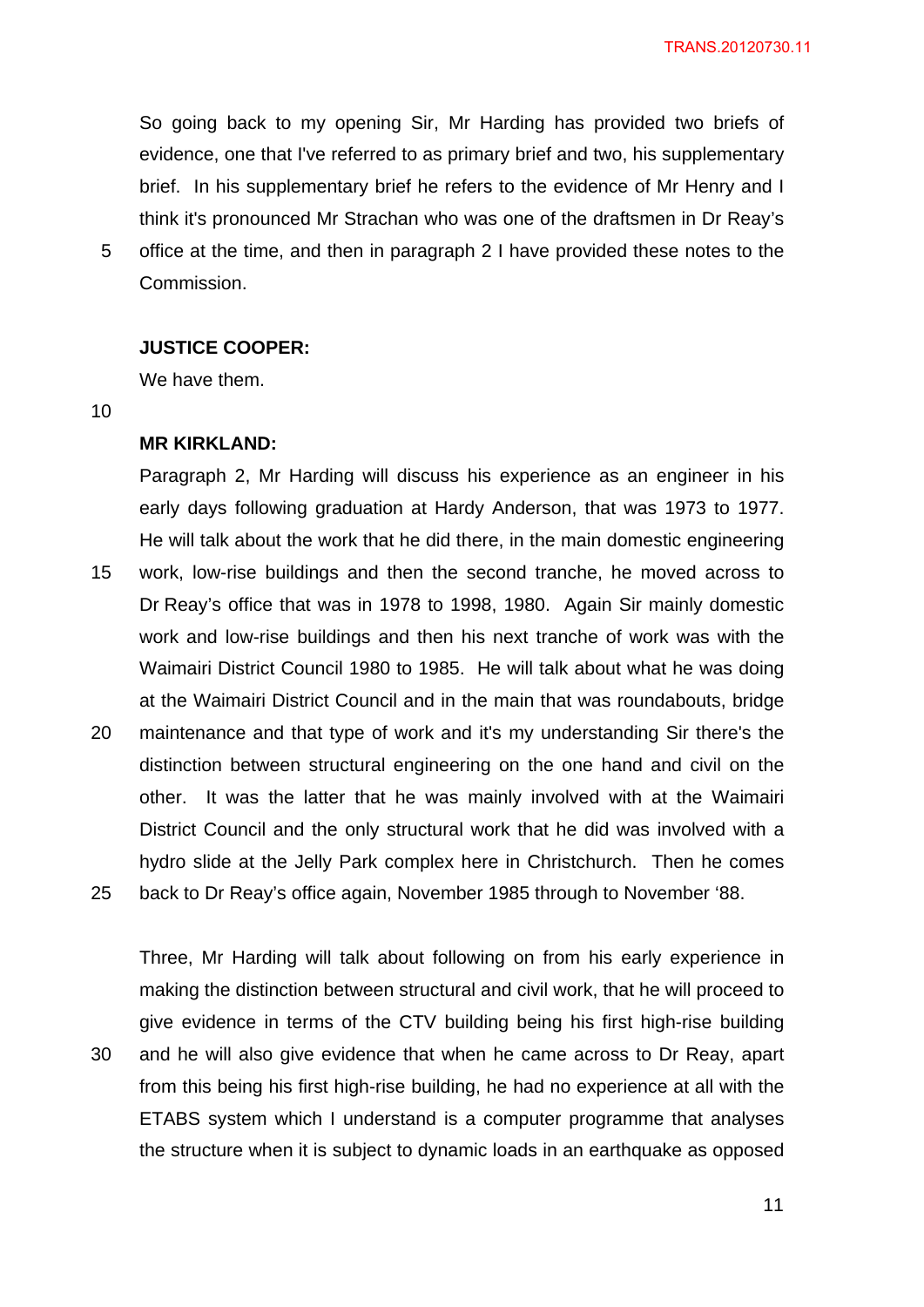to the equivalent static method which Mr Harding also he did have evidence with, my understanding the system applying horizontal load Sir to a building. He will talk about his latter days at the Waimairi Council that Dr Reay asked if he would carry out some work prior to working his time out at the Council. I

- 5 think from memory that was a Hospital Board building and Mr Harding's evidence he was able to undertake the calculations in respect of that building because he was able to do that using the equivalent static method. Mr Harding will then give evidence as to the draftsmen that were involved in the CTV building, a Mr Strachan and a Mr Horn. I think there is some dispute
- 10 as to the involvement. Mr Harding's clear evidence will be that Mr Strachan was the draftsman who did most of the work on the CTV building as opposed to Mr Horn and I understand Mr Strachan was the lesser of the experienced men between the – himself and Mr Horn in terms of being draftsmen. Mr Harding will carry on his evidence and he will say that he was looking for
- 15 Dr Reay for guidance, supervision and review. In particular he was leaving a Council where he was doing mainly civil work as opposed to structural work and he will refer to the Code of Ethics and his areas of competency and his evidence will be that his competency on a standalone basis was not at a level where he could have completed the CTV building if he was left to his own
- 20 25 30 devices. He will refer in terms of specifically to the CTV building in terms of the code. It is his understanding of the code which I'll refer to as a document, the 1984 Standards Council, that on the basis that the CTV building was an irregular structure, more than four storeys high, those two factors caused it to be a building that required the ETABS programme and I understand an irregular structure is a building with torsional eccentricity and that will be that part of Mr Harding's evidence. He will then talk about office protocol in respect to the CTV building, there is a floor plan by Mr Smith who I understand from memory was a draftsman in the building. He will refer to that floor plan in terms of how the parties, the employees moved within the building, the dialogue with Dr Reay and the physical set out of that office plan in terms of parties being able to be heard. In his evidence at paragraph 4.1 to 4.3 inclusive there are a number of paragraphs that commence, "It was considered," "It was agreed," "It was determined." In putting questions to Mr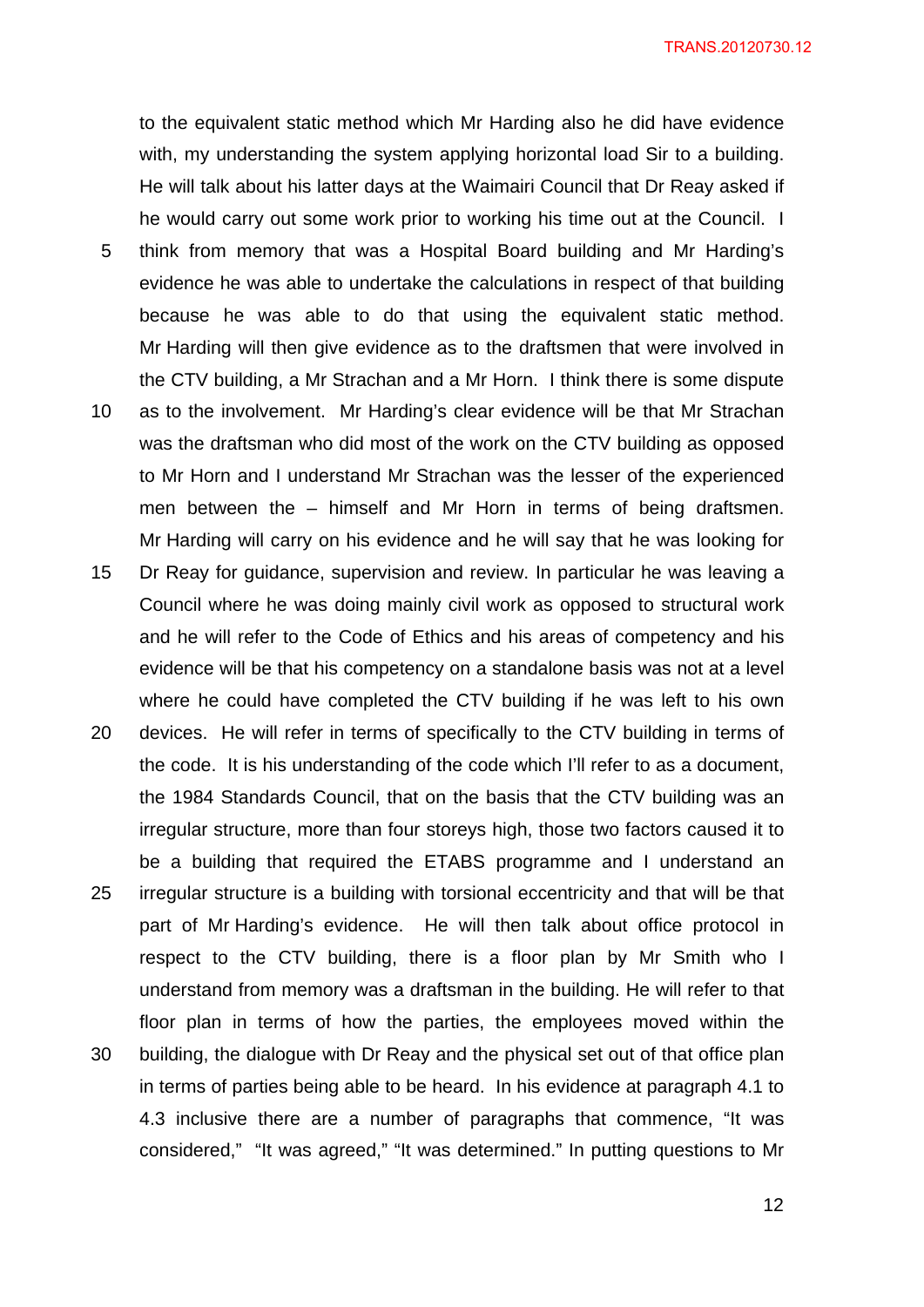Harding, I will be asking him to expand on that in terms of, if I take the first one, "It was considered," it was considered by whom, who was involved in the consideration, and likewise for agreed and determined. I think those introductions to each of the relevant paragraphs need to be discussed in a bit more detail.

Moving to paragraph 5, Mr Harding will give evidence in respect to an instruction if I could call it that from Dr Reay to himself, that is to Mr Harding to have no contact with Mr Henry, who I understand was a, or he was an engineer in Dr Reay's office and effectively Mr Harding replaced Mr Henry. There will be reference to paragraphs 56 to 64 inclusive of Mr Henry's

- evidence which may give some explanation to the instruction that was given by Dr Reay to Mr Harding. My understanding briefly from those paragraphs were that Mr Henry's concern was about the proposed eccentric configuration
- 15 of the shear walls and he discussed that matter with Professor Paulay and my understanding reading the documents that it was Professor Paulay's caution to minimise torsional resistance. Now Mr Harding's evidence will be that he had no knowledge whatsoever of the contact between Mr Henry and Professor Paulay.
- 20

5

10

Paragraph 6, there will be further evidence by Mr Harding in terms of 1030

25 discussions with Dr Reay throughout the CTV project, in particular the directions given from time to time by, by Dr Reay and there were discussions by way of example in terms of structural elements within the building, the Hibond steel tray versus pre-cast concrete floor, just one of the examples that will be, that will be brought out by Mr Harding.

30 At paragraph 7 Mr Harding's evidence will be that he had no contact at all throughout the CTV project with the owner of the building or the architect of the building. He had no involvement in respect to the preliminary calculations/concept of design and Mr Harding's evidence will be that Dr Reay gave him calculations and I understand these calculations were Mr Henry's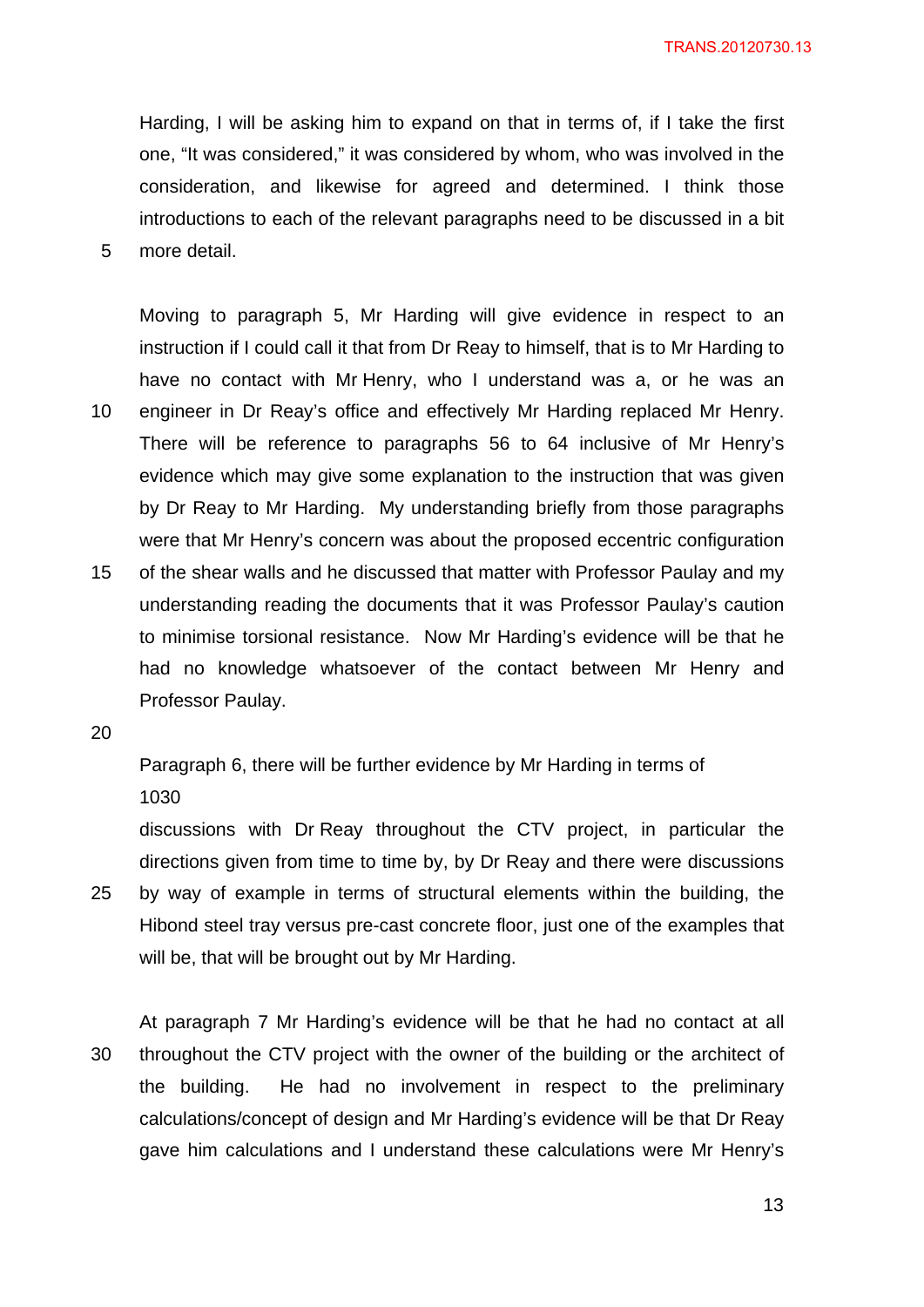calculations for Landsborough House which was a former template and it'll be Mr Harding's evidence that effectively he was given these calculations and said, "Please use those as the template as you carry on through the design in terms of (a) the drawings and (b) the calculations in respect to the CTV

- 5 building." I just interpose at this point and, and just say to the Commission with Mr Mills this morning he wished me, it was his preference and I think it's paragraphs 22 on, that's nine paragraphs from, which addresses the issue of permit, not in any detail, that we leave that over to the next section. It was my preference and I made that reasonably clear to Mr Mills that given the syntax
- 10 that I wanted to keep with Mr Harding's evidence that those paragraphs will be read by Mr Harding and there will be reference to what I've referred to as the Tapper letter and the reason I want to do that, that's the letter of 27 August 1986, is there seems to be a lot of difference, there's no doubt about that in my mind, in terms of what Dr Reay has said so far, in terms of his evidence as
- 15 to what Mr Harding is going to say and it's an unfortunate situation that we've found ourselves in but the Commission are going to be left, unfortunately there may well be issues of credibility that need to be determined but if that has to be done it has to be done and the first one that I point to is the notation which, 8.1, received a day or so after the letter was sent. This is a notation as
- 20 25 I recall just below the top left-hand corner of the Tapper letter and Mr Harding is in no doubt whatsoever that that is Dr Reay's handwriting which leads to the next question. The letter sent or received a day or so after the letter sent. That letter sent does not seem to have found its way into the evidence from Dr Reay's records or from the Council records. That's my understanding. I can find no letter to dovetail that comment. There is a small note at the top righthand of the Tapper letter. Mr Harding's evidence will be that in fact is his
- 30 handwriting. Also Mr Harding will express some surprise there was no design certificate. This as I understand it in modern parlance is a producer statement whereby an engineer when sending a producer statement or in those days a design certificate off to the Council basically was certifying or undertaking to the Council that the engineer on reasonable grounds reasonably believed that the Council could rely on the calculations and the, and the drawings as complying with the code. So again Mr Harding is surprised and disappointed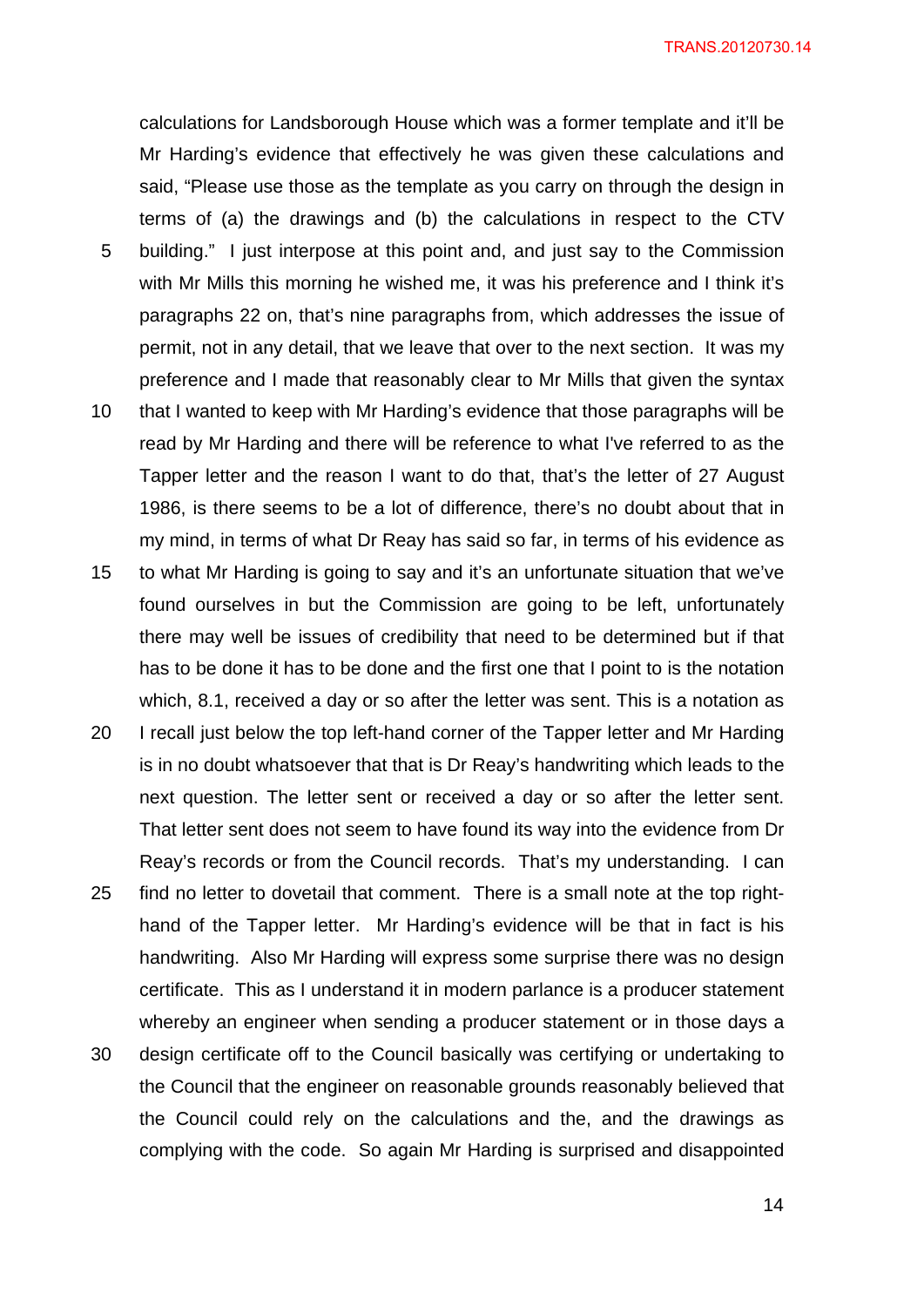that certificate is not in evidence but it's a document that just has not turned up.

### **JUSTICE COOPER:**

5 Does he say that (1) there would have been one? Is that why he's surprised that it's not in the documents we have?

#### **MR KIRKLAND:**

10 He, he, he's surprised Sir. He, he says two things about that. He'll say, (1) that he's surprised that there was no design certificate and there should have been, but the second thing that he will say from his, my understanding of his evidence will be that it wasn't uncommon in those days because of the pressure on, on engineers to get their documents off to the Council knowing that there were going to be requisitions. Now that's a procedure, I've got my

- 15 own views of that, and if that procedure was followed a design certificate would not be sent to the Council. In fact his evidence will go as far as to say that often design certificates in those days were held back until the client actually paid the bill. It was a tool that was used but in the perfect world a design certificate, for the very reasons that I have said, because it shows or
- 20 says and certifies, or undertakes, that the engineer to his reasonable belief believes that these plans or drawings and calculations comply with the code. The letter that Mr Tapper, I've called it a requisitions letter, Mr Harding will, will discuss those requisitions.

#### 25 **JUSTICE COOPER:**

But I understand all that but is Mr Harding saying that there was one or there wasn't one, because presumably he would have signed it?

### **MR KIRKLAND:**

30 Or Dr Reay may have signed it Sir. He cannot recall whether there was one or not Sir.

#### **JUSTICE COOPER:**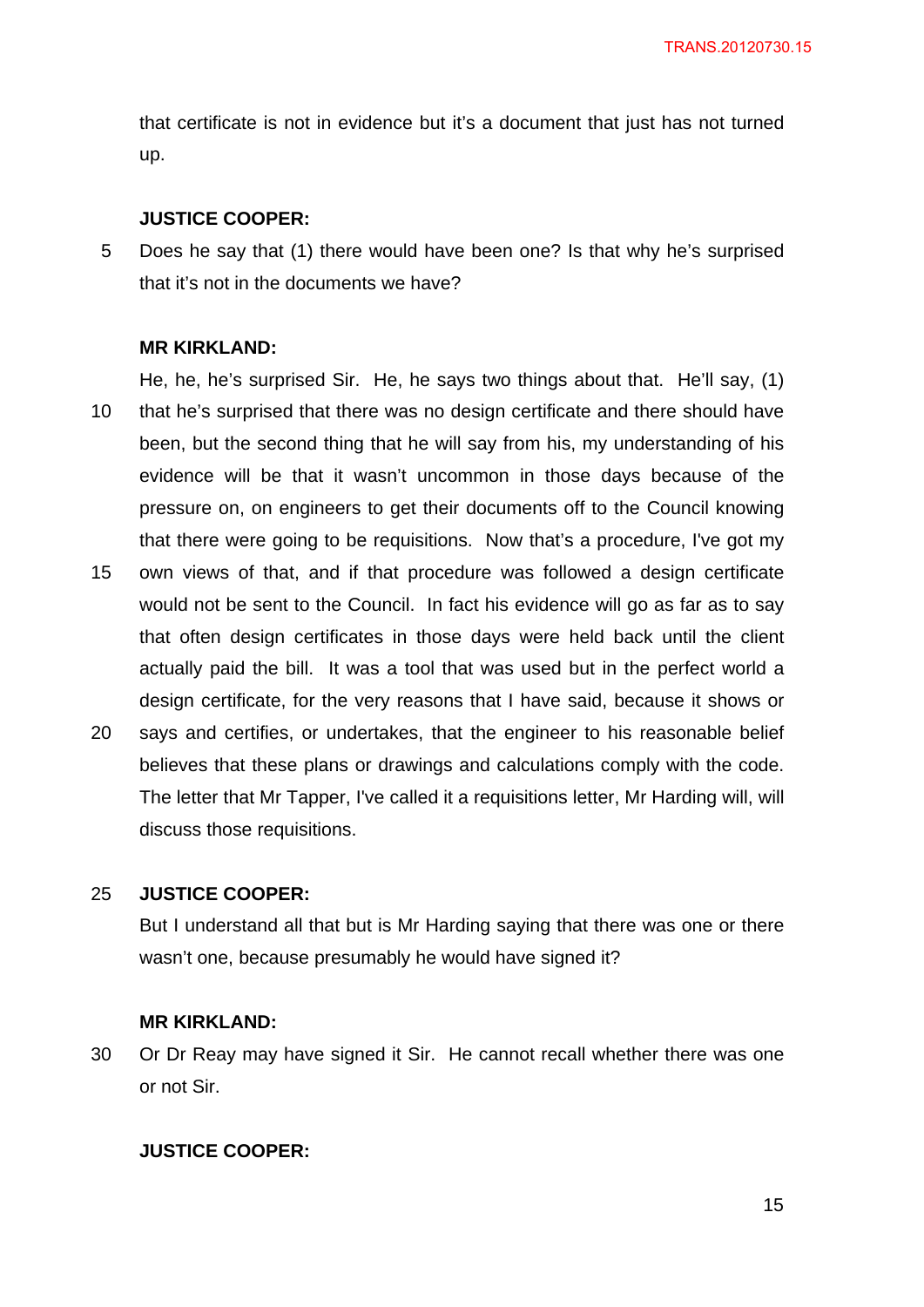Okay.

### **MR KIRKLAND:**

5 10 At paragraph 9 there is reference to the Holmes report. This is the report by Mr Wilkinson, as I recall, in 1990. Mr Harding will discuss paragraph 6.3 of that report which I'll put to him. This is the discussion, the connections to the walls, in particular at the north face and the introduction of drag bars. I think I've also seen them referred to as drag ties. I think they're one and the same thing. And there'll be discussion over why they were left off floors 2 and 3. It is to be noted the Holmes' report is actually dated 1 January 1990. Mr Harding by this stage had left Dr Reay's office; and I just make the note there, the engineers in terms of scrutiny on, on this building as at 1990, we had Messrs Harding and Reay at the early stages of the design, Mr Tapper and Mr Bluck from the Council and now we've got Mr Wilkinson. It's my

- 15 understand and Mr Wilkinson's report, that was a report for a prospective lessee of the building. He certainly makes the structural criticism if I can call it that in paragraph 6.3 but it's my understanding in reading the Holmes report there is no other structural criticism found in that report and there is no reference in particular to the columns within the building. At this point Sir in
- 20 Mr Harding's evidence I'm going to, when I say move away from the referential, there's about 12 or so documents that I put on a schedule that you may have.

#### **JUSTICE COOPER:**

25 Yes we have that thank you.

# **MR KIRKLAND:**

30 They're the only documents that I wish to refer to and then Mr Harding will continue with his evidence and discuss the Hyland report, in particular vertical acceleration. It's Mr Harding's view as I understand him Sir, in a nutshell, one, this building from his point of view did comply with the code and, secondly, that it was the, the phenomena of the vertical acceleration which he says was the, the dominant cause. Going back to September he says the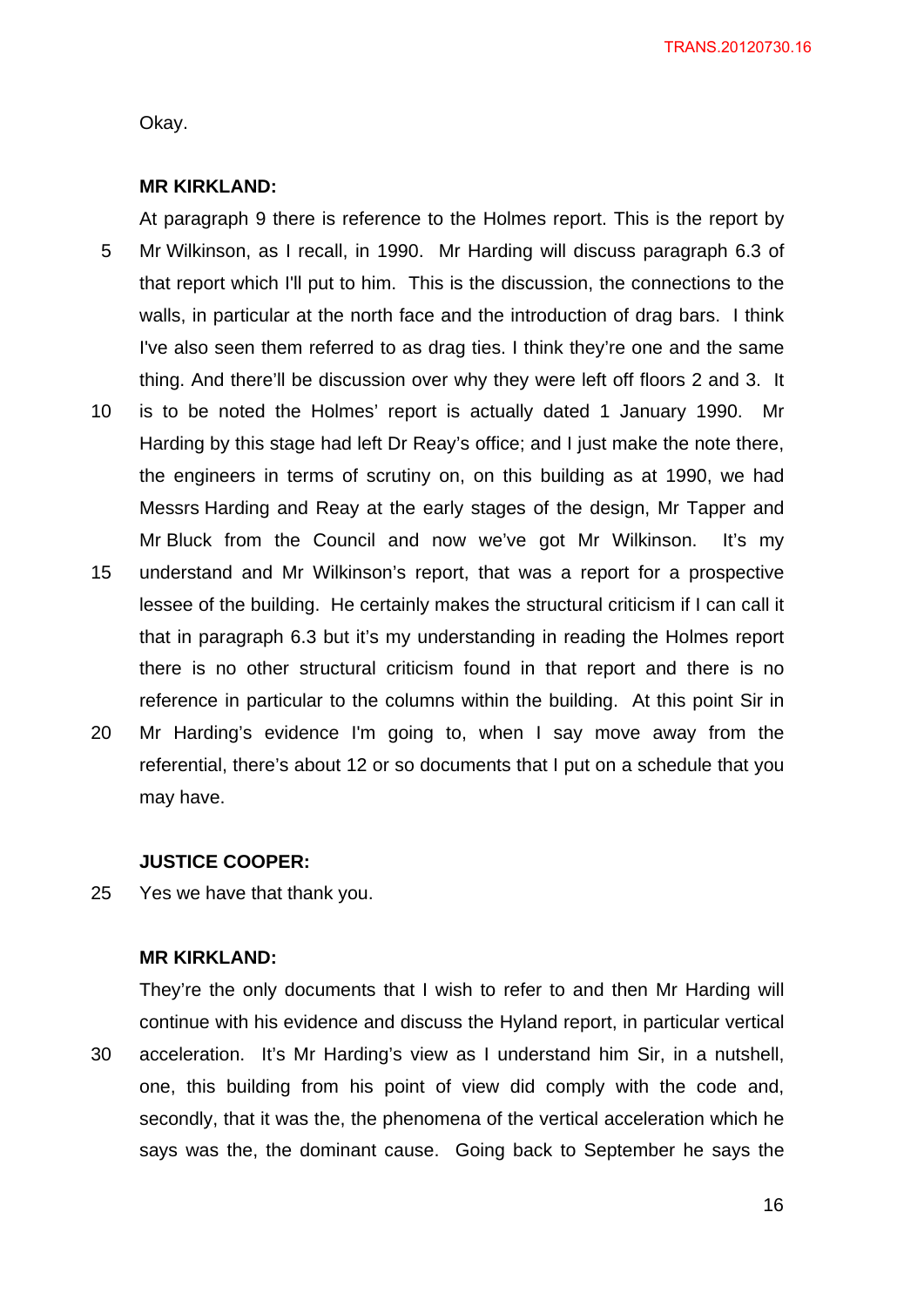building was designed and it did exactly what it was designed to do in terms of the September earthquake which was, was one of horizontal acceleration. He will refer to his calculations, design issues and his brief conclusion on the standards in the code. At 13, this is moving now to Mr Harding's second brief,

5 he will refer to the evidence in that brief of Mr Strachan and Mr Henry. There will be some duplication in respect to that because I would have addressed those paragraphs I've referred to in Mr Henry's evidence before I actually get 1040

to the second brief.

10

15

In paragraph 14 Mr Harding shall respond to Dr Priestley's best practice to state of current knowledge conclusions. Those are the short conclusions I think it's about seven or eight conclusions. Mr Harding wishes to respond to those. In particular he is of the view there is a contradiction or Dr Priestley is saying one thing at paragraph 44(h) where he says column failures tend to indicate failure at the top of the splices against in paragraph 83 the beamcolumn joint damage will be initially concentrated in the bottom region of the

joint.

20 At 15, Professor Shepherd refers to vertical acceleration and Mr Harding wishes to pick up on what Professor Shepherd has to say and in particular I think it's Professor Shepherd refers to the vertical accelerations of one, I think it should be G, not KG from memory, compared to Mr Harding's evidence where the column capacity's reached at .65 G at vertical acceleration.

25

Then at paragraph 16, as I've referred to earlier on, there will be reference to the office layout, the physical office layout and how business was conducted on a day to day basis within the office.

30 At 17 Dr Reay, 17.1, supervision and review, and the transcript of 12 July 2012 there'll be reference to that and in particular I refer to my friend Mr Rennie's opening and page 70 from line 9 and I read this, "Dr Reay's evidence will be that he was not principally involved in the design of the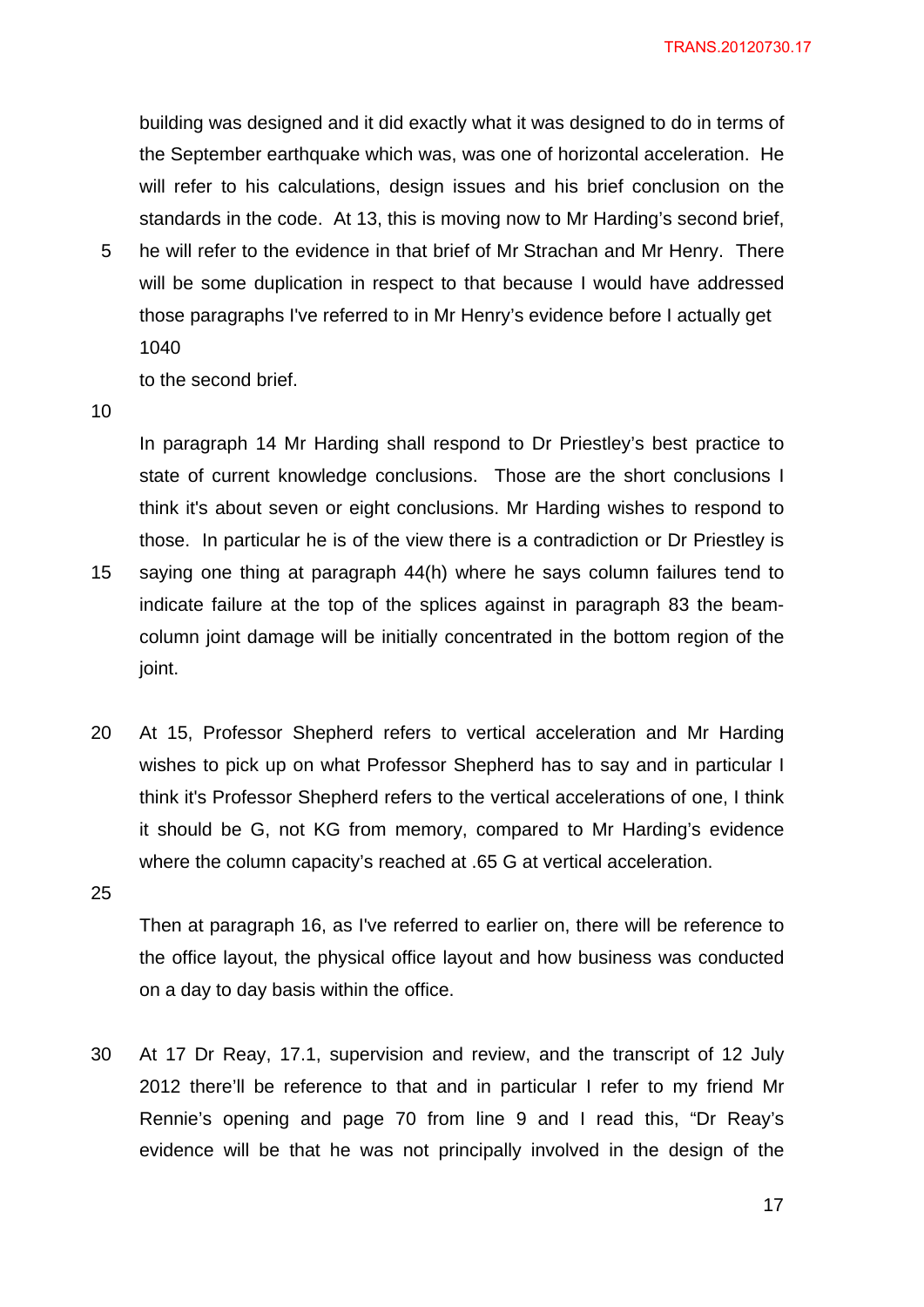project." Mr Harding does not agree with that. It was a project undertaken by Mr David Harding, an experienced engineer. Mr Harding's evidence will be he was not an experienced engineer in (1) high-rise buildings or (2) as I've earlier said, using the ETABS system. This was his first high-rise building as defined by him, a building over four storeys who joined the practice with an interest in undertaking such work. He certainly had an interest in undertaking such work and in fact his evidence will be that when Dr Reay called him, he was keen to come over and have a second tranche of work with Dr Reay doing this type of work. Mr Harding was considered capable and was prepared to undertake the work. Dr Reay would have ensured the appropriate resources were available to assist Mr Harding. Mr Harding will agree in part with that but not completely. Dr Reay confirms that Mr Harding, a registered engineer was appropriately qualified in experience with the project. Unfortunately I have to say to the Commission Mr Harding refutes that allegation, or note in Mr

15 Rennie's opening.

5

10

20 25 At pages 75 onwards, Mr Rennie says, "Finally Dr Reay produces time records from ARCE, from the time of the CTV building project which identifies the number of hours worked by various staff members on the job. The time records are that Dr Reay recorded 3.5 hours for the job and Mr Harding 304 hours. Mr Harding clearly disagrees with that. Unfortunately he doesn't have any contemporaneous records like time records to do so. His evidence will be that Dr Reay certainly spent a lot more time than 3.5 hours, and the converse applies there because if it's Dr Reay's intention to say basically that Mr Harding was a lone ranger I would have thought that those time records in fact tell against Dr Reay because as I've earlier stated (1) Mr Harding was simply not experienced in his evidence to carry out work on a building of this nature. In cross-examination of Dr Reay by Mr Elliott at page 131, one of the answers, "Yes, like other engineers every day and I look back and I think that if it was

30 you know, and I look back and try and remember what the circumstances were at the time in my life when I was doing that, and well when I was running the firm because I do not accept my firm is ultimately responsible for the design should Harding have any shortcomings in his work." Mr Harding –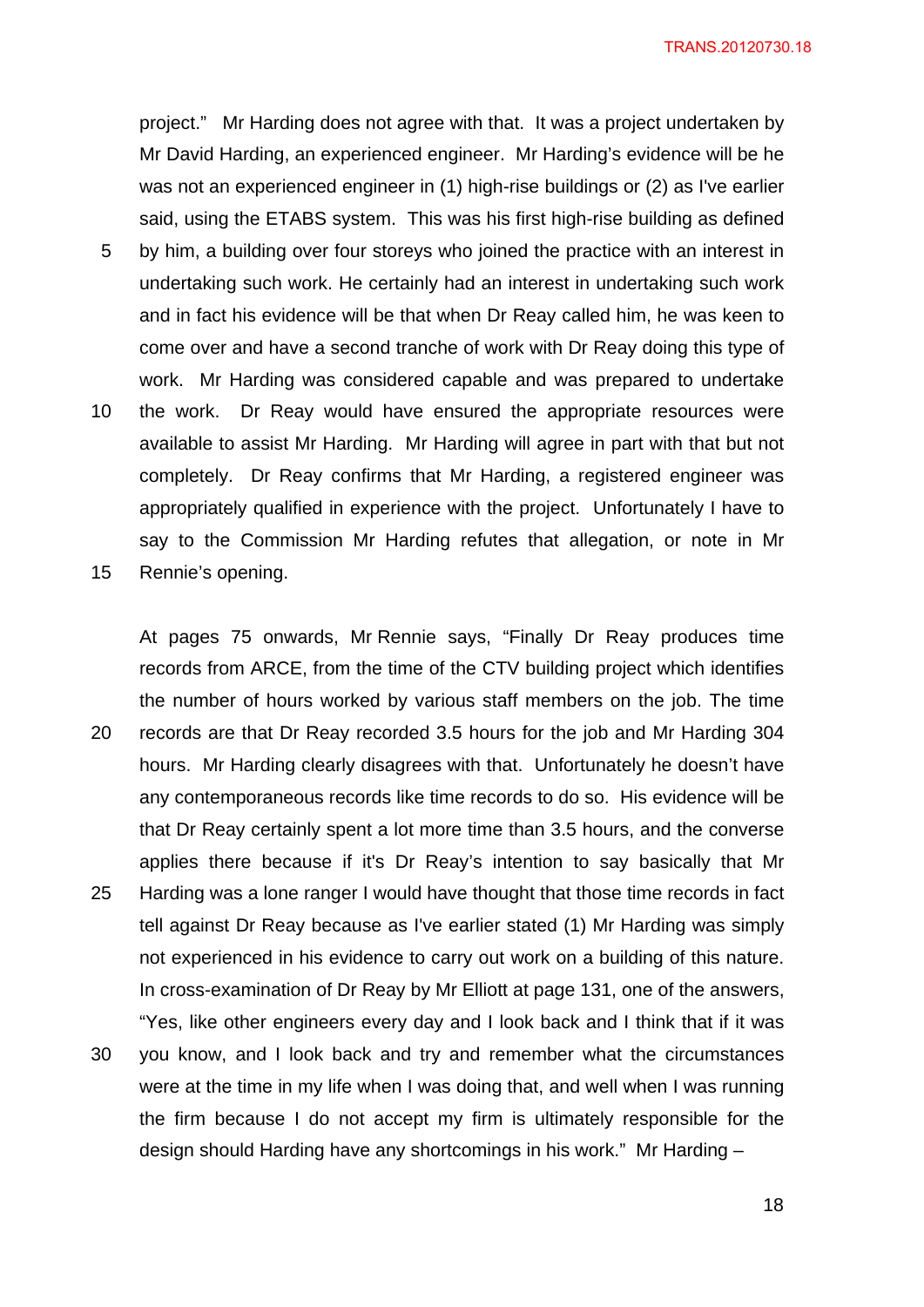# **JUSTICE COOPER:**

I do accept, you read I do not accept –

#### 5 **MR KIRKLAND:**

Do not accept sorry.

# **JUSTICE COOPER:**

Dr Reay's evidence was that I do accept.

#### 10

# **MR KIRKLAND:**

I do accept sorry, that my firm. At 18 Mr Harding Sir will make reference to the time records, for what use they will be to him but he will indicate as I've earlier stated. There is a memorandum Sir, I don't know if the Commission have that, it was provided to me a few days ago.

# **JUSTICE COOPER:**

Yes I do have that. Whether my colleagues do or not I don't know. This is the schedule of other buildings on which Mr Harding worked.

20

15

# **MR KIRKLAND:**

Yes, I think Dr Reay once again has found some time sheets that refers to five hours or thereabouts. Mr Harding will address that memorandum Sir. I don't have it in front of me but I think there was one building referred to –

25

# **JUSTICE COOPER:**

This is a list of buildings with more than five hours work by Mr Harding.

# **MR KIRKLAND:**

30 Correct Sir, starting at Broadway and finishing at the Montreal Street buildings, yes Sir. Mr Harding will talk to that document Sir, he will say that Westpac Tower for example, he did work on that but he certainly worked on that being an eccentric building, after the CTV building and he has no doubt in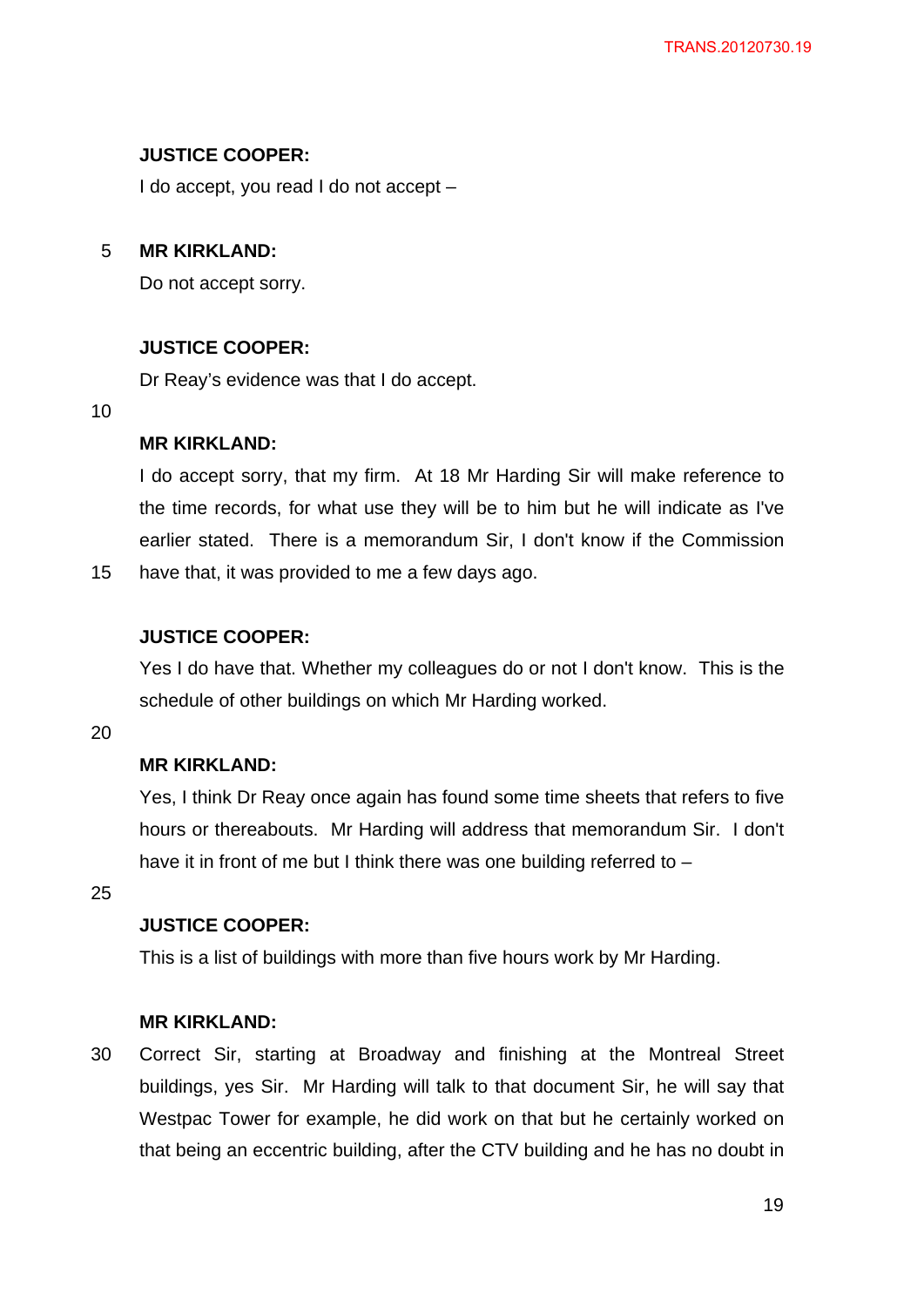his mind that the – that the CTV building was the first high-rise building he had worked on and – but he will speak to that document Sir and I will put it to him and lastly, at 18.3 from Dr Reay's briefs of evidence, that's briefs 1 and 3, there are certain paragraphs that I would wish to put to Mr Harding just for

5 clarification. That by way of short opening Sir in short form, I now call Mr Harding Sir.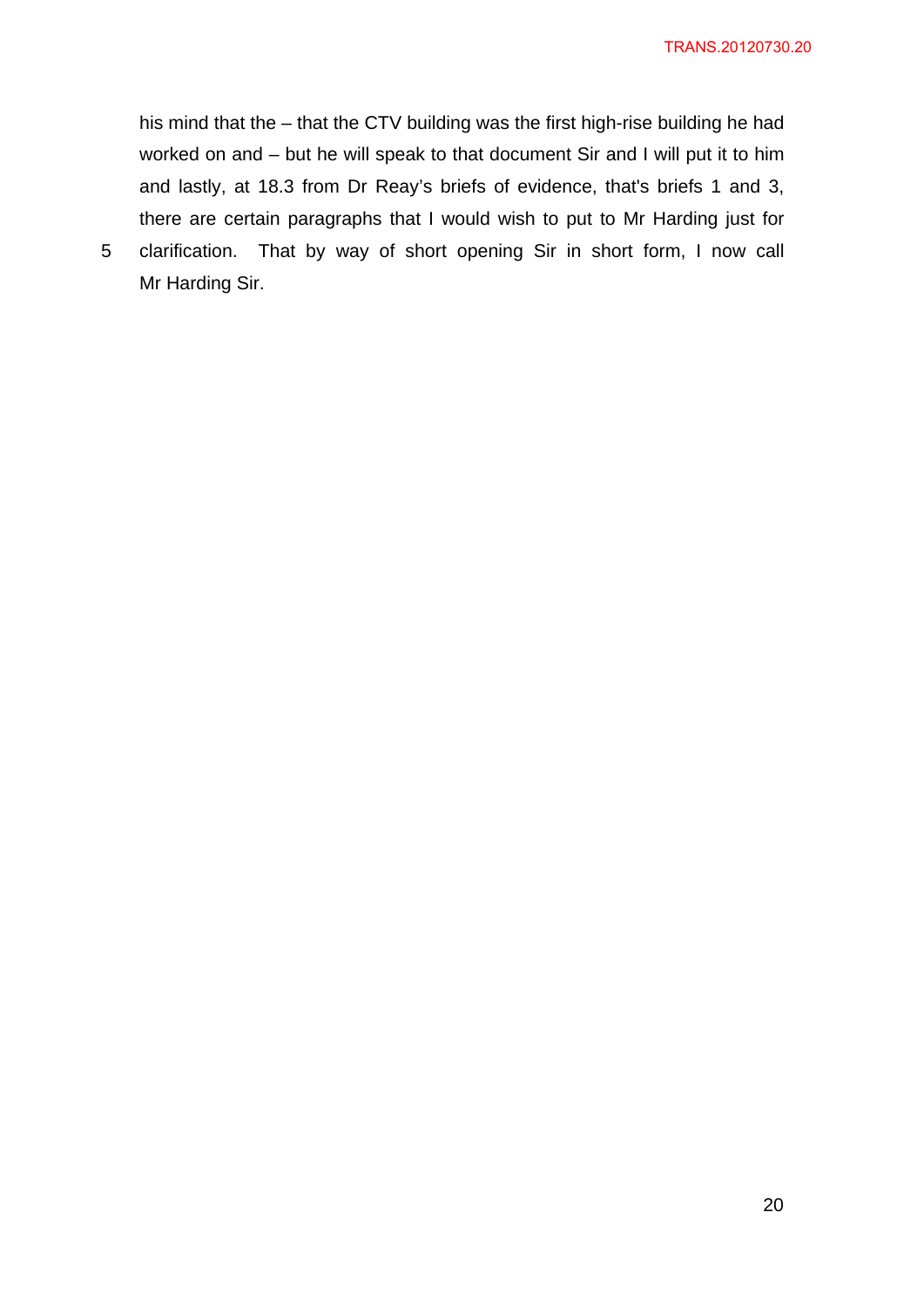# **MR KIRKLAND CALLS**

# **DAVID HARDING (SWORN)**

- Q. Your full name is David Harding?
- A. Yes.
- 5 Q. Yes, and Mr Harding, you're an engineer, registered engineer practising in Christchurch. Is that correct?
	- A. Yes, the terminology's now chartered professional engineer.
	- Q. Thank you.
	- A. Used to be registered but they've changed the legislation.
- 10 Q. Thank you. Could you please read your evidence, your brief from paragraph 1 thank you.
	- A. Part of my evidence involves my professional opinion. I've read the Code of Conduct for expert witnesses. I agree to comply with that code. Further in preparing this brief of evidence I have not read any brief of evidence already filed before the Commission.
	- I have deliberately from doing so on the basis of wishing to provide this brief of evidence from my own recollections of events, calculations and professional opinion.
- 20 Following the filing of my brief of evidence I shall read other relevant briefs. I propose to file a supplementary brief, if there is any point arising that should be addressed to assist the Commission.

From November 1985 to November 1988 I was an employee at Alan Reay Consultants, consulting engineers of Christchurch. At the early stage of this employment I worked on the structural design of the CTV building. I also later had a role in visiting the site during its construction.

Qualifications and experience - at that time my qualifications were

1050

15

25

30

Bachelor of Engineering (Civil) with Second Class Honours from Canterbury University dated the 1<sup>st</sup> of May 1973

Post-graduate Diploma in Business Administration from Canterbury University, 2<sup>nd</sup> of May 1984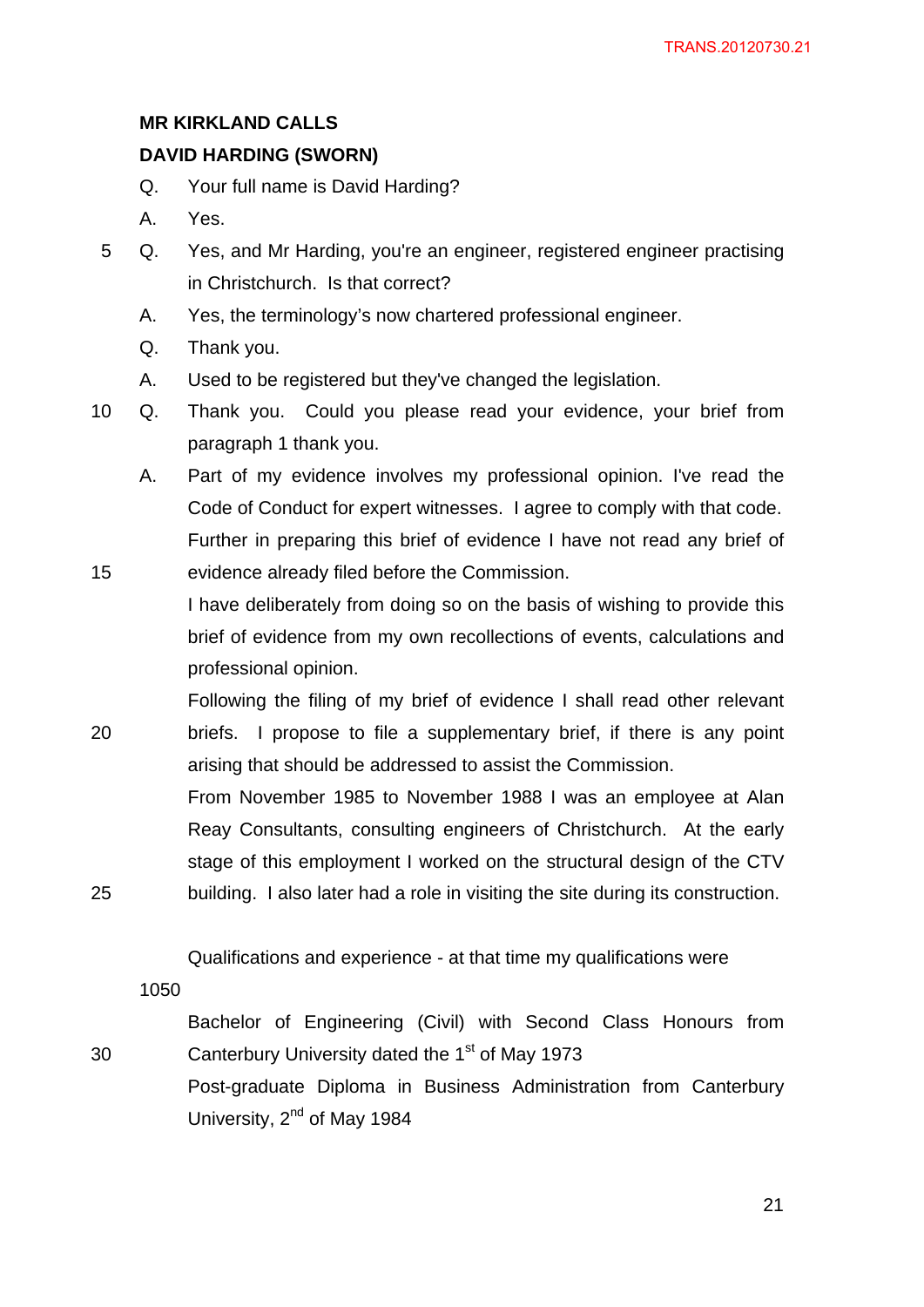Member of the Institute of Professional Engineers New Zealand, 25<sup>th</sup> November 1985 and became a registered engineer in May 1976.

5 10 My experience at that time was as a civil and structural engineer. After graduation I was employed by Hardie and Anderson Consulting Engineers, between February 1973 and 1977. Work at that firm included the design of domestic buildings and foundations, site levelling surveys, storm water design and structural design of single-storey factories, offices, warehouses and school buildings, structural strengthening of brick buildings and full-scale testing of fibreglass structures.

1978 to May 1980. I was employed by Alan Reay Consultants Limited between 1978 and May 1980 as a civil and structural engineer designing structural elements of residential buildings and single or twostorey industrial and commercial buildings particularly of pre-cast concrete construction. This also involved site-levelling surveys and site soils investigations for low-rise buildings. I left in May 1980 to gain experience in civil engineering.

20

25

30

15

 $5<sup>th</sup>$  of May 1980 to 22<sup>nd</sup> of November 1985. I was employed by the Waimairi District Council as their design engineer between 5<sup>th</sup> of May 1980 and 22<sup>nd</sup> of November 1985. This position was to run the design office and included responsibility for a traffic engineer, three civil engineering cadets and two draftsmen. The work included principally civil engineering including the design of roundabouts, the reconstruction or shape correction of district roads and the reconstruction or diversion of main roads such as Johns Road and Prestons Road. I carried out cost benefit analysis for the Northcote/New Brighton Expressway and designed the first stages between Mairehau High School and Travis Road.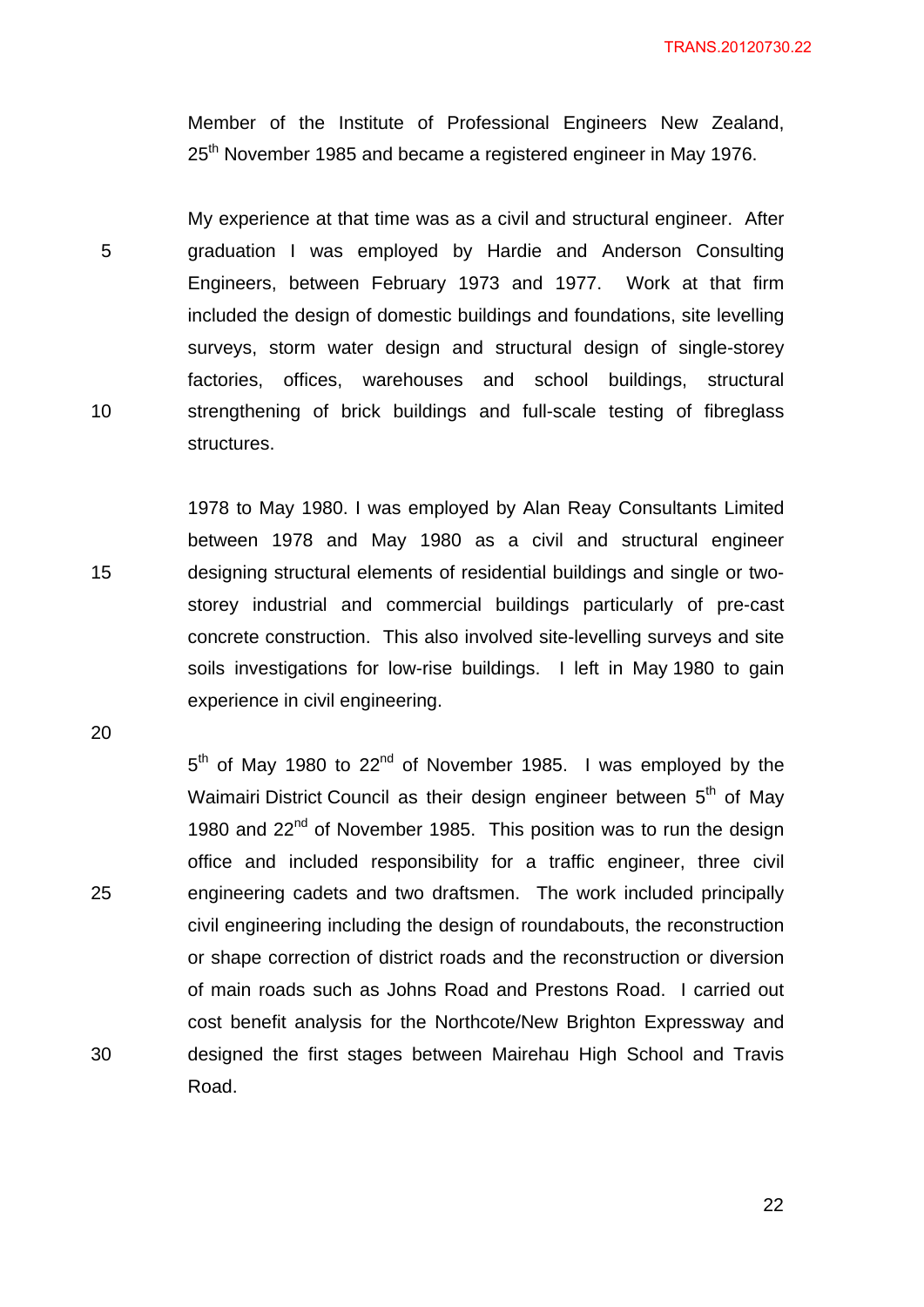I designed the landfill access road through Bottle Lake Forest and carried out preliminary designs and cost benefit studies for Fendalton Road four-laning.

There was some structural engineering related to the annual survey of bridges and the maintenance of bridges. I carried out preliminary investigations and then designed the Jellie Park Waterslide and associated platforms and swimming pools.

August 1985 to contact from Alan Reay Consultants Limited.

5

- 10 15 20 In about August 1985 I was offered an opportunity to return to Alan Reay Consultants Limited. Alan advised me that since my earlier employment with his firm that he had expanded the firm in order to design multi-storey buildings and at that time had designed a number of multi-storey buildings. He said that he had engaged a structural engineer and structural draftsmen previously employed by Holmes, Wood, Poole and Johnstone, particularly because of their experience in the design and drafting of such buildings. His current structural engineer, John Henry, was shortly to leave the firm and Alan offered me that position. Alan understood that I had no experience in the design of multi-storey buildings which required the use of the ETABS computer programme for the dynamic analysis of such buildings. He advised me that I had the opportunity to gain that experience in his office and to become an associate with his firm in the near future.
- 25 30 While I was working out my three months at Waimairi Alan rang me to see if I could reduce that notice period as it appeared that John Henry was leaving imminently and he was left short-staffed for current projects. These included a low-rise residential building for the Hospital Board. I was unable to shorten my notice at Waimairi but on enquiry of Alan it appeared that the proposed Hospital Board building was a regularly proportioned concrete masonry building which was relatively low-rise so it did not require a dynamic analysis using ETABS. Accordingly it was possible for that building to be designed using the equivalent static

<u>23</u>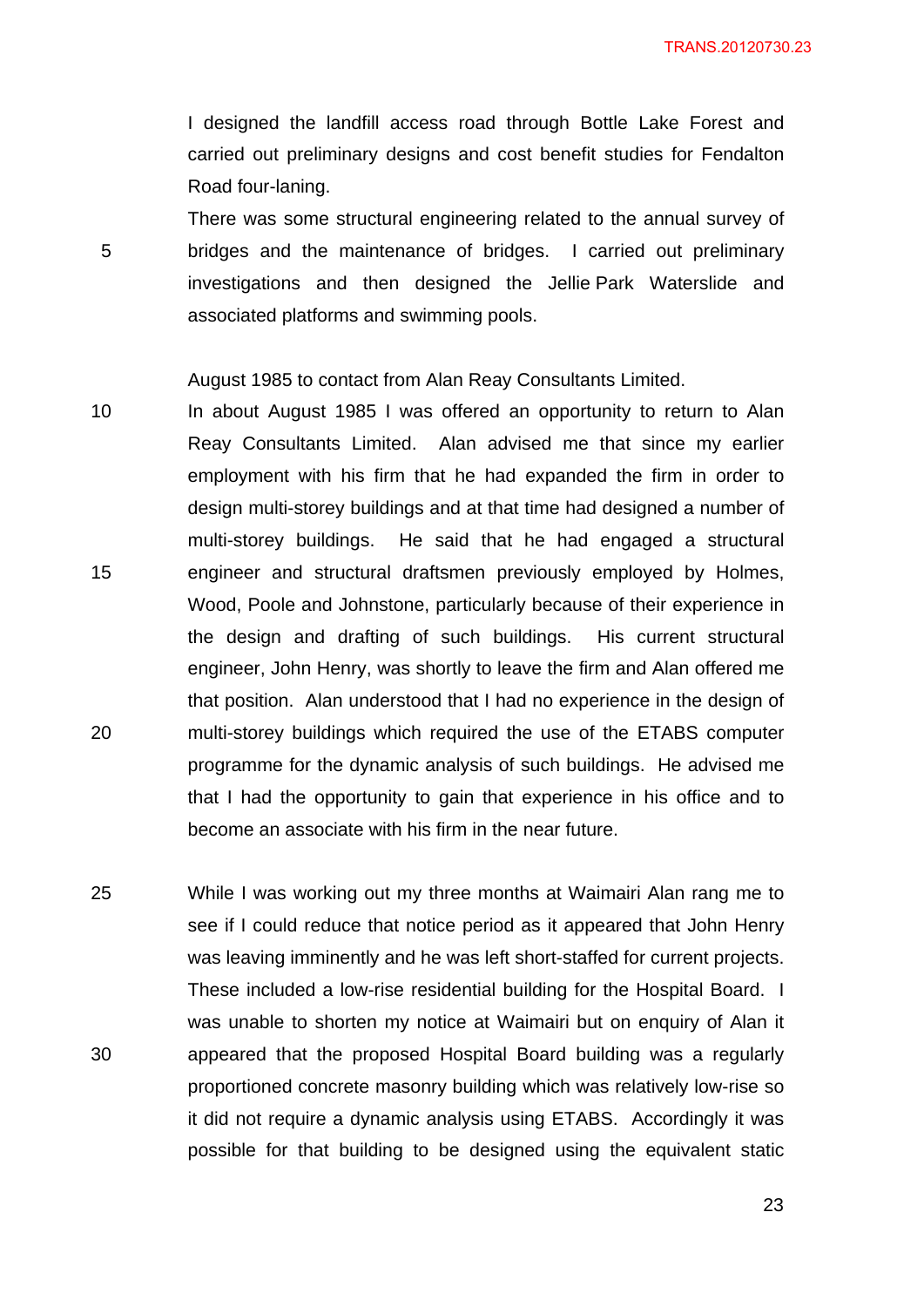method with which I was experienced. I offered to prepare the calculations for this building for him while I was working out my notice. This I did and I then forwarded by calculations to his office for his draftsmen to complete the structural drawings.

November 1985 – employment with Alan Reay Consultants Limited.

This second period of employment with the firm started in November 1985 and finished in November 1988. The nature of my responsibilities was initially the same as it had been during my earlier employment with the firm. Alan would have contact with the clients and with the architect and Alan would then determine the structural concept for the building and prepare preliminary calculations. At this time Alan decided which materials to use in the building construction, the location of major structural elements and the likely method of construction. After I was shown the preliminary drawings I would prepare the final structural calculations and provide information to the structural draftsman in order for them to complete their final drawings. These drawings were typically prepared to a standard format, in many cases using standard details which had been developed within the firm over time. Alan would decide which materials were to be used, such as concrete, structural steel or timber and if concrete which elements of the building were to be constructed with pre-cast concrete or in situ poured elements, the type of proprietary floor system to be used and whether a mobile crane or a tower crane was to be used to construct the building. He would also direct whether steel mesh or bar reinforcement were to be used in the wall panel construction.

Alan would have separate discussions with the structural draftsman and would specify the layout of the drawings and the purpose and extent of the drawings. This would vary between minimal drawings for regular design build clients with specific requirements, more extensive drawings for less regular clients and shop drawings for each element for other clients.

5

15

10

20

25

30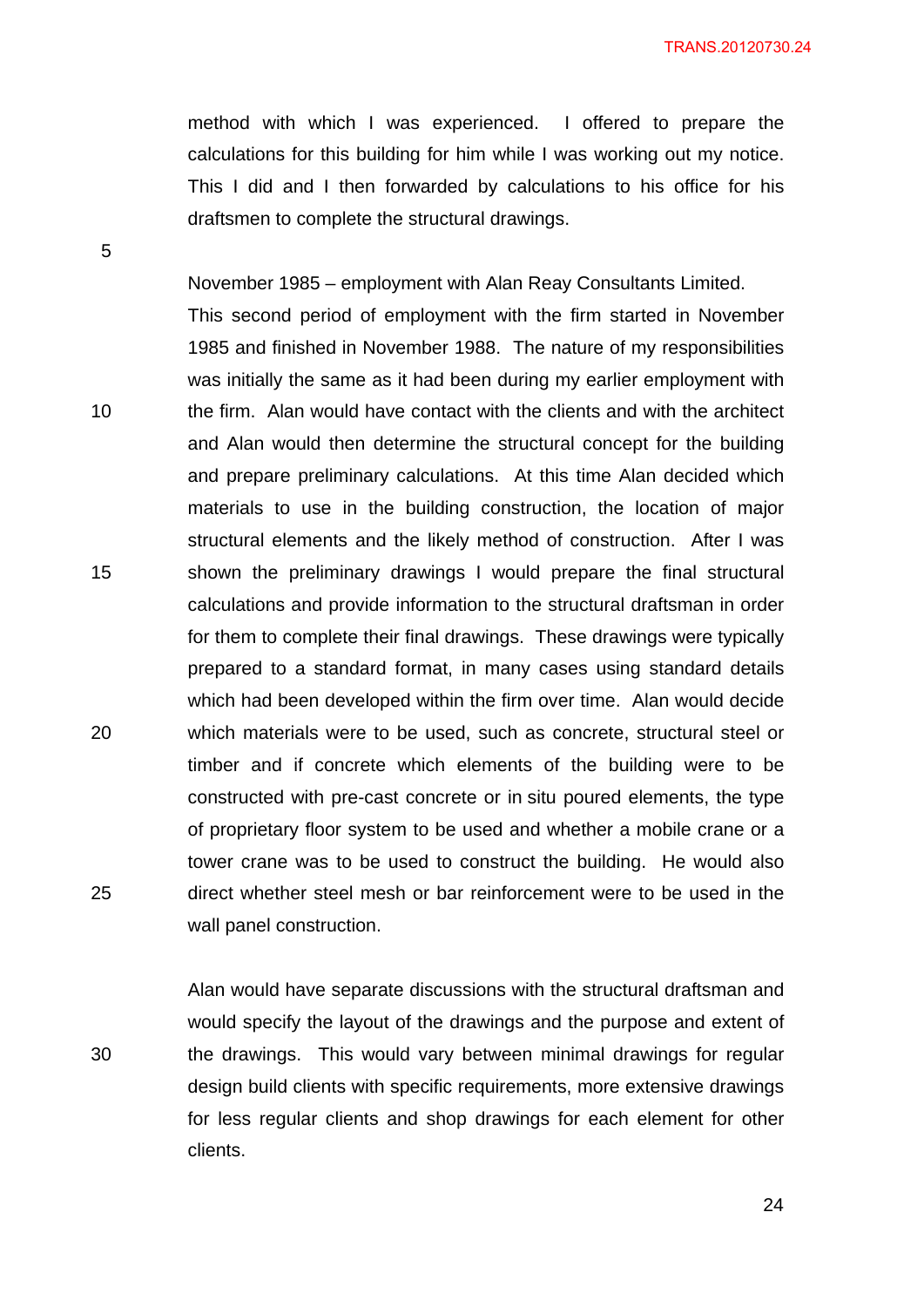The draftsmen would prepare the carcase drawings and then I would provide information to them from my structural calculations. Alan would regularly look over the shoulder of the draftsmen during the drawing production and if he saw any structural details on the drawings which did not comply with his requirements then he would request changes accordingly from myself and the draftsman.

After completion of the drawings Alan would review them and present them to the client for approval prior to building permit application.

After building permit approval I would be involved in the site observation of the structural elements of the building construction. Typically I would visit the site prior to each concrete pour to inspect the reinforcement placement and after pours to view the concrete after form removal and to view the supply documents for the ready-mix concrete as supplied to site.

20 25 Toward the end of my employment after I'd built up relationships with some of the firm's clients and architects and had become more aware of the firm's standard procedures I had input to the preliminary design of structures. I worked for Tony Scott from Williams Construction who I'd met during the construction of the CTV building by carrying out the preliminary design of a number of buildings and I provided him with preliminary construction details to facilitate costing of other design build projects.

### CTV Building.

5

10

15

30 One of the first projects I was involved with and the first multi-storey building requiring an ETABS analysis was at 249 Madras Street now known as the CTV building. Alan consulted with the client and the architect, prepared the preliminary calculations and the concept design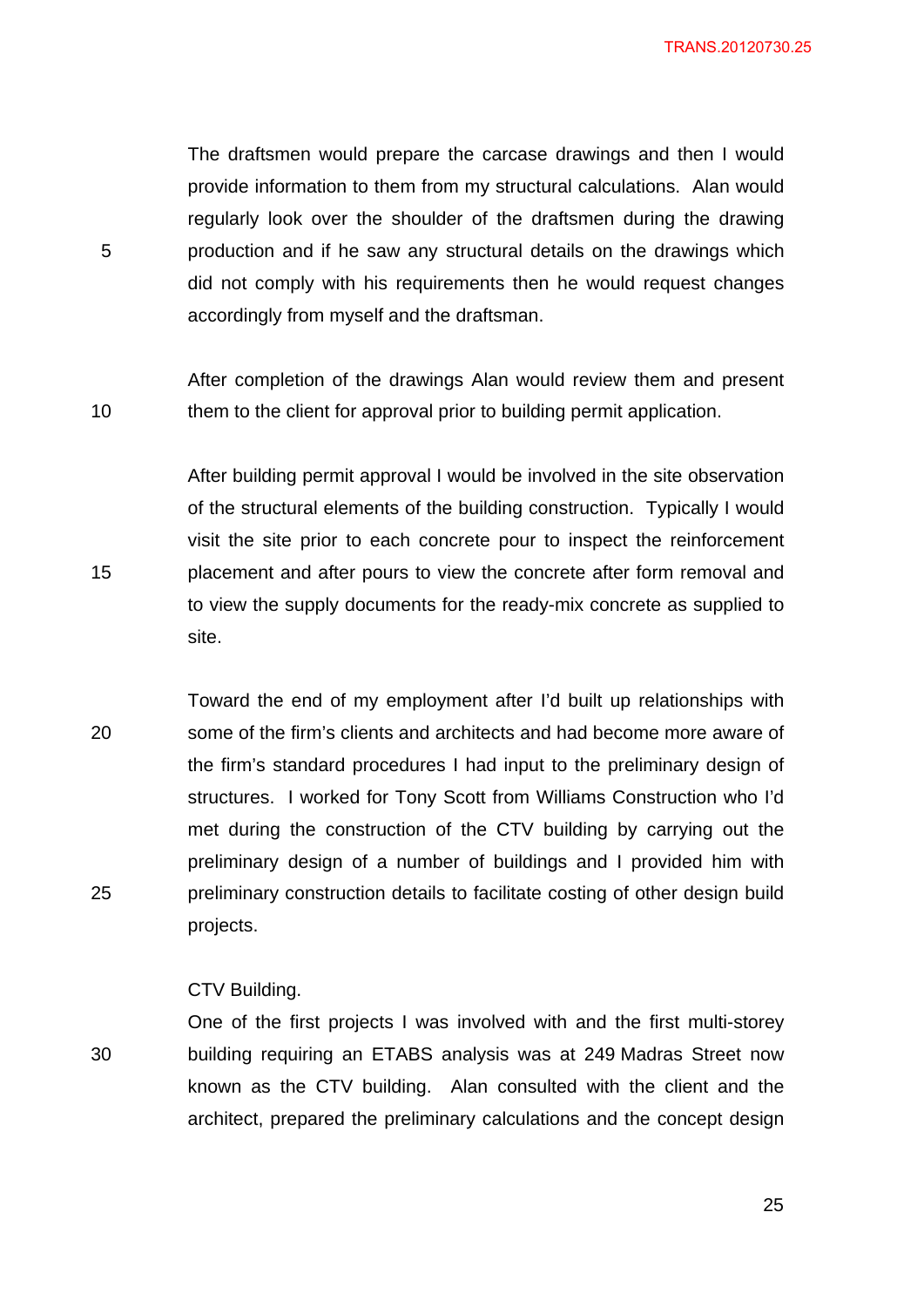and arranged for the preliminary architectural drawings to be amended to meet his requirements.

5 10 These drawings were then presented to me and Alan advised me of the reasons for the building layout shown on the drawings. He explained that the client had seen an existing building at 299 Durham Street which was at the north-west corner of the intersection of Durham Street and Armagh Street. This is now referred to as the Contours building. The client had been impressed by the look of the Contours building and he wanted the CTV building to have a similar layout of the services core and the same façade treatment. In order to repeat the look and detailing of the Contours building the client engaged the same architect to design the CTV building as had designed the Contours building. I understood this to be Alun Wilkie Architects.

15

20

The features of the Contours building which were to be replicated included the services core arrangement where the core was to be located to the north of the main building and off-set away from the main building so that the service core walls were visually separate from the main building office areas. It also required the same façade details including the same diameter external columns, pre-cast concrete spandrel panels, glazing set back behind the

1100

25

30

perimeter columns and layout of internal columns. The CTV building would be higher and of different overall size but this would just involve more repetition of the same details.

It was considered that the shear core walls were too high to be constructed as precast concrete panels and that the shape of the building and its proximity to other buildings would make it impractical to construct using mobile cranes. Accordingly the shear core walls were to be constructed from in situ poured concrete and it was expected that the building would mainly be constructed using a tower crane.

 $\sim$  26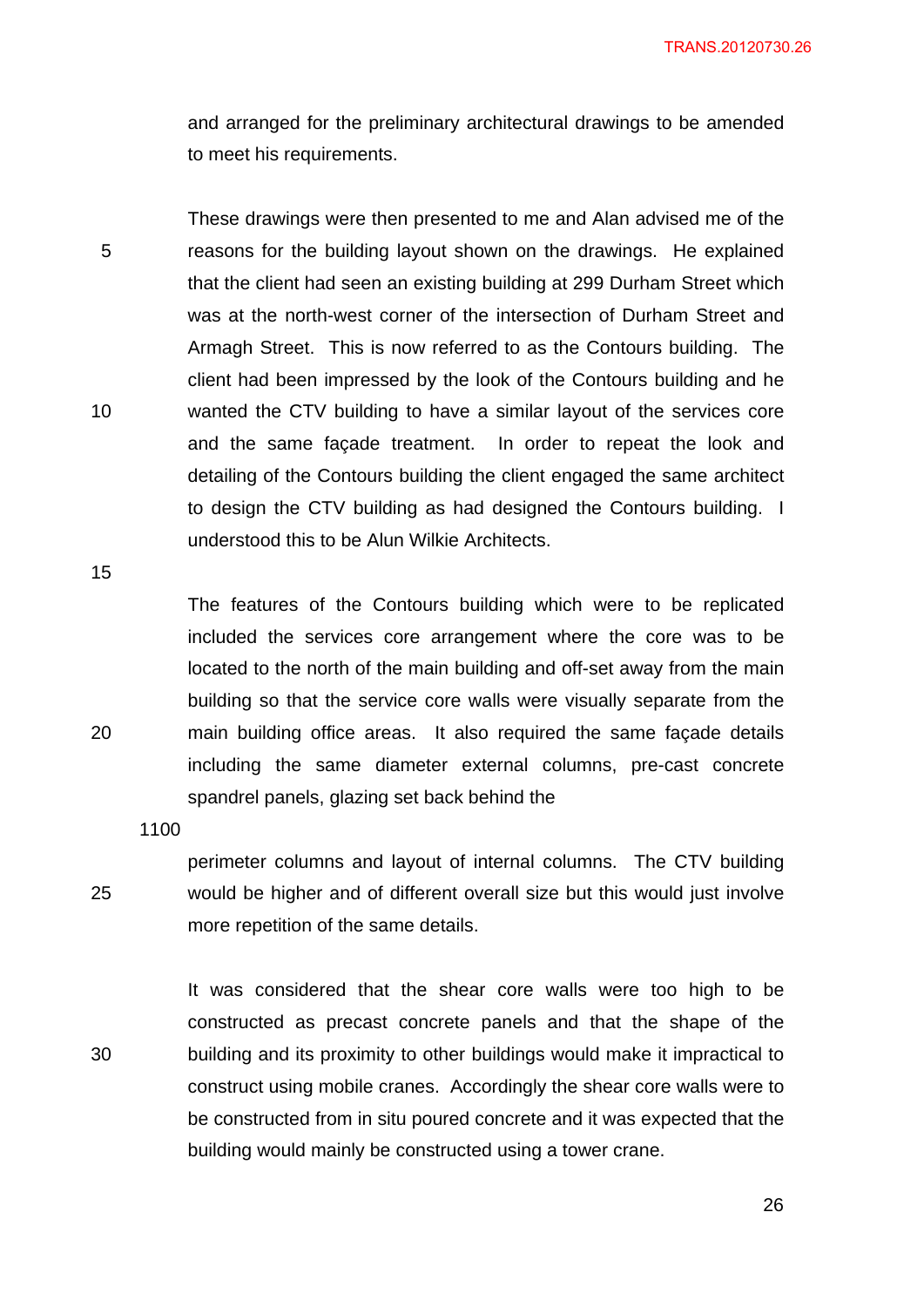- Q. If I could just stop you there please Mr Harding. Just the introduction to paragraph 13, where you've said, "It was considered," it was considered by whom?
- 5 A. Well it was Alan's consideration, I mean he had previously designed a building at Aged People's Welfare which he had been able to make that with precast concrete walls and he would have preferred to do that on this building but he believed that these walls would have been too high so that he asked for them to be made as in situ concrete.
	- Q. Was there discussion between you and him about that?
- 10 A. No, I had no experience with that. That was his instruction.
	- Q. Thank you, if you continue please.
	- A. It was agreed that the building could not be designed using the equivalent static method as it did not meet the criteria set out in NZS4203:1984 for the use of this method. As the building was more than four storeys high and had an irregular layout of walls, it was decided to design the building using the modal response spectra method using the ETABS computer programme.
	- Q. Again Mr Harding, the introduction to paragraph 14, where you've used the word, "It was agreed," it was agreed between or among or with, whom?
- 20

15

- A. No, Alan had decided that it we would use the ETABS programme for that building.
- Q. Can I please have the first document brought up. I can't read that, Mr Harding can you read that?
- 25 A. I've got the hard copy here.

## **JUSTICE COOPER:**

We can make it bigger, which bit do you want to refer us to?

#### 30 **MR KIRKLAND:**

Refer Sir to bottom right-hand corner, paragraph 3.4.71(c).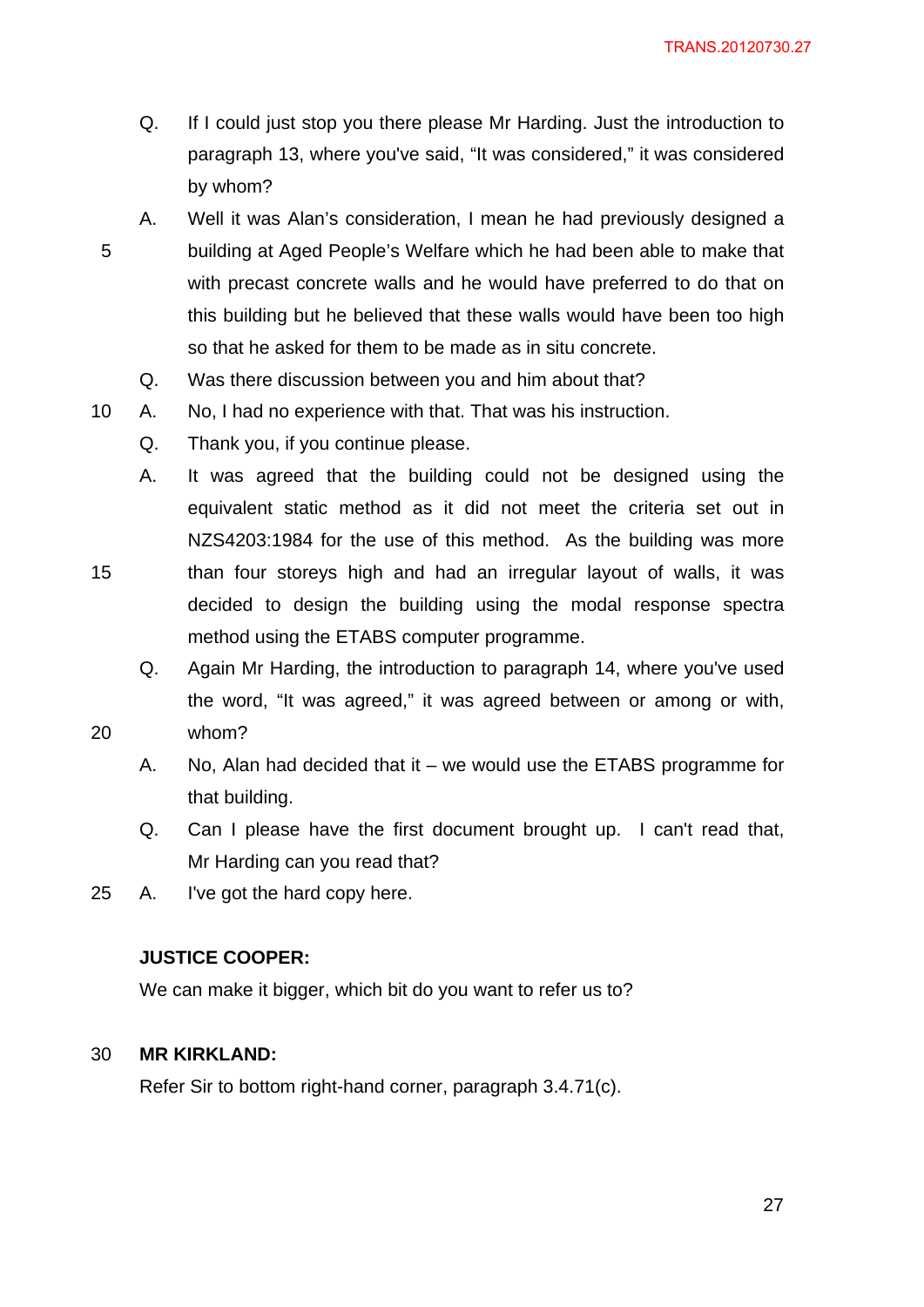#### **EXAMINATION CONTINUES: MR KIRKLAND**

- Q. Could you read that paragraph C please Mr Harding?
- A. For irregular structures more than four storeys high, horizontal torsional effects shall be taken into account by the three-dimensional modal analysis of clause 3.5.2.2.2.
- Q. It's your view that the ETABS programme was required for this building?
- A. That's my belief. I believe that it was an irregular structure.
- Q. Continue please at paragraph 15?
- 10 15 A. Alan was aware that I had not used ETABS before and that I was relying on him for guidance in the use of the programme and the resultant method of building design. Accordingly Alan provided me with a set of structural calculations and computer input and output sheets which had been prepared by his previous structural engineer, John Henry. These calculations were for a recently constructed building designed in Alan's office which was located at 287 Durham Street at the northwest corner of Durham Street and Gloucester Street. This is now referred to as Landsborough House. I was to use these calculations as a template, as a method template for modelling the CTV building on the computer.
- 20 25 These calculations appeared to be well set out and clearly done by a person experienced in multi-storey building design. The calculations for the gravity elements, seismic resisting elements and foundations were in separate sections and the assumptions which had been made in terms of the separation of gravity elements and seismic elements and the calculation of section properties were evident. The computer input sheets and the output files were in the form of concertina pattern continuous sheets. I do not recall seeing a set of drawings for Landsborough House and I was not expected to copy any details of the design of that building.

30

5

I recall no contact with the client or the architect during the design process. Alan told me that he did not want me to contact John Henry as I prepared my calculations but to ask Alan if I had any queries and to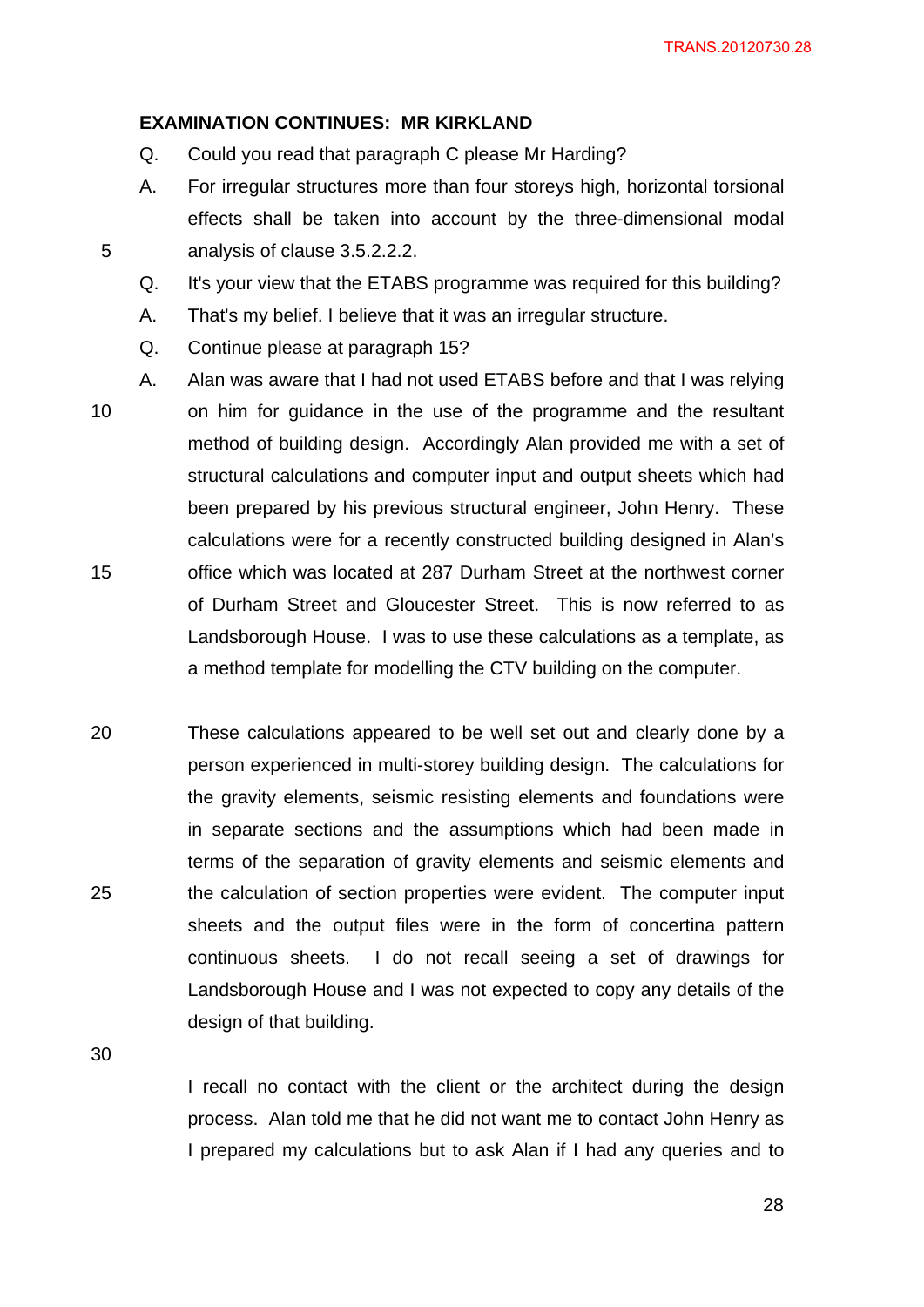keep him apprised of my progress with the design. I accepted this requirement and acted accordingly.

- Q. Mr Harding, on reflection do you know why this direction was given to you by Dr Reay that there was to be no contact with Mr Henry?
- 10 5 A. No, I asked myself that question quite a few times immediately after I was given that instruction. I still don't know why, I understood it at the time perhaps to indicate that he had had some kind of disagreement with John Henry before John left, and that he didn't really want me to be contaminated by any of John's views I gather and that he wanted Alan to be the one, the sole director of how I should proceed.
	- Q. Can I have the next letters brought up please, it's HENRY15 to 21, starting at paragraph 56, could that please be brought into –
	- A. Do you want me to read that?

Q. Yes, if you could read that please, I think we're going to have – thank

15

you Mr Harding?

20

A. "Before commencing detailed design and as part of my review for the concept design for the shear core structure for Landsborough House, I also sought an overview comment from Professor Paulay at the University of Canterbury. I remained concerned about the proposed eccentric configuration of the shear walls and I wanted his opinion on the fundamental configuration with regard to the eccentricity and possible torsional effects. I was not looking for a detailed review."

### **JUSTICE COOPER:**

25 Just to make it clear this is paragraph 56 of Mr Henry's proposed evidence WIT.HENRY.0001 at page 15.

# **EXAMINATION CONTINUES: MR KIRKLAND**

- Q. If you could just carry on Mr Harding?
- 30 A. "I especially wanted Professor Paulay's opinion because I considered he was expert on torsional issues and building layout and reinforced concrete shear walls. I was aware from his lectures that in certain cases depending on the torsional stiffness of the whole system the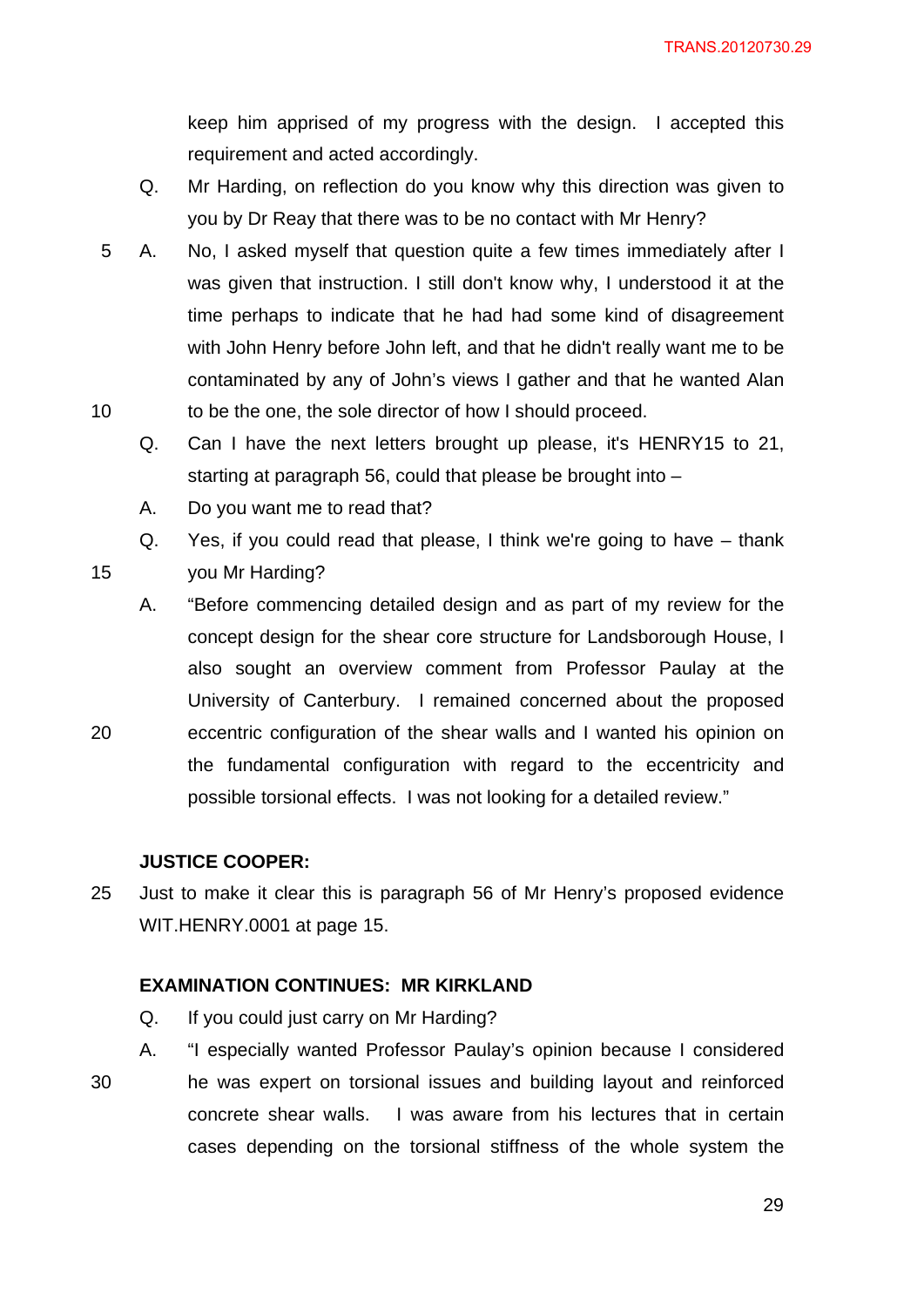response of some structural configurations can cause unexpectedly poor performance once ductile yielding has commenced under earthquake loading. Ductile yielding of structural elements is a key factor in limiting earthquake forces in buildings, but although the earthquake load is limited, the deflection of the building is not. The energy dissipation occurs as a result of the building deflecting and at the same time yielding the reinforcement. The more yielding and displacement the more energy dissipation. The design codes utilised this aspect to dissipate seismic energy by controlled ductile yielding of the reinforcement in selected elements such as the base of the shear wall and diagonal reinforcing beams and coupled shear walls."

- Q. If you could continue Mr Harding through to paragraph 63 inclusive, thank you.
- A. Just got 57 in front of me here.

15 Q. Paragraph 58 now.

- A. Sorry, it's not on the screen. "The 1984 design loadings code defined the ability of a structure to dissipate energy by yielding of the structural type factor. The commentary to the loadings code," this goes on for some time.
- 20 Q. If we could carry on from the word, "explains, that the S factor," if you could carry on from there please?
	- A. "…That the S factor takes into account the ability of the structural type to dissipate energy in a number of cycles '… on the assumption that the bulk of the chosen energy dissipation members in all the principal resisting elements, resisting elements of a given structural type will participate in the dissipation of seismic energy'."
	- Q. Fifty-nine.
	- A. "The structural type may refer to individual elements if they vary throughout the building or to the building as a whole if a uniform

30 1110

25

structural system is used. For uniform response and yielding of the building under earthquake loading, a uniform structural type in the direction of loading under consideration would be ideal. However it is

5

10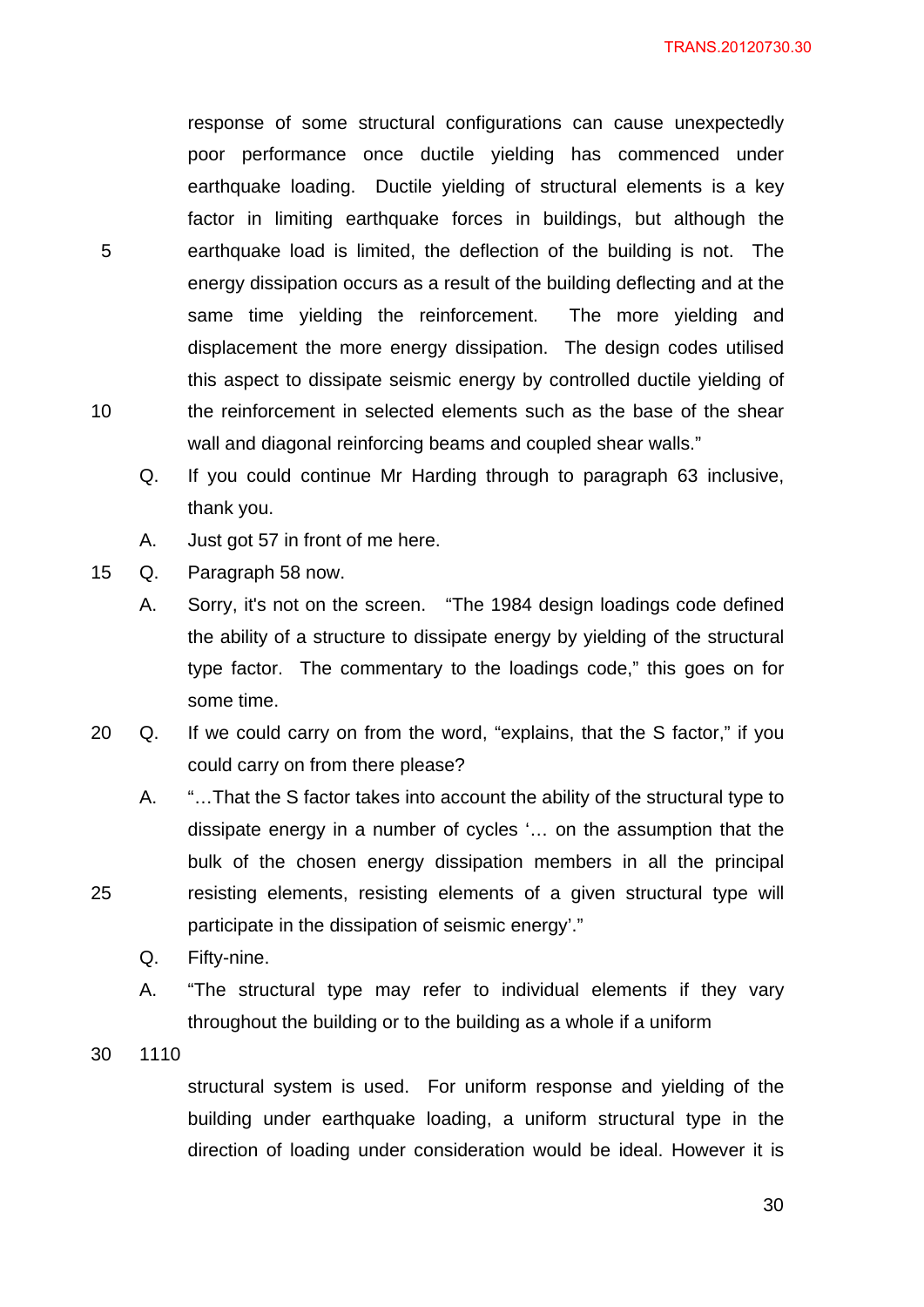not always possible to have a uniform system. Combinations of structural types were common and the code made some provision for that.

- 5 "Clause C.3.4.2 of the commentary outlines a method for dealing with differing S values, but warns that as at 1984 this method was not fully researched and therefore should be used with prudence, particularly for buildings over three storeys high.
- 10 15 "Professor Paulay had mentioned in his lectures the example of a building with a wall on each end and otherwise little torsional resistance which could lead to the majority of the yielding occurring on one of the walls. I had a clear recollection of him saying this. The yielding demand is primarily made of the first wall to yield rather than being shared between the two walls. This becomes more pronounced if there is unequal stiffness between the two walls. I will come back to this issue but it is my opinion this example applies to the configuration of the north and south shear walls of the CTV building.
- 20 25 "Professor Paulay did not raise any such fundamental issues with regard to Landsborough House but he did comment on the eccentricity of the building and a possible loss in stiffness and consequent increase in deflections arising from cracking of the shear walls under earthquake loading. I was aware of this possibility and I had used reduced properties in the ETABS analysis to take account of the loss of stiffness due to cracking in the relevant structural elements. This was my normal practice but Professor Paulay still cautioned me about this issue.

"I discussed my concerns and Professor Paulay's caution with Alan Reay. He was dismissive of this aspect and we proceeded with the design. While I thought the design for Landsborough House was at the limit of acceptability, I believed that it met the code deflection requirements and as a result I accepted that the design would proceed."

30

31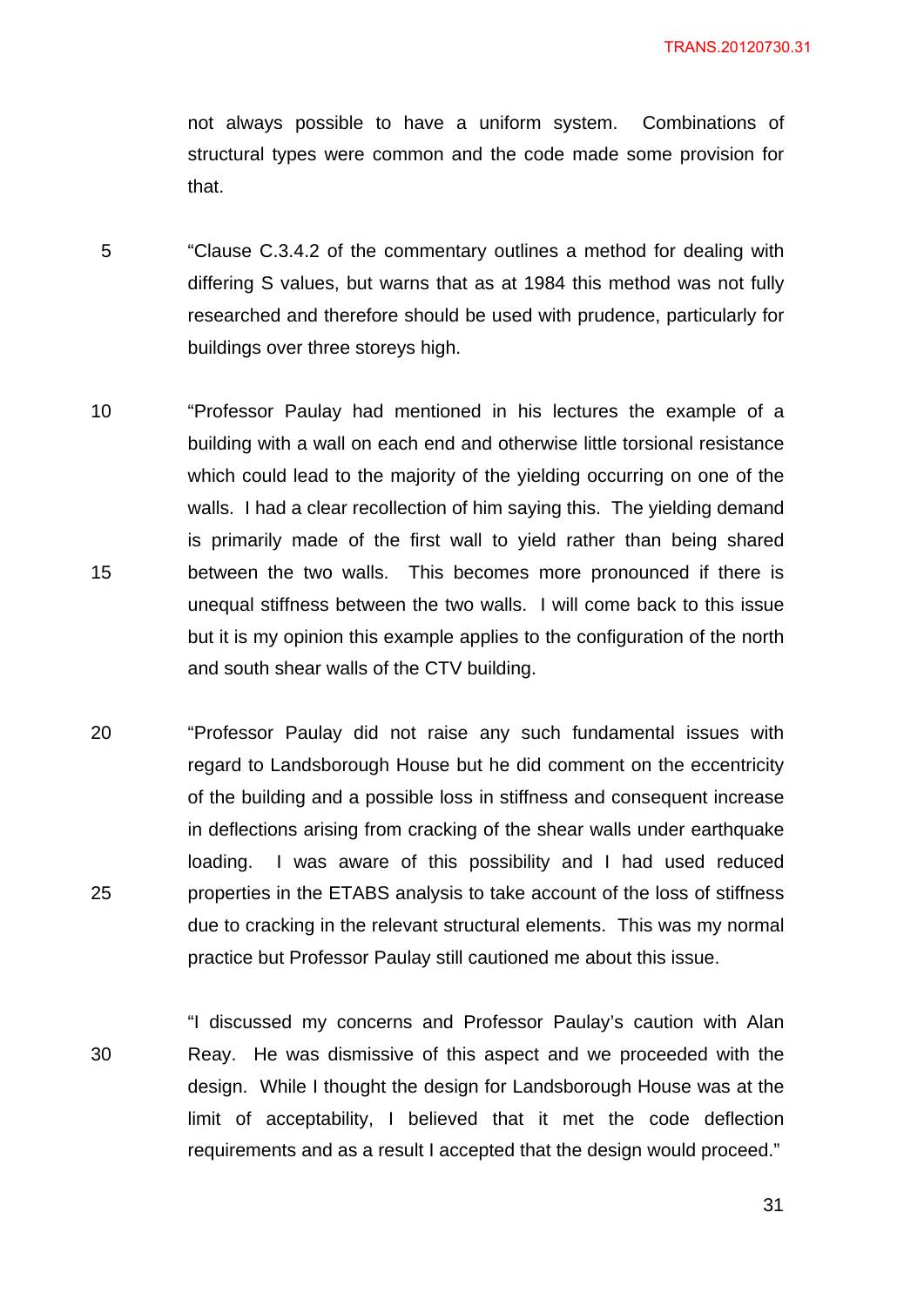- Q. After reading those paragraphs Mr Harding and giving some thought to them does that now bring you to some sort of focus of the direction given by Dr Reay to you?
- 5 10 A. Well I still, I would've been very grateful to have had that discussion with John Henry, and certainly to be aware of Professor Paulay's concerns. I, Professor Paulay was a major influence on all of the engineers going through Canterbury University. He used to be a consulting engineer as well as having been a professor and an academic. He had a really good feeling for structures and any advice he would've given would've formed the basis of whatever you did. So I do not know why I wasn't given that advice. I can't explain it.
	- Q. At paragraph 14, the introduction to that paragraph, you've used the words "it was agreed". It was agreed between whom, among whom?
	- A. Paragraph 14?
- 15 Q. Yes? First line.
	- A. Well that was Alan's requirement but I mean I don't think there was any dispute about it but it was required to be used for that building. I fully agreed.
	- Q. Continue from paragraph fifteen please.
- 20 A. Alan was aware that I had not used ETABS before and that I was relying on him for guidance –

# **JUSTICE COOPER:**

- Q. I've got a feeling that you've read that certain –
- 25 A. Yes I have done that.
	- $Q.$  I think  $-$
	- A. 16 I think.
	- Q. Yes.

#### 30 **JUSTICE COOPER:**

So and maybe the question that you've just asked, you intended to pose in relation to the commencement of paragraph 16 did you Mr Kirkland?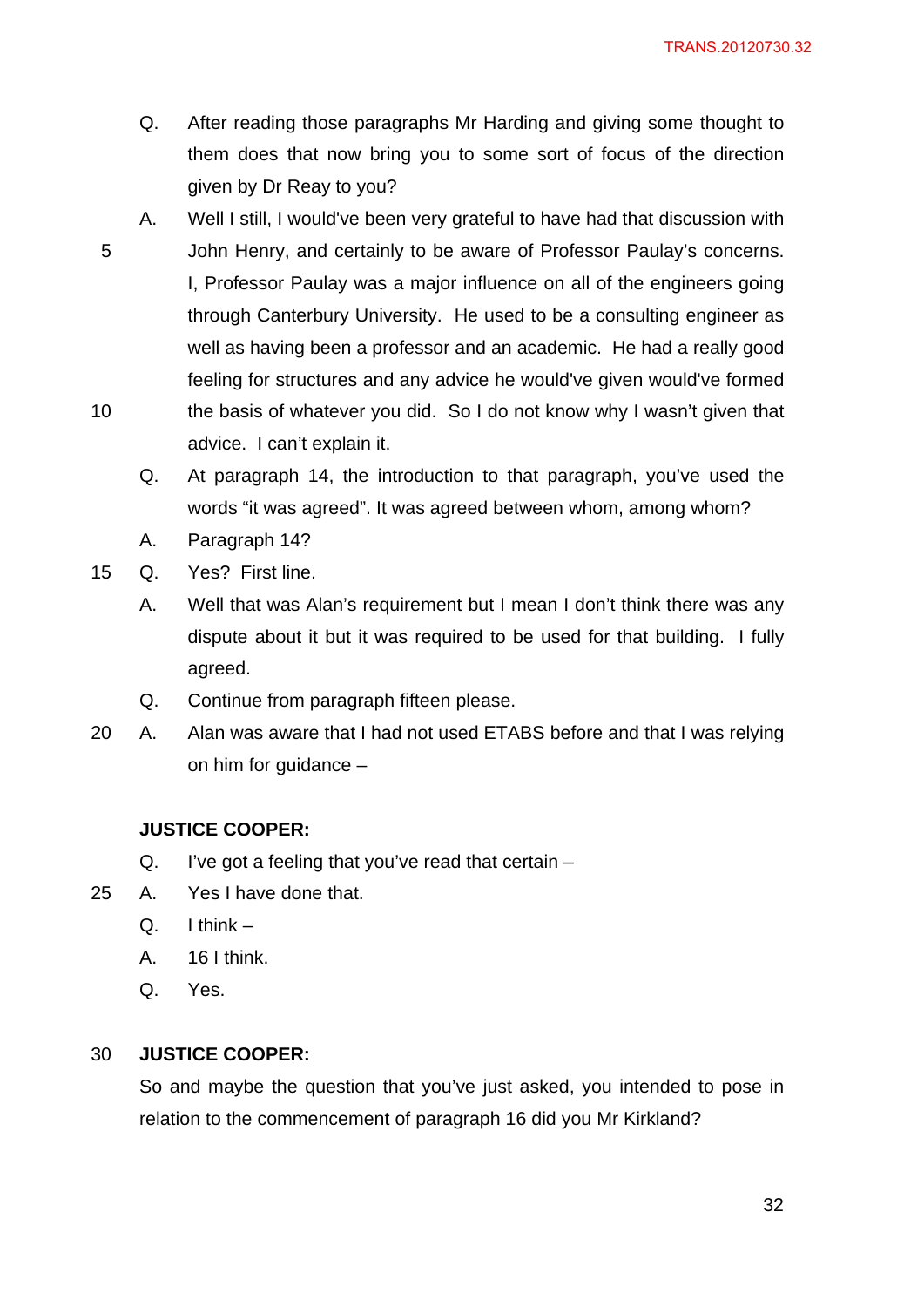### **MR KIRKLAND:**

I will pose that question after Mr Harding's read that paragraph Sir.

# **JUSTICE COOPER:**

5 Very well, one behind Mr Harding, paragraph 16.

#### **EXAMINATION CONTINUES: MR KIRKLAND**

- 10 15 A. It was determined that the gravity elements and seismic resisting elements for the CTV building were to be separated in the same way as for the template calculations. The reinforced concrete walls would be designed to resist all lateral wind and earthquake loads and these would cantilever from a foundation beam. The circular columns were to be the same size as the Contours building and would be designed as gravity resisting elements only. They would be detailed in such a way that they were not to attract any significant lateral seismic shear loads. This appeared to be a sensible arrangement as the walls were to be made much stiffer than the round columns and this would avoid the complication of designing the floor beams and columns as ductile frames.
- 20 Q. Again Mr Harding the introduction to paragraph 16. You've used the words "it was determined" by whom?
	- A. That was Alan's requirement. That was his instruction.
	- Q. Was there any discussion between you and Dr Reay about that?
	- A. No. No I mean it's a system which he had used before. It was basically standard details to use precast concrete beams and to make the gravity elements separate, apparently, because he'd done it before and he believed it was a good system and required that to be used here.
		- Q. Paragraph 17.

25

- A. The computer to be used was located at the University of Canterbury. This was at a time when the ETABS programme was too large to be run
- 30 on a desktop computer. By removing the internal frames from the seismic model of the building the model became simpler and easier for the computer to manage. The calculated lateral sway of the building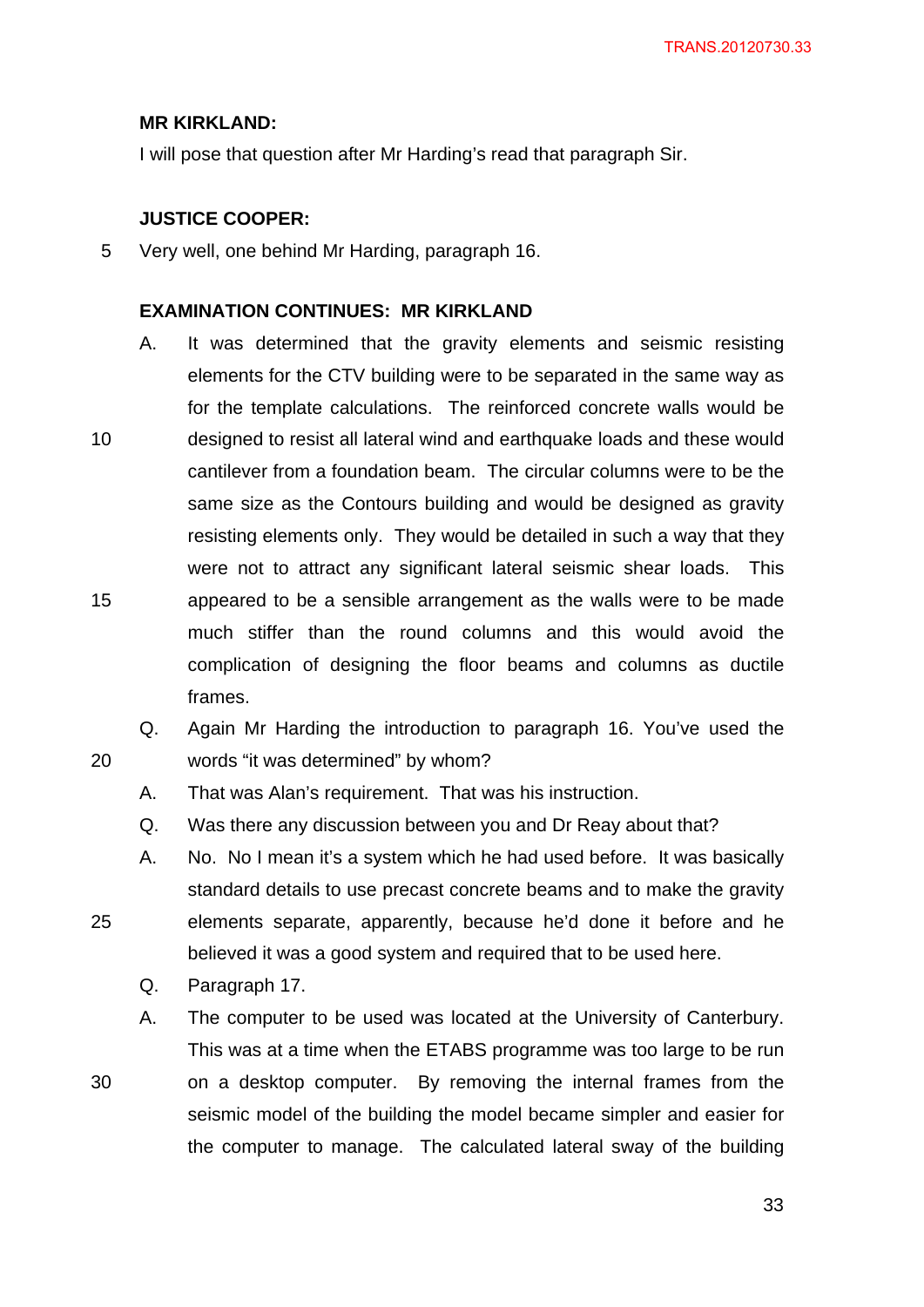would be calculated using the strength and stiffness of the wall elements only, without any assistance from the columns.

5 It was understood that the ETABS programme included the assumption that the cantilever walls were rigidly fixed at the ground level and the suspended floor diaphragms were rigid with no deformation within these diaphragms.

- 10 15 I recall a number of visits to the university to provide input data for the seismic analysis. I would leave my input data at the university where it would be loaded onto the university mainframe computer by the staff. About a week later I would pick up the output data sheets and return to the office to assess them. The main design criterion which was checked on each output run was the inter-storey deflection of the building under the most severe combination of design loading. This was to be kept below the limit in section 3.8.3 of NZS4203, which is equivalent to 0.83% of the inter-storey height. For the first computer runs I recall that the inter-storey deflection was excessive and I tried unsuccessfully to correct this by increasing the wall thickness.
- 20 Q. Just for the record, Mr Harding, the university you refer to is Canterbury University?
	- A. Yes.

Q. Paragraph 18.

25 30 A. I recall discussing this with Alan and I recommended that we should add an additional shear wall on the south face of the building to help to resist the torsional rotation of the building. Alan was concerned that a wall in this location was not present in the Contours building so the addition of this wall on the CTV building may not be acceptable to the client. I believe Alan then discussed this with the owner and the architect and it was agreed by them and relayed to me that this wall could be added if it were limited in size such that it would be concealed behind the external egress stair on the south wall. This required the south wall to be constructed as a coupled shear wall with holes in the centre of the wall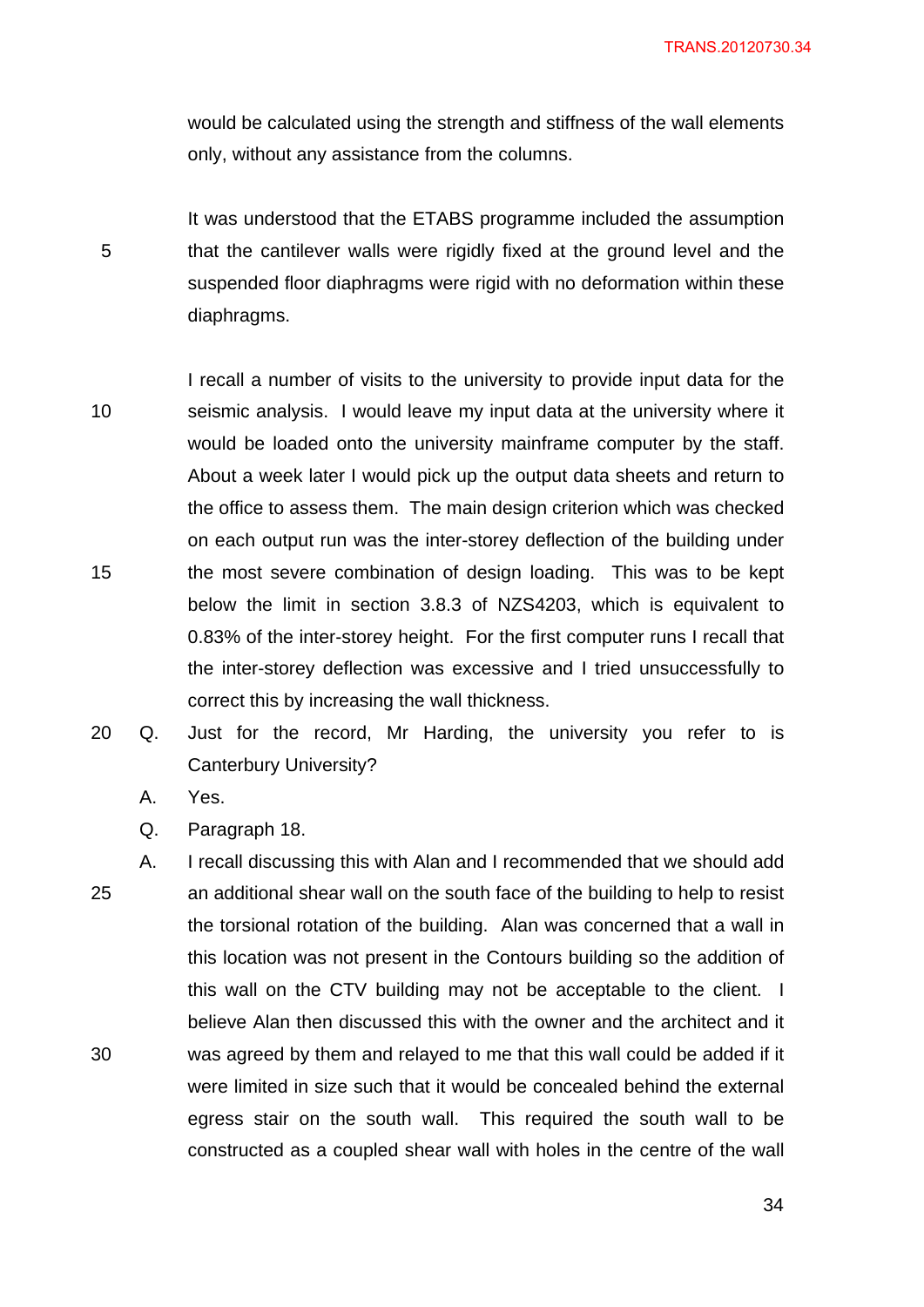at each floor level to facilitate egress to the stair landings. This wall was added to the seismic model of the building and the wall thicknesses were again adjusted, including the additional south wall. By this means the building was made stiff enough to reduce the inter-storey deflection to below the limit set out in the building code.

Q. Mr Harding, in line 3 you say, "Alan was concerned that a wall in this location was not present." What were his concerns? His specific concerns?

A. Well I think the brief from the client, as I understand it, was that the

building was to look like the Contours building and there are no walls

like that on the Contours building. Obviously the intention was to

10

5

15

20

comply with the brief as he'd been given it by the client and I guess to add walls in that situation would be seen as admitting that you couldn't provide the client with what he wanted, so he would prefer not to have something there.

Q. Is this a reference to the appearance of the building, the physical appearance of the building?

A. The physical appearance, but from the architect's point of view he doesn't want walls there that will (a) effect the look of it from the outside and (b) block of the view I guess from the office part of the building.

Q. Paragraph 19.

A. After the wall thickness had been so determined, the detailed design of the structural elements of the building was completed. This included the design of the reinforcement in the structure.

25

At this time I do not recall the existence of a block wall on the west boundary. This may have

1120

30

been added later in the design after it became evident that a fire rated wall was required on that side of the building. The western block wall was to be designed as a non-structural partition which would be isolated from the floor diaphragm at the top of the wall within each storey.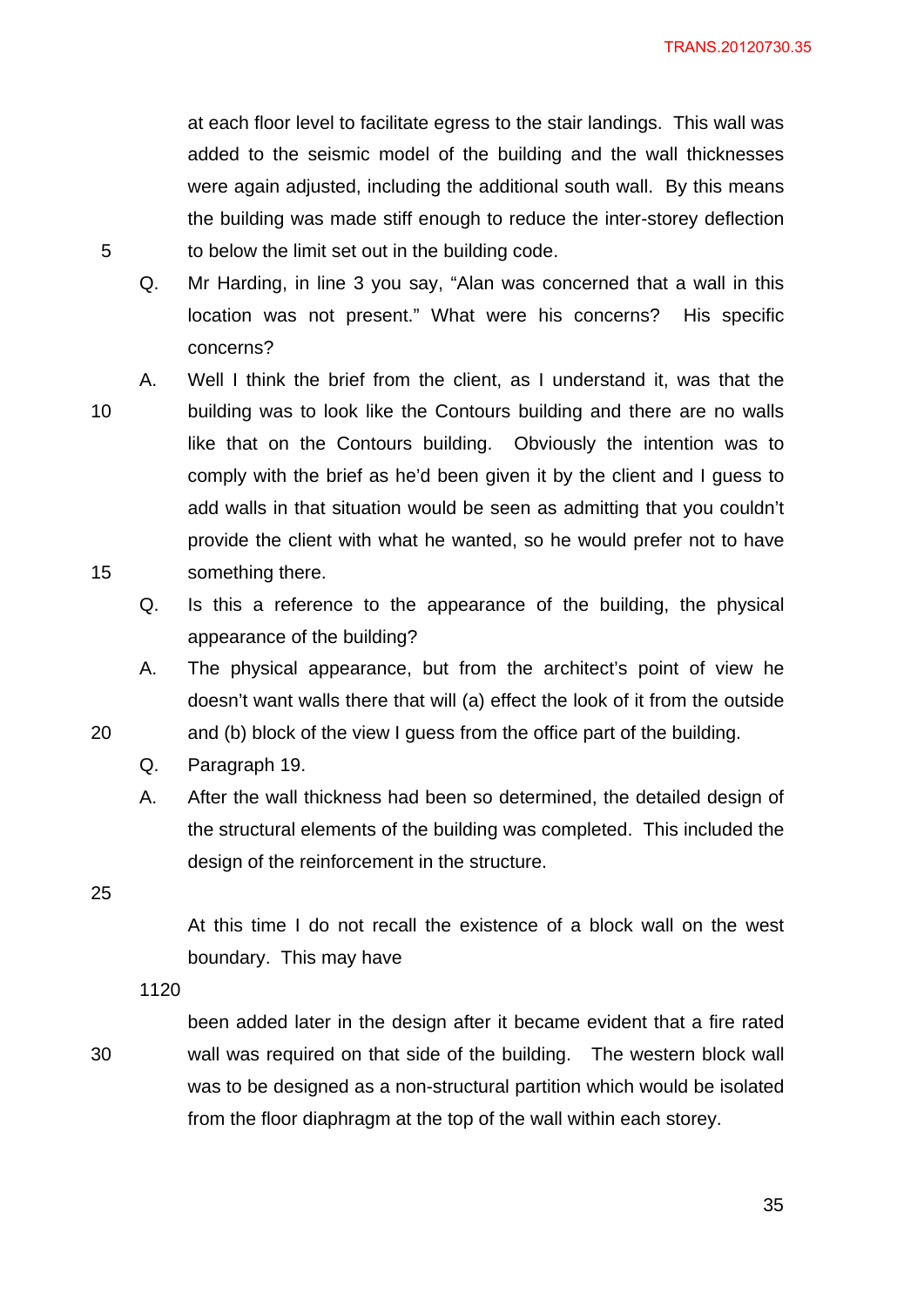The structural draftsmen would have prepared carcase drawings for the building according to directions from Alan and based on their earlier experience with drawing multi-storey buildings. I would have provided details of reinforcement in order to complete the drawings. Alan would regularly visit the draftsmen to monitor progress of the work and to view the details and information which I had given to them. If he had any concerns as to the type of detailing, my failure to use standard details or my use of non-preferred products, then he would advise me of the changes he required.

10

15

20

25

5

My assessment as to whether the building complied with the relevant codes would be based on my previous experience with each element. In areas where I was inexperienced I would refer to the template calculations provided. Prior to the submission of the documents for a building consent Alan would review the drawings and calculations. In some cases Alan may redesign elements himself or refer them back to me for amendment or redesign.

Q. I'll stop you there Mr Harding. If we could go to the last of Mr Henry's documents. I think it's paragraph 81. Could you please read that paragraph Mr Harding?

A. "I resigned after about one year of working at ARCL. During my time with Alan Reay I found that he preferred to work as the principal consultant with other design disciplines such as architects being engaged by him. He exercised tight control of the office and was very much in charge of the projects. I found that I was essentially relegated to the role of back room structural designer with my role limited to technical design and production of documents."

Q. If I could just stop you there Mr Harding. Was your role in the office similar to that as described by Mr Henry?

30 A. I couldn't have described it better.

Q. Paragraph 22.

A. The documents required for the building permit application were prepared by various people in the office. Normally the draftsmen would

 $36$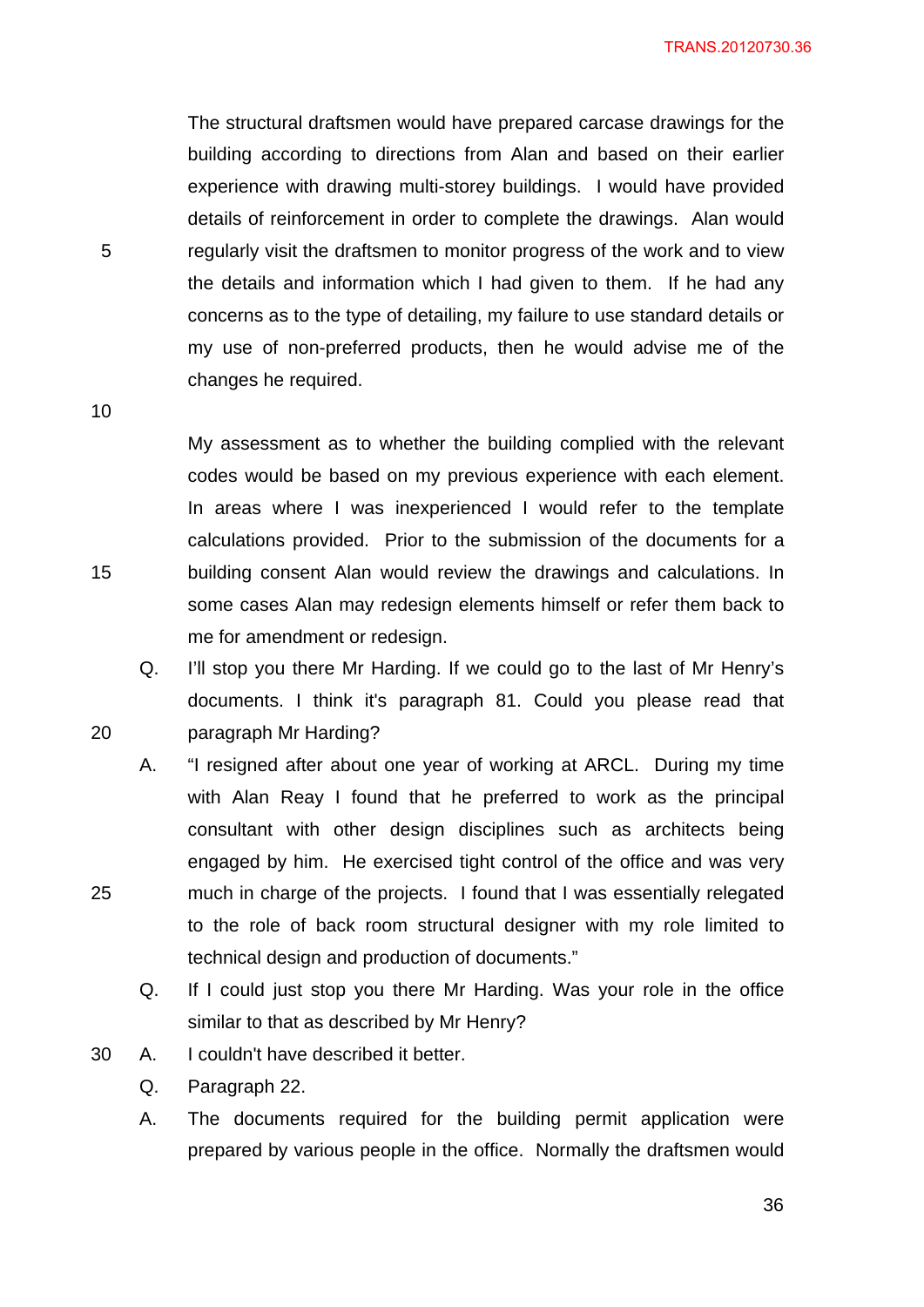prepare the drawings and I would prepare the structural calculations. Alan would normally complete the design certificate as the principal of the firm.

5 Any correspondence from the Christchurch City Council would normally be viewed by Alan upon receipt and then referred to me or to the draftsmen for action. If there was any contentious element then Alan may become involved but otherwise the drawings or calculations would be amended to comply with City Council requirements.

10

15

20

25

I do not recall discussions with the City Council on the CTV project. I've recently read the letter received from Mr Tapper dated 27 August 1986. I do not recall answering this letter myself but it appears to be typical of the kind of letter which is expected from the structural checking engineer. If I had replied to the letter I expect that I would have prepared a written reply but I have not seen such a letter at this time. I expect that all of Mr Tapper's requests would have been complied with. Mr Tapper was an experienced and thorough engineer with a good eye for detail. He had assessed drawings for many office designs. He would not have approved any documents which had an omission or contained a detail which he was not satisfied with. My normal reaction would be to welcome his ability to note such details and to amend them accordingly.

Q. Mr Harding if we can take you to Mr Tapper's letter of 27 August 1986. It's the next document on the schedule. Read that document. Mr Harding. You've got it as I've described it the Tapper letter in front of you?

A. Yeah.

Q. The top right-hand corner of that letter is the numbers 2503 and it looks like received 1 July 86. Whose handwriting is that?

- A. Well it may well be mine, it looks like mine. I can't be sure though.
- Q. And on the left side of the document, a third of the way down there's handwriting, 'received a day or so after letter sent'.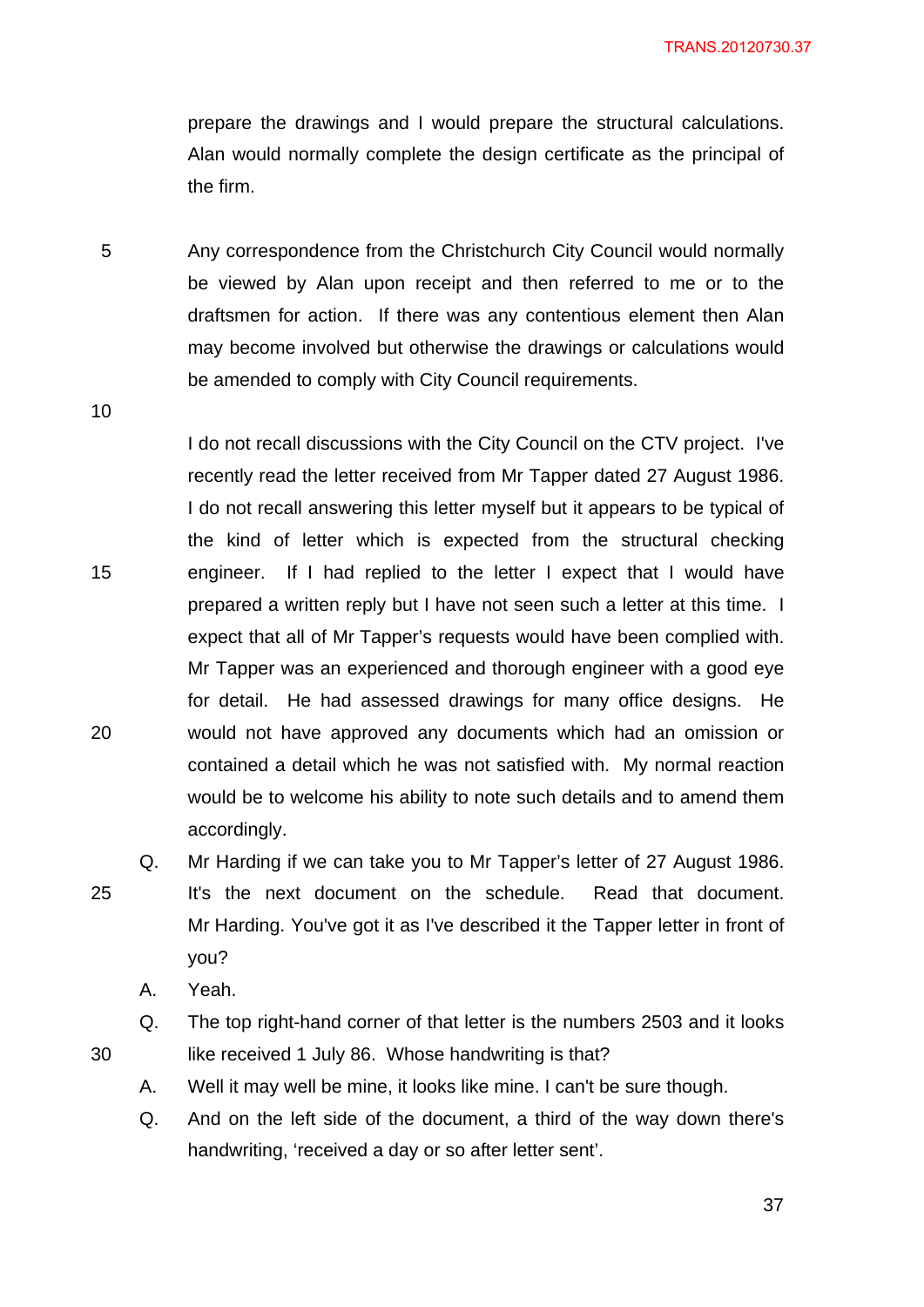- A. Yeah.
- Q. Whose handwriting is that?
- A. That's Alan Reay's.
- Q. Are you absolutely certain about that?
- 5 A. Yes.

15

- Q. Have you found any corresponding letter that you can match with what's said in that handwriting?
- A. I haven't been asked to do that actually but I haven't really looked. I may be able to find some.
- 10 Q. And the Tapper letter Mr Harding is a what, a form of requisition from the local authority?

A. Yes, what's happened, the consent drawings or building permit drawings have gone to the Council and he's noted a number of things where the drawings were incomplete and he's asked for additional details.

- Q. In your opinion Mr Harding the details that Mr Tapper has called for, are in the ordinary course, nothing out of the ordinary?
- 20 25 A. Well the impression I get reading the letter is that the drawings may not have been complete drawings when they were submitted for the consent. Some of the things which they are asking for, particularly on the next page I think, are things which would normally expect to be on the drawings at the time they were submitted, so I get the feeling that they were, the drawings were whipped out from under the draftsman's pen and submitted to the Council in order to shorten the period taken to get the building consent and be able to start the building, so that while the Council was processing the consent, the drawings would be proceeding to completion in parallel.
	- Q. And on page 2 and particularly referring to sheets 15 and 16.
- 30 A. Yes, well that's again, those are details which look as if they hadn't been added to the drawings at that time. It refers to reinforcing and spandrels and fixings and various things which normally Wayne Strachan would not have allowed – he would normally have all that detail on the drawings.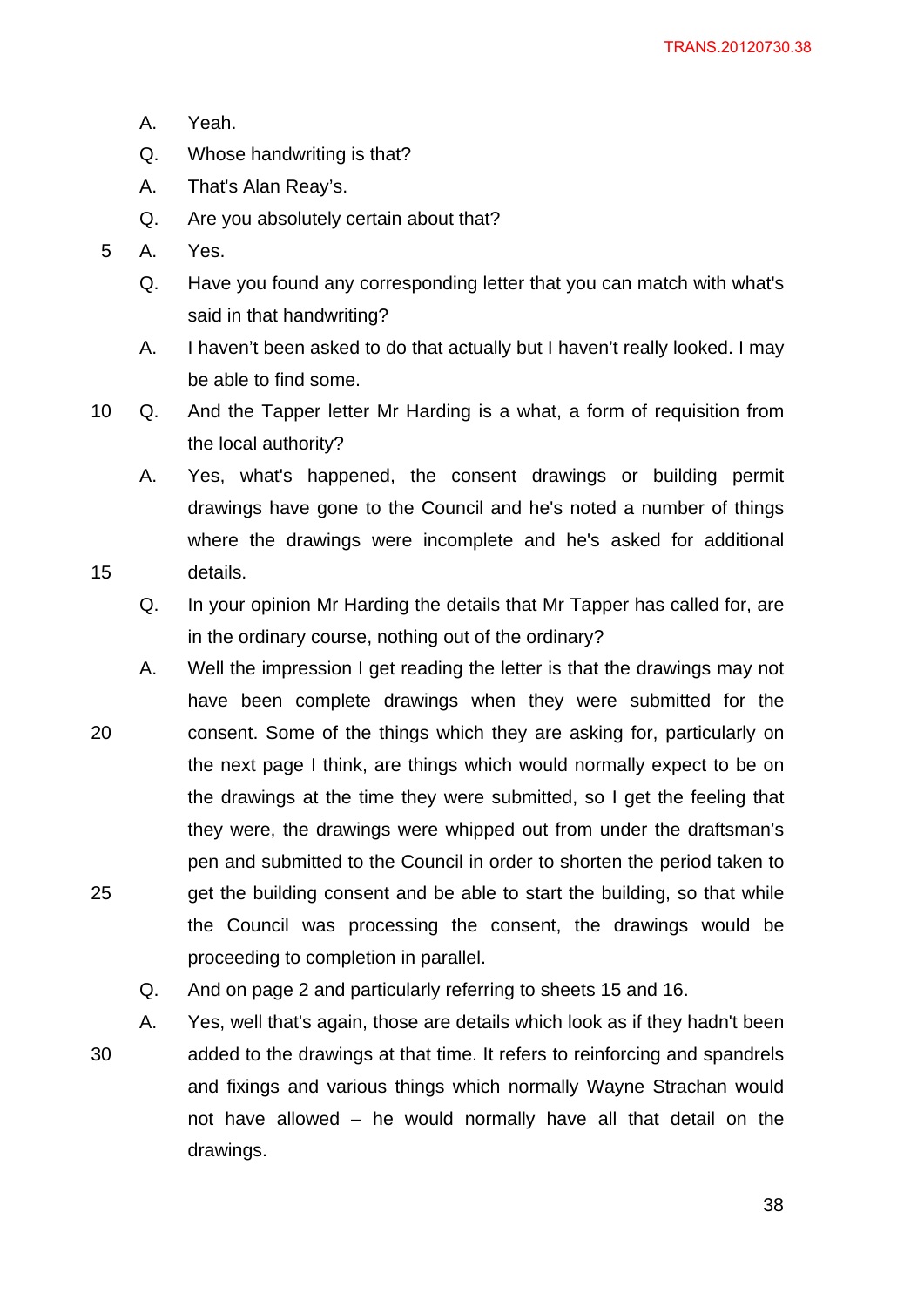- Q. In effect Mr Harding, is the firm calling on the Council to be the back-up system or the checking system?
- A. Well it's hard to say. I mean this is something that goes through on every job. The Council always checks every job before it is – whether that's the only reliance I don't know. I expect that Alan would normally review the drawings before they go to the Council but I can't ...
- Q. And following that review Mr Harding would they be accompanied with the design certificate?
- 10 A. Yes, normally the Council wouldn't give you a building consent or building permit unless they had a design certificate. They would require at least the drawings. In those days they didn't always ask for the calculations, but where they were concerned they would ask for calculations for specific things, but normally they wouldn't give a building permit until they had the design certificate.
- 15 Q. And has it come as a surprise to you that no design certificate has been uncovered?
	- A. Well yeah, I would imagine that if the drawings were being submitted for a building permit, on incomplete drawings, then you would not issue a design certificate with those incomplete drawings so it wouldn't surprise
- 20 me that, in that situation that the incomplete drawings were submitted without a design certificate. That would be quite normal.
	- Q. And any other reasons for not submitting a design certificate?
	- A. I can't think of any reason, I mean normally once those items had been completed if a design certificate hadn't been provided there'd be a follow-up letter from the Council requiring that before they would get the building permit.

# **JUSTICE COOPER:**

- Q. You I take it don't really remember receiving this letter?
- 30 1130

25

- A. No Sir.
- Q. There's a sentence in the, on the first page at the end of the first full paragraph which says, "There's no indication on the plans that they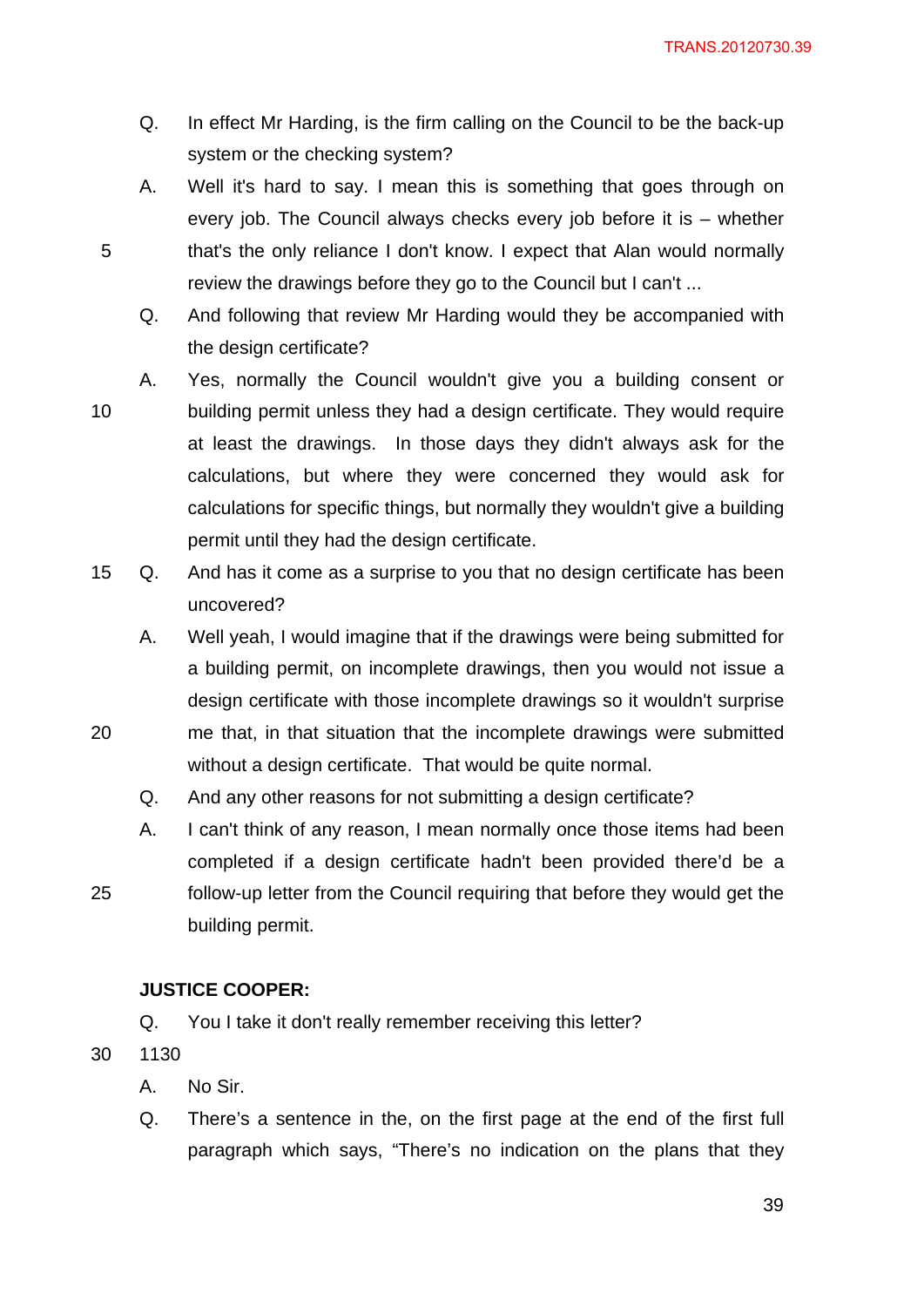have been checked and approved for issue and construction." What do you take from that sentence?

- A. Well again I, it confirms my feeling that at the time they were sent to the Council for the permit they weren't complete. Again, at the bottom of each drawing there's a space where the drawings are to be signed by the designer and sometimes by the person who checks the design and there's no way I would have signed any drawings if they weren't complete. So if they'd been submitted to the Council in advance of being complete in order to speed things up they would not have been signed and I think Mr Tapper probably picked up on that.
	- Q. We've seen plans which, which appear to have your initials on them under the word "approved." For example, if we look at BUI.MAD249.0284.14 and if you could just blow up the box at the bottom right-hand corner.
- 15 A. Yeah, my signature, my initials where it says approved.
	- Q. Approved.
	- A. Yes.

5

10

- Q. The Council's letter that we've been looking at just a moment ago talks about them being an indication that the plans had been checked as well
- 20 but there doesn't appear to be any space for that to be indicated on the, on the, on these plans.
	- A. No.
	- Q. Which I, I wonder if it was standard practice for such checking to occur, how would it be noted on a plan like this?
- 25 A. At that time it probably wasn't noted. Before the days of
	- Q. Well why would the, can you explain why Mr Tapper would be seeking an indication that that had occurred then?
	- A. No what, what I'm suggesting is that the initial drawings which I expect were submitted for the building consent in the first instance prior to him producing that letter –
	- Q. Yes.

- A. would not have had any initials in that box where it says approved.
- Q. Yes.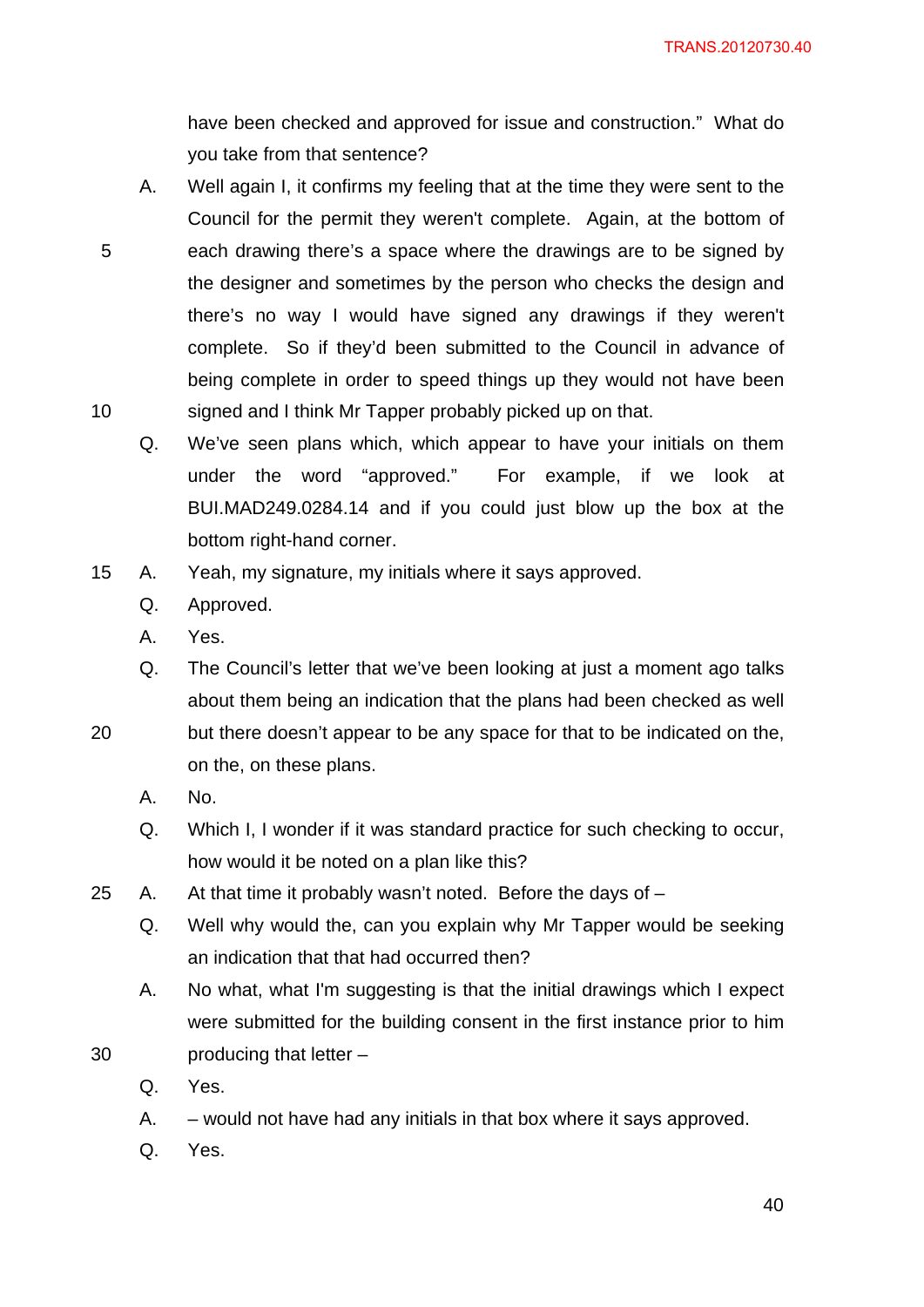- A. That would have been blank. That would have given Mr Tapper the indication that they weren't completed drawings. So I'm suggesting –
- Q. So when the box approved is signed with your initials that is all the indication that the Council would receive that the, that there had been a design and checking process. Is that what you're saying?
- A. Well yes that's, that's an indication that the engineer who's designed it believes that that drawing is complete. So I suspect that what may have happened was there was an initial set of drawings which was submitted to the Council which were obviously incomplete, not only that it didn't have the signature but it didn't, obviously left out certain details. So that, that was no doubt remedied and I think that was the follow-up letter of the document transfer form which has been produced.
	- Q. Yes.
- 15 A. And at that time I'm assuming that the drawings would have been completed and initialled and reviewed and that they would have then been accepted by the City Council.
	- Q. Reviewed by whom?
	- A. Well normally by Alan but that's not indicative on the drawings. Normally the process is before any completed drawings leave the office Alan checks them.
	- Q. That's your memory of the normal process but you're not telling us that happened in the case of this building?
	- A. I believe that happened in this building. Alan was –
	- Q. Why do you believe it?
- 25 A. Because that was very much Alan's procedure. He, he was very much in control of everything that happened in the office.

**HEARING ADJOURNS: 11.35 AM** 

**HEARING RESUMES: 11.50 AM** 

10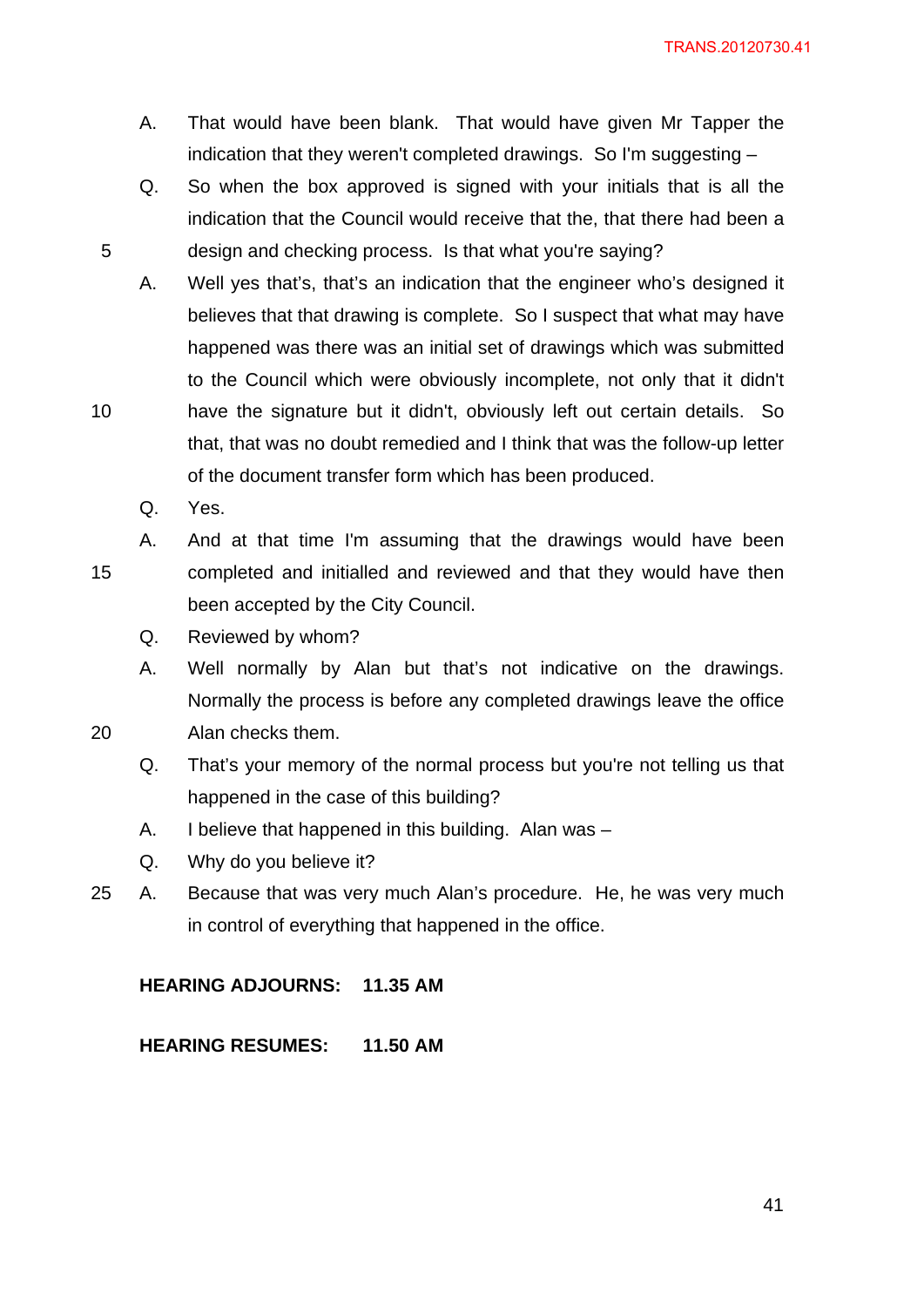## **EXAMINATION CONTINUES: MR KIRKLAND**

- Q. I'll just ask for the document that you called for to be brought up again Sir. The bottom corner again please. Now Mr Harding just carrying on from the questions His Honour put to you, the date at the bottom of this document with your initials is August 1985?
- A. '86 I think.
- Q. '86 sorry, '86 and I'll come to the next document which is the document transfer form but that is signed by you and it's dated 5 September 1986. That's before you now?

10 A. Yep.

5

- Q. My first question: is that document in response to Mr Tapper's requisitions?
- A. It does appear so, yes.
- Q. Is that in your handwriting?
- 15 A. Yes.

- Q. And under item (1) file 2503, third line, where you've got the words, "Including amendments as requested –"
- A. Yep.
- Q. Is that the amendments, or being the answers to Mr Tapper's requisitions?
	- A. I would hope it would include those. There may have been other amendments or other requests as well by that date. I, I don't know but that appears to be the, the drawings which were submitted at that time. I mean I don't know how many times it was resubmitted.
- 30 25 Q. And if I could just go back to the, the earlier slide please and, and the bottom right-hand corner please. That document pre-dates the document transfer form Mr Harding and my question is your initials are under the word "approved". I just want to be clear on the office practice of sending documents over to the Council with the word "approved" initialled.
	- A. When you say pre-dates, that's approved by the Council on the  $30<sup>th</sup>$  of September which is after the date of the document transfer.
	- Q. That was my next question, thank you, you've answered it. Thank you.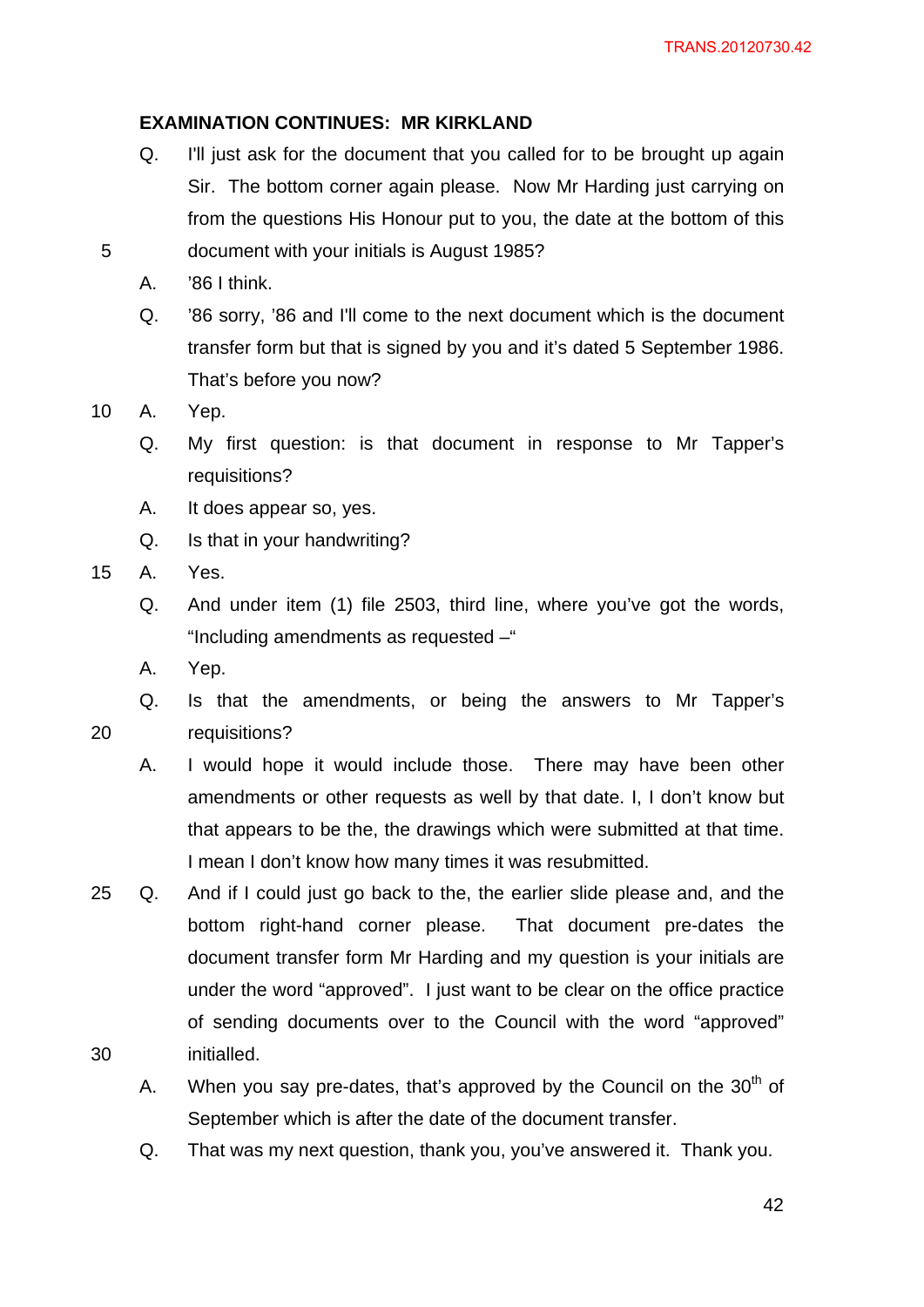TRANS.20120730.43

- A. Yeah the date which is on the drawing is the date when the draftsman started to draw that sheet. So it could be well in advance of when it was submitted to the Council.
- Q. Thank you, you've answered my question. Go back to your evidence now please Mr Harding. I think we are starting at paragraph 25.

5

10

15

A. I have been asked if I recall any contact with Bryan Bluck of the City Council at this time. I do not. In any case Bryan would not have shortcut Graeme Tapper by talking to me directly. As I recall Brian was more involved with policy than details of specific building permits. I cannot remember talking to Bryan Bluck about detailed design on any project I've done.

In specific regard to the floor connection to the wall system it appears that the connection of the pre-cast beams to the ends of the shear walls and the provision of slab ties between the walls and the mesh reinforcement were accepted by Graeme Tapper as an accepted connection.

- 20 At that time mesh was an accepted form of floor reinforcement. In this case the steel Hibond decking would have contributed additional strength to the floor diaphragm. It was effectively made continuous by the use of saddle-bar reinforcement over the pre-cast beams.
- 25 The remark in Mr Tapper's letter about the restraint of the Hibond refers to his concern regarding the fire rating of the floor system. The floors were required to have a 1.5 hour fire rating between the floors. Where the floor is to be constructed with a Hibond steel tray system there's concern that the floor is exposed to a fire from below.
- 30 If no other measures are taken then the heat of a fire could cause the Hibond to overheat so that the steel loses strength leading to failure of the floor due to the fire. In order for the floor system to have the required one and a half hour fire rating, one option is to longitudinally

<u>43</u>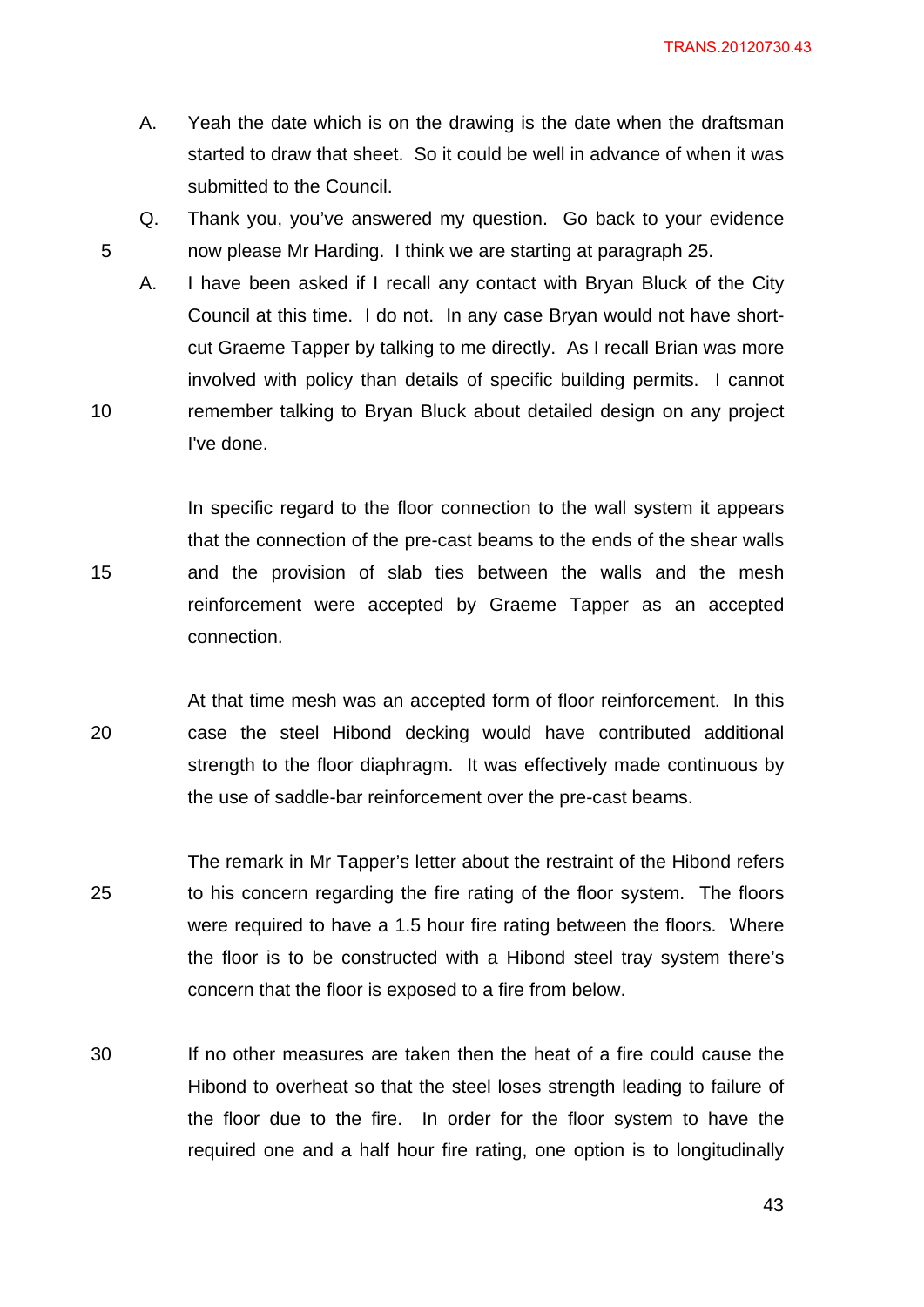restrain the Hibond so that it can support load by membrane action. Clearly that was not possible in this case as the steel is cast into the side of a concrete beam using end caps to avoid grout loss and without continuity of the Hibond through the beam. This appears to be the concern Mr Tapper has.

A second alternative for fire rating the floor is to coat the underside of the floor with an insulating layer which may be a specialised sprayed coating or an additional ceiling made of fire resistant material. This option was not preferred in this case.

A third option which was chosen for the CTV building was to provide fire emergency reinforcement in the floor in addition to the Hibond and the mesh. This reinforcement is located within the concrete floor above the level of the Hibond at such a depth that it is insulated from the heat of the fire by a suitable thickness of concrete. In this case if the fire should weaken the exposed Hibond then the mid-span tension loads would be carried by the fire emergency reinforcement and the floor would retain sufficient strength and integrity to be able to support a reduced loading for the required fire rating period. The provision of this reinforcement appears to have been accepted by Mr Tapper at the building permit stage.

25 30 The letter to Williams Construction dated 19 of August 1987 advises Williams Construction of the agreement that had been reached between the City Council and Alan Reay Consultants at the time of the building permit application with regard to the method chosen to fire rate the floor. It appears that Mr Bluck thought we were using the first alternative described to fire rate the floor when we were actually using the third alternative. I appear to have met with Mr Tapper in August 1987 to confirm that my understanding of the building permit correspondence was correct.

5

15

10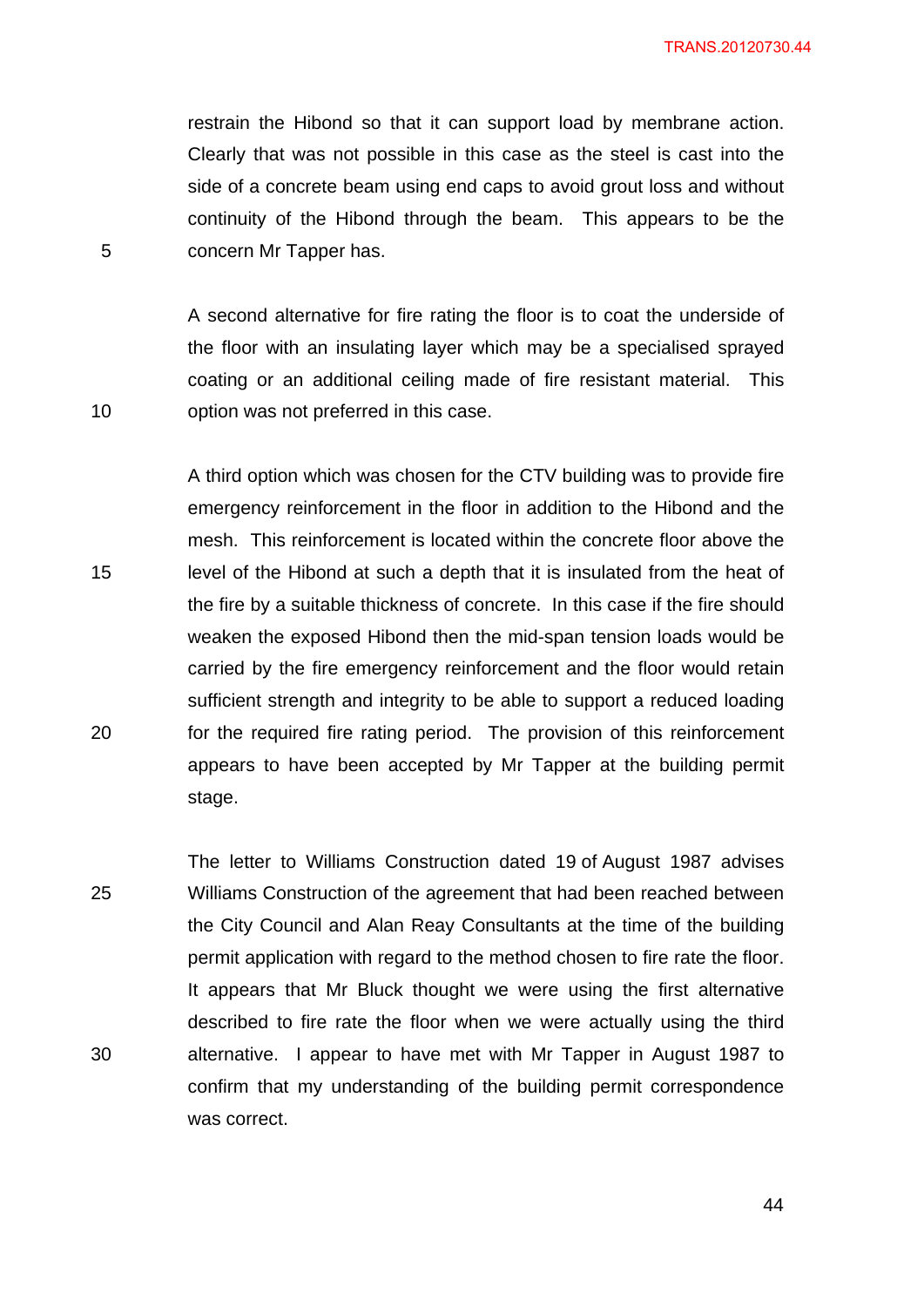Williams Construction.

5

10

15

20

The first time I met the agents of Williams Construction was at the beginning of the building construction. At that time I met the site foreman, the quantity surveyor Tony Scott and the construction manager Gerald Shirtcliff.

Prior to each pour of concrete the site foreman would have advised me and I would have visited the site in order to inspect the reinforcement placement and the form work construction. I would also have inspected the concrete supply dockets from previous pours to confirm that the specified strength of concrete had been supplied to the site. practice was that a handwritten record of each site visit would be left on site. This would record any instructions to the builder for remedial action and may request of authorise variations to the building contract. A carbon copy of such instructions was then returned to the engineer's office where it was typed and distributed to affected parties.

For this project I was requested by the builder to design a base for the tower crane which was to be used on the site in order to construct the building.

25 30 After the CTV building was constructed I had no further involvement with it while employed at Alan Reay Consultants Limited. I left the firm in November 1988. My only involvement after I left was a telephone call from Alan in about 1990 to say that the building had been peer reviewed by another engineer as part of due diligence prior to leasing. This report had queried the connection of the building to the shear core. Alan asked me if I had authorised the inclusion of any additional reinforcement such as drag bars during the building construction. I replied that I could not recall having requested anything additional. I had no further contact with Alan and no contact with Geoff Banks or the reviewing engineering.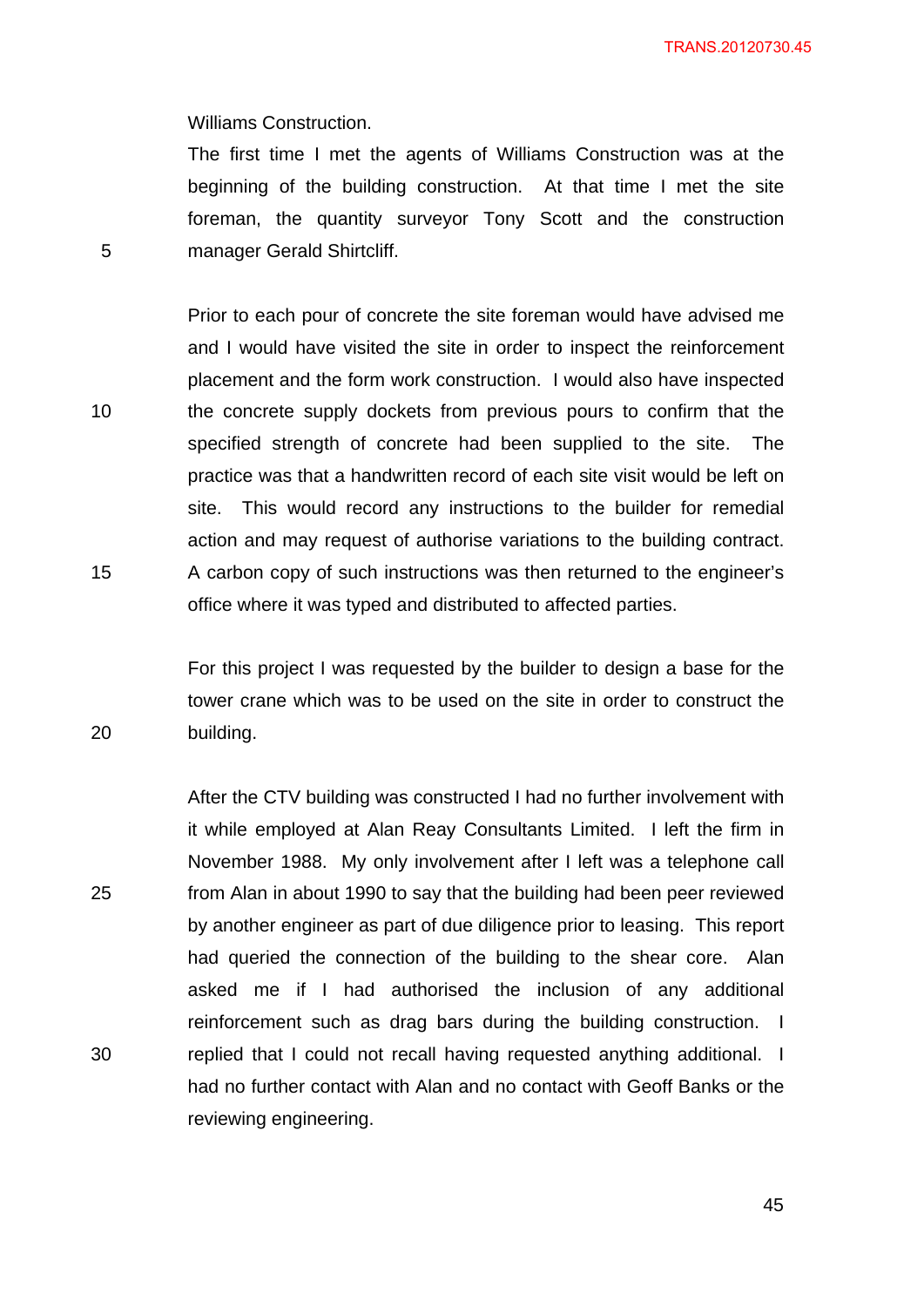TRANS.20120730.46

Q. If I can just stop you there please Mr Harding. If we could bring up the Holmes report please and that schedule. Could you please read out paragraph 6.3 of that report Mr Harding.

1200

10

15

25

30

5 A. "Resistance, lateral load resistance.

Resistance to lateral loads is via reinforced concrete shear walls. The shear walls themselves appear to have been generally well designed to the requirements of the correct design loading and materials codes. The building was apparently analysed using the three-dimensional computer analysis programme checked by a static hand analysis.

"An area of concern however has been discovered in the connection of the structural floor diaphragm to the shear walls. While this is not a concern on the coupled shear wall to the south of the building, connections to the walls at the north face of the building are tenuous due to penetrations for services, lift shafts and the stairs as detailed on the drawings.

"The result of this would be that in the event of an earthquake the building would effectively separate from the shear walls well before the shear walls themselves reached their full design strength."

- 20 Q. My understanding Mr Harding of this paragraph is referring to drag bars or drag ties. Is that correct?
	- A. Well I think it proposes drag bars as a recommended improvement. It doesn't specify them as such. It just basically says that I think two of the four walls haven't got a very good connection between the floor slab and the walls.
	- Q. And your thoughts on that matter?

A. I agree that it could be improved. I don't  $-1$  don't agree that the connections are tenuous, I think he may not have quite looked at the drawings properly to see how the beams and the reinforcement in the beams and the reinforcement in the two strongest walls was detailed but for two of the four walls in the north-south direction, drag bars would be a good way to improve that connection.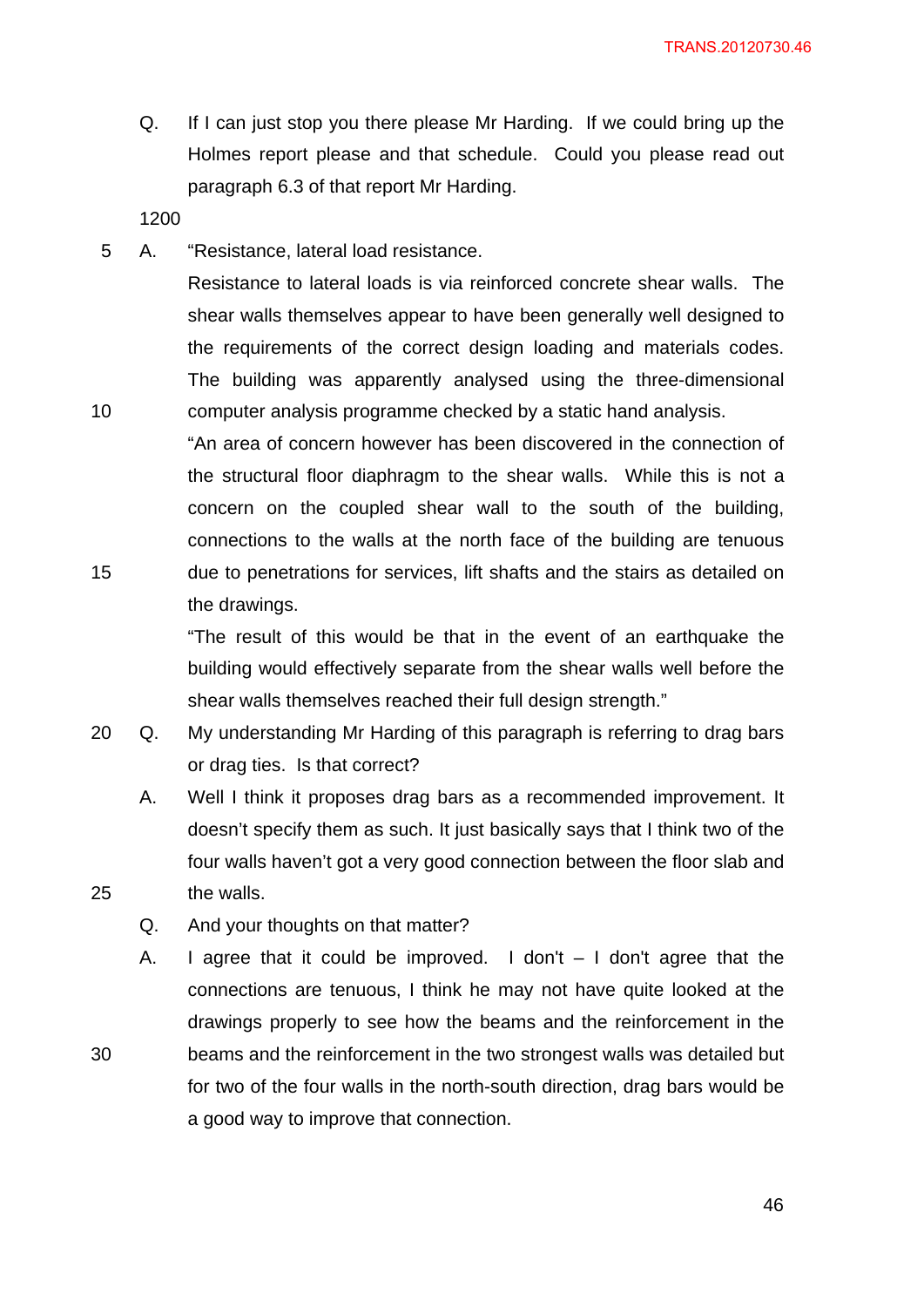- Q. And following this report I understand with Mr Banks' assistance you had gone to Dr Reay by now, that drag bars were included in the structure in floors, or on floors 5 and 6. Is that correct?
- A. I believe so. I've I'm only just going from the evidence I've read.
- 5 Q. And can you comment on why drag bars would not be inserted on the lower floors?
	- A. No I can only assume that was an agreement made between Grant Wilkinson and Geoff Banks as to what was required in order to satisfy Grant Wilkinson's concerns, but I can't comment as to why it
- 10 wasn't done at all for all levels. I mean the floor levels are very similar and I would have thought if you'd done it at one level you'd have done it at all levels.
	- Q. Right. And you've read the Holmes report?
	- A. Yes.
- 15 Q. Is there anything else in that report that was of concern to you or any criticism of the drawings?
	- A. No I couldn't see anything else. They made no comment about the columns.
	- Q. Thank you Mr Harding, if we can go back to paragraph 35 please?
- 20 A. Hyland report

Description of CTV building.

I generally agree with the description of the building in the Hyland report.

25 30 On page 43 the internal beams are referred to as moment resisting frames. I would not call the internal beams moment resisting frames. The beams were designed to be continuous beams and as such were designed to be moment resisting only between adjacent beams for gravity loading. The columns were not intended to be part of a moment resisting frame and the ends of the columns were designed as pin joints. Consequently the beam column joints were not designed to carry any bending moment from the columns, and any contribution which these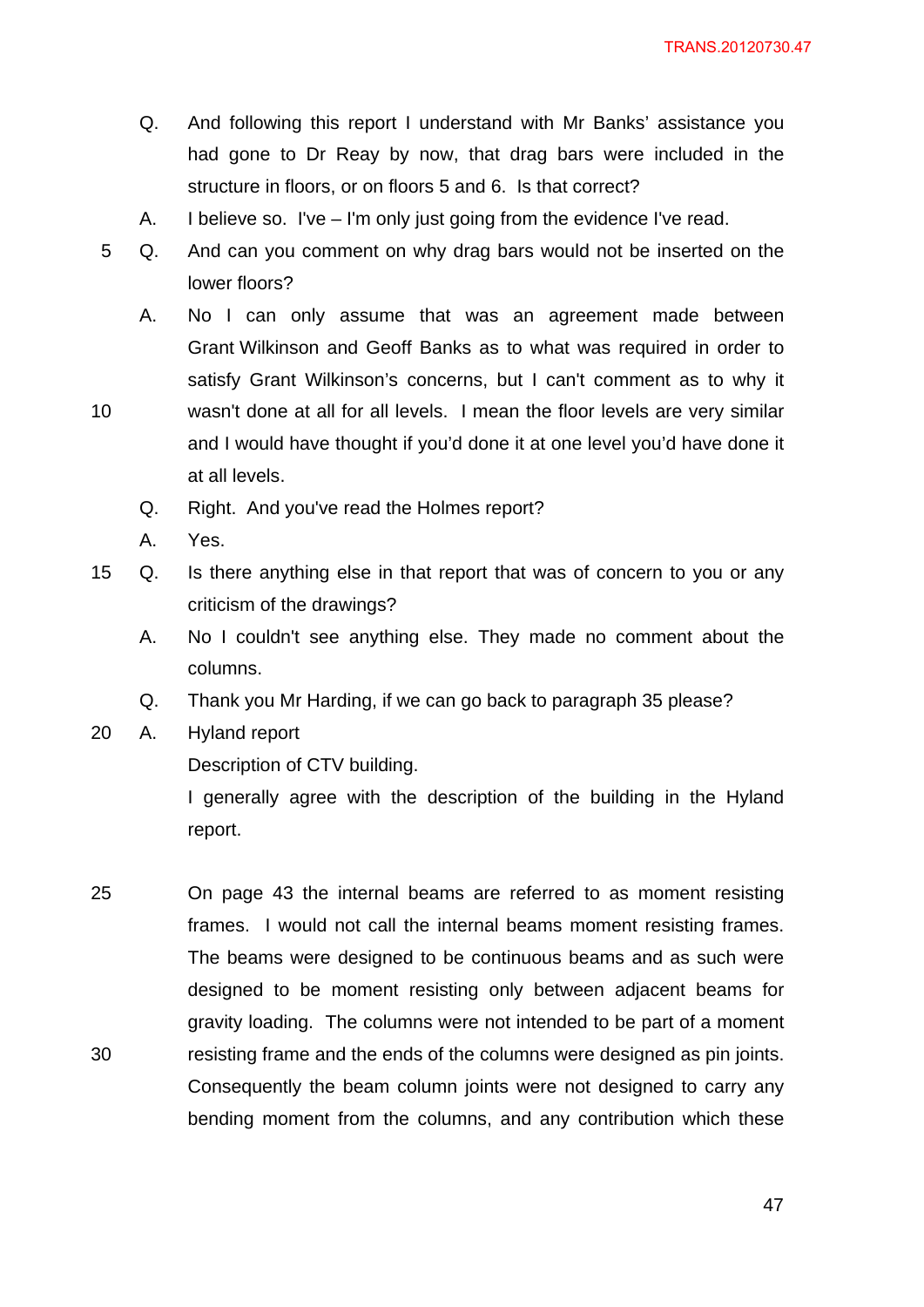columns may make towards the building lateral stiffness was not relied upon.

5 On page 46 the construction of the concrete masonry wall on the west boundary is speculated upon. I do recall that the top course of this wall was left unfilled during construction. While the builder was constructing the wall below an existing beam in the floor above, he noted that it would be practically difficult to fill the top course of the masonry.

10 15 The wall was being constructed from the inside of the building as access to the outside was restricted by the presence of a neighbouring building. I consider it unlikely that the outside of the vertical isolation joint could have been filled with mortar at that time. This joint may have been filled from the outside at a later date after the adjacent wall was removed, as it may then have become a waterproofing issue for this building.

> I have no knowledge of any works carried out after the construction of the building.

20 Section 8 collapse scenario evaluation.

> On page 88 it is acknowledged that other collapse scenarios to the four postulated in the report cannot be discounted. I believe that the scenarios in the report make insufficient acknowledgement of the effects of vertical acceleration on the building.

25

30

#### Vertical acceleration

The report acknowledges on page 92 that the vertical ground accelerations may have increased the axial loads on the columns and thereby reduce the column drift capacity. I believe this is the key to why the building failed as it did.

A photograph taken by Ross Becker through a window of the adjacent IRD building shows books stacked up on steel trestle tables.

<u>48 and 30 and 30 and 30 and 30 and 30 and 30 and 30 and 30 and 30 and 30 and 30 and 30 and 30 and 30 and 30 and 30 and 30 and 30 and 30 and 30 and 30 and 30 and 30 and 30 and 30 and 30 and 30 and 30 and 30 and 30 and 30 a</u>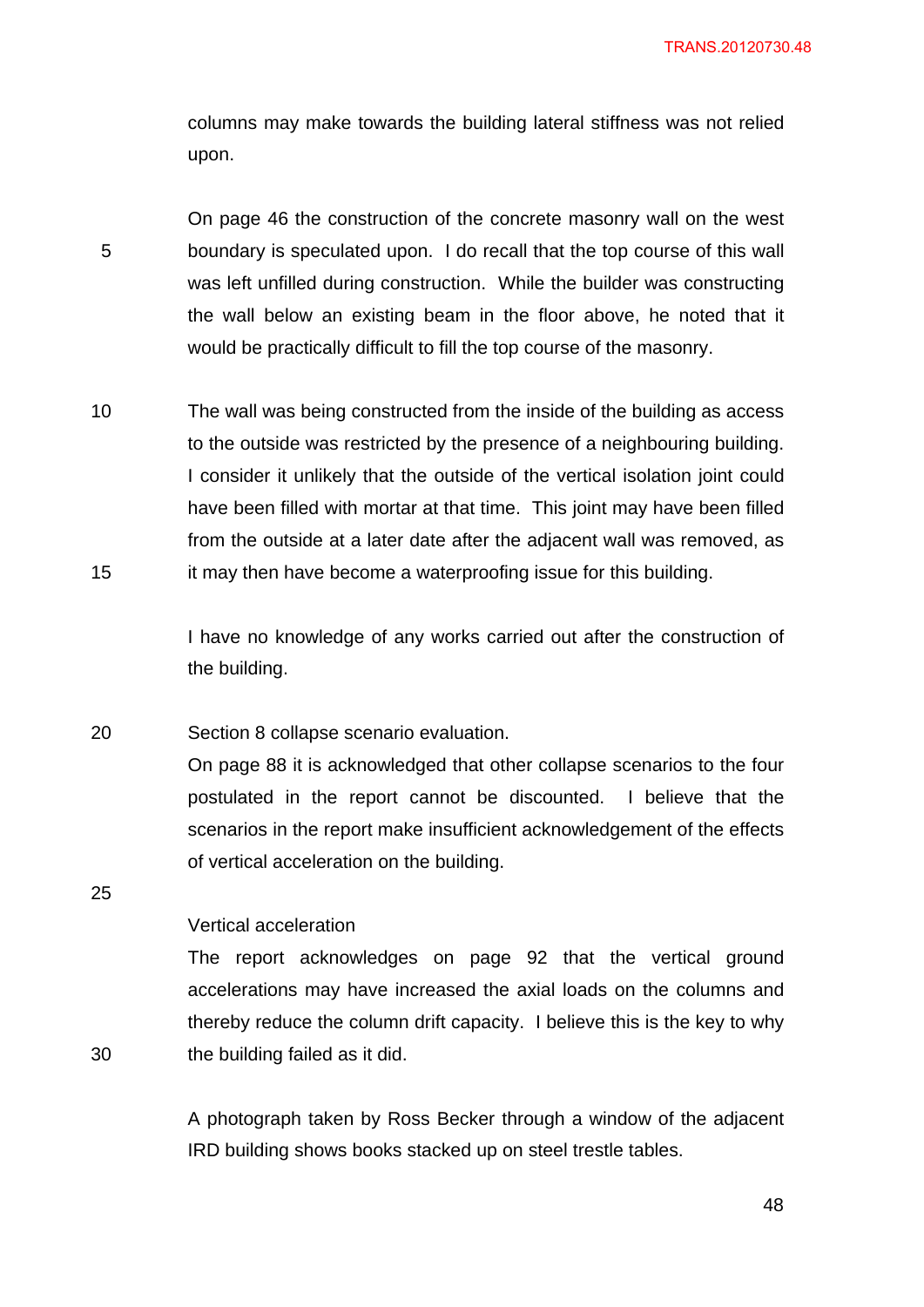- Q. Is that the photo you referred to Mr Harding?
- A. Yes, that's one of them. He's taken a number of photos and that's one of them.
- Q. Thank you.

25

30

10 5 A. Most of the books are still sitting on the tables after the earthquake as it appears that the lateral design forces have not been sufficient to dislodge them. However the tables have a major sag in the middle as if the books have at some time tripled in weight. This shows the effect of vertical acceleration and it shows that this site was subject to very high levels of vertical acceleration.

> The loadings code of the day NZS4203:1984 makes no provision for vertical accelerations on a building. The commentary to the code states at page 17:

15 20 "Although significant vertical acceleration components of ground motions have been recorded during earthquakes, for example .2 to .3 G in the San Fernando earthquake, no vertical acceleration load terms have been included in the design loads of this standard except for parts such as horizontal cantilevers and anchorage of machinery because there is at present no certainty about the damage potential or combined dynamic effects."

 The design loadings for Christchurch in NZS4203:1984 appear to be predicated on an earthquake epicentre, maybe 100 kilometres away and maybe six kilometres deep. The radiated seismic energy arrives at the site close to horizontal and causes predominantly horizontal shaking. The vertical component of the ground acceleration is relatively small and is insignificant compared to the vertical live loading the building is designed for. Consequently this is not normally a critical case that will determine a building's design. However for the Christchurch earthquake in February 2011, the epicentre was about 8 kilometres away and 6 kilometres deep. It can be expected that the vertical acceleration will be of similar magnitude to the horizontal acceleration. The vertical

<u>49 and 2011 and 2012 and 2012 and 2012 and 2012 and 2012 and 2012 and 2012 and 2012 and 2012 and 2012 and 201</u>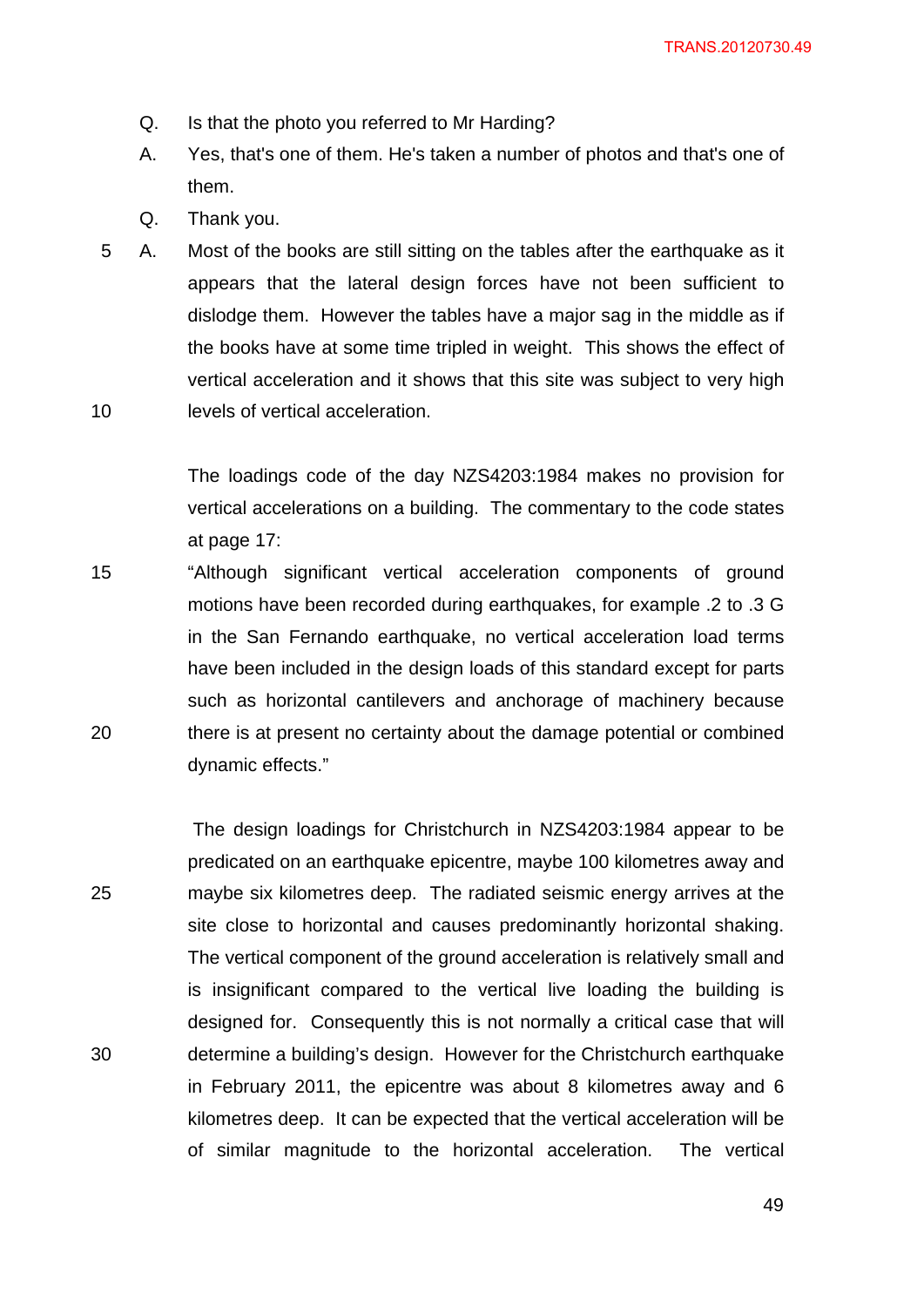acceleration will be highest closest to the epicentre and certainly the CTV building is closer to the epicentre than the three centres at which records are used for the Hyland report.

- 5 The magnitude of vertical accelerations at various sites in Christchurch are described in a report titled 'Near Source Strong Ground Motions observed in the 22 February 2011 Christchurch earthquake," by Brendon Bradley and Misko Cubrinovski.
- 10 15 Table 1 shows peak ground accelerations at the CCCC and the CHHC sites which were both used in the Hyland report page 233. These show vertical accelerations of .79 G and .62 G respectively. These are nearly double the horizontal accelerations at each site. The closest site to the west which is not in the Hyland report is the Pages Road Pumping Station, PRPC. This recorded a vertical acceleration of 1.88 G or three times the horizontal acceleration at that site.

The report at page 193 states that:

20 "the ratio between vertical and horizontal ground motion amplitude is strongly dependent on source to site distance and weakly dependent on source magnitude or faulting style."

25 In hindsight the structural design of the CTV building was vulnerable to the effects of severe vertical acceleration. The floors are relatively heavy weighing four KPA. The live load which the building was designed for is 2.5 KPA, but for the cumulative effect of large areas on many floors, this load is reduced to close to 1.25 KPA due to the low probability that all floors will be fully loaded at the same time.

30 The effects of vertical acceleration not only act on the mass of the building itself, but also on the live load or building contents. A 1g vertical

1210

 $50<sub>50</sub>$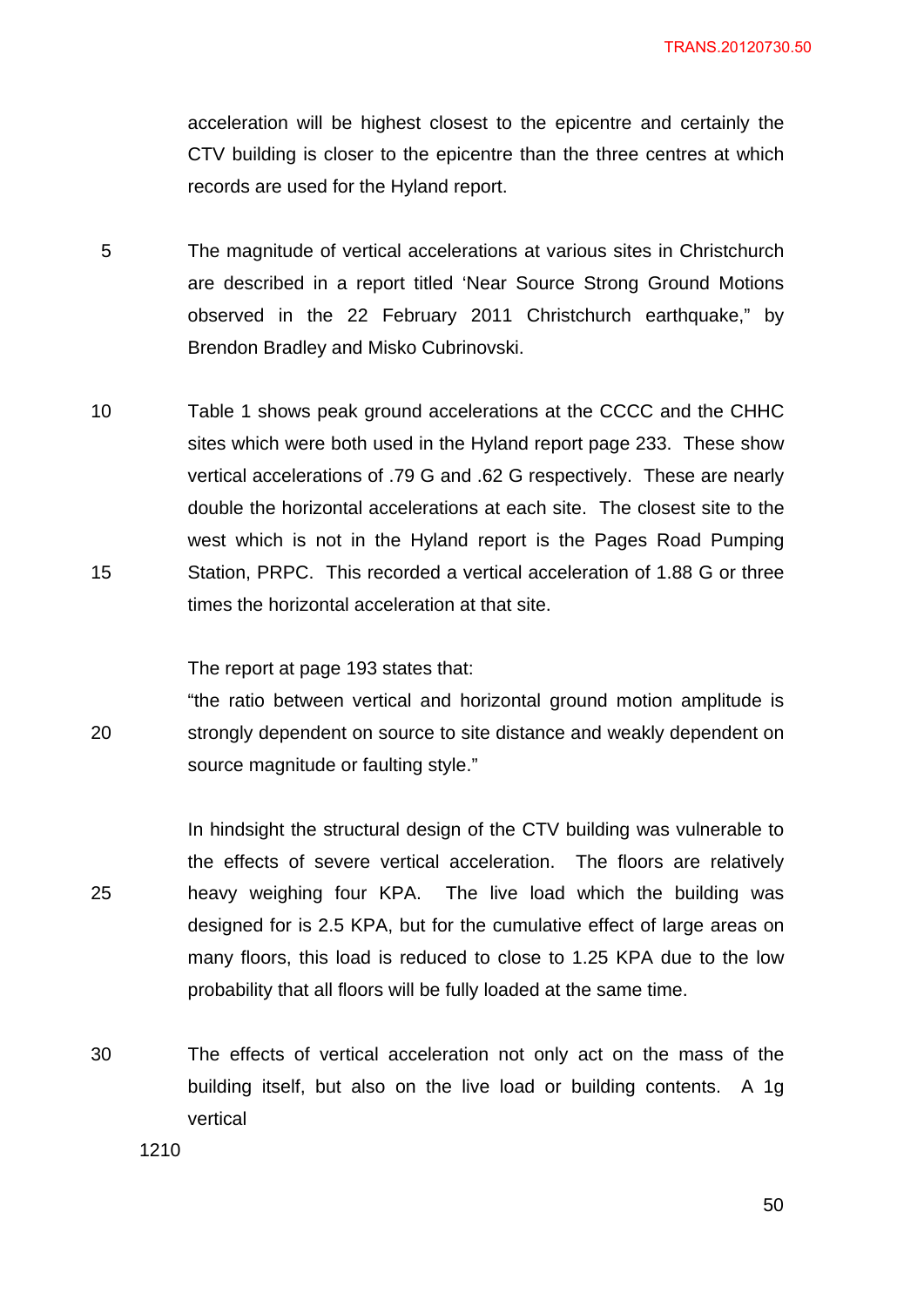acceleration doubles the load on a column and a 2 g acceleration trebles it.

The following calculation illustrates the effect of vertical acceleration on a typical internal column on lines 2 and 3.

5

The loads on the internal columns on lines 2 and 3 are derived from the figures in the design calculations, pages G36 to G39 as set out below at ground floor level.

- 10 15 So what that's saying is the dead load of the building is 1522 kilonewtons, the reduced live load is 352. So you add those two together and that gives you the total unfactored load of 1874 kilonewtons which that column was designed for. Now for the code at that time you use load factors of 1.4 times the dead load and 1.7 times the live load to get the ultimate design load on the column. So 1.4 times 1522 and 1.7 times 352 added together gives you 2729. And the capacity of the column, as it was designed, was 3100 kilonewtons which is obviously above the 2729.
- 20 25 30 The actual loads on this column with the associated vertical acceleration was below. So basically with a 0.65 g vertical acceleration you magnify the unfactored loads of 1874 by 1.65 you get 3100. So what that's saying is with 0.65 g vertical acceleration those internal columns have reached their capacity. Now at the CCCC site, as per that column, the vertical acceleration was 0.79 g which meant that the column axial load was 3354 which is obviously a lot higher than the 3100. If it had been higher than that, if it had for example been the same as the PRPC the Pages Road Pumping Station, at that point it was 1.88 g vertical acceleration which would've given an axial load on the column of 5397 kilonewtons which is double the design load on the column and well above its capacity.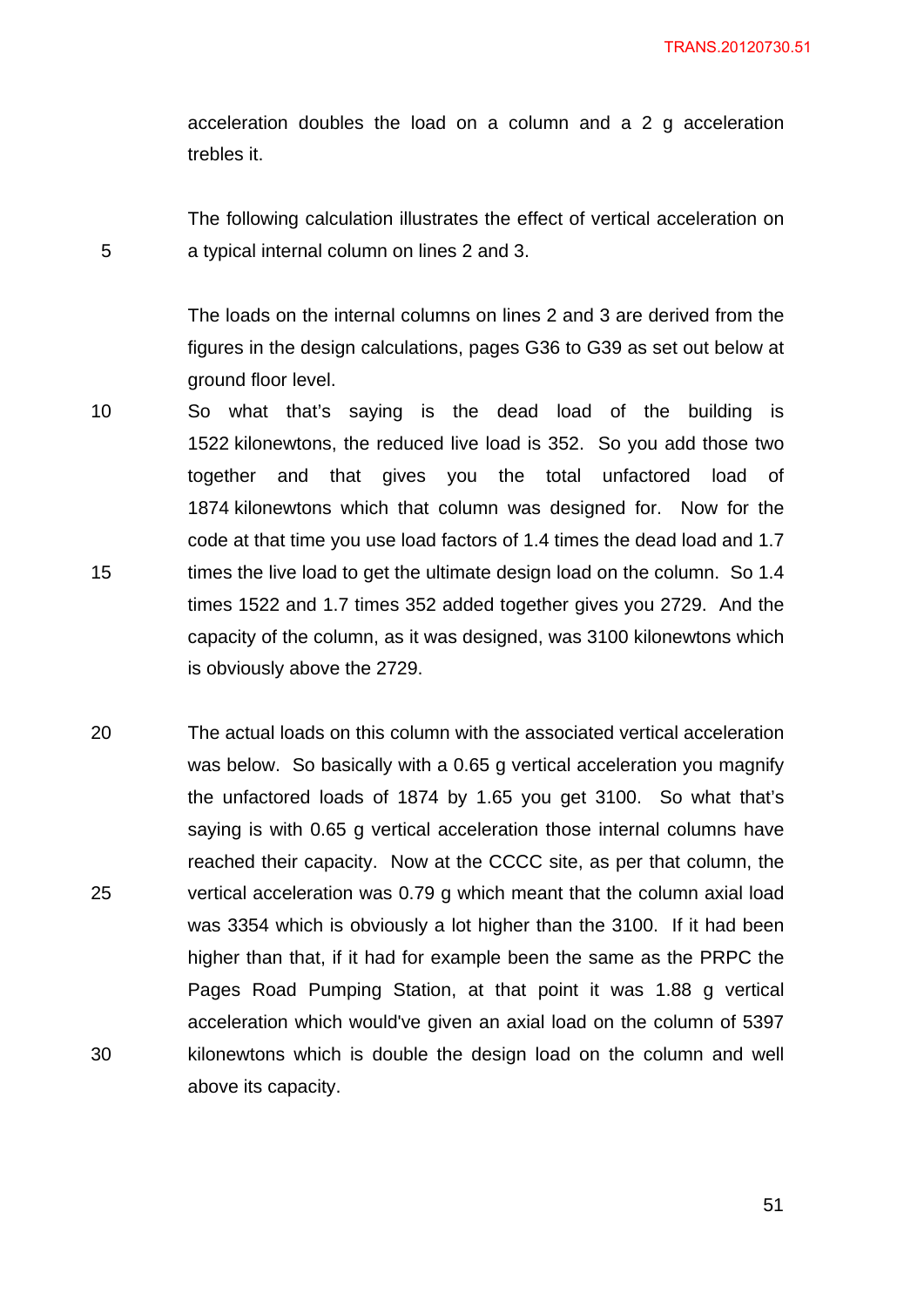So it's noted that the column capacity with no drift is reached with 0.65 g vertical acceleration. The axial loads induced by the vertical accelerations recorded at two strong motion stations adjacent are shown to be well above this figure and are high enough to initiate column failure.

It's accepted that the actual column capacity will be lower than the figure shown, where the concrete strength is less than specified and may also be lower if there's drift up to the code specified limit.

10

15

5

Other columns in the building will have a similar factor of safety in their design as the column diameter is the same throughout the building, being limited to 400 millimetres diameter by architectural considerations. The concrete covers are limited by durability concerns for the exposed columns. At the time of design the concrete strengths were adjusted to match the design loading by adjusting the concrete strength and the vertical column reinforcement. These figures in the 1982 concrete code are independent of the transverse reinforcement in the columns.

20 25 Consequently it's possible that failure could've been initiated at any level as the design factors of safety were similar. If one particular floor level had been affected by a bad batch of concrete, then all columns at that level poured at the same time would've been affected, and that's the level at which failure may have been initiated. Once one floor failed then the floors would've pancaked and affected all floors leading to vertical collapse of the floors, the south wall falling into the middle and the floors rotating away from the lift shaft.

30 As stated on page 88 of the Hyland report the four collapse scenarios are postulated with a common thread, that collapse of an internal column triggers progressive collapse. The investigation then seeks to find capacity issues within the building which support these scenarios.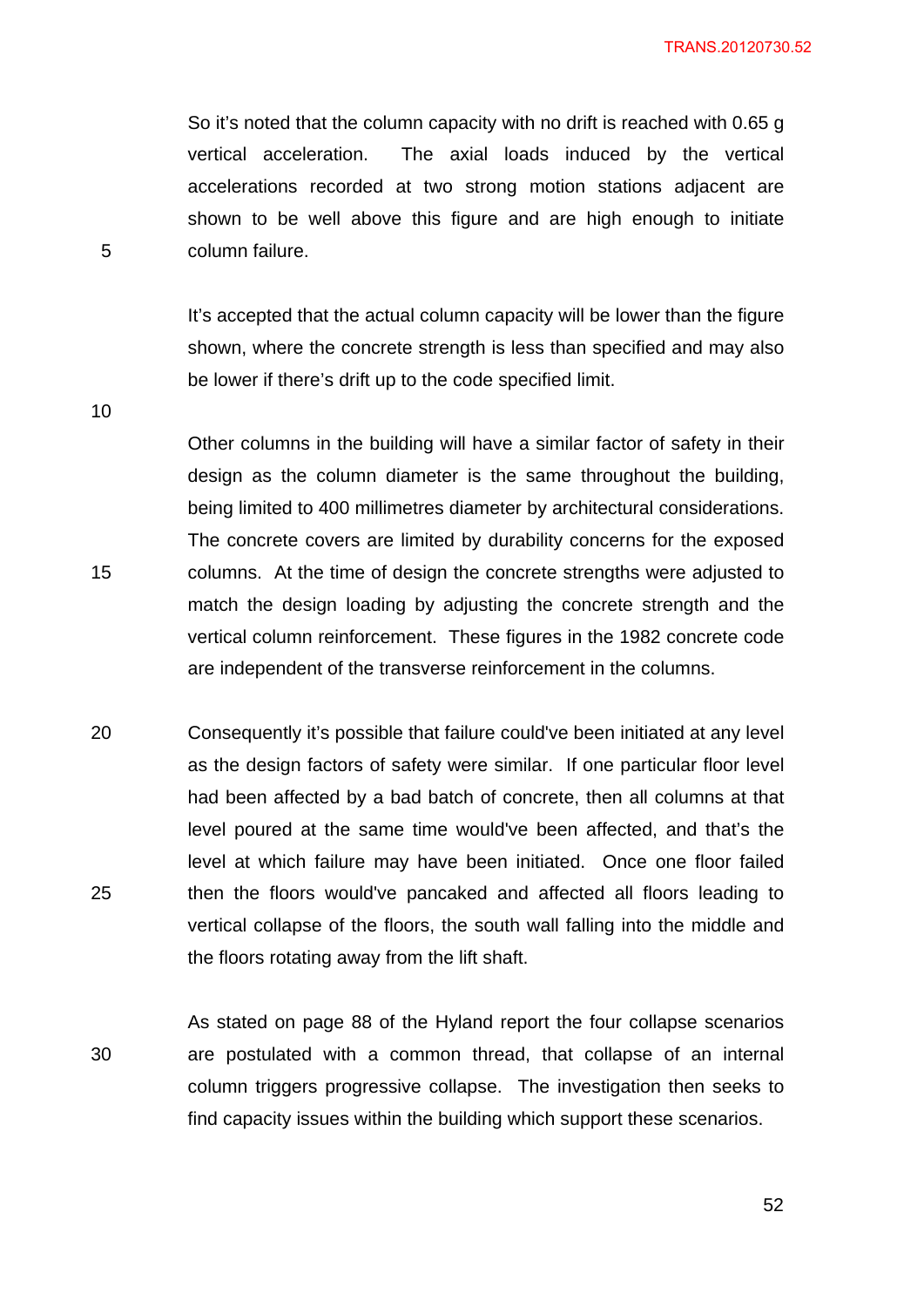TRANS.20120730.53

To be sustainable, these scenarios require that the building did collapse progressively. They also appear to require that the building may have prematurely separated from the shear core. That the south face of the building suffered excessive sway in the east-west direction, and that the spandrel panels interacted with the columns to increase the ductility demand on the columns.

10 15 With regard to the progressive collapse, the overriding common thread among the eyewitnesses in the Hyland report is that the collapse happened quickly. It appears to have been a sudden collapse rather than a progressive one. Many witnesses referred to a bolt upwards at first which is a manifestation of upwards vertical acceleration. The reported sensations are in my view consistent with vertical acceleration effects overloading all of the columns on one storey at a similar time causing sudden and rapid collapse rather than a progressive collapse, but with one side of the floor holding up on the connection to the shear core.

5

20 In regard to the separation of the floors from the shear core, it appears from the description of the building debris, as set out in the Hyland report on page 89, that the slab connection did not fail prematurely. To quote that report:

25 30 "Review of the physical collapse evidence indicated that failure may not have occurred at the drag bar connections to the north core at levels 4, 5 and 6 prior to slab pulling away. The slabs at levels 3 and 4 were seen to have hung up on the north core with their line 3 ends resting on the ground after the collapse, as seen in figure 95. This would not be expected to have occurred if they had first lost their support adjacent to the north core. It was therefore concluded that the slab failures observed at levels 4, 5 and 6 had most likely occurred due to the floors losing their support along lines 2 and 3 as those columns collapsed."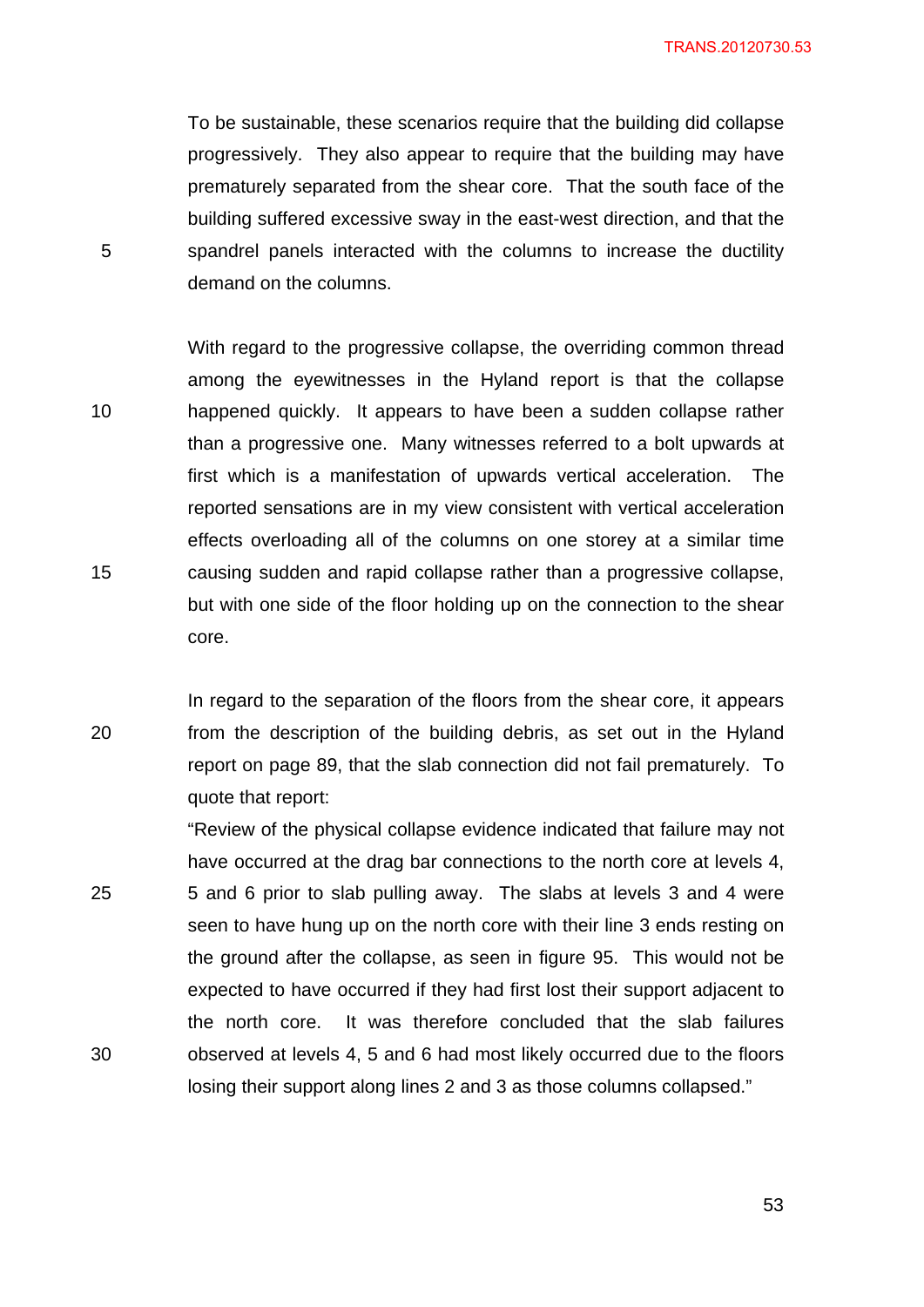On page 264 it's noted that the slab appeared to rotate downwards and prying the drag bars off the wall. This failure is more consistent with vertical acceleration affecting the internal columns.

5 10 With regard to the excessive sway of the south wall in an east-west direction, witness 6 had the impression that the building moved in that direction. The overriding consensus appears to be that it just went in on itself, collapsing vertically within its own footprint. Witness 12 in the Hyland report reported that the façade of the building appeared to come off prior to the collapse. This is consistent with the spandrel panels separating from the building due to vertical accelerations and then rotating outward from the edge of the floor slab. This may have been closely followed by failure of the columns at once, also due to the vertical acceleration.

15

20

25

30

If it is accepted that the western block wall was in fact isolated effectively from the structure during construction, then the torsional eccentricity of the building for a north-south earthquake is relatively small. For an east-west earthquake the torsional loads on the building are resistive substantially by the northern east-west wall of the shear core and the coupled wall on the south face. Given the disparity and stiffness of the two walls it would be expected that if there had been significant east-west sway, then the south wall would've moved the most and that there would've been significant damage to the coupling beams in that south wall.

However, as noted on page 78 of the Hyland report, there was very little cracking of the coupling beams. Not the extensive cracking that would be expected. This would indicate that the south wall was performing its function of restricting the lateral east-west sway and was providing adequate lateral support to the gravity columns. The failure condition of the south wall is consistent with it being dragged down and inwards by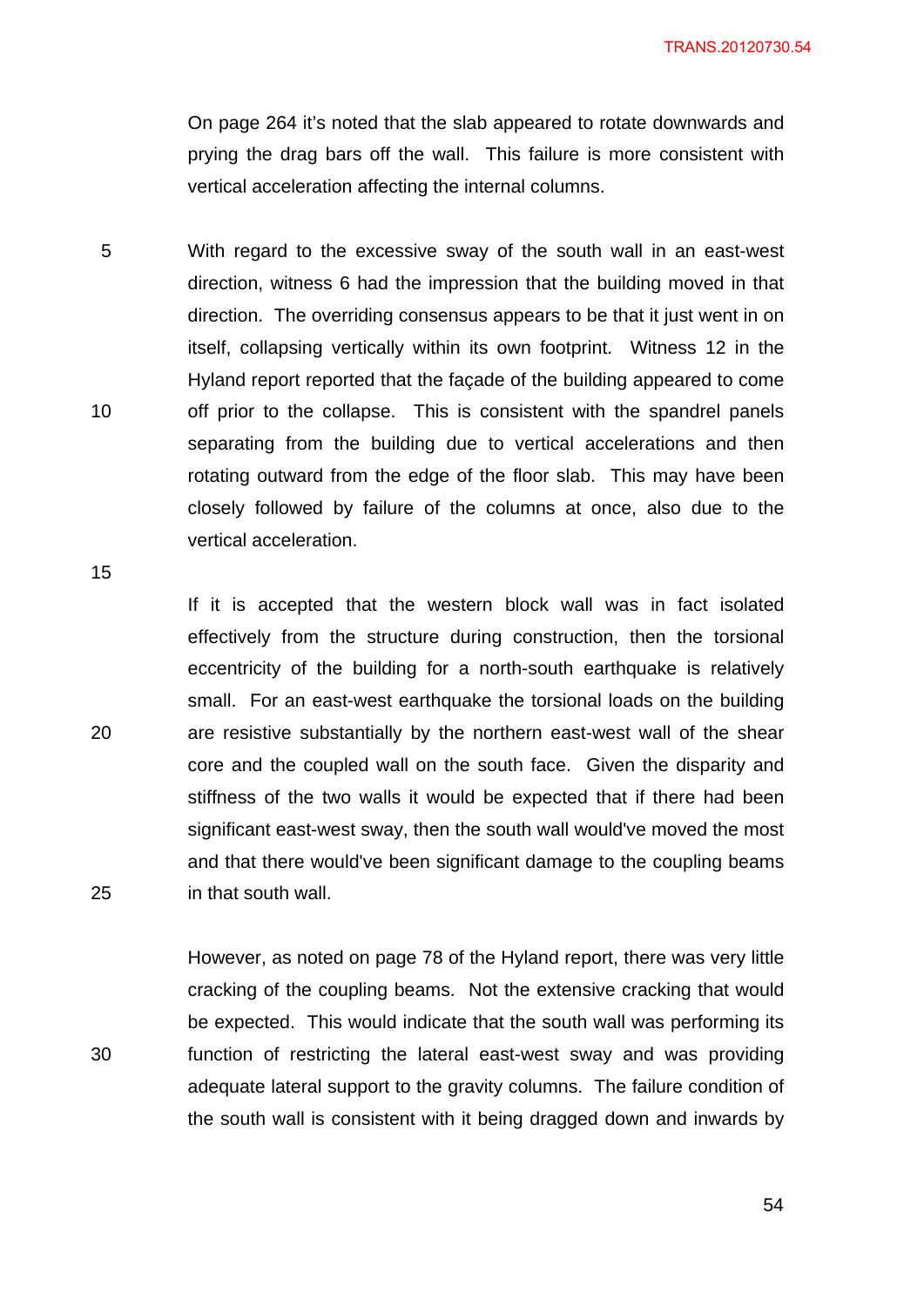the floor slabs following failure of the internal columns due to vertical acceleration.

5 10 With regard to the effect of the spandrel panels coming into contact with the columns and reducing the effective length of the columns, this appears to be speculation based on the acceptable construction tolerances as set out in the concrete construction code. There appears to me little evidence to support this theory. The cracks in the south wall columns which were reported in the September earthquake damage report in appendix K were not linked to contact with the spandrel. It would've been evident to the inspecting engineer at that time if they had been linked.

15 20 25 The method used to construct the building was such that the columns were constructed first, and then the spandrel panels were site measured to fit between the columns as built. Where the contractors expected to manoeuvre a large, wide and heavy precast element into place between two rigid columns, where the operators at the top of a tower crane and probably unsighted of the location of his load, then the contractor's going to make sure he had more tolerance available to him not less. He would've site measured the gap between the columns and would've constructed the length of the spandrel panels accordingly. It was known during construction that a gap of up to 16 millimetres wide each side between the column and the spandrel beams, spandrel panels, could be filled by a fire rated sealant which would still maintain the fire resistance of the

1220

30

completed spandrel construction. The builder would have used all of this tolerance and would have located the spandrel centrally between the columns with an equal gap each side. There was no reason for him to leave a small gap on either side as that gap would then be impractical to seal and make weather proof.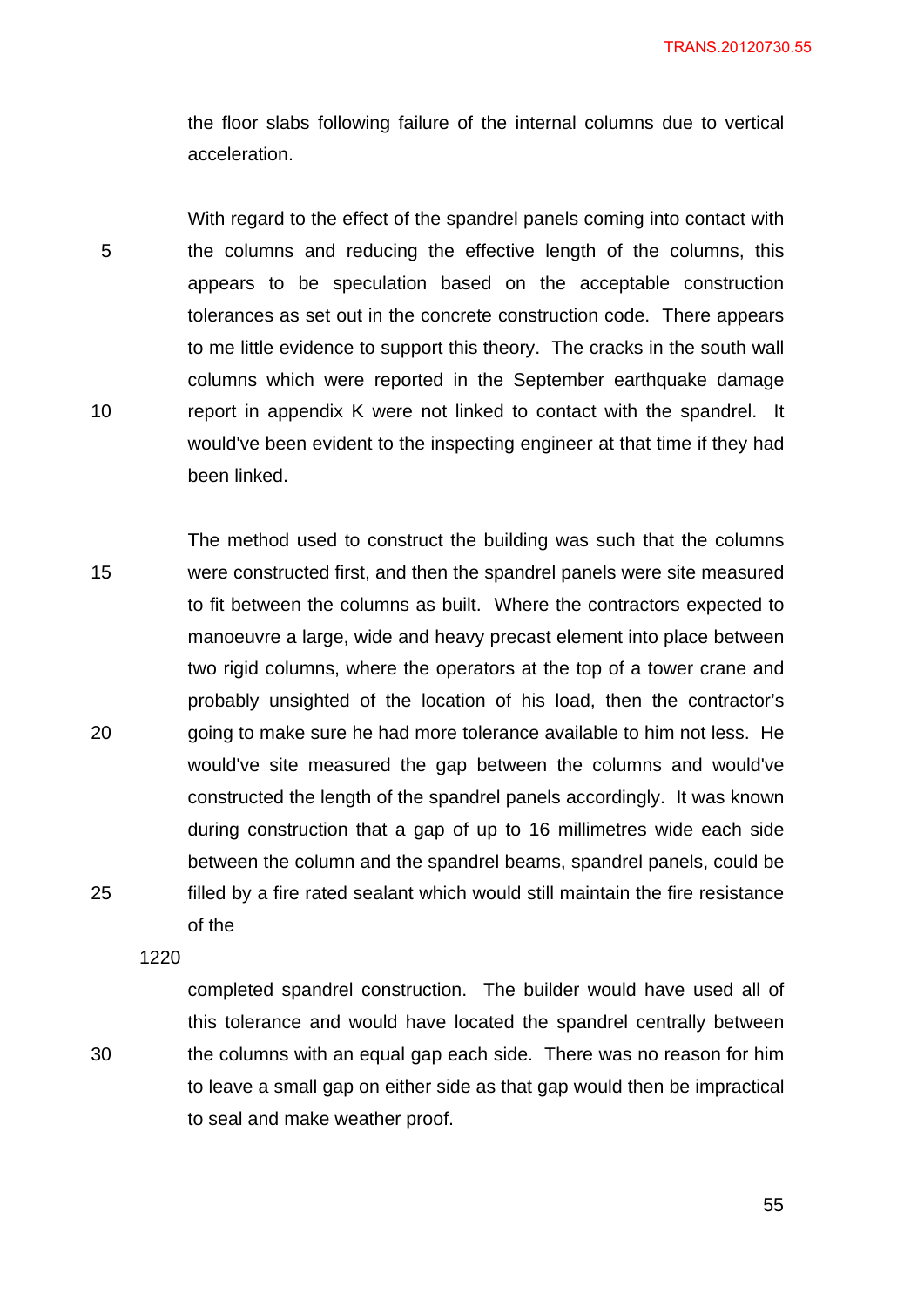Design Issues.

In section 9 a number of issues are raised in terms of the compliance of the building which are discussed as follows.

5 Building Inter-storey Drift Limits.

> The building was required by NZS 4203:1984 to comply with a drift limit of .83% of the inter-storey height. The building did comply with this requirement as set out in the structural calculations provided on pages S15 and S18. This is accepted in the Hyland Report in Appendix F.

#### 10 **JUSTICE COOPER:**

- Q. S16?
- A. S16?
- Q. You read 18.
- A. Sorry S16. My apologies.
- 15 Q. "It is inferred."

20

A. It is inferred in the Hyland Report that closer tolerances on drift are required by the commentary clauses to NZS 4203 for secondary frames. It was considered at the time of design that the commentary clauses were not mandatory and that in any case the internal beams were not designed to be moment resisting frames and they were designed accordingly.

## Drift Capacity of Columns.

25 30 The drift limit for the building as required by the code was achieved due to the strength and stiffness of the wall elements and with no contribution from any concrete frames. The internal beams are not considered to be frames, rather continuous beams with simple props below. So detailing as for a frame is not required. If this building had been similarly constructed using structural steel rather than concrete the columns would have been fixed with a simple bolted connection. In this case the bottom bars in the beams were made discontinuous and shear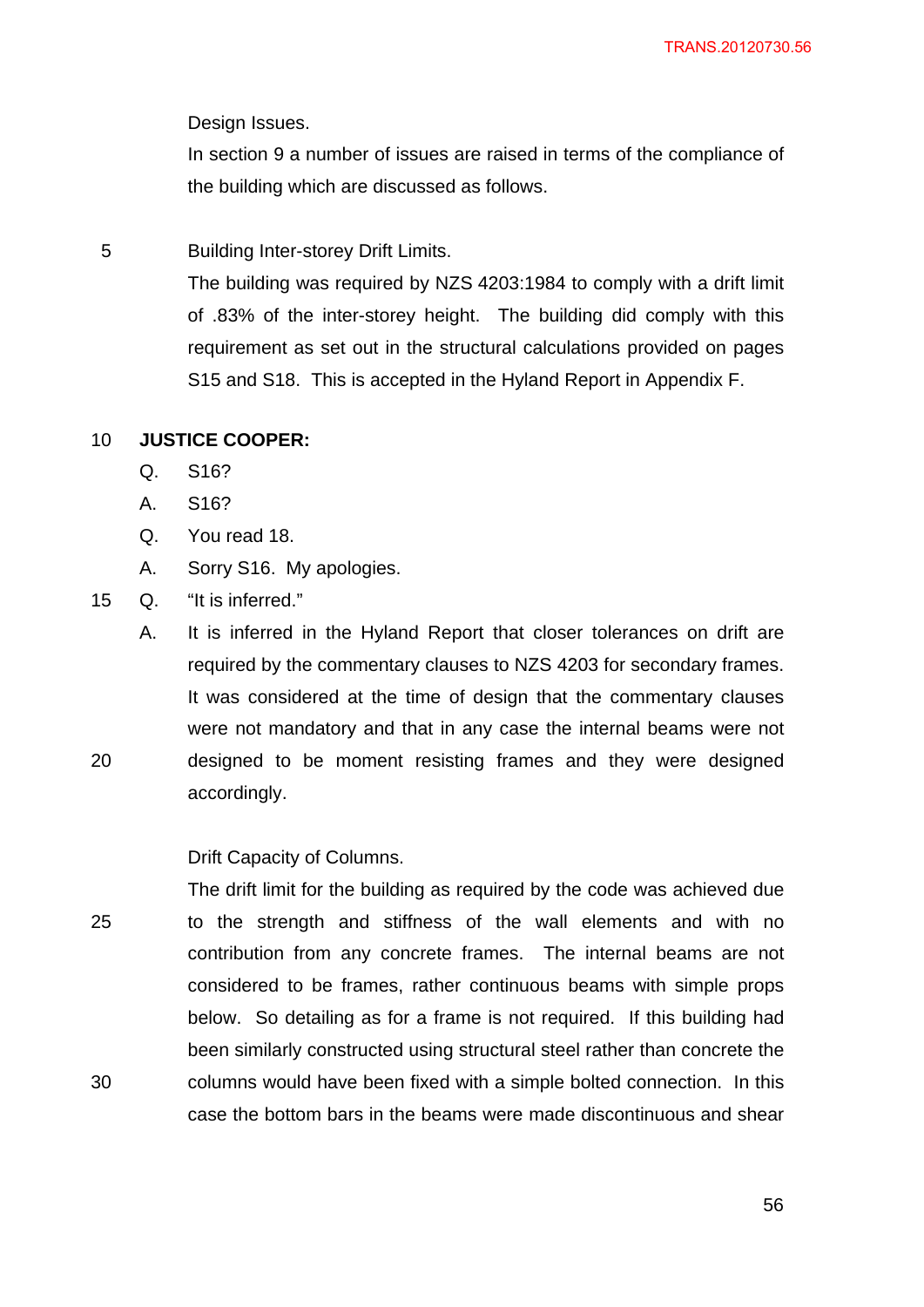reinforcement in the beam column joints was omitted to achieve the same purpose.

Minimum Shear Capacity of Columns.

5 As previously noted the columns were designed to be pin-ended with no contribution to the horizontal shear capacity of the building. Accordingly shear reinforcement was not considered to be necessary.

#### Spandrel Panel Separation.

10 15 There is no evidence that adequate separation between the columns and the spandrels was not provided. It is noted on page 110 of the Hyland Report that a minimum gap of seven millimetres would have been required. The specified gap was 10 millimetres and the most likely construction gap would have been closer to 16 millimetres on both sides of the columns.

## Beam Column Joints.

20

30

The internal supports are not considered to be moment resisting frames. Accordingly, reinforcement of the beam column joints to provide moment resistance is not required. The horizontal reinforcement at the top of the floor beams is continuous through the beam column joints which would have ensured that the beams could not become separated from the columns.

#### 25 Plan Asymmetry and Vertical Irregularity.

The then building code, NZS 4203 provided limits on plan irregularity insofar that a building may not be designed by the equivalent static method if certain regularity criteria are not met. If a building exceeds those criteria then it shall be designed by another method such as the modal response spectrum analysis. Accordingly, the building was designed by the modal response spectrum analysis using the ETABS programme.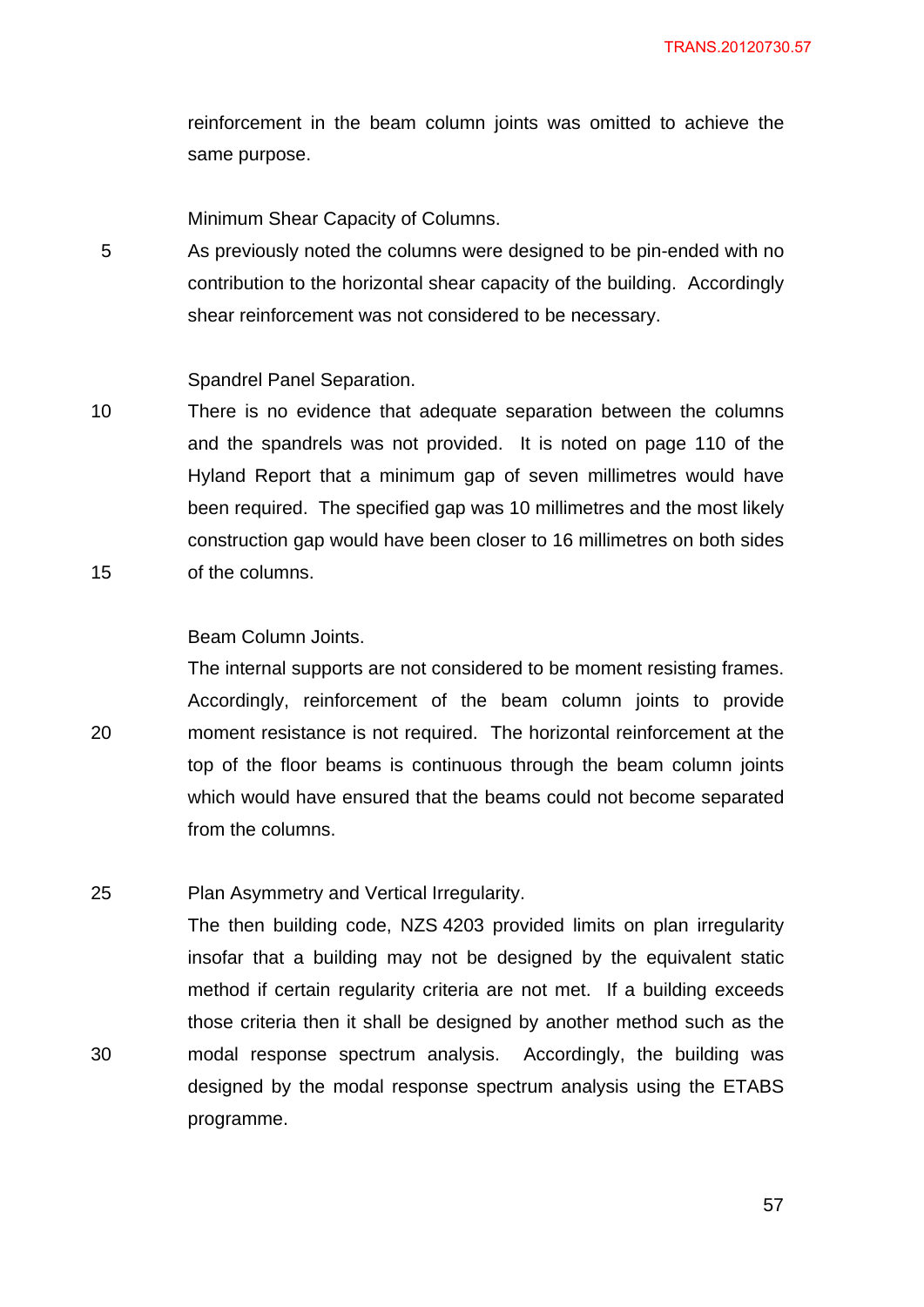The internal lines of support were not considered to be secondary moment resisting frames and were not included in the seismic analysis.

## **EXAMINATION CONTINUES: MR KIRKLAND**

5 Q. If I could just stop you there Mr Hardie, Mr Harding just to be clear in terms of if the building exceeds those criteria. Is that the criteria earlier referred to where (a) a building is irregular and (b) it's over four storeys?

- A. Yes.
- Q. Thank you. Continue.
- A. Wall on Line A.
- 10 15 20 The top course of these walls was seismically separated from the floors above. It's accepted that this requirement was not adequately shown on the drawings but this factor was rectified on site and the walls were constructed in accordance with the design assumptions. With regard to the existence of mortar in one of the vertical construction joints rather than flexible sealant it's been explained that the outside face was inaccessible during construction so it would have been difficult to provide flexible sealant in that position at that time. There was no structural connection between the masonry wall and the previously poured column such as by horizontal reinforcement. Vertically placed mortar on the far face of the wall would have been very weak and it's not expected that it would have made a significant connection between the two elements.

#### Diaphragm Connection.

25 30 The floor diaphragm was connected to the shear wall in the core in a number of ways. Three of the pre-cast beams on line 4 are built into the end of two outstanding walls. The four bottom bars in each beam pass between the vertical bars and the ends of the shear walls and the four top bars also pass through continuously through the joints. There are a number of slab ties cast into the face of the shear walls which lap with the mesh in the topping.

 $58<sup>o</sup>$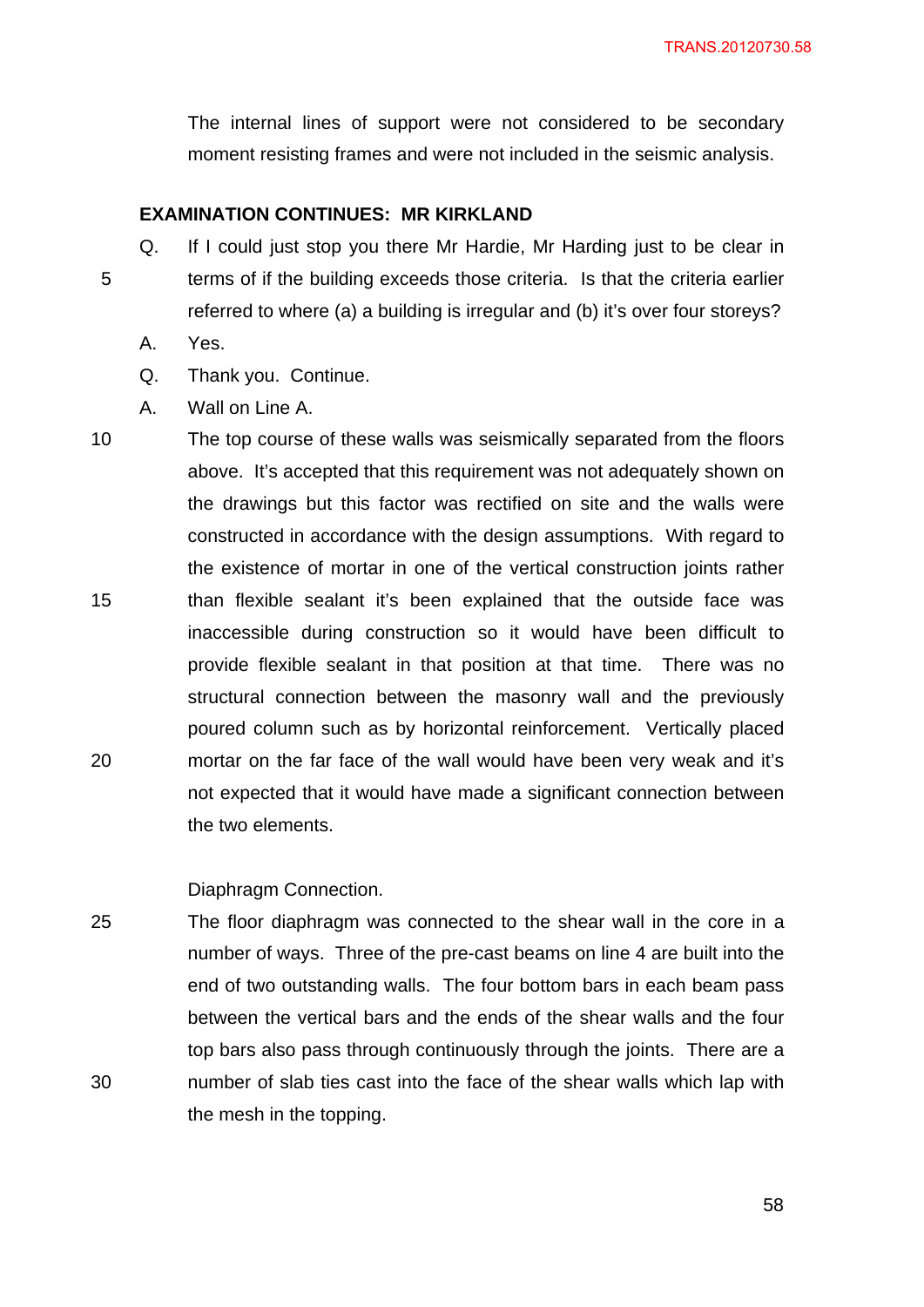TRANS.20120730.59

The steel Hibond tray decking forms an effective floor diaphragm as it is well-restrained against buckling by the adjacent concrete. Where the Hibond is discontinuous at the pre-cast beams there are additional saddle bars over the beams which provide effective continuity. There's fire emergency reinforcement in the Hibond trays as well as mesh throughout the floor.

The beams on the perimeter of the building were constructed with exposed stirrups and the mesh in the floor was effectively lapped with that reinforcement prior to pouring the topping.

It's accepted that current best practice recommends that bar reinforcement be used in floor slabs in preference to welded wire mesh. However codes at the time allowed the use of mesh in this location as did the current code until very recently.

As previously noted the inspection of the floor slab connection to the shear core suggests that the connection between the floor diaphragm and the shear core did not fail in tension, and it performed its function as designed until the columns failed, in my opinion under excessive axial loading.

#### Robustness.

25 30 This is a difficult concept to quantify. The building was designed such that the shear walls would provide lateral shear resistance to the building with no assistance from the internal columns or beams. I believe that the walls and their foundations were designed adequately to carry out that function. The main shear walls remain standing with little damage and the south wall was substantially undamaged until it was brought down by the floor slabs following failure of the columns due to vertical accelerations.

5

15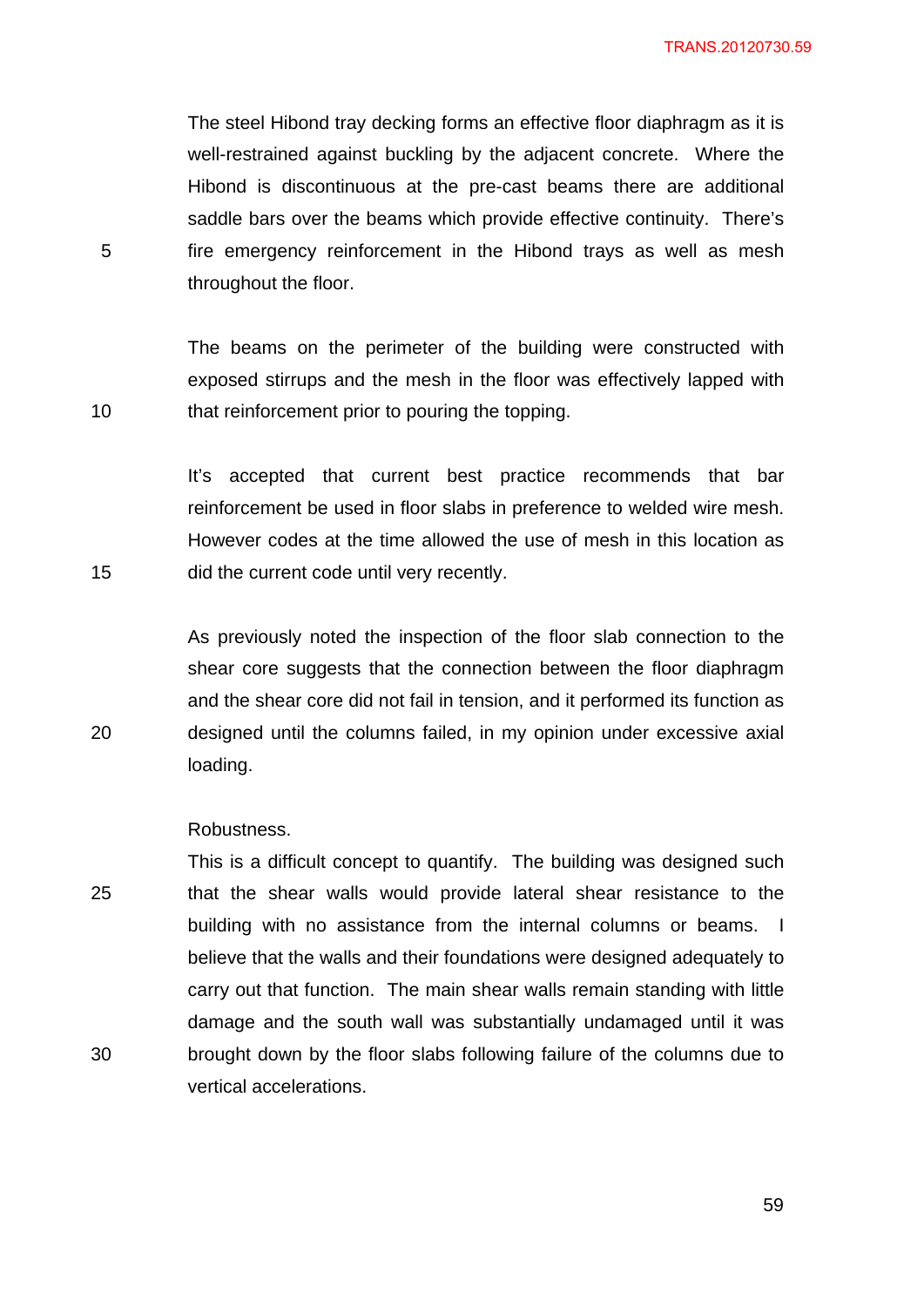I am not aware of any section in the current building code which prohibits a design concept with similar features to the CTV building.

Documentation.

- 5 Construction Joints. The preparation of construction joints is included in the concrete construction standard along with many other details for concrete construction. It is contended that it is not necessary to repeat all details of such a standard in the specifications for a specific project.
- 10 Block Masonry Separation. It's accepted that the top course of the block walls was not detailed to be isolated on the drawings. However, this was rectified on site during routine pre-pour inspections and the top joint was isolated as required to comply with the design assumptions.
- 15 Starter Bars in Beams. Starter Bars were not required in beams 18 and 22 as the stirrups in these beams were exposed and were lapped with the mesh in the floor before pouring the floor. This provided an adequate connection to the beams.
- 20 Spandrel Panel Separation. An adequate gap between the columns and the spandrel beams was shown on the drawings and as previously discussed it's likely that this gap was constructed wider than this.

Standards and Code Issues.

30

25 I agree with many of the recommendations in the reports.

> Following observations of a number of buildings following the earthquakes it appears that many buildings have experienced lateral sway which is somewhat larger than expected from design calculations and computer analysis.

This may be partly due to assumptions made during modelling of the building such as the assumption that shear walls are rigidly fixed at the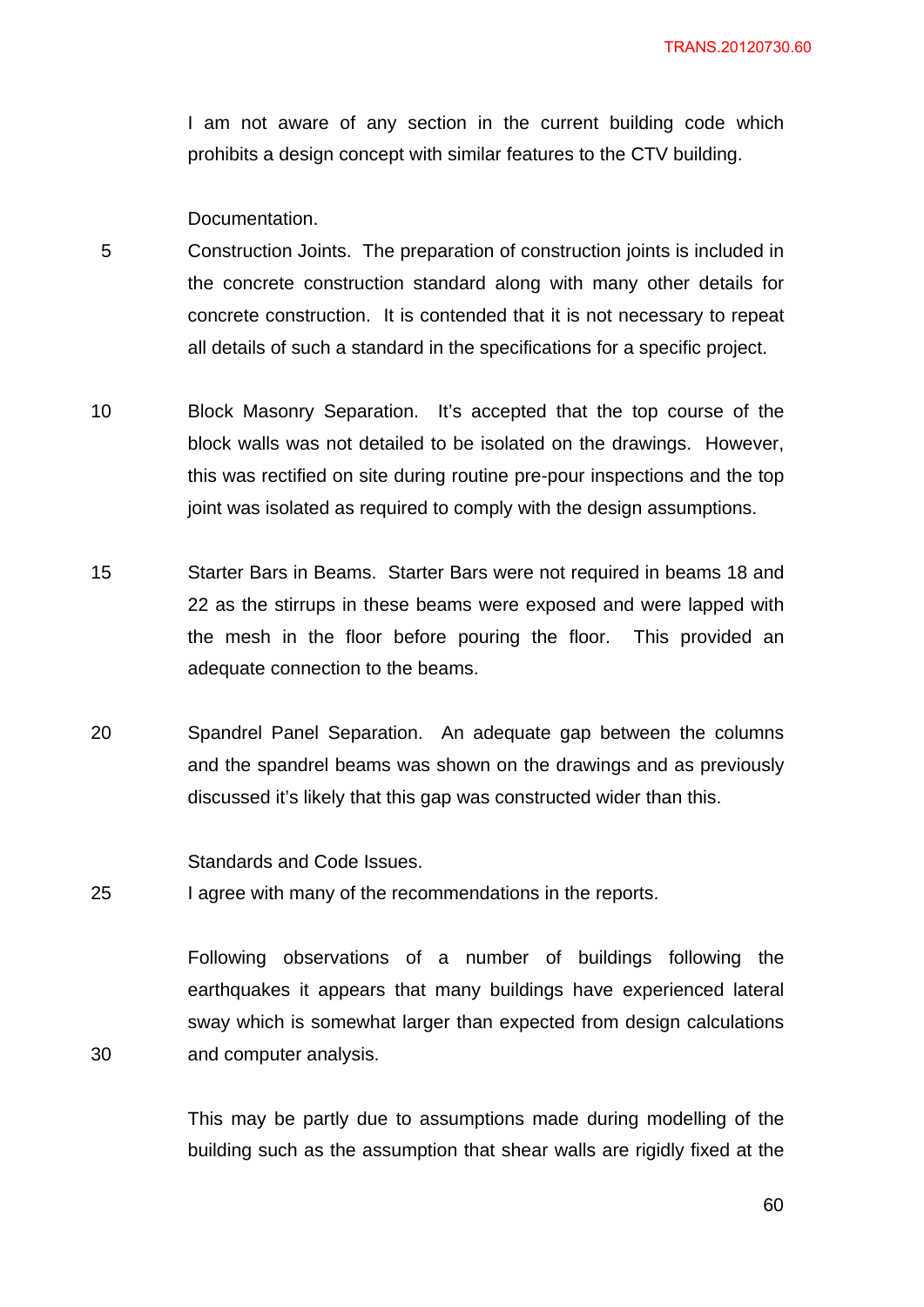base but no allowance is made for foundation flexibility, the flexibility of the soil below the foundations and liquefiable soils, the degree of cracking in the concrete, the state of the concrete and the reinforcement following the earlier earthquakes and the reinforcement content of the walls and columns.

There was no provision for vertical acceleration on buildings in NZS 4203:1984. Even the current building code, NZS 1170.5:2004 Structural Design Actions New Zealand only requires that the vertical acceleration be assessed as point seven times the horizontal acceleration.

As previously noted the paper written by Bradley and Cubrinovski titled *Near Source Strong Ground Motions Observed in the 22 February 2011 Earthquake* reports on the observed vertical accelerations. The vertical accelerations were three times the horizontal acceleration at the Pages Road Pumping Station. That report goes further to report at page 189 relative to both the 22 February Christchurch earthquake and the 4 September 2010 Darfield earthquake

20 1230

25

30

"it can clearly be seen that vertical to horizontal ratios above one are frequently observed for distances up to 40 kilometres in both these events, as well as other historical earthquakes worldwide and hence the code prescription of .7 is, without question, significantly unconservative."

It would be my hope that due to the excessive lateral movement which takes place in an earthquake that the present code be amended to also require that all columns be detailed for ductility irrespective of the calculated lateral sway of the structure.

Q. Thank you Mr Harding. Mr Harding I now take you to your second brief which is entitled supplementary brief. Could you please commence at the introduction to that brief?

5

10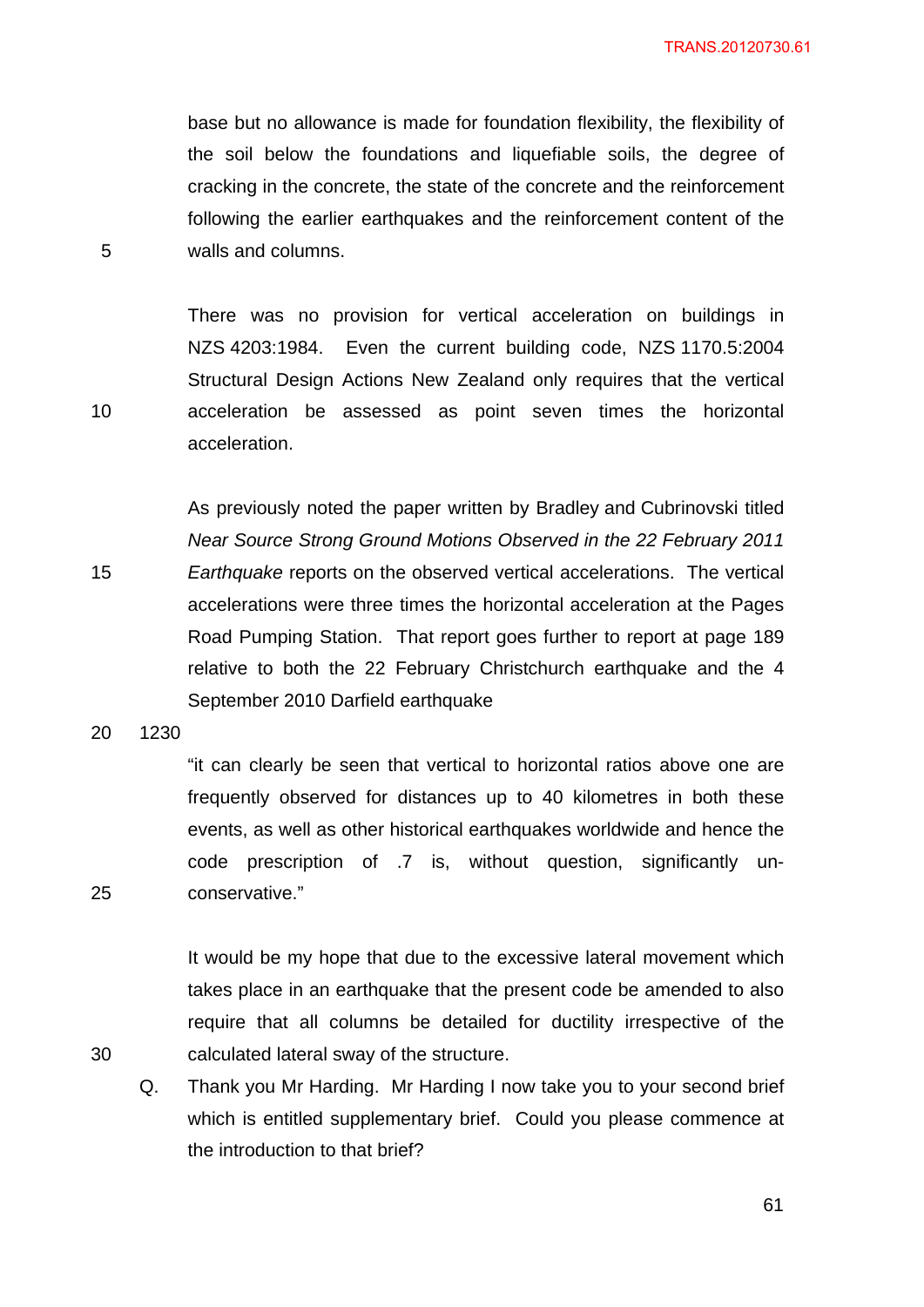- A. Supplementary brief of evidence in relation to the CTV building. I reply to the evidence provided by Wayne Strachan and by John Henry. At the time of preparing my main brief of evidence I had not read these documents.
- 5 Wayne Strachan – I refer to paragraph 16 which refers to an initial set of drawings apparently prepared by Alan Reay. I do not recall this set of drawings and I do not know if they were sent to Mr Tapper. Paragraph  $17 -$
- 10

15

30

Q. Sorry Mr Harding, if I could just stop you there, if we could please bring up the next slide, that's the – it's STRACHAN number 4. WIT.STRACHAN.0001, that's after the one you've got there. Thank you. Could you read paragraph 14 please Mr Harding?

- A. "I can tell from my review of the drawings that I've not worked on every aspect of the drawings. I do not recognise the style of some of the steel reinforcing detail on the foundations and some of it does not include dimensions. I would have put dimensions on. I think that Terry Horn might have done those parts or supervised another draftsperson."
	- Q. And throughout your contact with the draftsmen, who did you spend most of your time with Mr Harding?
- 20 A. With Wayne Strachan.
	- Q. Are you able to break that down into a percentage, 70/30, 80/20, something along those lines?
	- A. Well no, I would have thought 95 percent by Wayne. If Terry did any, I don't actually recall dealing with Terry at all on that job.
- 25 Q. Thank you, just continue please at paragraph 2.
	- A. This, paragraphs 17 to 22. This is a reasonable summary of the detailed design process in the period after the architectural drawings have been prepared and accepted. This is the time at which Wayne and myself would have been introduced to the project. However the process described by Wayne does not include the earlier meetings and correspondence between the client, the architect and the engineer which would have led to the production of concept drawings, preliminary structural calculations and preliminary architectural drawings. I describe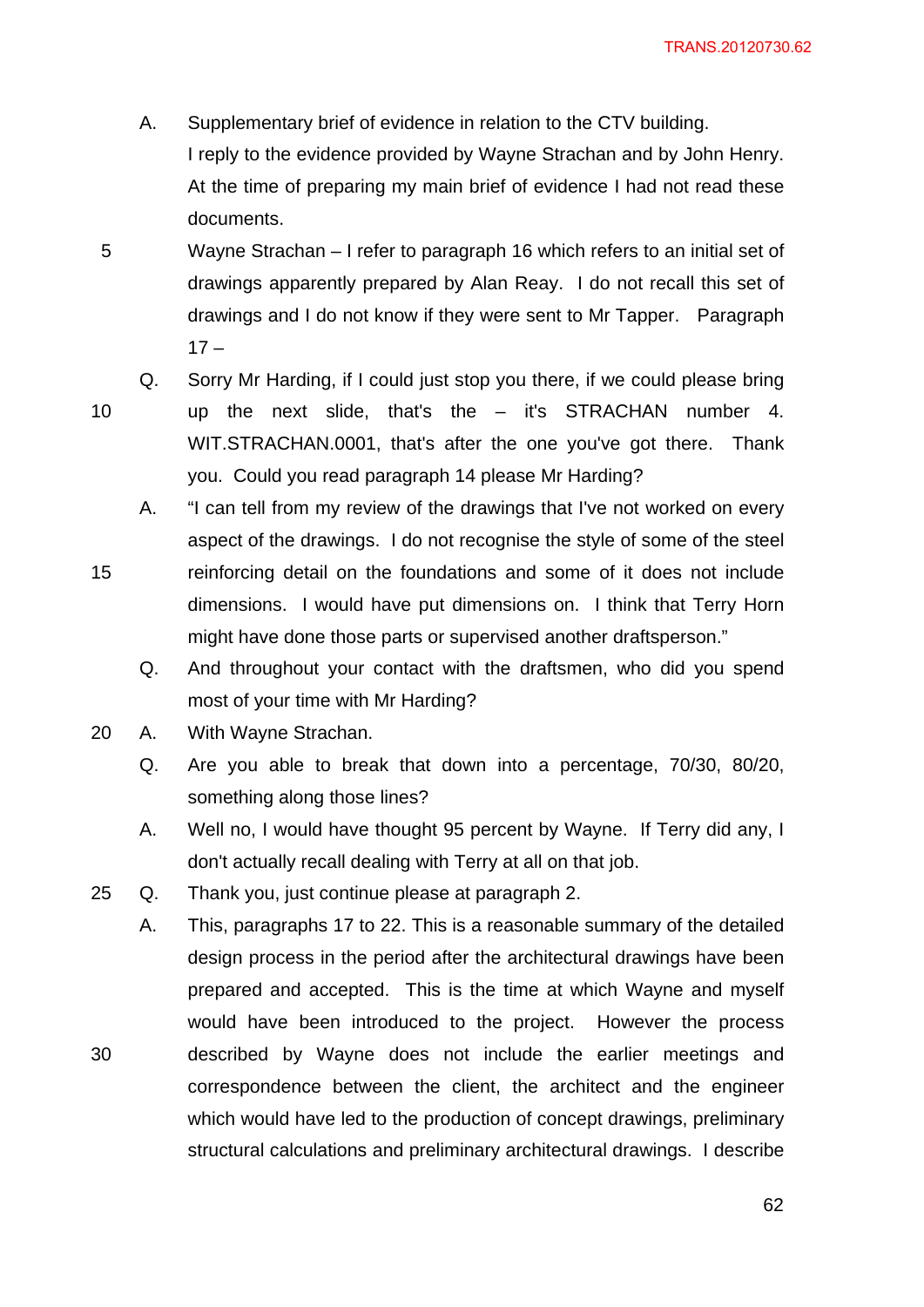the process in some detail in paragraph 8 of my main brief of evidence dated  $5<sup>th</sup>$  of June.

Paragraphs 22 and 23. I accept that Alan would have left Wayne alone to a greater extent than the other draftsmen due to Wayne's experience and his familiarity with Alan's way of doing things.

John Henry, paragraph 3a.

- Q. Sorry can I just stop you again Mr Harding, who in your view or opinion was the more experienced of the two draftsmen, Mr Strachan or Mr Horn?
- A. Well at the time I did this job I believe they were both experienced but it's really only after reading their evidence that it becomes clear that Terry Horn's the one who's had the experience on multi-storey buildings and that John Henry was sufficiently concerned that there was nobody that – well that there wasn't a draftsman in Alan's office that was
- experienced in it, which is why he head-hunted Terry Horn to come from Holmes to join Alan's team, so yeah, I'm surprised that Wayne was doing the job when Terry was the expert.
- 20 Q. So are you, in very simple language, saying to the Commission Mr Harding, that there were two inexperienced members in Mr Reay's team allocated to this project?
	- A. Well from reading Wayne's and Terry's evidence that would appear so.
	- Q. Thank you. Paragraph 3 please.
- 25 A. So John Henry
	- Q. Paragraph 4, excuse me.
	- A. It is not correct that the design features for the CTV building were to be modelled on Landsborough House. As set out in my main brief of evidence at paragraph 12, the design features were to be modelled on the Contours building.

10

15

30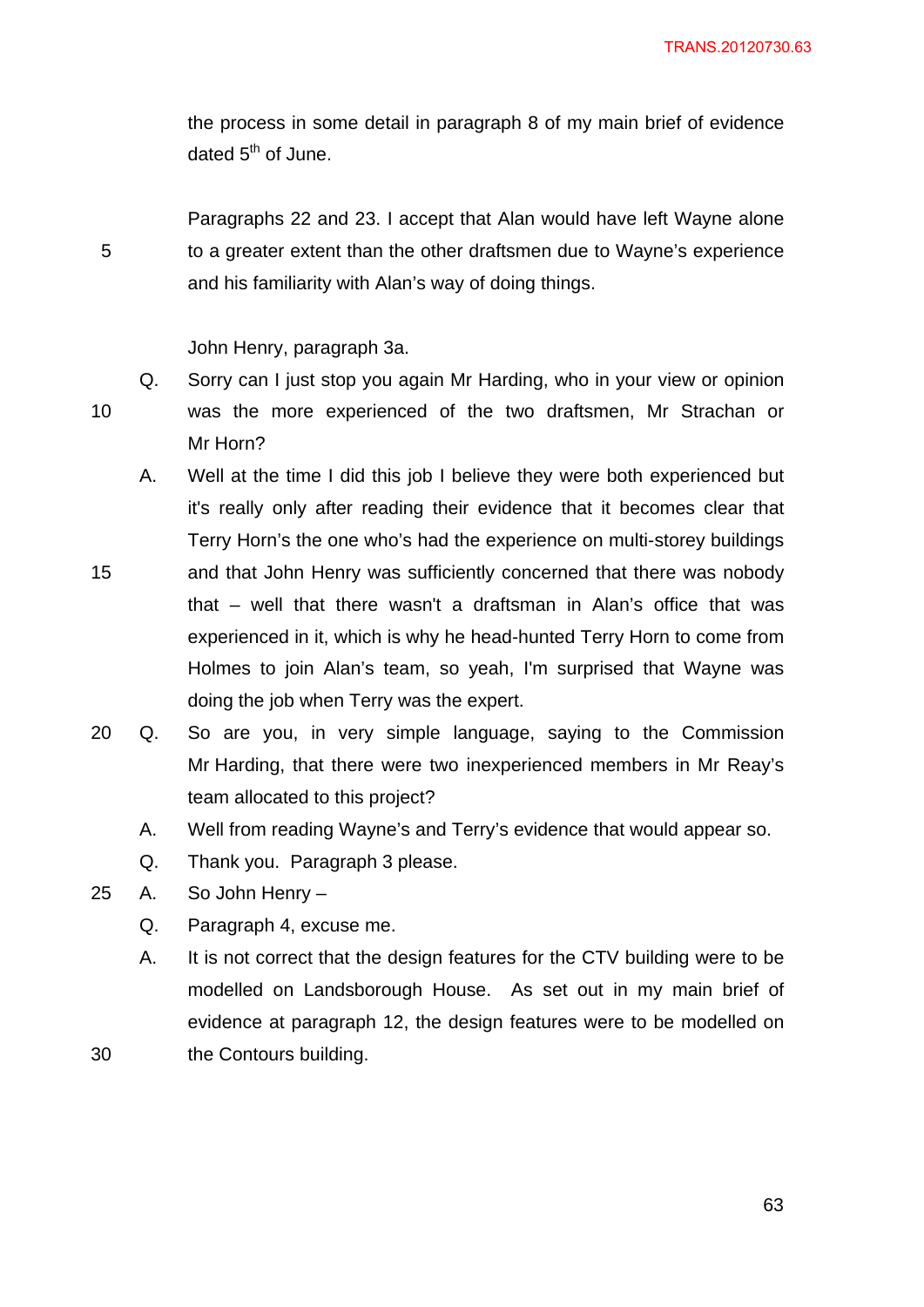Paragraphs 27 to 29 – I accept John's description of the design method and of the structural model as a shear wall protected gravity load system.

5 Paragraphs 32 to 34 – I accept John's description of the early form of ETABS.

10 15 Paragraphs 46 to 48 – it appears that the layout of the shear walls as shown on the preliminary architectural drawings which John was given for Landsborough House was essentially the same as that shown on the preliminary architectural drawings I was given for the CTV building. Both concepts comprised a single wall along the north side adjoined by several short internal walls at right angles alongside the services area. It appears that for both buildings it was evident to us that the layout would not work because of the eccentric configuration.

> John's solution for Landsborough House was to relocate the shear core within the body of the office and to configure the walls as a box with torsional stiffness.

20

25

With regard to the CTV building the solution was to provide a coupled shear wall on the south wall of the building. It was not an architecturally acceptable option to relocate the shear core in the CTV building. Both alternatives involved the use of a coupled shear wall as the torsionally rigid box is still perforated by door openings and the coupling beams over the openings in the box are subject to similar loadings to an isolated coupled shear wall.

Q. Mr Harding, can I just – in line 4 you said coupled shear walls, should the word shear be inserted between coupled and wall?

30 A. Sorry say again.

 $Q.$  In line  $4-$ 

A. Of the last paragraph?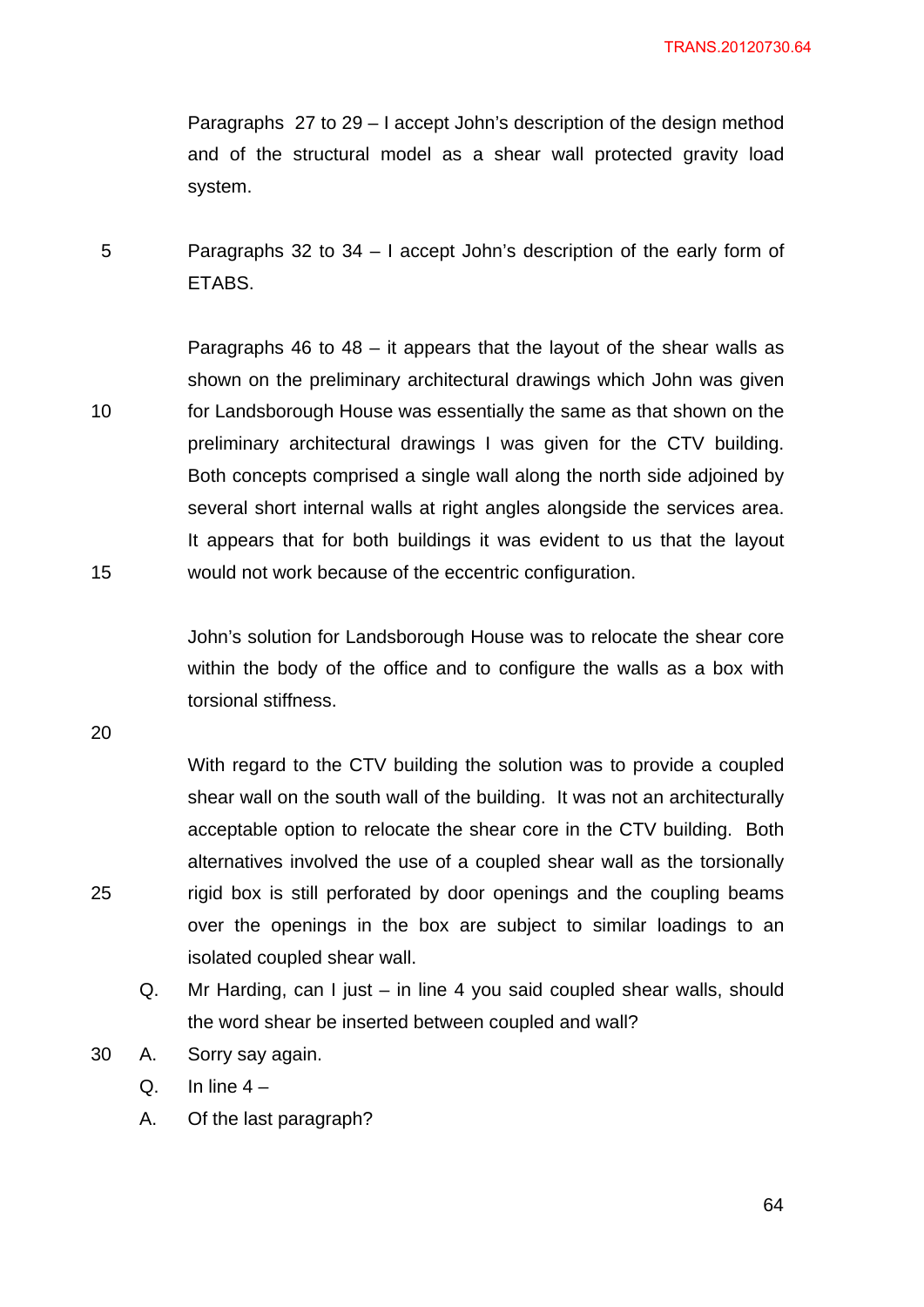- Q. Yes, you said the use of a coupled shear wall. Your evidence is coupled wall. Should I insert the word shear between coupled and wall.
- A. Oh, it's the same thing, I should have said shear wall but a shear wall –
- Q. You did say shear wall.
- 5 A. is just a terminology. Sorry.
	- Q. Paragraph 8 thank you.

A. I'm surprised to hear that John was so concerned about the eccentric layout of the walls for Landsborough House that he discussed them with Professor Paulay of Canterbury University. In particular because John states that he later shared his concerns and Professor Paulay's caution with Alan Reay. Later when I was at Alan Reay Consultants Limited and working on the CTV building, none of these concerns or words of caution were conveyed to me. I believe I certainly would have remembered had they been conveyed to me.

15

10

I've reviewed the calculations enclosed by John for the calculation of the corner deflections. I do not believe that I've seen these calculations before or I would have followed their process. It may be that they were not bound into the main set which was given to me.

20

As I've stated in my main brief of evidence I was specifically told by Alan Reay at the time of my introduction to the CTV building that he did not want me to contact John Henry to discuss his (Alan's) calculations for the CTV building. I still do not know the reason for that instruction.

25

30

Paragraph 76 to 78 – I understand that the code at the time did not require an ETABS analysis for a four storey building but given John's concerns about the marginal nature of the design of eccentric shear core buildings and his expression in paragraph 63, that the Landsborough House design was at the limits of acceptability, then I'm surprised that John did not perform an ETABS analysis on the Aged Concern building. He did do an analysis by hand methods but as stated in paragraph 50, the building deflections could not be accurately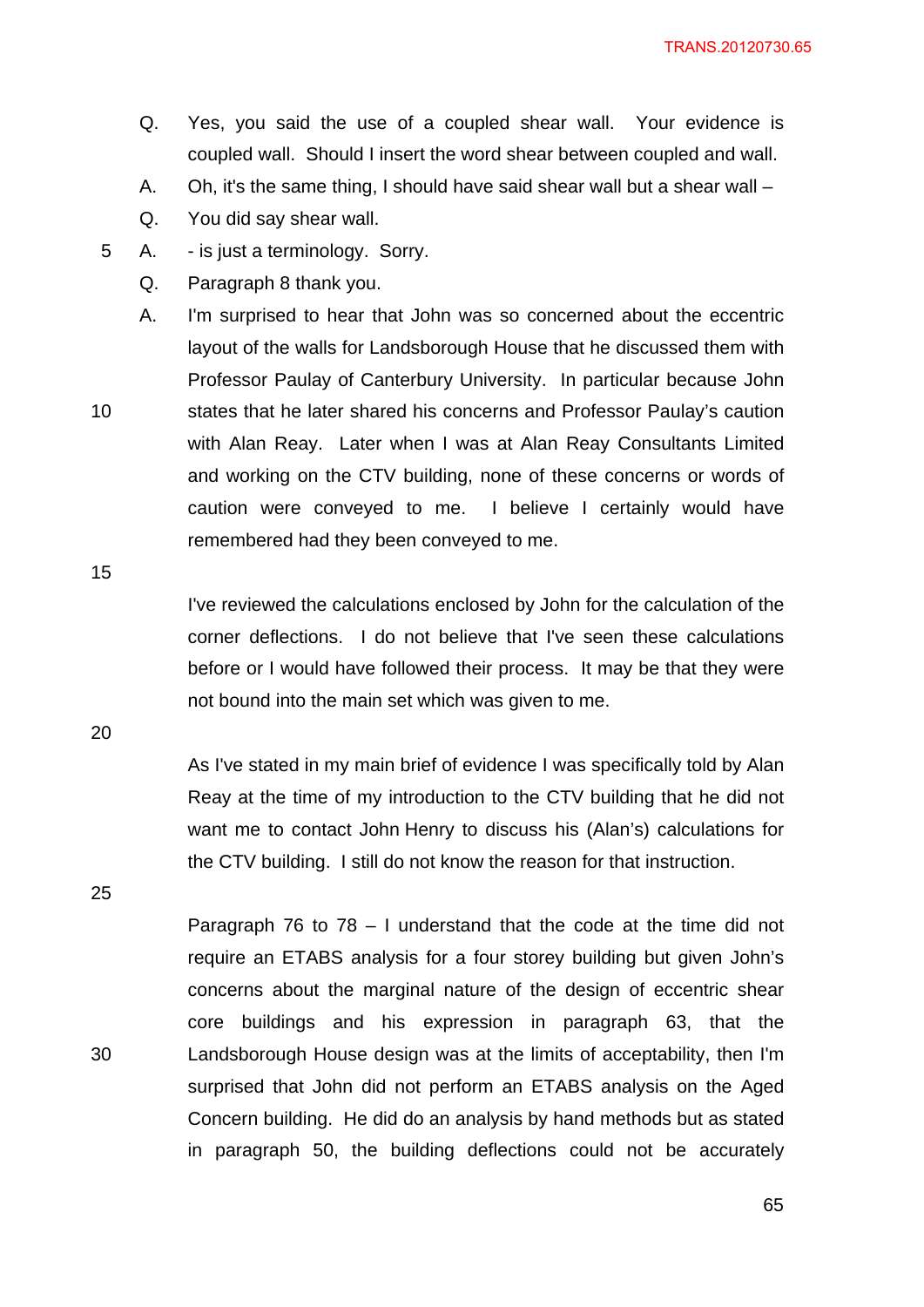assessed by hand methods and as stated in paragraph 55, it is essential to calculate them.

Paragraph 81 – I emphasised with John in regard to the mode of operation at

1240

5

Alan Reay Consultants Limited and of his perceived role as a backroom structural designer.

10 15 Paragraphs 87 to 89, as I've stated in my comments on paragraphs 46 to 48 it was not architecturally acceptable to configure the CTV building as for Landsborough House. I'm comfortable with the decision to provide a coupled shear wall on the south wall and given its distance from the northern shear core I believe it to be at least as good a solution as to create a perforated shear core on the north wall.

I refer to a commentary in the loadings code NZS4203:1984:

20 "Well proportioned ductile coupled cantilever shear walls could well be the best earthquake resisting structural systems available in reinforced concrete. The overall behaviour is similar to that of a moment resisting frame but with the advantages that because of its stiffness the system affords a high degree of protection against non-structural damage, even after considerable yielding in the coupling beams. In addition the coupling beams usually carry only small gravity loads and are reparable.

25

"The major difference between simple cantilever shear wall designed for ductile flexural yielding and the ductile coupled shear wall is that in the latter the coupling system can be made the major energy dissipating device.

30

"Permanent damage such as misalignment of the building is thus delayed and disaster due to instability is unlikely even after all the overall ductility has been utilised."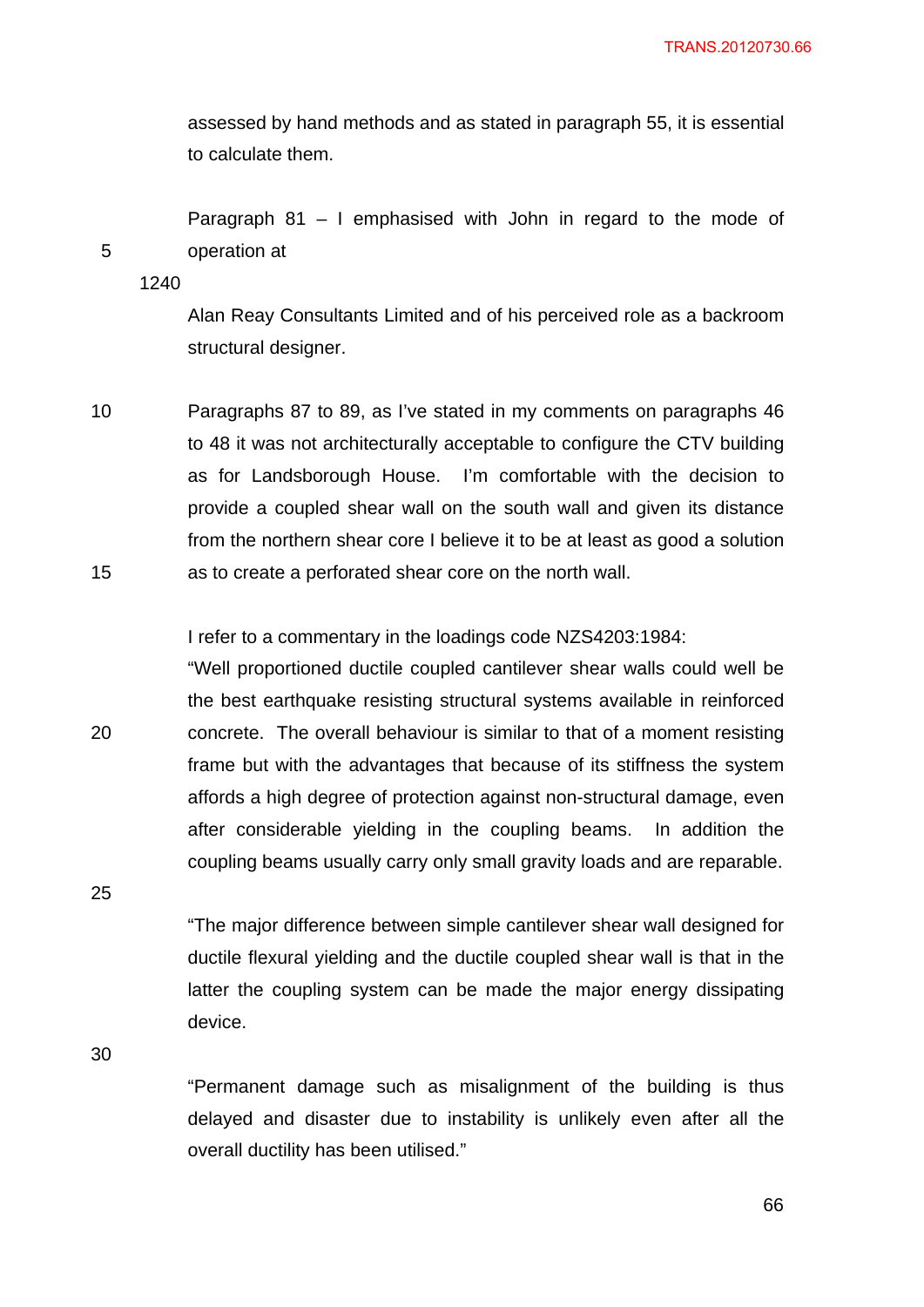TRANS.20120730.67

Paragraph 97. I agree that the performance of the south coupled shear wall was critical in protecting the gravity system against horizontal loading. As stated in my main evidence I believe that the substantially undamaged condition of the coupling beams in the south shear wall is evidence that this wall performed it function satisfactorily.

5

10

30

Paragraph 99. It is noted that the shear core is connected to the floor diaphragm by reinforcing from the walls and by the connection of floor beams. The concrete slab surrounds more of the core but the type of reinforcement connection is the same as the CTV building and it does not include drag bars.

15 Paragraph 100. The gravity beams in either of these buildings will stand in one direction or the other. In either building the columns will be more susceptible to unintended bending due to lateral drift in the direction of the beams than in the direction transverse the beams.

20 In the case of the CTV building the gravity beams extend the full length of the south wall and the large diameter steel reinforcement in the top of the beams provides a strong diaphragm connection between the gravity columns and the southern coupled shear wall which protects them.

25 Paragraphs 102 and 103. I've covered the block boundary walls and the spandrel beams in my main evidence.

Paragraph 104. The columns in Landsborough House are rectangular and at the time it was normal to use rectangular ties 10 millimetres diameter in a rectangular column. The columns in the CTV building are circular and at the time it was normal to use 6 millimetre diameter helical wire binding in circular columns.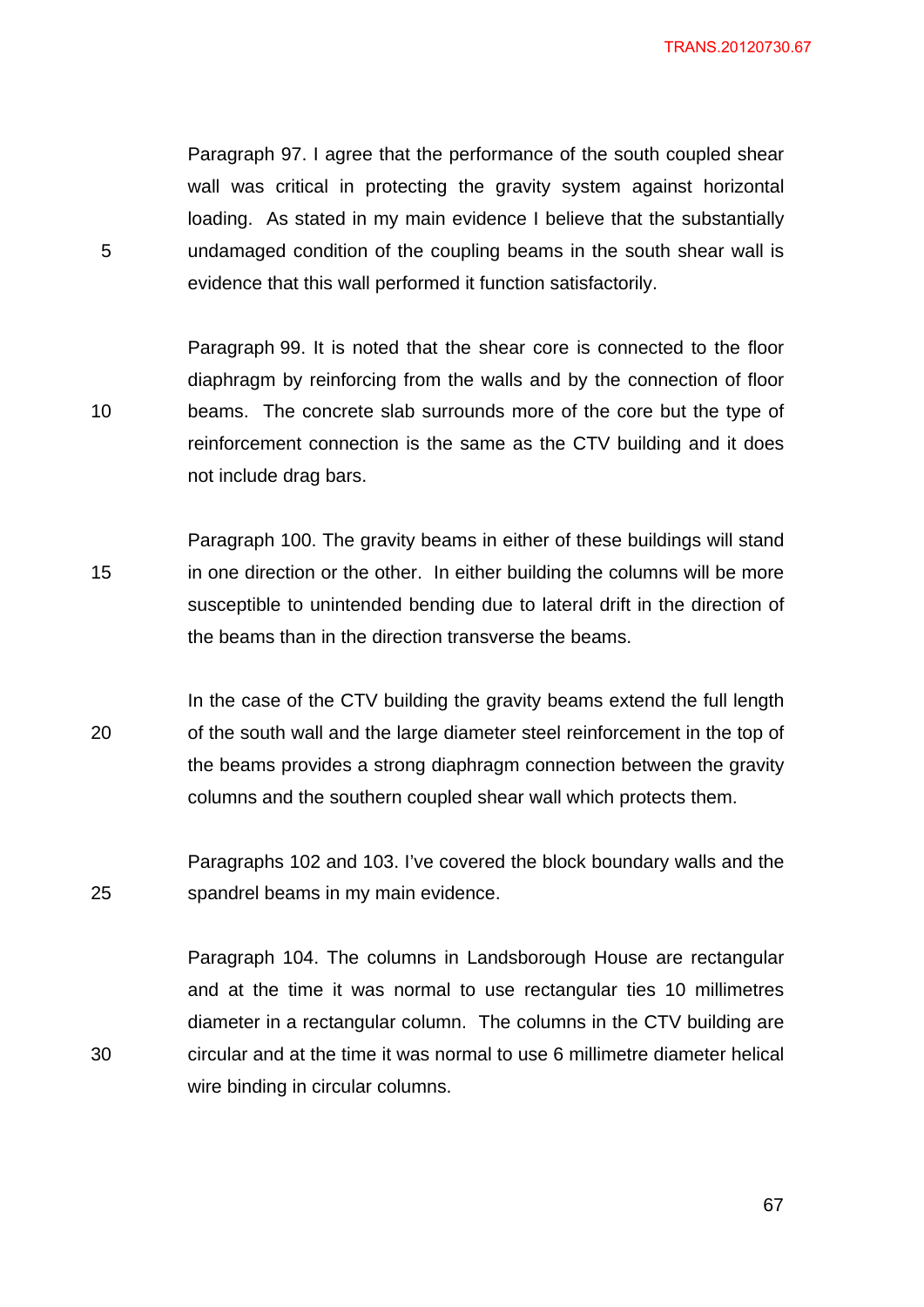TRANS.20120730.68

It's accepted that the CTV columns were not designed for ductility. I note when looking back at page G41A of my calculations for the CTV building that I calculated the spacing of the helix which would be appropriate for ductile detailing, as a 6 millimetre helix at 40 millimetre pitch. There's a note in the calculations that these do not apply as the columns are non seismic. I do not recall what discussions took place at the time leading to the decision not to provide this additional degree of column protection.

10 Paragraphs 107 to 113. I accept that the CTV calculations are based on the output deflections given by the ETABS computer program. I do not recall seeing John's calculations on slab rotations before reading his evidence.

5

30

- 15 It's clear that John is an expert on the dynamic behaviour of buildings and that he's accumulated a lot of experience in computer modelling of buildings.
- 20 25 It appears that the early versions of ETABS had some shortcoming which John was aware of and for which he was able in some ways to compensate. Improved versions of ETABS are available today and with modern computers they provide more comprehensive outputs which show drifts at any point on the floor slabs. These modern programs have been used by John and by Clark Hyland in retrospectively analysing the building.

Note also that there are other shortcomings of the earlier ETABS program which have not been compensated for and which would've led to the calculation of further increased deflections. The earlier program assumed that the shear walls were fixed at the base, and did not calculate the increased deflections which result from rotation of the base of the walls due to flexure of the foundation beams, or due to the deformation of the subsoil under seismic loading.

e a construction de la construction de la construction de la construction de la construction de la constructio<br>En 1968, en 1969, en 1969, en 1969, en 1969, en 1969, en 1969, en 1969, en 1969, en 1969, en 1969, en 1969, e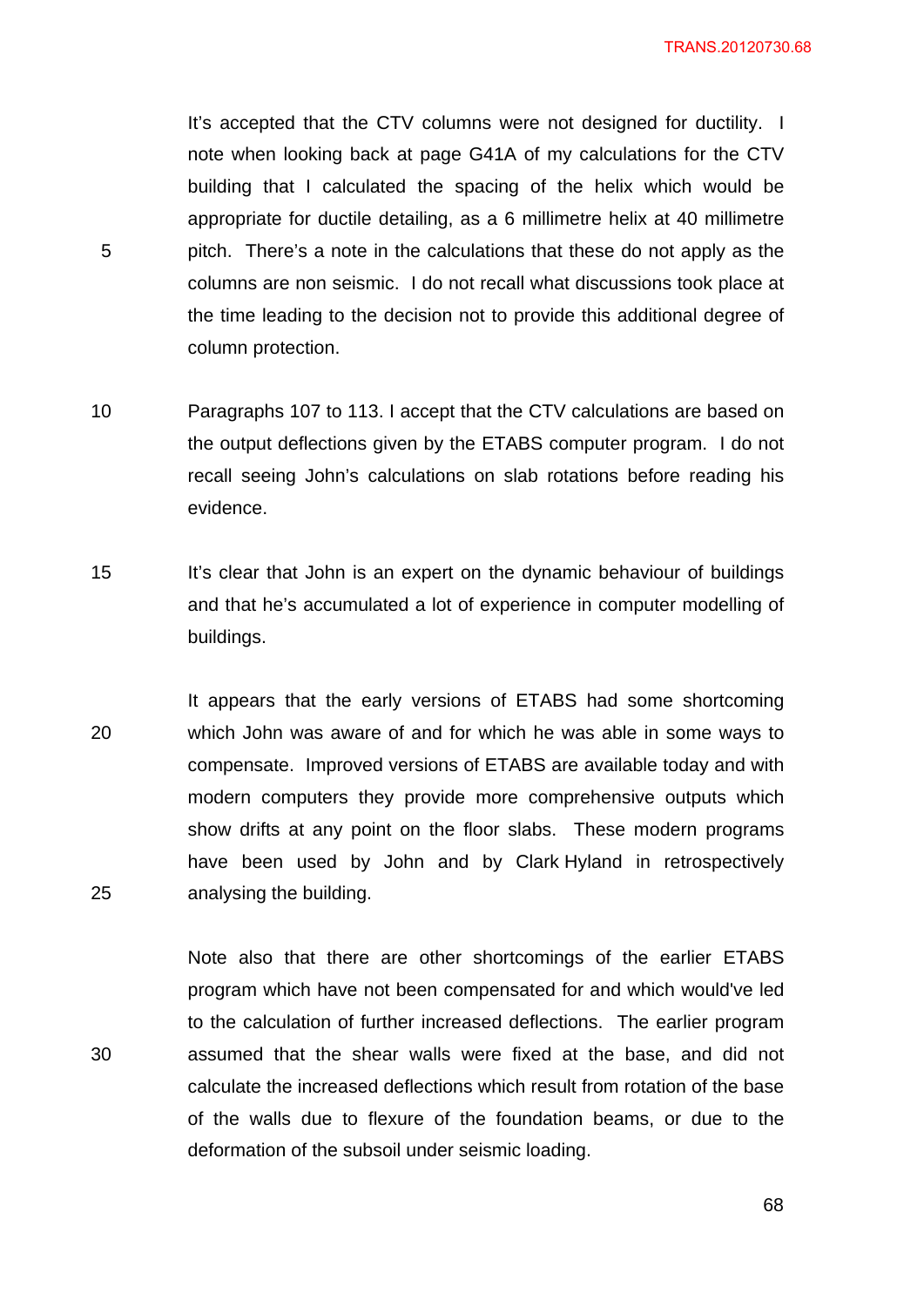The program also did not allow for the degree of cracking to which the structure may be subjected under seismic loading or due to previous seismic events. This cracking has the effect of reducing the stiffness of the structure, increasing the liveliness of the building, and increasing the potential lateral deflections.

The program also assumes that all diaphragms remain rigid and that they do not deflect internally under load.

10

5

15 20 Paragraphs 114 to 147. I'm not an expert in the dynamic analysis of buildings. I've not used ETABS program since I left Alan Reay Consulting Engineers in 1988, and I'm not in a position to comment on these paragraphs in John's evidence. However, the analysis of the CTV building in hindsight, and my comments on paragraphs 107 to 113 above support my contention that the calculation of building deflections is still subject to considerable uncertainty. During the earthquake many buildings have deflected further than was expected from the computer analysis. This increased deflection has resulted in buildings on adjacent sites hitting each other and generating additional loads on the structures.

> I remain of the view that the lack of damage to the coupling beams in the southern coupled shear wall indicates that it performed its function of protecting the gravity columns from deterioration due to excessive lateral deflections in the east-west direction.

Q. Thank you Mr Harding, just I think it's line 7 in paragraph 18 which you've just read, you say "during the earthquake". Just so we can be absolutely clear, which earthquake are you referring to in that paragraph?

A. The February earthquake, the second one.

## **MR KIRKLAND:**

25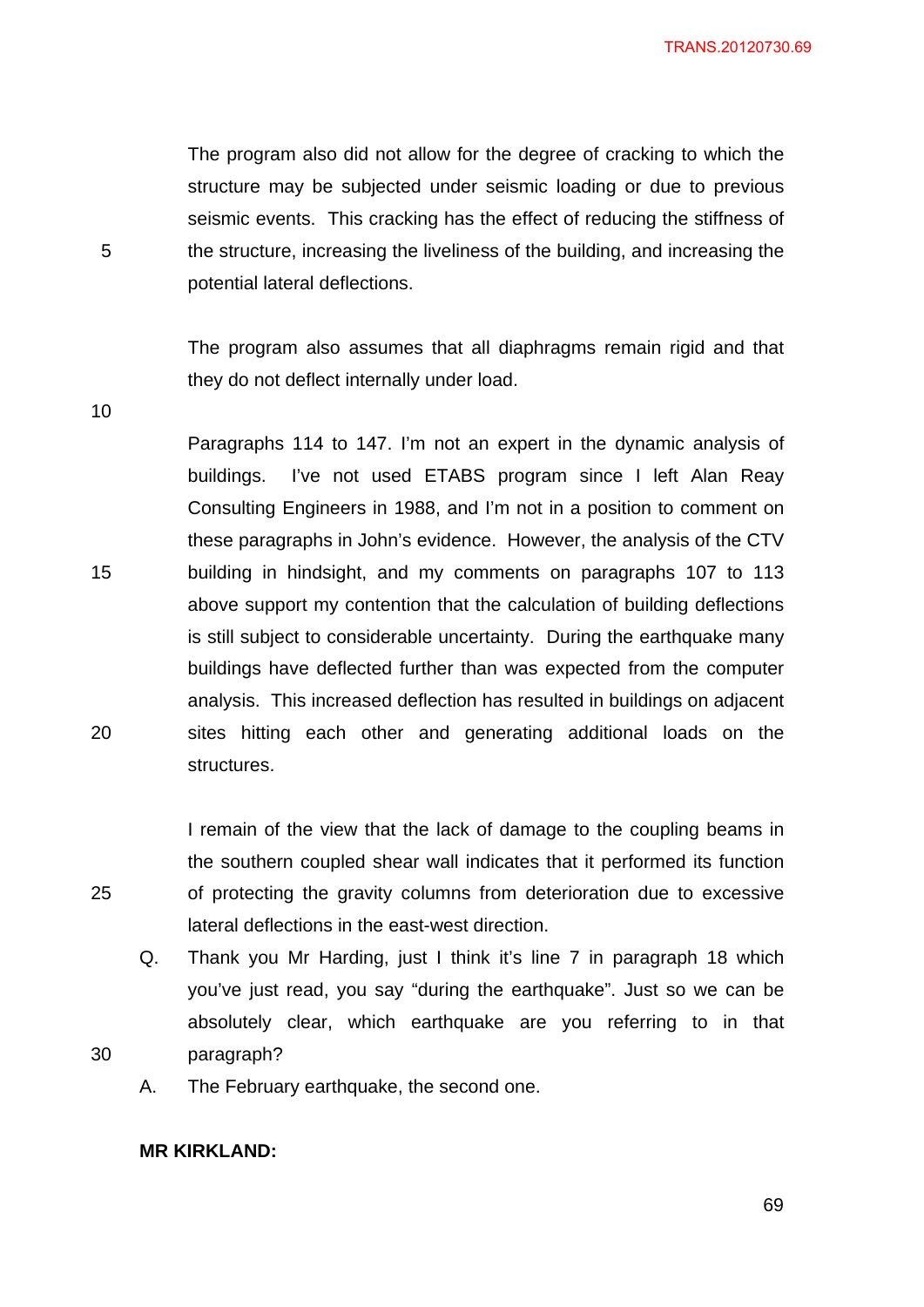That Sir, the Commission, is the two written briefs of Mr Harding. He now wishes, we've read through a lot of documents. From a lawyer's point of view in another language, Sir, but it's Dr Priestley's conclusions that Mr Harding would like to briefly comment on if I could move to that?

5

# **JUSTICE COOPER:**

Yes.

### **EXAMINATION CONTINUES: MR KIRKLAND**

Q. Priestley page 23.

10

## **JUSTICE COOPER:**

Now we've heard this evidence so it won't be necessary for Mr Harding to read it out.

### **EXAMINATION CONTINUES: MR KIRKLAND**

- 20 15 Q. Mr Harding I'm just going to read a small part of paragraph 77 at line 2, this is Dr Priestley speaking, "However, in my view it is clear that in 1986, the date in which the structural drawings were submitted for permit, many of the details used in the building would fail a test of best practice to current state of knowledge. These include…" Your comments on paragraph A?
- 

30

A. Well it's agreed that there's no ductile detailing of the columns as I've previously noted. The columns are not part of the ductile load resisting system of the building so it was not considered necessary. They're gravity elements only.

25 Q. Paragraph B?

A. I agree that the spacing would be excessive if it was intended to be a ductile column designed as a part of a ductile frame. But as I say, because it was basically a gravity column with no shear in it and no bending moment due to earthquake loads, it was not designed as a ductile, part of a ductile frame and the close spacing in order to make the columns ductile was not required.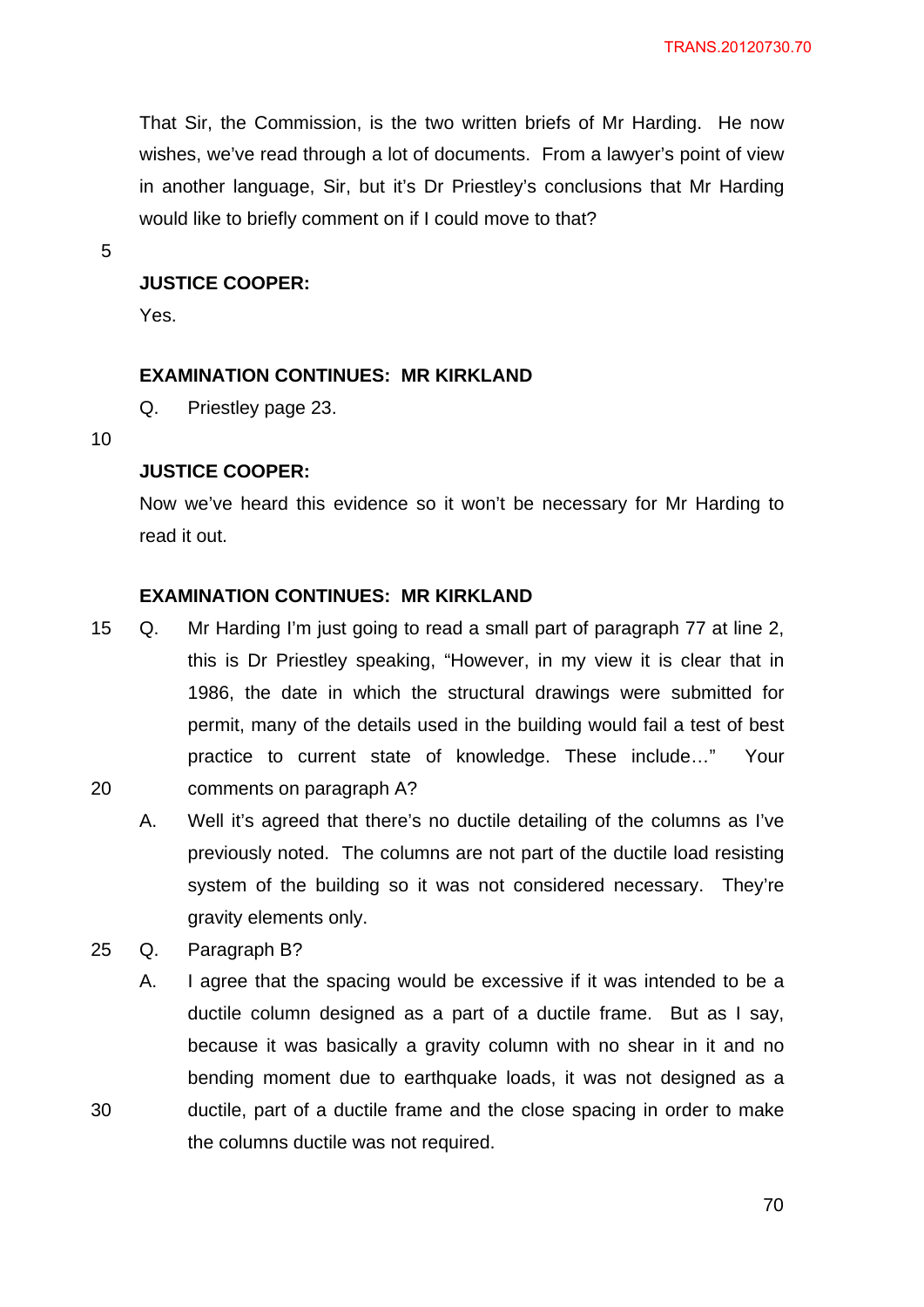- Q. Paragraph C?
- A. Well I don't believe that the cover was excessive. These columns are external columns. They're not inside a building, so that you have to protect the reinforcement against corrosion due to weather effects which they're exposed to. The 40 millimetre cover is still a requirement under today's code for concrete of the strength that we specified for a 50 year building durability. So I don't see the cover as being excessive. I believe that that was what we had to have for columns in that situation.
- Q. And paragraph D?
- 10 1250

15

- A. Well I mean that's a subjective comment. The columns were designed for the axial loads that were specified in the code and it was definitely practice within the office not to make things any bigger than they needed to be, you had to justify anything. You couldn't build things above the code or you had your hand smacked so nothing was, you know – the fact that they are high but they're within the code requirements I believe was satisfying the brief I was given.
	- Q. When you were talking about having to justify, could you just expand on that, justify what?
- 20 A. Well Alan
	- $Q.$  That was within the office I think you –
- 25 30 A. Yes, Alan gained his reputation by making buildings no stronger or no more expensive than they had to be and that the first thing you find when you're an engineer working in that office is that if you design something overly conservatively and put extra steel in or mesh or anything that's not required, you very quickly got him saying, "Well why do you need that, what's the justification for that," and you'd have a discussion or an argument or what have you as to why you couldn't delete it. So you didn't ever put anything into a building which you weren't prepared to justify as it being required. If you couldn't justify it being required you were expected to leave it out.
	- Q. So within the office you're saying that cost played an important role?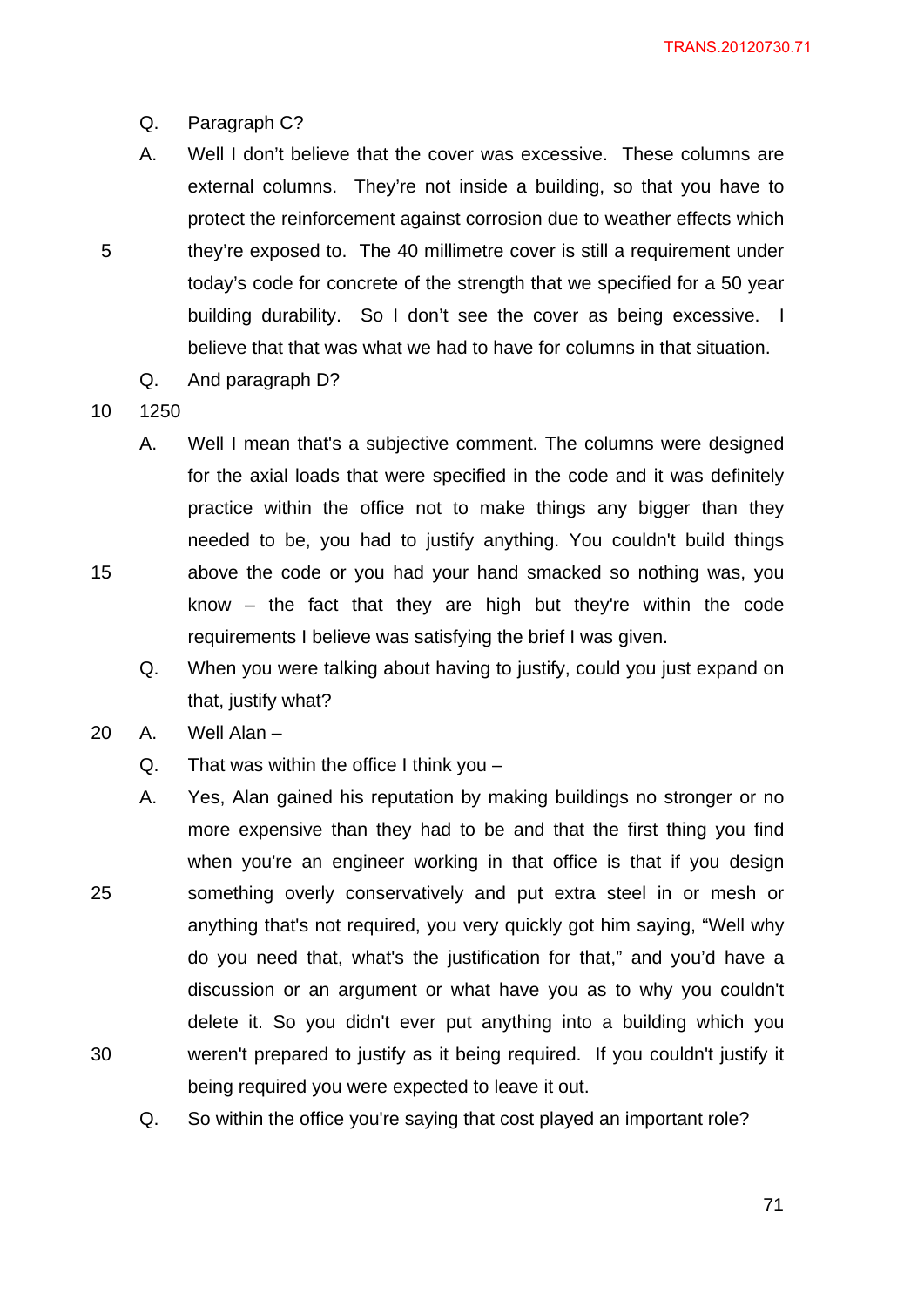- A. Well costs and simplicity of construction, I mean this idea of having precast beams and gravity columns is a system which had been used on many buildings previously including Landsborough House and many lower rise buildings. It wasn't new, it was a standard detail which we were expected to use and that lack of reinforcement in the beam column joints is a saving that you can make by not having it be part of the seismic resisting system, so yeah. Sorry you asked me about the –
- Q. Still on paragraph D.
- A. D, yeah.

5

15

- 10 Q. Anything you wish to add on justifying within the office?
	- A. No, that was just, that's I've asked myself when I've looked back at my calculations where I've seen the transverse reinforcement that I specified and said, well why wouldn't I have made it bigger and I have made that comment in my notes in the calculations that it wasn't required. Whether that results from a discussion with Alan I truly can't remember.
		- Q. Paragraph E.
	- A. The lack of transverse reinforcement in the beam column joints again because as I've said before they are not part of a ductile frame, there's no bending moment going from those joints into the column, so there's no requirement for transverse reinforcement in the joints.
		- Q. Paragraph F.
- 25 30 A. Well I disagree with that. He maybe – the way the drawings have been done, the precast beams have been detailed separately from the floor so the reinforcement shown on the precast beams is basically the bottom reinforcement which sits – the beams sit on the column and the bottom bars, which is the lower bars in the beams extend into the column and they have a 90 degree hook which is anchored on the far face of the column, and then there's additional reinforcement, the top reinforcement in the beam which goes across the beam, that's as – that's poured with the floor slab so that that top reinforcement is actually shown on the floor slab plan, so I suspect that Mr Priestley may well not have realised that that top reinforcement exists because it wasn't shown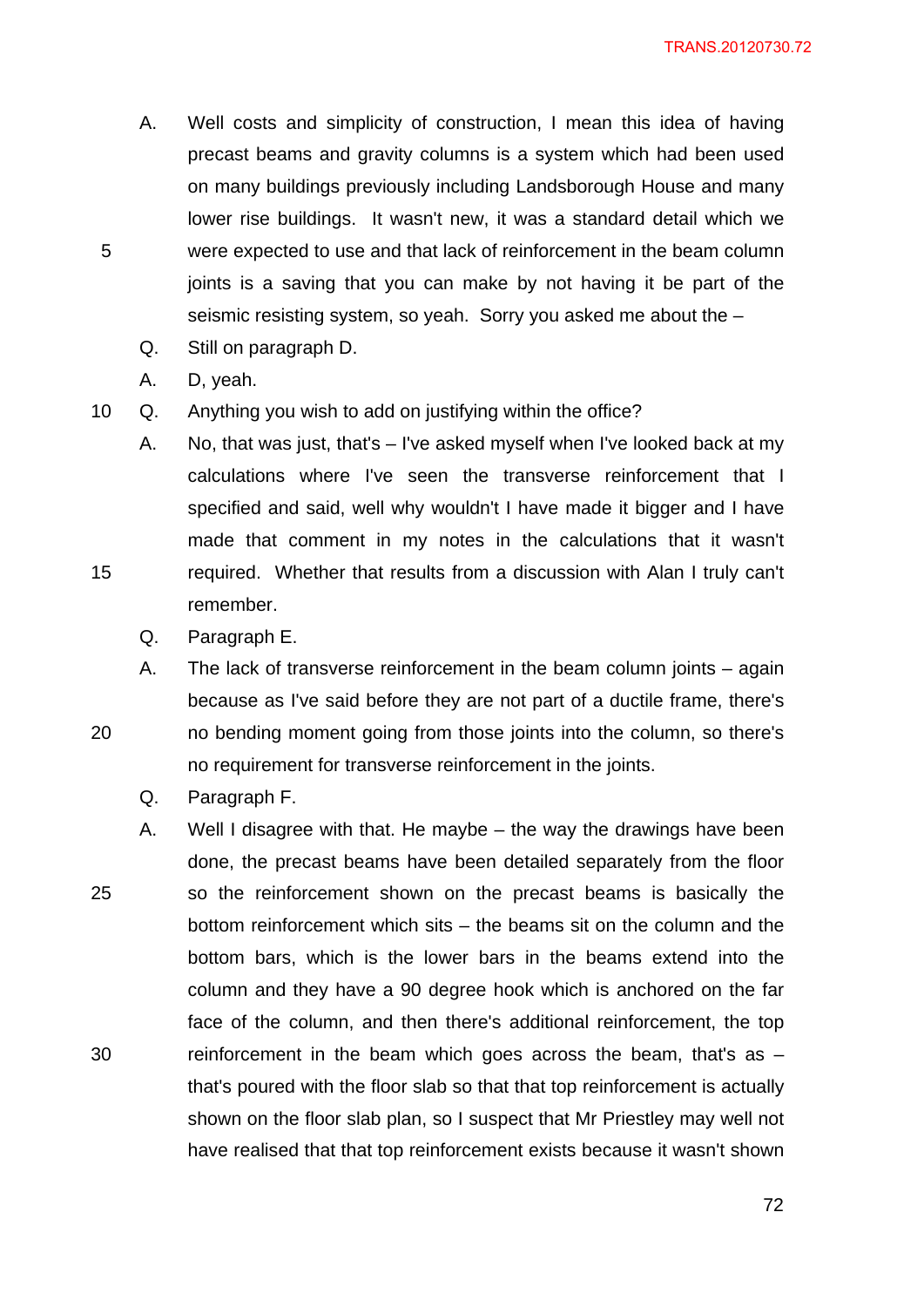TRANS.20120730.73

on the precast beam detail, but in fact it is shown on the floor plan of the floor so that the bars which extend, there's four large bars giving you negative bending moment continuity over the column and they extend well into the beams on each side, so they provide a really strong connection between the precast beams and the columns.

Q. Paragraph G.

5

- 10 15 20 A. Yeah, well I guess it comes back to what was adequate, I mean it was believed at the time of the building consent that the connection was adequate. I mean I guess this – any designer will tell you of situations where he's had a design of a building and it can be the same design for the same buildings that he's designed and had in three separate Council areas, you'll submit the same drawings to three different local authorities and have three different engineers checking it. Each one will come up with a different list of things which they perceive as things which are missing and you do your best to either put those in if you've missed them or to explain to him your logic of designing your building. So in this case it would appear that it was checked by Mr Tapper and that he accepted that what we had was adequate. It's arguable that Bryan Bluck had also looked at it and decided that it was adequate. In this case it appears that Mr Wilkinson had decided that it could be improved and rather than argue about it Alan Reay Consultants agreed to improve it.
	- Q. And Dr Priestley toward the end of paragraph G talks about when this firm, he's talking about Holmes, carried out due diligence for a prospective purchaser of the building, the serious problem was only partly rectified.
	- A. Well yeah well I haven't done any more calculations on those diaphragms and I've only found about what was done by reading evidence so I haven't addressed that particularly.
- 30 Q. But other than the implied requirement, the drag bars / drag ties, I think it's paragraph 6.3 of Mr Wilkinson's report from Holmes, you've found no other criticism in that report. Is that correct?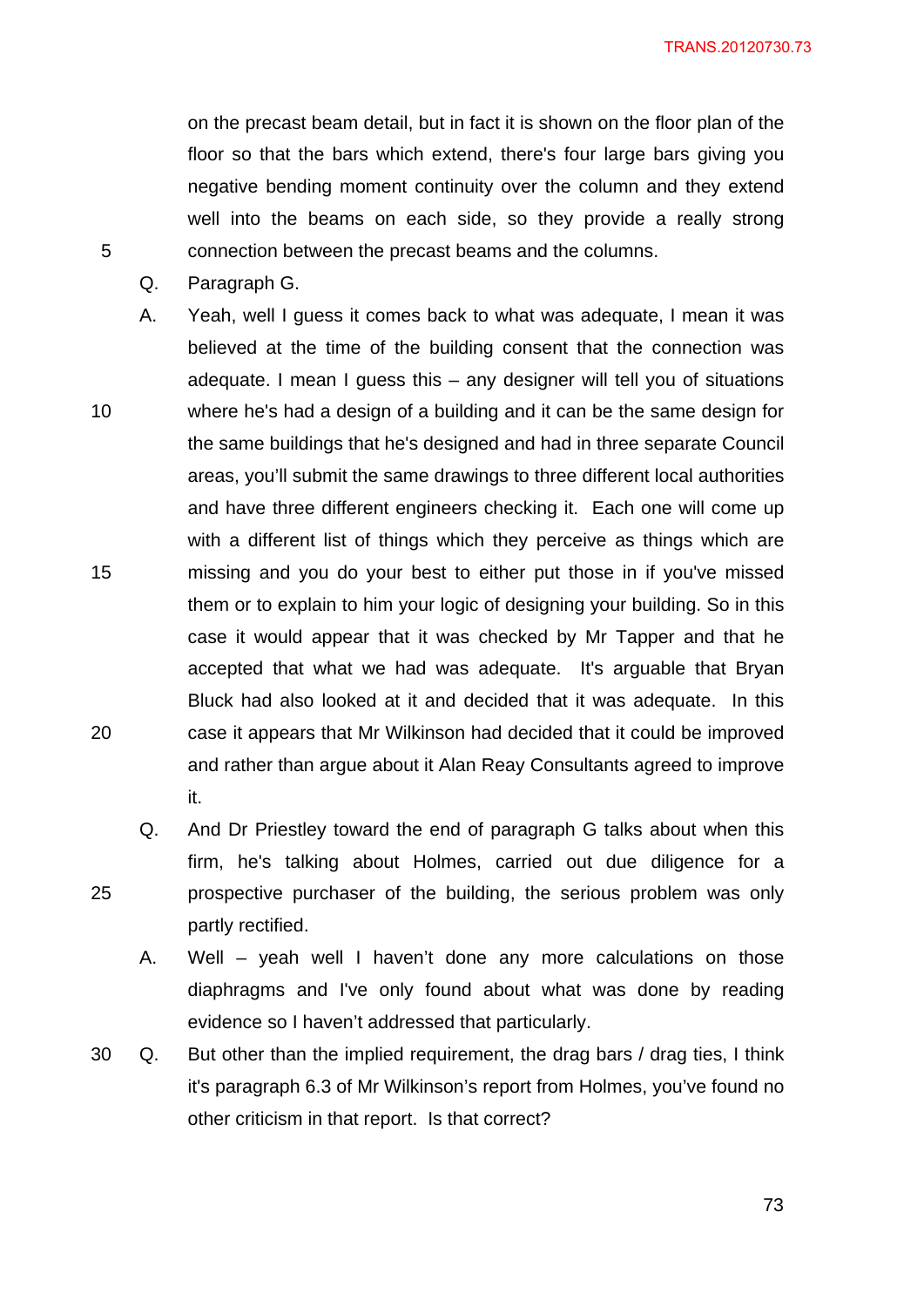A. No, he didn't – yeah I've asked myself a few times is what would have happened if he had made a comment about the columns because if there was concern, if he had identified the stirrups and the helical binding in the column as being insufficient, that could have been easily repaired. I mean as Nigel Priestley will be aware that it's been done a lot of times in California where motorway bridges have had failures in earthquakes and following the earthquake, or sorry, the columns have been strengthened by wrapping carbon fibre around the outside of the column and I'm sure if Grant Wilkinson had identified the columns as being a concern that could have been done at that time, but again it wasn't identified, it didn't appear. I guess I'm talking about item 78 now really.

Q. And if carbon fibre was introduced to the columns Mr Harding, would that have any difference to the outcome or made any difference to the outcome of this building?

A. I don't believe it would. I think that the carbon fibre tends to give you the ductility that you need if you have bending in the column but I can't really see how it would improve the axial load carrying capacity of the column. That's more a function of the diameter of the column and the vertical reinforcement. Certainly by having additional helical binding and carbon fibre it may enable the concrete to behave as if it had a higher compressive strength by confining it but I'd be reluctant to say that that would have saved the building.

25 Q. And the introduction Mr Harding to paragraph 78, Dr Priestley says, "Of particular concern to me is the poor detailing of the columns, combined with the high axial load levels." Your comment on that which is (overtalking 12:59:38)?

A. Well again that particular book and certainly other books by Park and Paulay which I have, they particularly deal with buildings which are designed to have ductile frames and that they are supported by ductile frames which are designed to have columns which are stronger than the beams and which will carry a bending moment from the beams to the

1300

5

10

15

20

30

<u>74 and 2011 and 2012</u>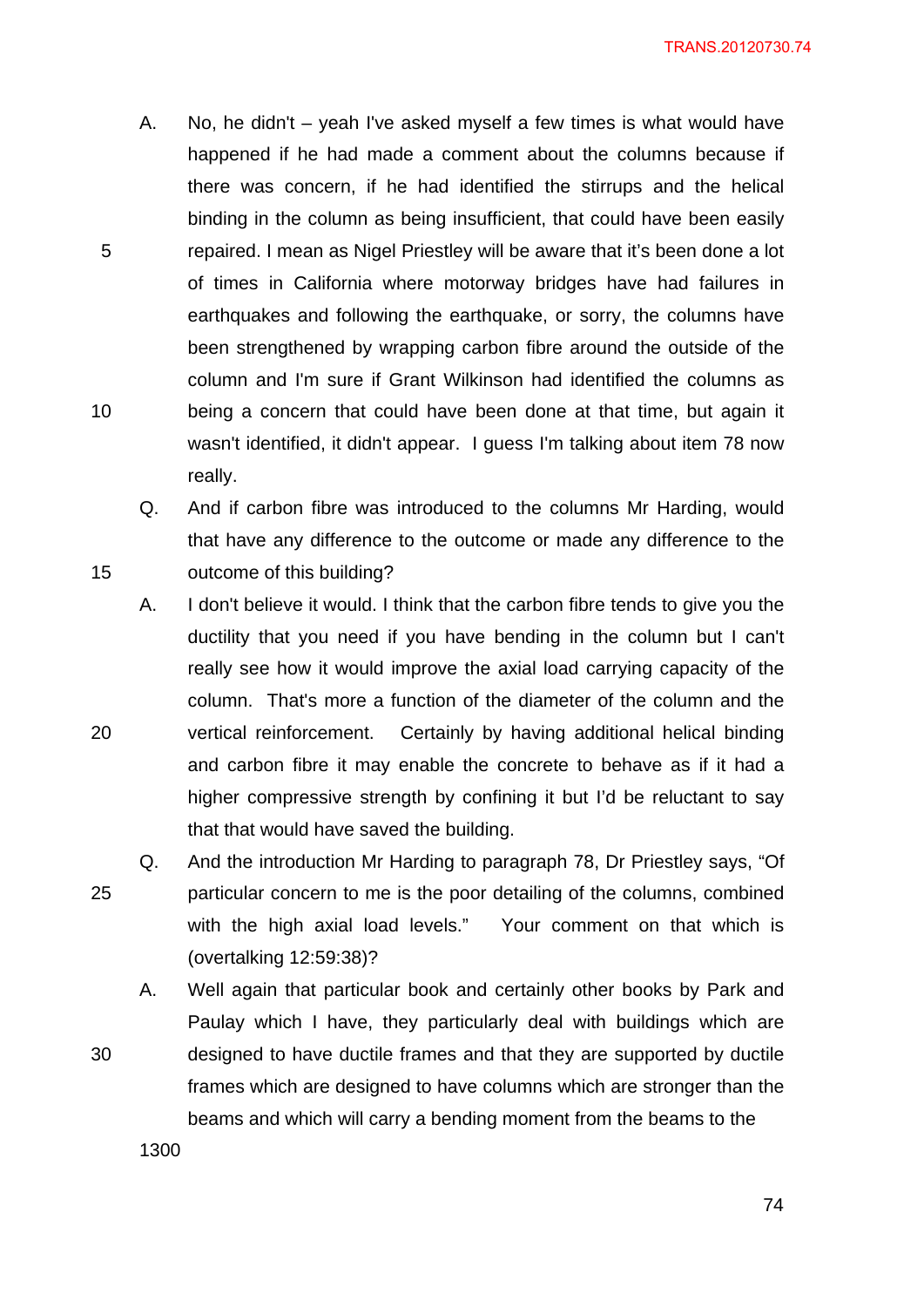TRANS.20120730.75

columns. That's not how this building was designed. This was designed using shear walls to support it. I mean it's a bit like if you have a house you have big deep beams in the floor and you have those beams supported by little timber posts and you provide the vertical load carrying capacity on those little posts. Elsewhere in the building you have braced walls which provide the lateral load resistance to the building. So it's the same concept as this whereby you have a wall providing the lateral restraint. To argue that we should have had this kind of detailing in the column when the walls were providing the lateral restraint is like saying you can hold a house up by putting a few extra nails between a four by four post and a 350… 300 by 100 beam. It's just not going to happen. The lateral restraint is taken by the walls so that the requirements for ductile frames did not apply.

- 15 Q. And just finally on that paragraph, I think it's over the page and I'll just read it, "Designers have a duty to design not only to the code but also to the state of accepted knowledge applicable at the time of design." It seems to me Dr Priestley is saying that the code is but one aid if I could put it that way and good engineering practice is to go outside the square. What do you say to that Dr Harding?
- 25 20 A. I agree that that is absolutely true. I design not only to the code to, and to the developer and to the current owner but you've got to bear in mind that your responsibilities to future owners of the building and to the people who use the building and that's something that all engineers will always have in their mind but I think what Alan is saying here is that using the pre-cast beams and the in situ columns it's extending accepted knowledge.

Q. You said, "Alan is saying here," you mean Dr Priestley is saying here?

- A. Well I'm, I'm not arguing with what Dr Priestley's saying.
- Q. Yes.

5

10

30 A. I'm saying that sometimes you go beyond the accepted knowledge. You find another way of doing things. Like I'm not saying that we don't comply with accepted knowledge, I think the accepted knowledge he's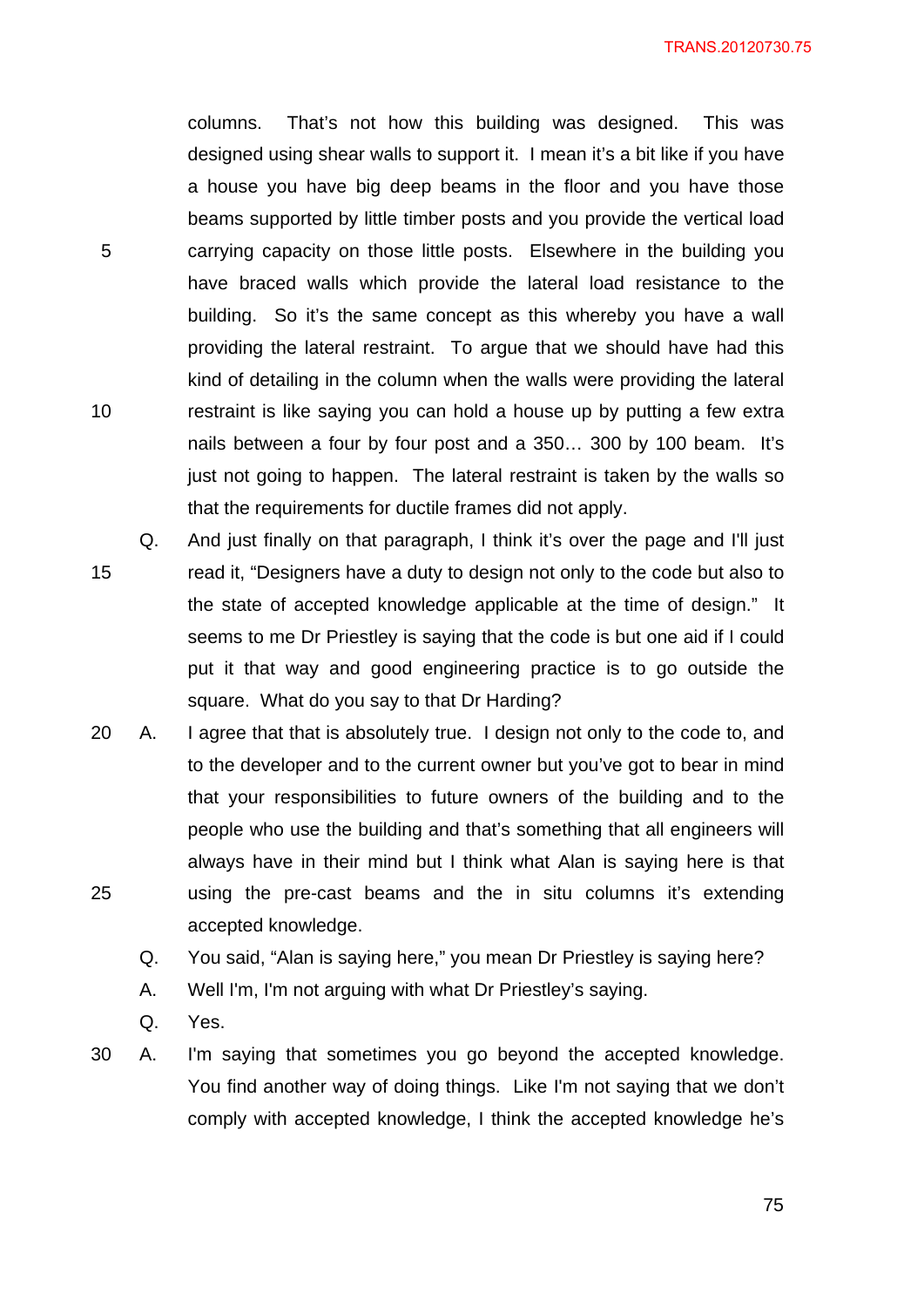referring to is designing the beam as a ductile frame and I'm saying that's not what we're doing here.

- Q. And just lastly on that point Mr Harding so I could be clear, is going outside the square in Dr Reay's office at the time, would that be precluded by cost and the protocol that Dr Reay employed at the time?
- A. I've never known any design to be done that because of costs was made not to comply with the code. The object was always to comply with the code but to reduce the cost where possible while still complying with the code.
- 10

5

# **MR KIRKLAND ADDRESSES JUSTICE COOPER**

### **MR HARDING:**

If I could make this one comment?

15

# **MR KIRKLAND:**

Yes, yes by all means.

## **MR HARDING:**

20 So further on that report, sorry I –

## **MR KIRKLAND:**

We haven't finished this report. We're going to talk about some more sections after lunch if that's all right. Thank you.

#### 25 **HEARING ADJOURNS: 1.03 PM**

#### 30 **HEARING RESUMES: 2.15 PM**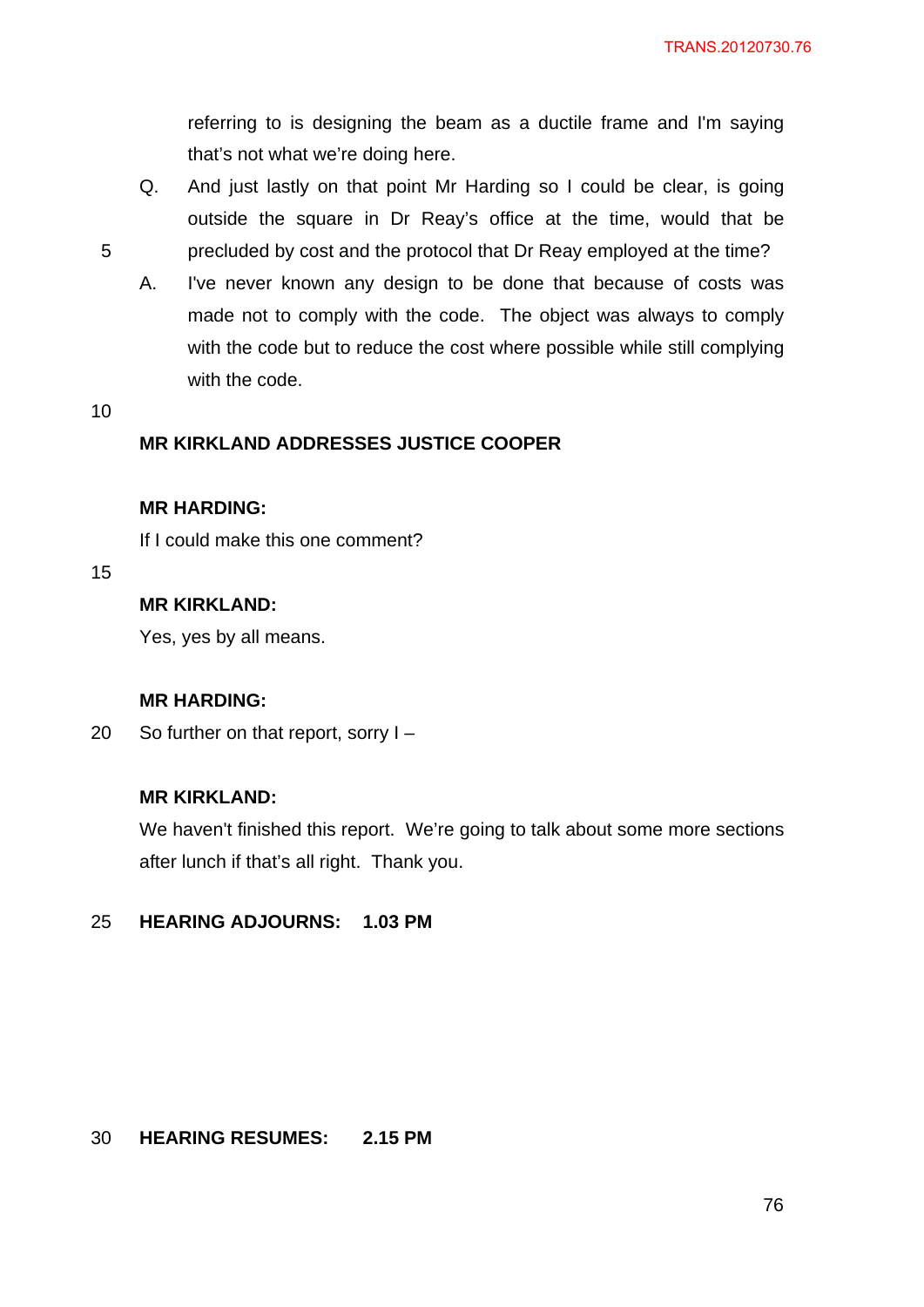### **EXAMINATION CONTINUES: MR KIRKLAND**

- 5 10 15 Q. Mr Harding before the adjournment we were addressing the conclusion, or conclusions of Dr Priestley. Just finally with Dr Priestley – may I bring up document 14 please. At paragraph (h). Mr Harding where it says photos of column failures tend to indicate failure at the top of the splices, probably due to high vertical compression force. I just wonder if you can keep that in mind. I can repeat it for you but if we can go over now please to document 25 please. I'll just repeat again to save you going back Mr Harding so it's fresh in your mind. Paragraph (h) on page 14, "Photos of column failures tend to indicate failure at the top of the splices, probably due to high vertical compression force." When you compare that statement to the statement in 83, half way down, in paragraph 83, this beam column joint damage would be initially concentrated at the bottom region of the joint and the consequent spalling of concrete would reduce the column capacity to support the vertical loads and the lateral displacements. Are those two statements in your view contradicting each other?
- 20 25 A. Yes I think they are. I think that it's, it's probably something else that's in the Hyland report, they come up with a theory as to why it failed and then try to justify that by looking at the evidence when the evidence is showing you something quite opposite and I think that's pretty much what's happening here. They, he says there that the photos of the column indicate that failure of the column occurred at the top of the splices which is half way down the depth of the column and that that is where you would expect to see failure with a, with a vertical load and then reverts back to discussing the fact that it's at the join whereas that's not where the failure occurred.
	- Q. If I could bring up document 15, Professor Shepherd now please. We've got document 15, Dr Priestley, yes, thank you. Would you please read the second paragraph Mr Harding.

30

A. "Actual records from the 22<sup>nd</sup> of Feb, 2011 event showed that at several sites in the CBD the maximum vertical peak ground accelerations were of the order of 1g.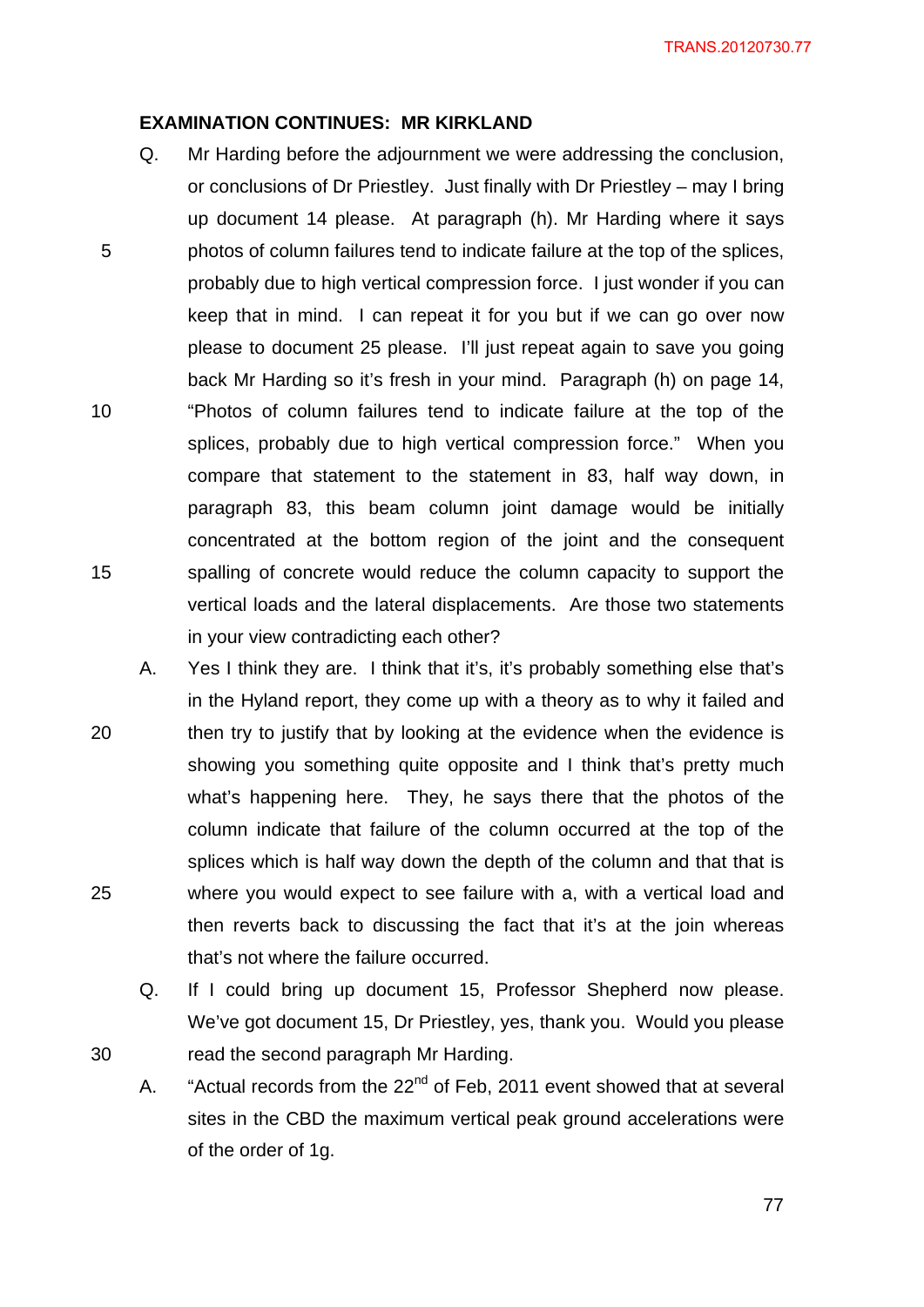# **JUSTICE COOPER:**

This is Professor Shepherd is it?

5 **MR KIRKLAND:** 

Yes Sir.

# **JUSTICE COOPER:**

Yes, you said Dr Priestley.

10

## **MR KIRKLAND:**

No, Dr Priestley, a document came up earlier Sir, it's changed. It was the same pages Sir.

# **EXAMINATION CONTINUES: MR KIRKLAND**

- 15 Q. Your response to that paragraph Mr Harding?
- 20 A. Yes, well that's obviously slightly higher than what's used in the Hyland report at those two nearest stations. One of them was .69g I think and the other about 78. So 1g is, is higher than that which would definitely be more than enough to cause the compression failure of the column. I think that, I mean anecdotal evidence is that if you have more than 1g vertical acceleration then things tend to leave the ground and there has been some reports of that from people at various different parts of the, of the city.
- 25 Q. Now I won't refer you to the volume specifically Mr Harding but it's been referred to I think in Dr Reay's evidence. This is the, the conference if I could call it that back in July 1986 under the heading Design of Concrete Structures. You've seen the booklet haven't you?
	- A. Yes.
	- Q. Yes. Can you recall going to that conference?
- 30 A. I can't recall going to it but I'm prepared to accept that I did go.
	- Q. And if we could bring up document 3 please under sketch design. There was a question put to Dr Reay by counsel for the families and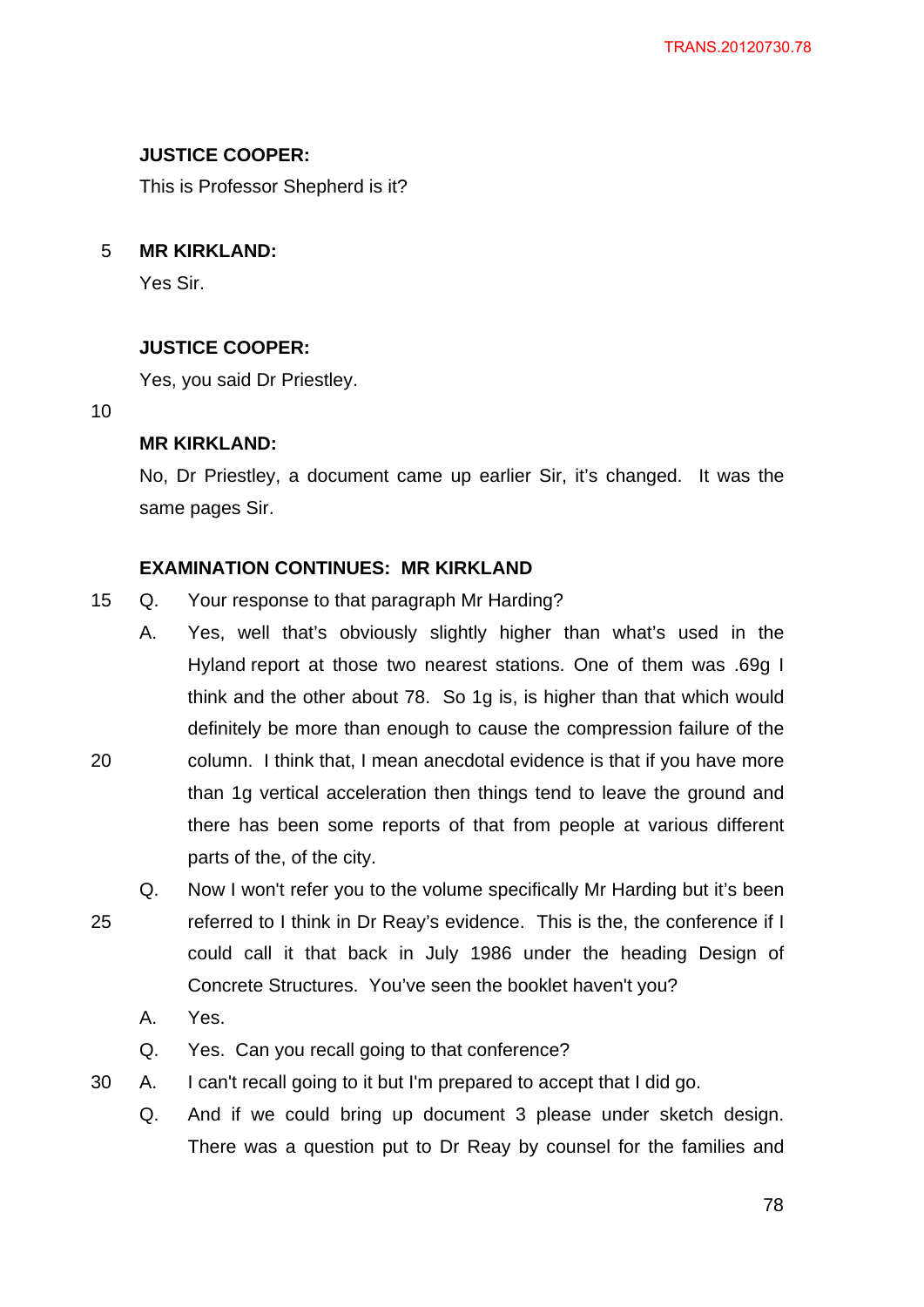you're aware that last week your lawyer produced copies of papers from a seminar apparently attended by Mr Harding in 1986 with notes apparently made by Mr Harding relating to a wall arrangement that may have been relevant to the CTV. Are those your notes, is that your handwriting?

A. No it's not my handwriting. It's not my mis-spelling either.

Q. Do you know whose notes those are?

5

10

15

30

A. No I don't. I don't recognise that writing.

Q. And if I bring up please the Paul Smith office layout. Does that plan accurately describe Dr Reay's office when you were there Mr Harding?

- A. The layout of the walls is pretty much the same. At the time I was there, there were no computers on each desk. There was only one computer in the office and that was in a location where anybody could use it if they were having, do a structural calculation but all of the desks had drawing boards rather than computers and Geoff Banks obviously wasn't there at that time but there were a number of other draftsmen who were there whose names aren't on the, on the, on the page.
	- Q. And if there was conversation, for example Dr Reay speaking with Mr Strachan or Mr Horn could others hear that conversation?
- 25 20 A. Yes, very much so. I mean it's a small office and it was generally very quiet. Alan's view of things was that when you were on his time you were doing his work so there was no extraneous chat going on and so if Alan was having a noisy conversation on the phone everybody in the office could hear it. If Alan was having a discussion with one of the draftsmen, again, everyone would hear it and you would know that if the discussion was with somebody who was doing your job and he was asking the question, why are you doing it like that, you knew that you were going to be having a chat with him in the short, near future.
	- Q. And the protocol in the office over the CTV building. Would Dr Reay come to you and discuss something first or go to one of the draftsmen?
	- A. To the draftsmen. The only reason he would come to me would be if he saw a detail that wasn't a standard detail or if I was using a product that he would rather not use – then he would come to me and ask me to

ли последници производство в 1990 године в 1990 године в 1990 године в 1990 године в 1990 године в 1990 године<br>В 1990 године в 1990 године в 1990 године в 1990 године в 1990 године в 1990 године в 1990 године в 1990 годин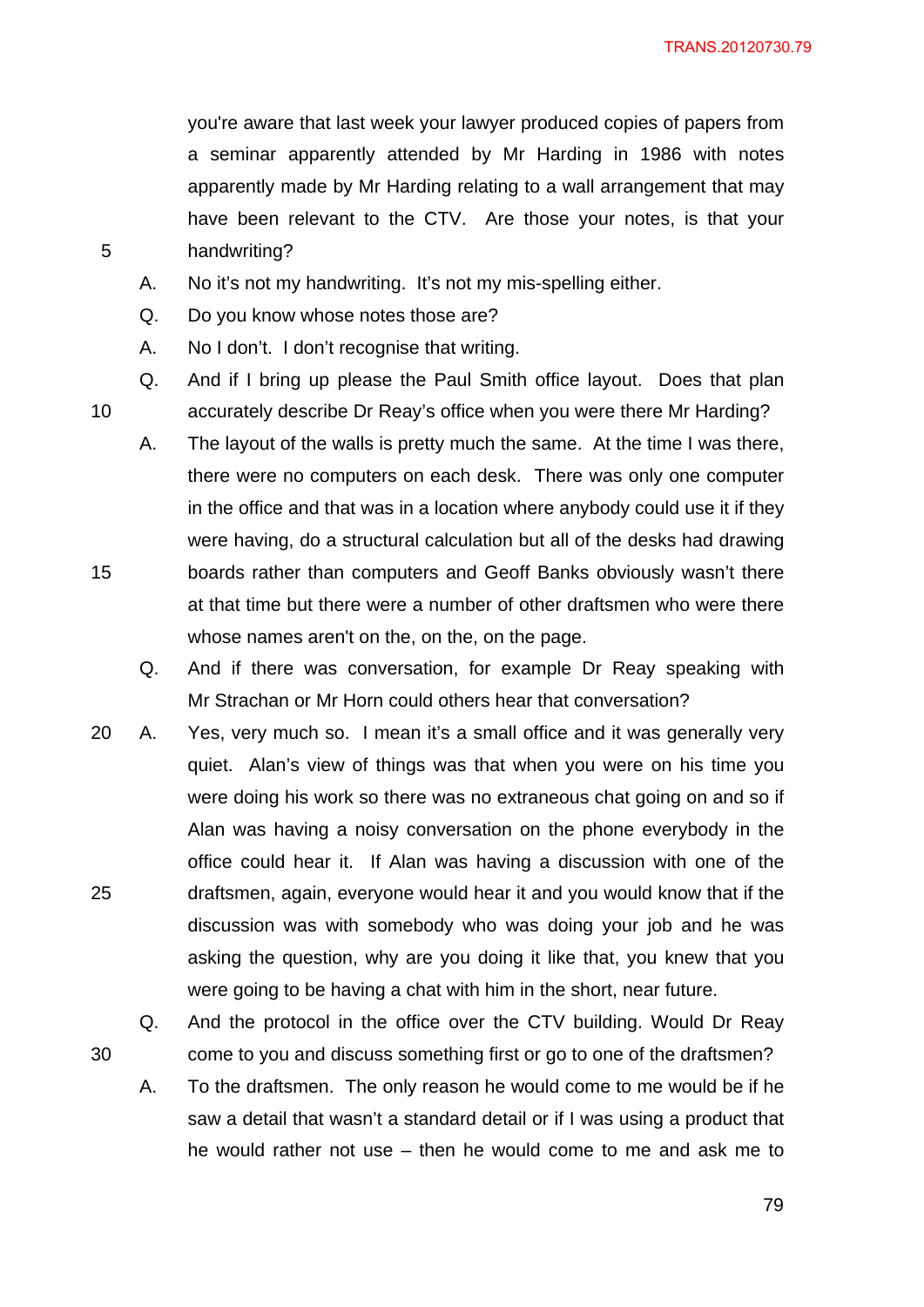TRANS.20120730.80

change it. But as a rule he would monitor the job via the draftsman rather than via the engineer, looking at the, at the finished article. If I had any queries I'd certainly go and see him but otherwise he wouldn't come near me.

5 Q. Thank you. I want Mr Harding now, I'm just going to put questions to you from Dr Reay's first brief. If we could bring up please slide

1425

number 4 please. Paragraph 18, Mr Harding, and I'll read it out to you the latter part of the paragraph:

10 "Mr Harding accept a job with ARCE which was to include the design of medium height multi-storey buildings. I considered that he had the experience, was a registered engineer and was competent to undertake the work".

What's your response to that please Mr Harding?

20 25 15 A. Well if that implies that I was competent to do it by myself the answer would be no. I mean it's a requirement of the Engineer's Code of Ethics that if you are a principal of a firm and you're offered a commission for a job which you believe is beyond the limits of your competence then you don't accept that commission and certainly if I was going to be doing it either on my own behalf or if I was going to be operating in Alan's office as an independent contractor I would not have been doing that job. The understanding when Alan rang me was that he had an office which was experienced in multi-storey design. He'd designed a number of other multi-storey buildings in the office and certainly prior to the three I'm thinking of that he told me about, he'd obviously designed buildings himself. So I was under the impression that I would be benefiting from that experience in order to gain the experience I needed so that I would be able to do it independently.

#### 30 **JUSTICE COOPER:**

- Q. Which were the three that he told you about?
- A. The three he told me about, he just said that there were three. I found out what they were after I'd joined this firm. One was Landsborough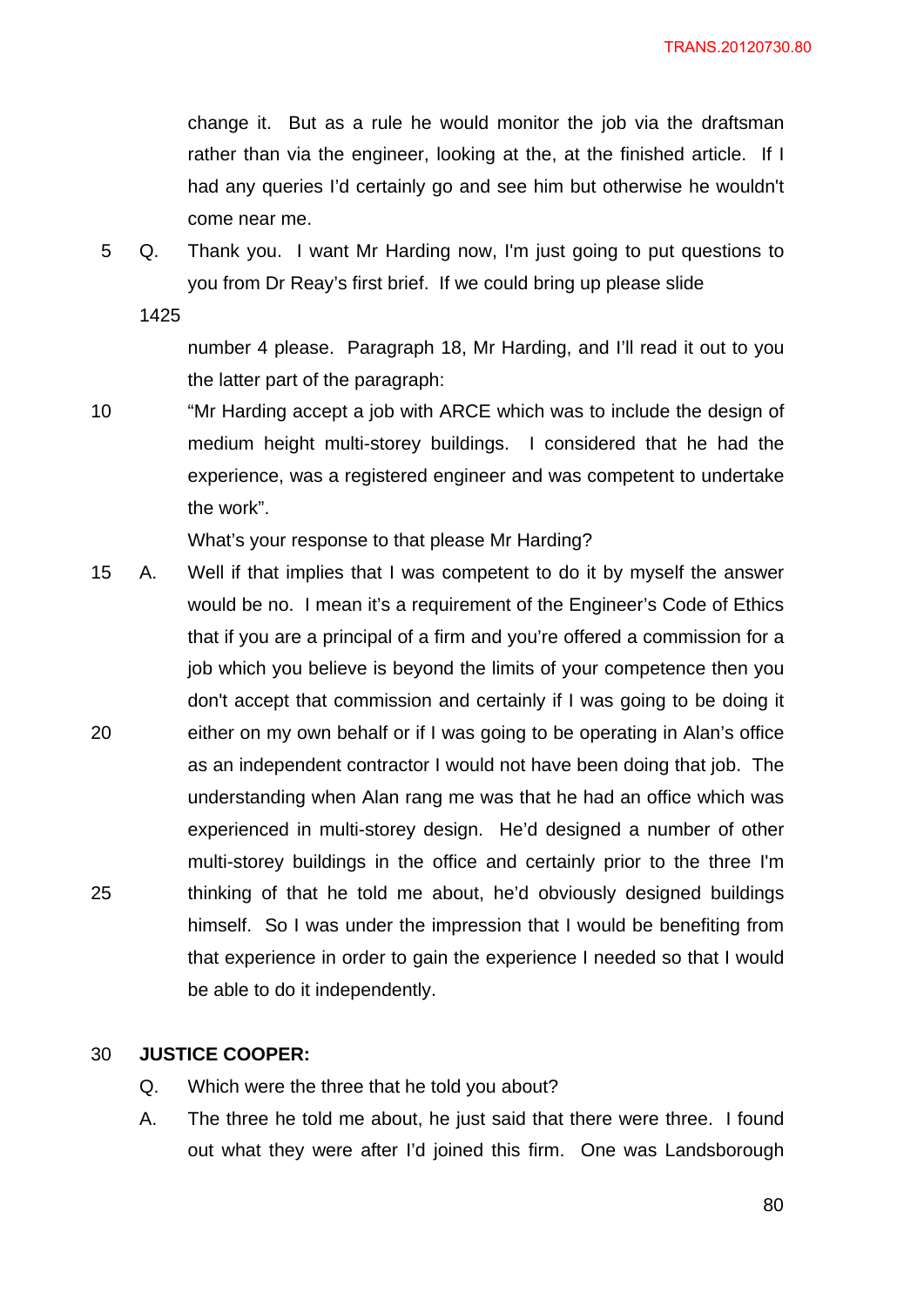House, one was Nair and Company, which apparently is a reduced version of Landsborough House, and the other was Aged People's Welfare building. So all three of those are buildings with offset shear cores.

### 5 **EXAMINATION CONTINUES: MR KIRKLAND WITNESS REFERRED TO SLIDE 5**

Q. The latter part, Mr Harding, of paragraph 25 Dr Reay says:

"At the time Williams had a strong reputation for building quality buildings. I also verified that the engineer, in this case David Harding, considered himself capable and prepared to commit to undertaking the work".

Probably a little bit of doubling up here but your response to that Mr Harding?

capable. I mean he brought the job to my desk after it had got past the

preliminary stage and explained to me what needed to be done. I told

A. Well I don't know what he means by verifying that I considered myself

15

10

- 
- 20

him that I didn't know, or he knew I didn't know how to do ETABS so on that basis he gave me the calculations for this other job that John Henry had done to use that as a model but there was never at any time a discussion like do you want to do this job it was really just him giving me the opportunity to do one.

Q. And he goes on to say, "I would have also ensured that an appropriate draughtsman was allocated together with any other staff required to assist in the work the engineer was undertaking".

25 Your response to that?

> A. Well at the time I believed that he had done that, that the appropriate draughtsman appeared to be Wayne Strachan and 'the other staff required to assist' I assume by that he means himself because there was no other engineer in the office.

30 Q. And in paragraph 26 he says "On the basis of my enquiries I would not have foreseen any significant issues relation (probably relating to it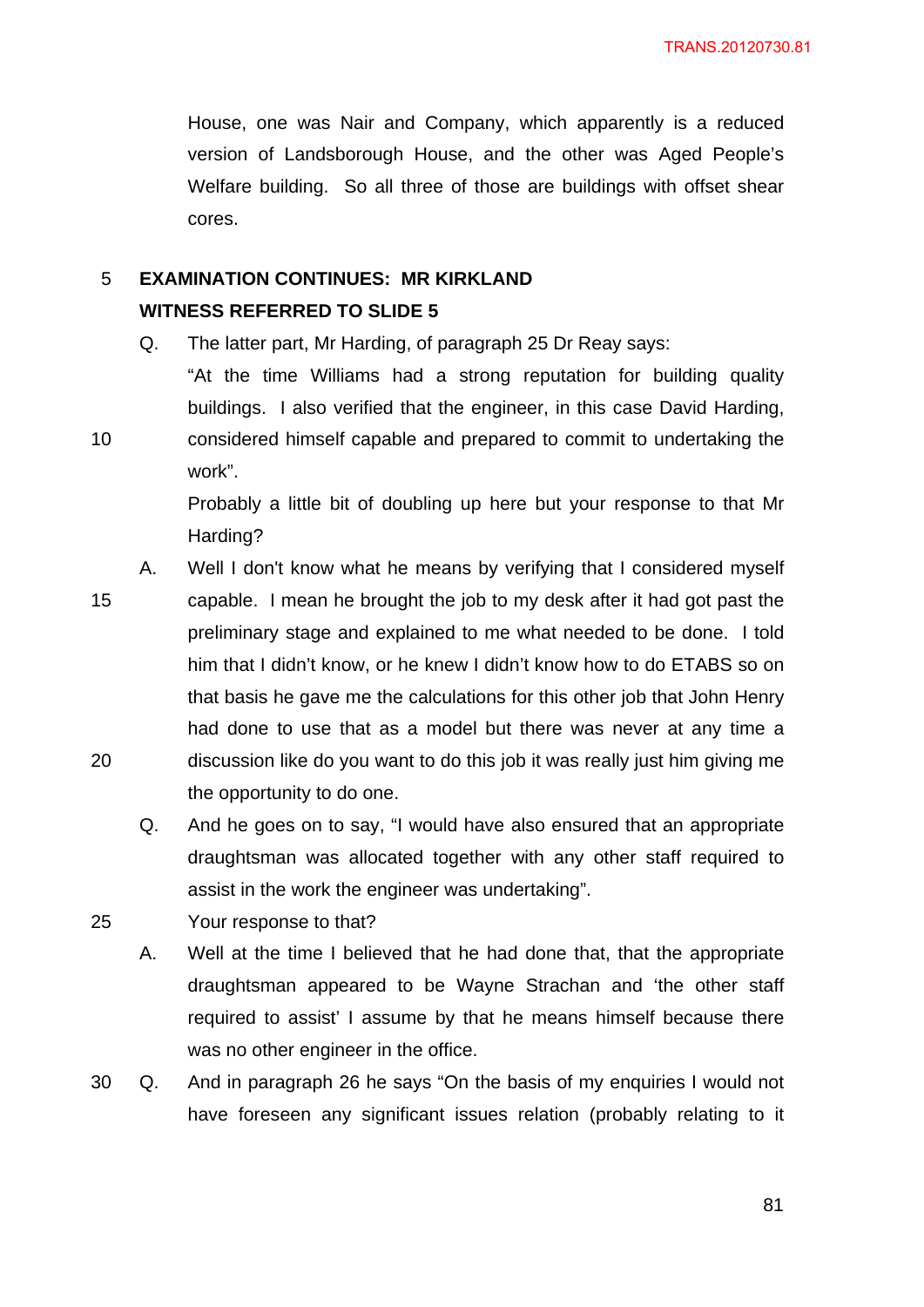meant to be) undertaking the job and would have been happy for Mr Harding to undertake the work".

What enquiries do you think he is talking about there Mr Harding?

A. I can't answer that. Certainly no enquiries of me.

#### 5 **WITNESS REFERRED TO SLIDE 6**

- Q. In paragraph 32 Dr Reay says, "There was no review procedure in place at that time. Mr Harding was a qualified, experienced and capable engineer and would have taken responsibility for the project". Your response to that?
- 10 A. Well it's news to me that there are no review procedures in place. I guess it depends what you call review procedures. I mean it appeared to me that Alan was reviewing the draughtsman's work and, therefore, the engineering that had gone into the jobs on a daily basis.
	- Q. And he goes on in the same paragraph to say, "I do not recall reviewing
- 15 the drawings, calculations or specifications and I would not have expected to have done so".

Your response to that Mr Harding?

- A. Well that's a bit scary really.
- Q. In what way?

25

20 A. Well I wonder how many other drawings have left the office that haven't been reviewed.

# **WITNESS REFERRED TO SLIDE 7**

- Q. Paragraph 36 Dr Reay says, "I am unable to recall whether any computer modelling was carried out during the design process. I was not involved in any modelling for this building".
- Your response to that Mr Harding?
	- A. Yes I did the computer modelling after looking at John Henry's calculations of the similar job. So Alan wouldn't have done any of the modelling personally himself.
- 30 Q. And at paragraph 38 "I was not involved with the Council permit application process".

Your response to that?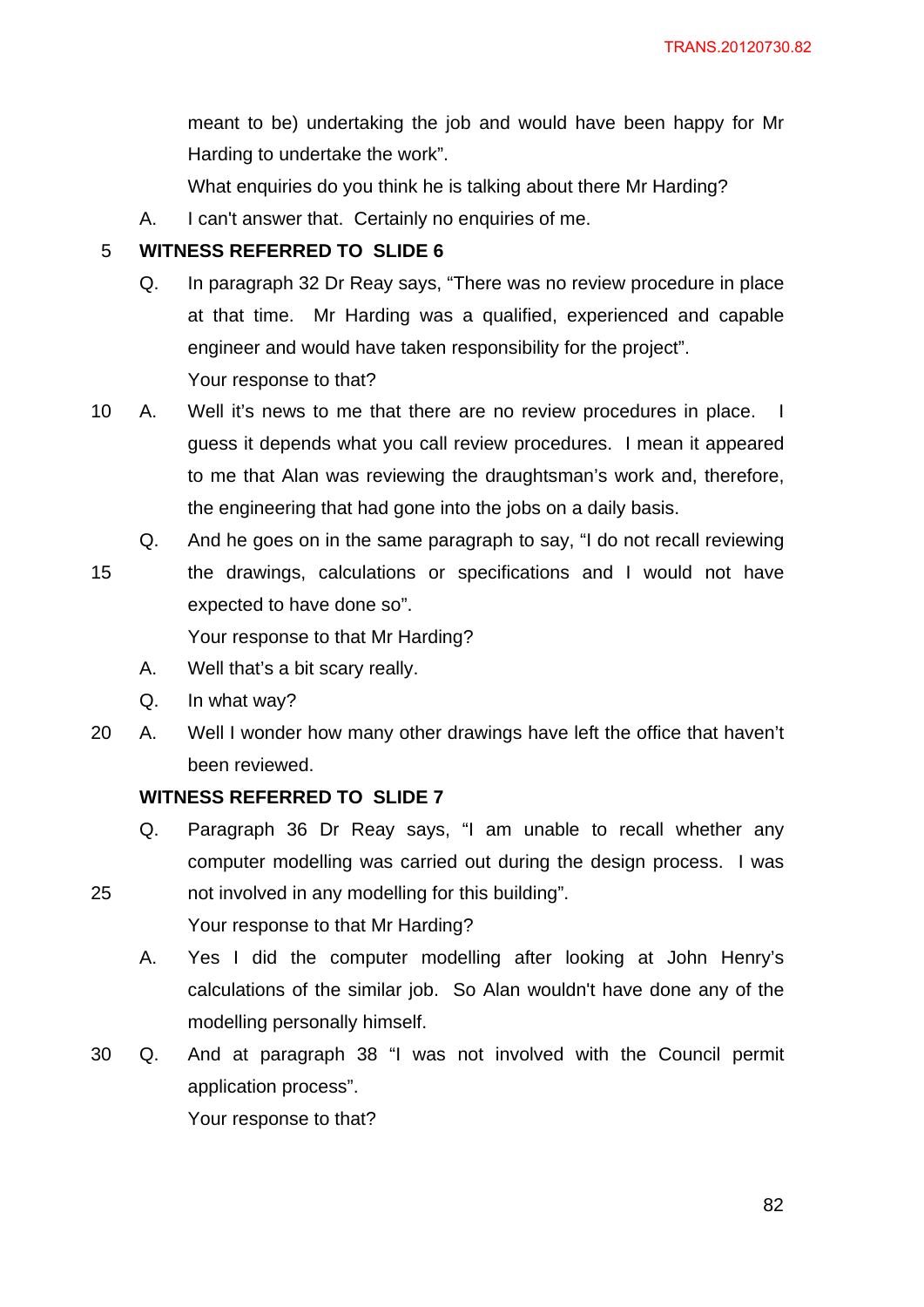- A. Well I can't, huh, many of the noisy conversations you would hear coming from Alan's office tended to be arguments with Council consent officers so I can't see how that can be so.
- Q. About the CTV building?
- 5 A. Any building.
	- Q. Paragraph 39, you've answer this but I want to put it to you again, "I do not recall" – this is Dr Reay speaking – "having anything to do with the letter or its response."  $-$  this is the Tapper letter  $-$  "I do not know who wrote the notation on the letter received a day or two after the letter
- 10 sent". I just ask the question again. You're absolutely certain, Mr Harding, that it's Dr Reay's handwriting on that letter?
	- A. Yes.

# **WITNESS REFERRED TO SLIDE 10**

- 15 Q. And just finally, Mr Harding, Dr Reay says at paragraph 51, "Contrary to Mr Harding's evidence I did not design the CTV building". What do you say to that?
	- A. Well I did the detailed design. I certainly didn't do the concept design or the preliminary design. I mean that's what evolves from meetings with the client and the architect and I had no such meetings.
- 20 Q. He goes on to say, "The timesheets annexed to my second statement evidence the amount of time I spent on the project as compared to Mr Harding. Mr Harding said he never had a problem".
	- Q. You've seen those timesheets Mr Harding, haven't you?
	- A. Yes.
- 25 Q. And your response to the balance of that statement and the timesheets?
	- A. Well I'm surprised, I would have thought that his time would have been a lot more than that but I'm not surprised that he hasn't put those hours that he has done on the timesheet. As the principal I guess he's not working on a hourly rate so there's no real reason why he should.
- 30 1435
	- Q. Are you saying in your view that he spent a lot more than I think three or four hours on this job?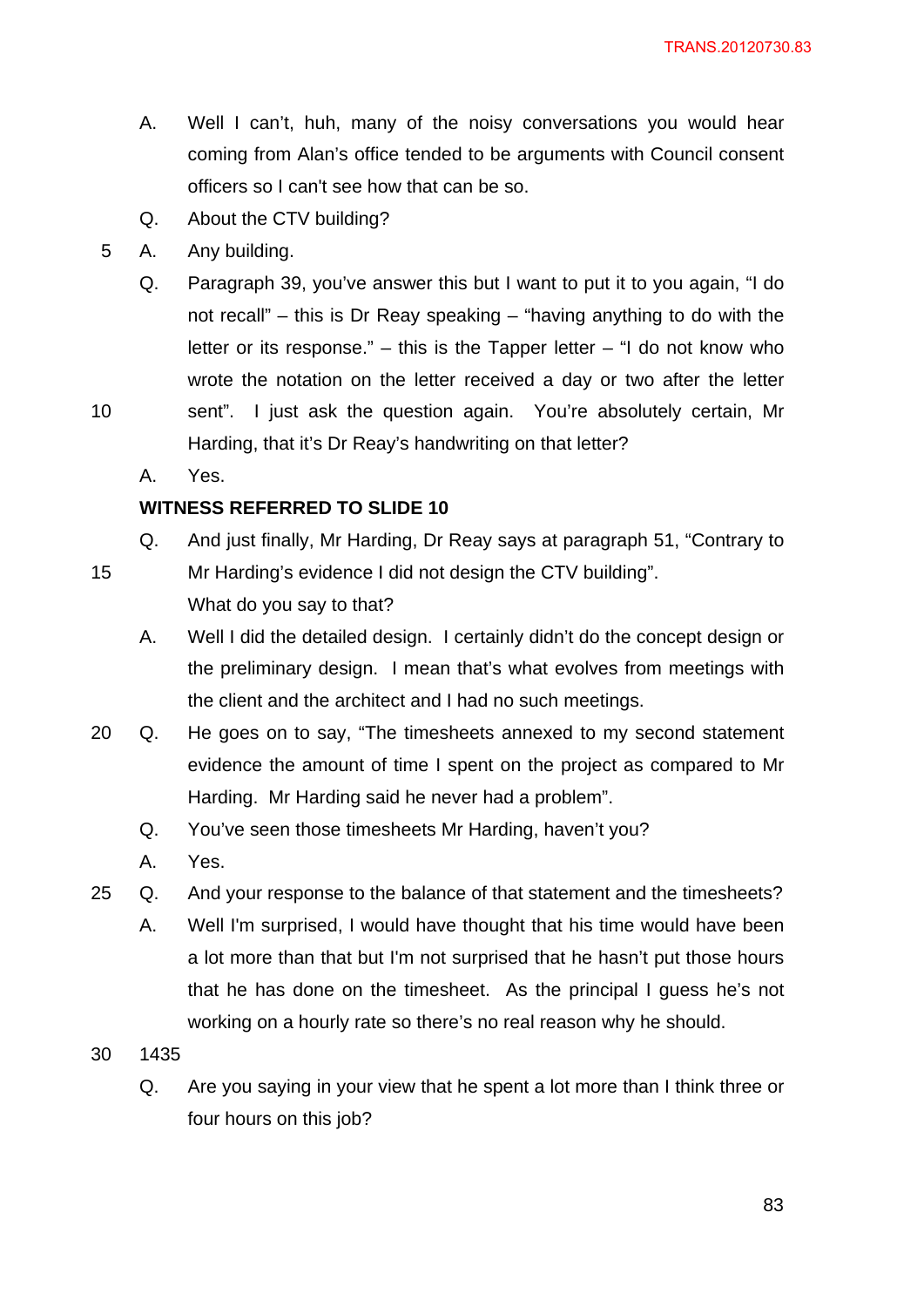- A. Well you'd have to. I can't see how he could get to the stage of discussing with the owner and the architect and the client. You'd spend three hours per meeting and there'd be a number of meetings back and forth before you could even get to the stage of completing the concept drawings.
- Q. And finally Mr Harding we've received a document which you have a copy on your desk. I'm not sure if it's got a number?

# **WITNESS REFERRED TO DOCUMENT**

Q. A memorandum from Dr Reay with a schedule of buildings. Have you got that in front of you?

# **JUSTICE COOPER:**

5

10

I does have a number, it's BUI.MAD249.0555.1.

# **EXAMINATION CONTINUES: MR KIRKLAND**

- 15 Q. Mr Harding, it's come up now. If I could take you through the schedule. We'll start with the Broadway building. That's a two storey commercial building, and was the equivalent static method required for that building?
- 20 A. Yes that's only a two storey building. That's the kind of building I've done very many of, even the first time I was with Alan, so that's definitely an equivalent static design.
	- Q. And the Drainage Board building?
- 25 A. Well that's not a building. That's a fibreglass cover to the trickling filters. They're an existing circular trickling filter that was putting out a lot of smell in Bromley and it was a case of designing some segmental fibreglass sections that made a sort of a hemispherical dome over the tank. So there's no, virtually no earthquake loads on something like that. It's a very light building.
	- Q. And the medical accommodation building?
- 30 A. Well when I said I'd done a building while I was working out my notice, before I left Waimairi and when I went to work for Alan that he was short handed and he needed a hand. That was the building I did. So that's a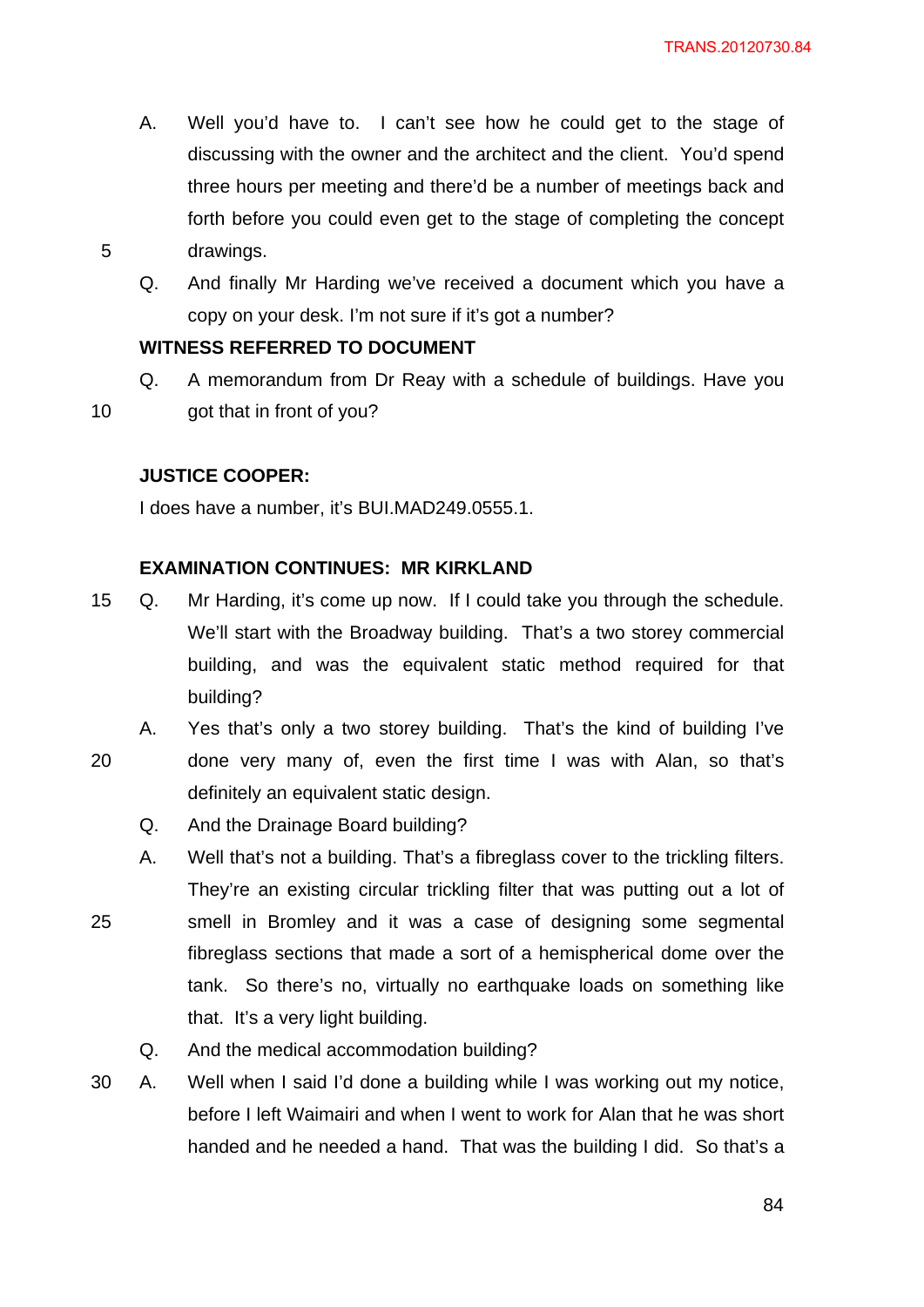well-proportioned building with a lot of block walls all the way around it. Plenty of walls, more than you need to hold it up in an earthquake and very straightforward to design. Certainly an equivalent static design, very simple.

- 5 Q. Now the next building is the Westpac Tower which is nine storeys but it appears to predate the CTV building. It says you were involved in January '86 while the CTV started March 1986. Your response to that Mr Harding?
- 10 15 A. Well, certainly I did do that job and it was definitely after CTV that I did it, and at the time that I did the Westpac Tower I was obviously familiar with ETABS, having done the CTV and following on John's example of the other job, I was then in a position to do that building. So yes, but it certainly, I mean he's got January '86 there, I don't know when it actually arrived in his office, but I certainly didn't do any meaningful work on it until well into the construction period of the CTV building.
	- Q. You're absolutely sure about that?
- 20 25 A. Yes, well I wouldn't have been able to do it. I mean if I was going to be doing the ETABS analysis of that building he would've had to have given me some other kind of building as a template to get me started and there was no such thing. The only template I received was the one for Landsborough House and that was as it related to the CTV building. So, you know, Westpac Tower was definitely afterwards. I mean you would know the sequence in which these arrived by the file number that was on the job on the sheet, because each job has a number and they're consecutively accepted into the office with a date so that the bigger the number the later the date when the job started. So I don't know what the file number for that is, but it wouldn't be hard to find out.
	- Q. And the Letz building?

30

A. Well that was just about the last building I did before I left. It was at the time… it's a eccentrically braced steel frame building and that's something that was fairly new technology at the time. It certainly wasn't around in 1986 and that building was stillborn. The foundations were built and then we had the financial downturn in about 1988 and that was

<u>and the contract of the state and state and state and state and state and state and state and state and state</u>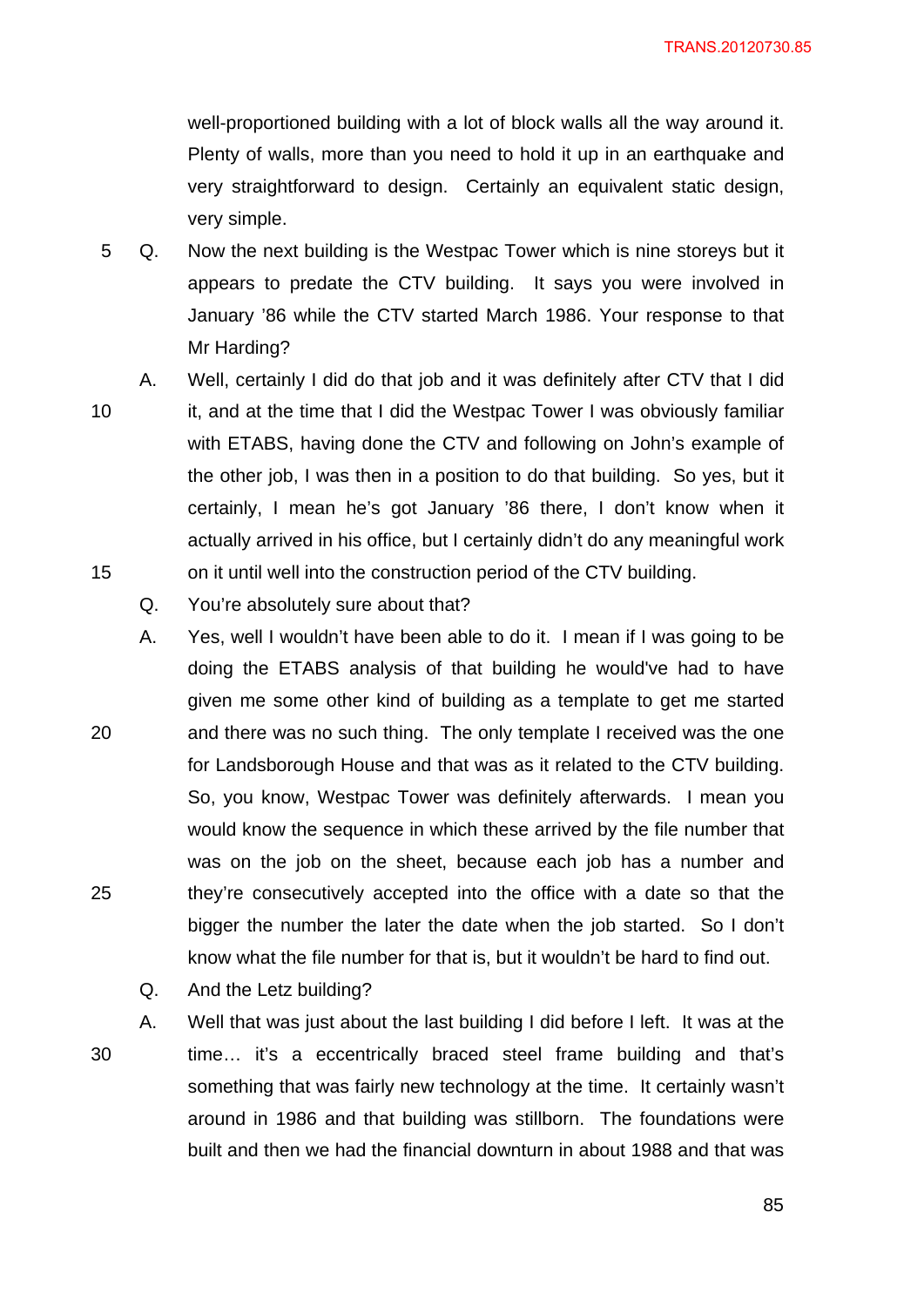the end of it, so I wouldn't have started that building until, you know, late '87 perhaps.

Q. It's got a July 1986 date, commencement date?

A. Yeah, well I can't, I don't know how that's come about. As I say, it's very much a surprise to me that it would've come into the office at that time.

- Q. And Shangri La extension?
- A. Yes that's, as I said, when I developed a relationship with Tony Scott at Williams Construction, or it might've been Union Construction at that

10

5

- stage. He came to me with the odd design build job and asked me if I would do sketch drawings in order to make it work so he could cost it. So again that's after I developed a relationship with Tony, so that would've been after the construction of the CTV building because I didn't meet Tony until we started the construction of the CTV.
- 15 Q. And the final building on the schedule, the residential development concept?
	- A. I actually don't recall that job. I don't, I don't believe it's anything I had anything to do with.

### **MR RENNIE:**

20 25 So just before I start asking questions, my friend indicated that he wished Mr Harding to traverse the matter of the permitting stage. Counsel assisting also indicated that this was not to be a matter for cross-examination at this time but was to wait until that section in the hearing and I will endeavour to adhere to that Sir although plainly it does present the situation where the witness has made assertions which will be contested at that stage and I respectfully don't wish that to become disconnected by that slightly unusual way of proceeding Sir.

### **JUSTICE COOPER:**

30 I understand.

# **CROSS-EXAMINATION: MR RENNIE**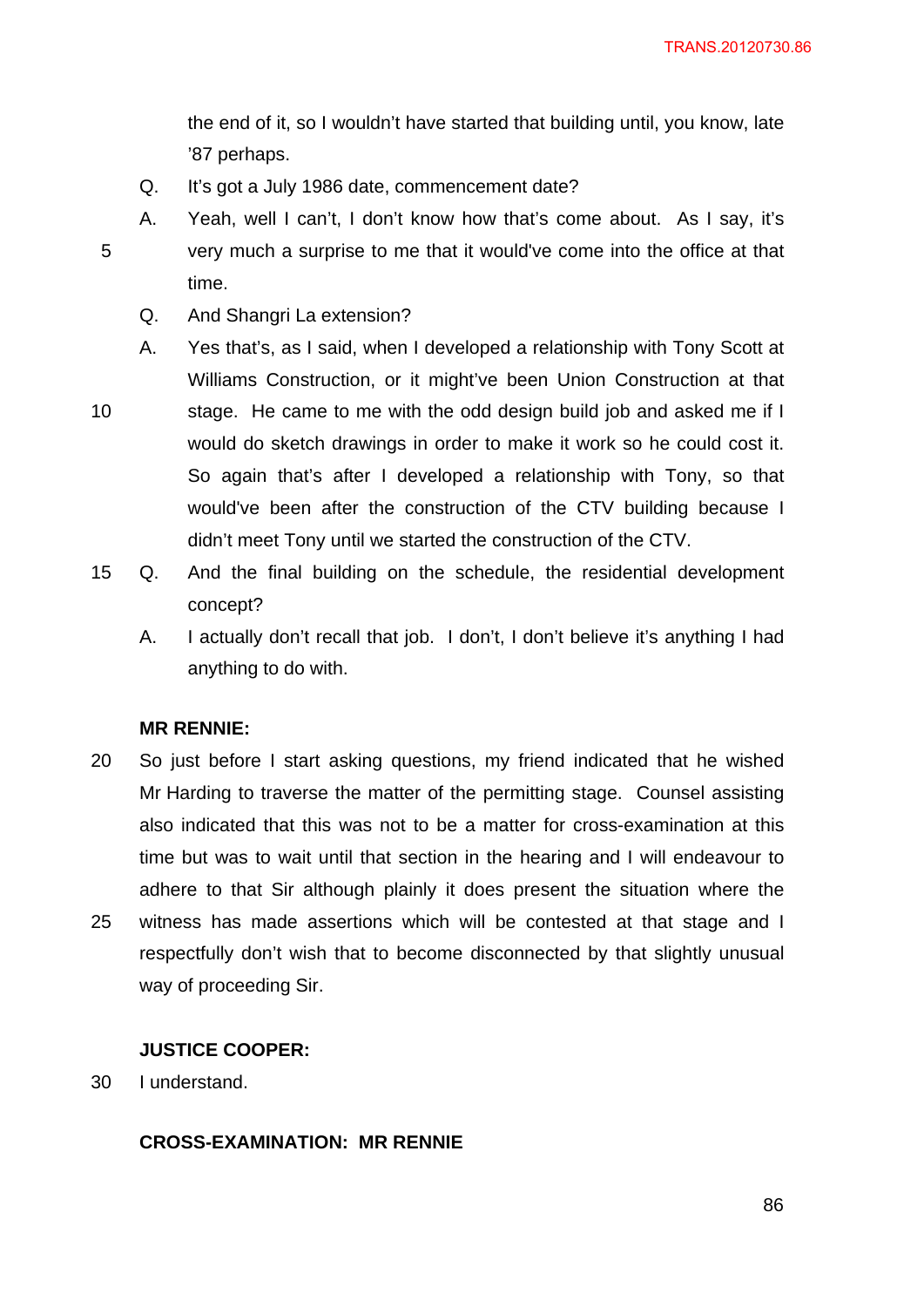- Q. Mr Harding, in your evidence today you observed that after you left Alan Reay Consultants in 1988 you had not had occasion to use ETABS again, do you recall that?
- A. Not personally, that's correct.
- 5 Q. Well when you say "not personally" does that suggest an indirect connection of some kind?
	- A. No it means whenever I would have a building that was above four storeys or required ETABS I'd get a separate engineer, someone who was experienced in it to do that analysis for me.
- 10 Q. And we understand that ETABS has gone on in a more refined form to be referred to as ERSA, so equally your statement would be that you'd not used ERSA in later years?
	- A. Correct.
	- Q. Now in that sense the evidence that you've given as to the CTV building
- 15 which you've read and given today, and your discussion of ETABS draws on your experience of ETABS in the '85 to '88 period, is that correct?
	- A. In my second period of employment, yes.
	- Q. Yes, so when you tell us that this was done, or that was done, the
- 20
- background you're drawing on to give that evidence is a 1985 to '88

period of experience?

- A. Which evidence are you referring to sir?
- Q. The discussion that you've given of the use of ETABS in buildings above four levels?
- 25 A. That is based on my experience in that period, yes.
	- Q. Yes, and to be clear in the preparation of your brief of evidence you've not consulted with Alan Reay or Alan Reay Consultants, and they've had no input into your evidence, is that correct?
	- A. That's correct, yes.
- 30 Q. You've referred to your post '88 work on buildings which required ETABS, or more recently ERSA. Have there been many of those buildings?
	- A. Two.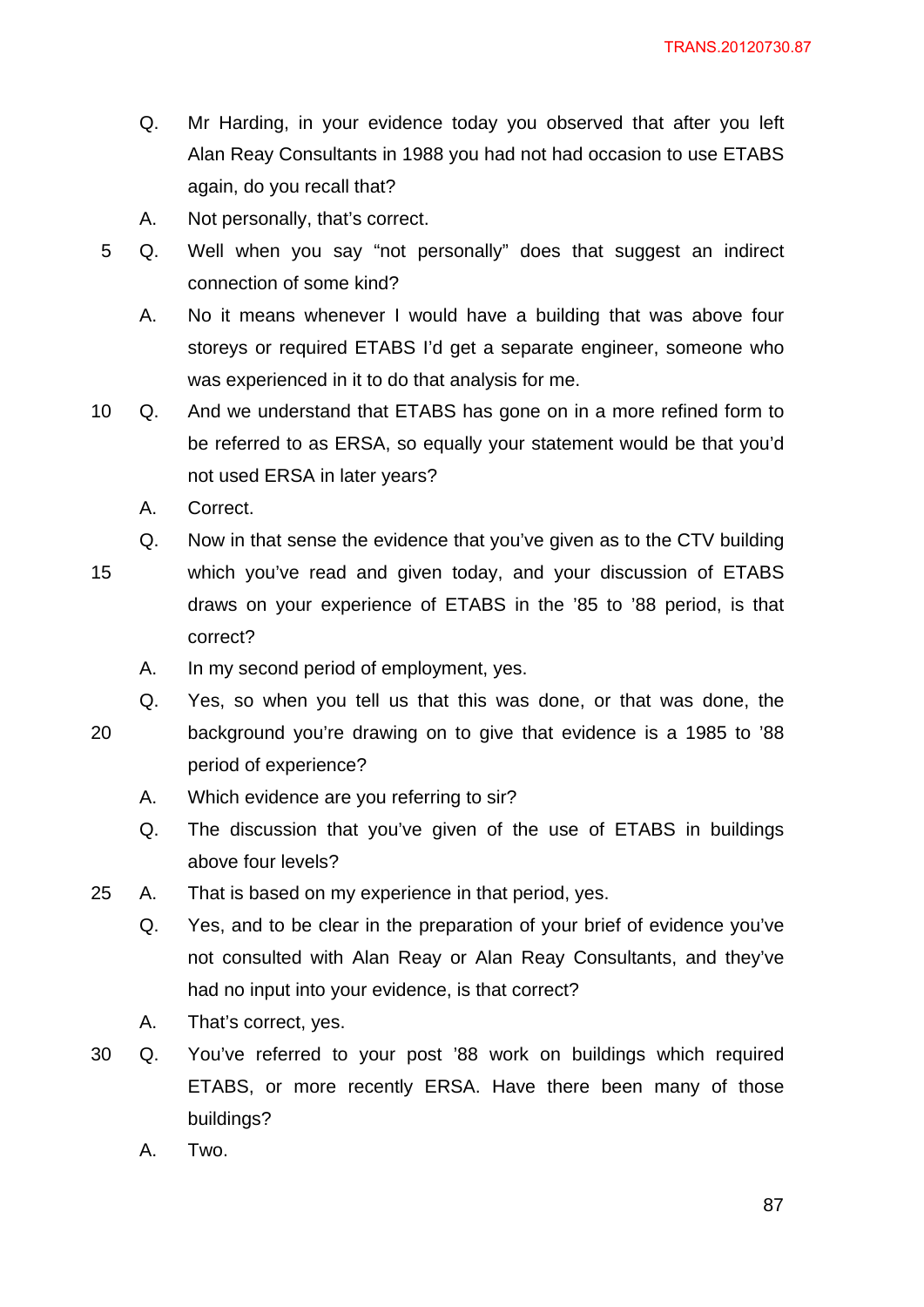- Q. And would they be the Park Terrace and White Fox buildings?
- A. No, White Fox and one alongside White Fox which hasn't been built yet.
- Q. Right, and that's, to be clear, in the period from '88 down to the present time?
- 5 A. Yes.
	- Q. So does it follow that on leaving Alan Reay Consultants Limited you elected to go in a different direction with your engineering work?

A. Well on a much smaller firm, I didn't want to be taking on big projects.

- They take up too much of my time so I was choosing to do smaller jobs which would have a quicker turn around than spend all my time on big jobs.
- Q. You're referring in a sense to the 88 period onwards when you were in practice on your own account?
- 15 A. Yes, yes.
	- Q. And do I understand that when you left to go off into that area of work, you initially had an association with the people and the firm who followed on from the Williams Construction Company?
	- A. Shirtcliff and Scott Limited.
- 20 Q. Yes.
	- A. Yes.
	- Q. So in essence you went to do their primary line of work. Is that right?
	- A. No, when I left I didn't have them as clients. They came to me after I had started.
- 25 Q. So in that sense they perceived you as being somebody capable of doing the design work for the buildings they were building?
	- A. Yes.
	- Q. And did that include buildings above four levels requiring ETABS?
	- A. No.
- 30 Q. A brief of evidence has been filed from a Mr Peter Nichols who is to give evidence later, an engineer in Christchurch. Do you know Mr Nichols?
	- A. No I don't.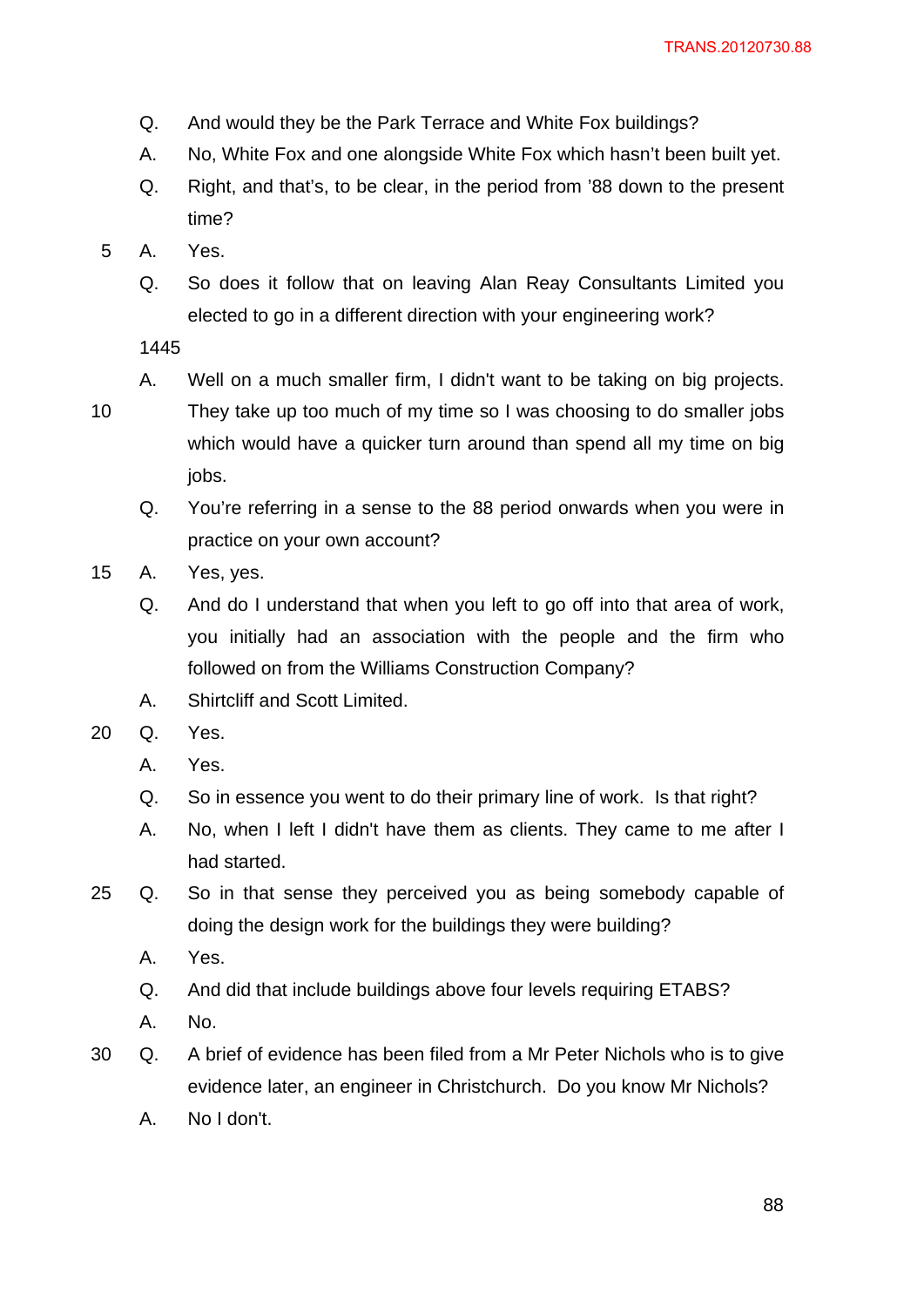- Q. At paragraph 37 of his brief, I don't think we need to go to the document, Mr Nichols offers the following observation in relation to you. He says, "He did not know you well, he recalled you as being less dogmatic than Alan Reay though still assertive, and he regarded you as a very competent engineer whose design work he considered to be characterised with elegance, simplicity, practicality and economic construction." I can read it to you again if you wish, I simply invite you to say whether that was how you yourself perceived your engineering practice?
- 10 A. No I wouldn't make such claims. I just do my best.
	- Q. Now Mr Harding, after your degree from university, you worked for approximately for four years with Hardy and Anderson you've told us. That's correct?
	- A. Yes.

- 15 Q. And you mentioned in that that some of the work you did related to the structural strengthening of brick buildings. Buildings of what type and where located?
	- A. A brick masonry building at the corner of Manchester Street and Bedford Row.
- 20 Q. Was that the only one you were thinking of?
	- A. There may have been others, there was certainly the State Trinity Centre. I think we did some shock treating inside that.
	- Q. And in relation to the 78 to 80 period, with Dr Reay's firm. You joined as an engineer and then left in May 180 you've told us?
- 25 A. Yes.
	- Q. And that was to go to the Waimairi District Council?
	- A. Yes.
	- Q. Now in your first period at Alan Reay's firm, how many engineers were there in the firm at that time?
- 30 A. I believe Philip Carter was still working there as well as, for Alan when I was there. Philip was leaving at some stage but I don't know whether Philip had told Alan he was leaving at the time I joined, but there was myself and Alan and Philip Carter there for some time.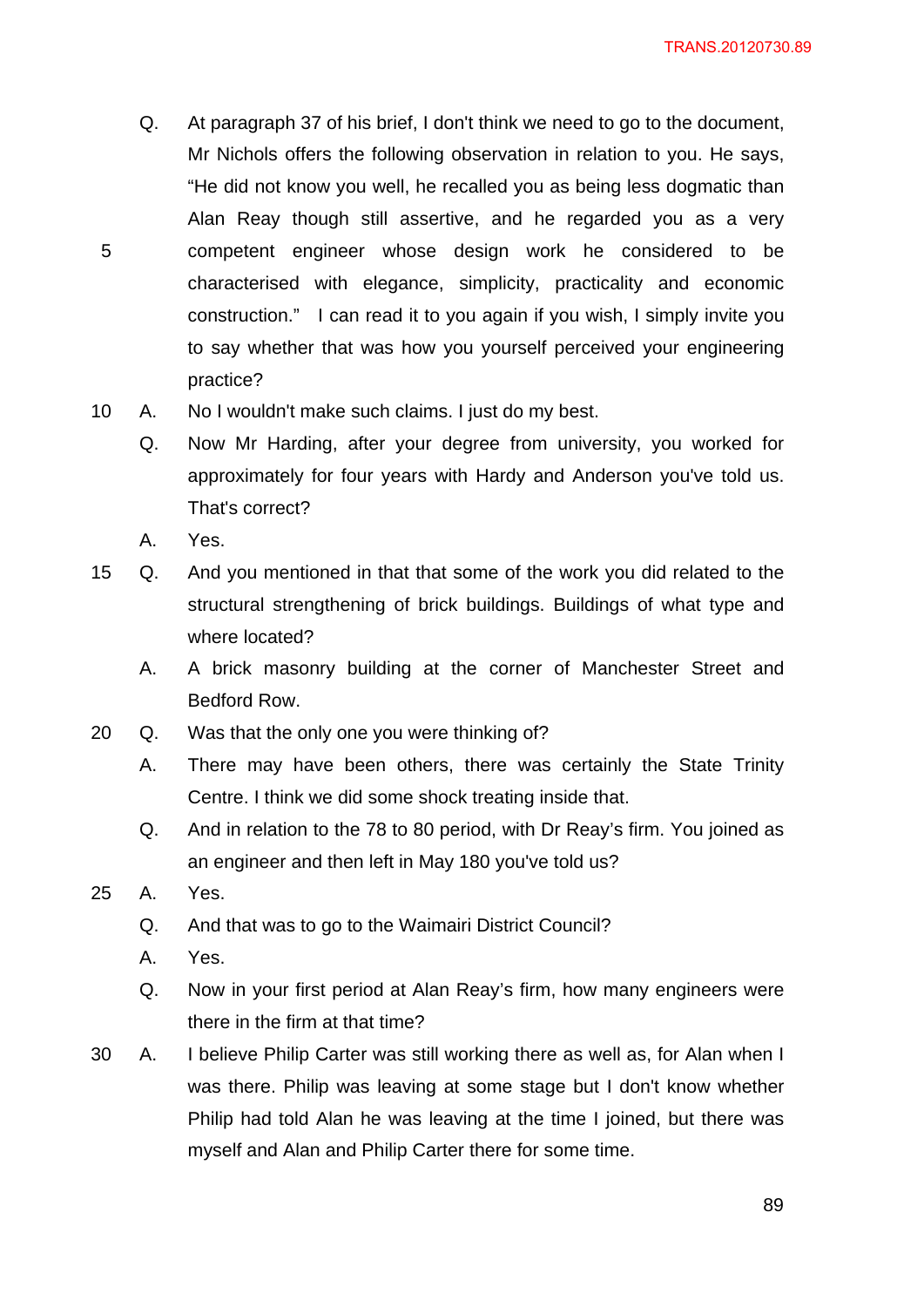TRANS.20120730.90

- Q. And the firm at that stage was engaged in the design of concrete structures using the current concrete and loadings code wasn't it?
- A. Yes.

- Q. So that at that point the firm was engaged in the construction of larger buildings but not in the sense that you came to come back to –
- A. No, they were only two storey buildings at the most that I was involved with, mainly single storey, mostly single storey industrial buildings with tilt-up concrete. The odd time there'd be a mezzanine floor in them but I think the biggest one might have been the Farmers building in Blenheim which was a sort of a two storey shop. That would be about the biggest
- 10 building I did.
	- Q. Now if we can have please BUI.MAD249.0466.5. It'll come up on your screen. This is a page of registrants from a May 1979 seminar and you will see yourself listed in the right-hand column. Do you see that there?
- 15 A. Yes.
	- Q. If we can go back to page 1 of that document please. I'm sorry, I didn't realise that was page 1, the next the title page. If we go to three. You recall going to this seminar?
	- A. No.
- 20 Q. A two day seminar in geo-mechanics and in situ testing.
	- A. No sir, a lot of these seminars if I both this seminar and the other one which I was shown recently, the documents for stayed in Alan's office when I left so it's not like I've got them with me that I can refer to so I – it's a long time ago.
- 25 Q. I gave you the wrong title Mr Harding. Seismic design of ductile moment resisting reinforced concrete frames. You see that?
	- A. Yes.
	- Q. Three day seminar for which you registered?
	- A. It would appear, yes.
- 30 Q. Yes, and the description of you on page 5 is senior engineer and the post office box says Dr Reay's isn't it?
	- A. Yeah.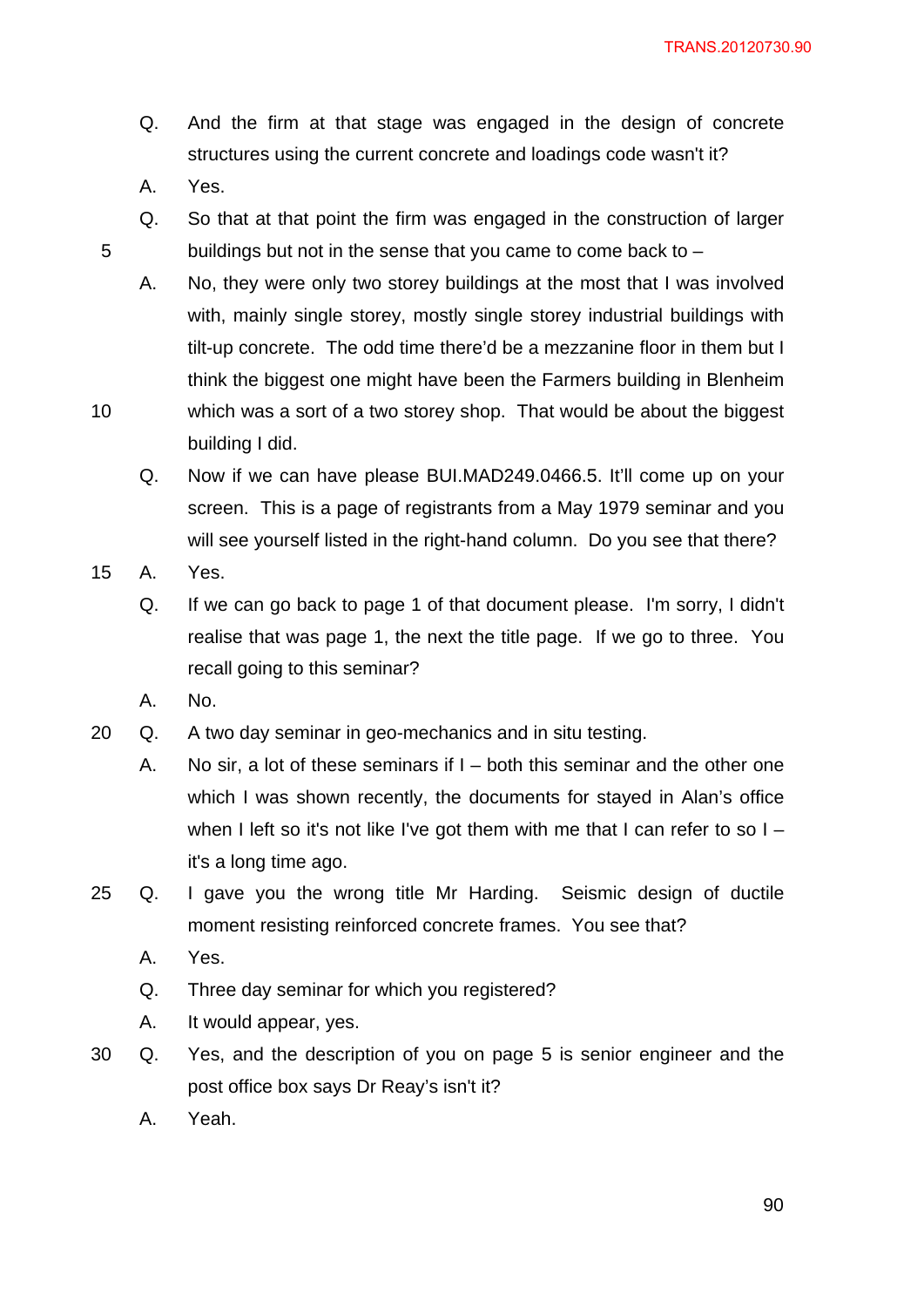- Q. So can we take it that in 1979 your position in the firm was senior engineer?
- A. Well it's I was an engineer. I mean it depends what you call senior.
- Q. Well wouldn't you be responsible for that title when you registered for the seminar?
- A. No. I mean that's not my that's not my nomenclature. It's something that whoever registered me for the seminar would have put that in.
- Q. What are you saying then, that Dr Reay's firm perceived you as being a senior engineer?
- 10 A. Perhaps.
	- Q. And so in 1979 you had lead or direct responsibility for particular projects in concrete structures didn't you?
	- A. Yes, if they were yes two storey as we discussed before certainly.
	- Q. Yes. And then you went to Waimairi District which in those days was a local authority to the west of Christchurch city, wasn't it?
	- A. Yes.
	- Q. You were the design engineer there?
	- A. Yes, for civil works.
	- Q. Yes, the district had round about 70,000 people running from Hornby

and Sockburn and the south-west right round to the north of

20

15

- Christchurch and out to the coast didn't it?
- A. Yes.
- Q. And you ran a design office which included three engineering cadets?
- A. Yes.
- 25 Q. And you had a direct responsibility as you've said for the civil engineering works?
	- A. Yes.
	- Q. And the Waimairi District did not employ a building consents engineer, did it?
- 30 A. No, at that time the building department was run by Ted Hughes who was the chief building inspector and they had two graduates who were often used for doing building permit checks and they were under the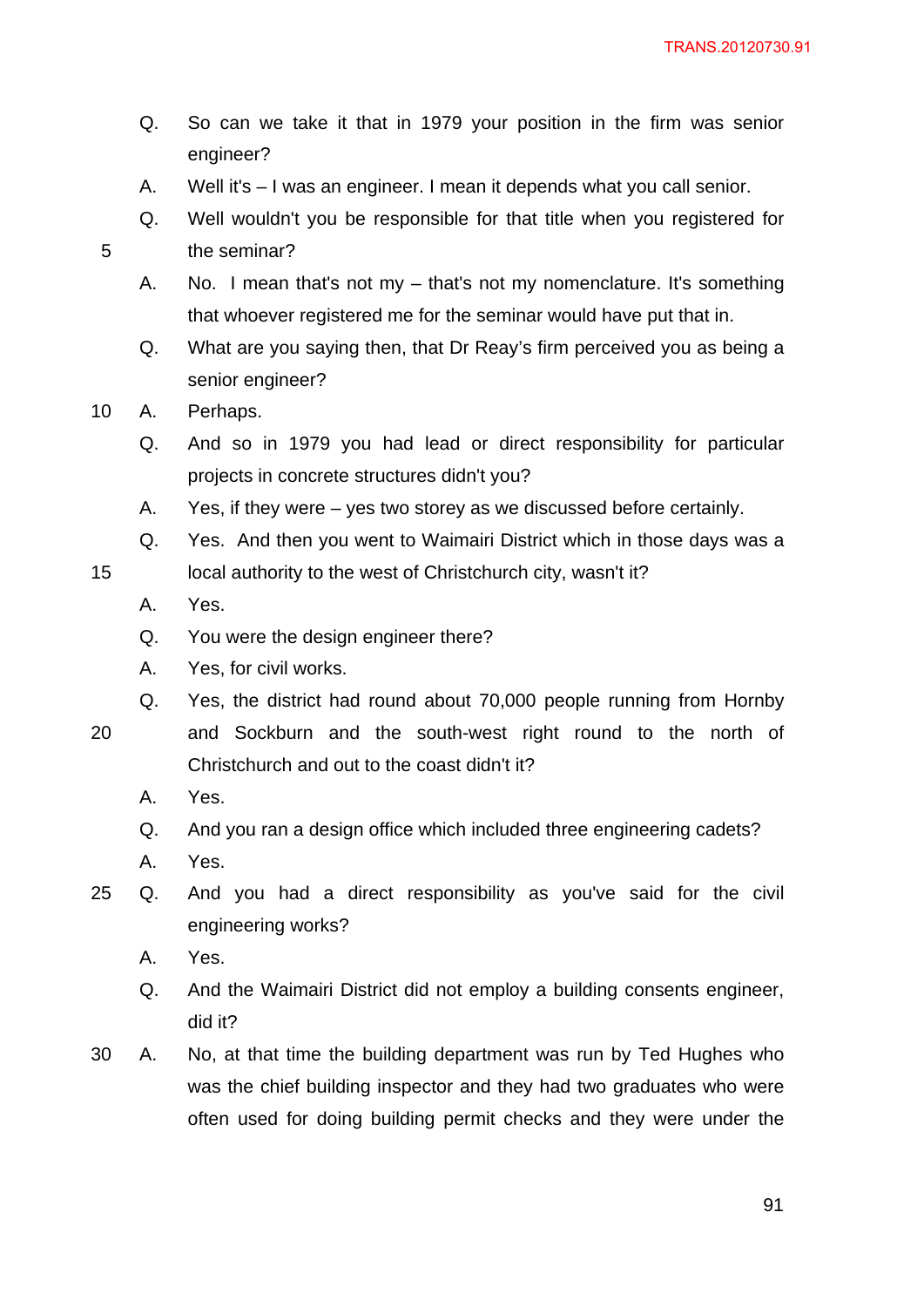TRANS.20120730.92

auspices of the waterworks engineer whose name I can't remember, who was a registered engineer.

- Q. And do you recall your expertise being drawn on to assist in building consents in the time you were there?
- 10 5 A. No, the only time I would have been talking to them would be sometimes, like there was a situation where there was a Court case that Waimairi Council had in Cutts Road regarding a building which had foundations built on sawdust and I went along as an observer and a supporter of the building inspector to that Court case and I think there was another one in Wairakei Road involving a similar thing which I was involved in. But other than that, the only other time I would have had

1455

25

30

15 20 anything to do with it was occasionally there would be meetings with, well what would happen was that Ted Hughes and the chief of the building department in Paparoa and Riccarton would occasionally have meetings with Bryan Bluck to talk about building issues and I went along to a couple of those meetings with Ted Hughes when he thought there was an issue which I was involved with, and particularly that usually came back to things like filling on residential subdivisions. At that time there was a lot of rubbish fill being used by developers. When they'd demolish a building they'd spread it out on the sand dunes or they'd knock the top off one sand dune and fill in the hollow with another and create a trap for some poor engineer when he came to build a building on top of it, and I had a bit of input into stopping that sort of thing from happening.

Q. And in terms of responsibility for a design project, the one that you've nominated is the Jellie Park waterslide and related matters?

A. Yes, well as part of the, I've recently been to, I mentioned in my CV I've got a Diploma in Business Administration at the, at the Canterbury University, and one of the projects that I did then was to look at waterslides and their commercial viability, and at the time there was a couple of developers who were offering to run the waterslide in the Waimairi area and I went with Rima Goldsmith who was the manager of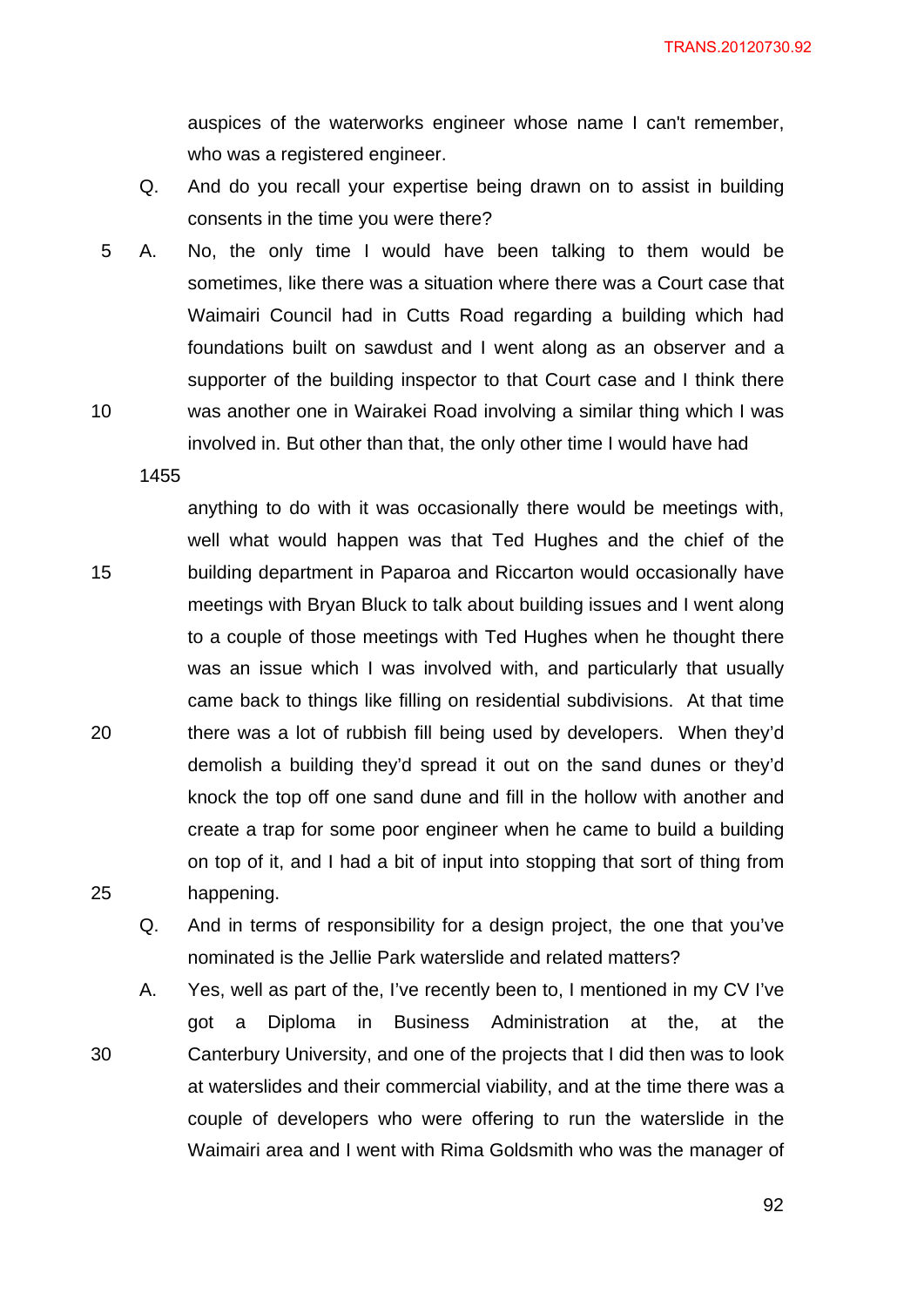the Jellie Park pool and we did a trip right round the North Island looking at the running of a lot of waterslides and we did a report as to –

- Q. That's it Mr Harding, we'll just concentrate on the engineering side of it?
- A. Well I, I was –
- 5 Q. You had a design responsibility for the waterslide?
	- A. No not particularly. There was a design being done by a local contractor called Graham Lochore and he did the hydraulic design and the design of the tower poles through a contractor in Australia, and I did the design for the exit pool and for the start tower, and we did the concept on, on
- 10 where it was going to go and town planning issues and landscaping issues and such like things.
	- Q. Now if we can have BUI.MAD249.0468.7?

were registered for that seminar?

# **WITNESS REFERRED TO SLIDE**

- 15 Q. Which this time is the Geomechanics In Situ Testing Seminar which I mistakenly referred you to before. And you'll see bottom right that you
	- A. Yes.

- Q. Do you recall going to that one?
- A. No I don't.
- 20 Q. Would you accept that you were continuing to maintain and update your engineering qualifications throughout your period with Waimairi?
	- A. So far as I could, yes. It was mainly civil work at Waimairi. I didn't, I don't recall being particularly going to any structural seminars but yes I did my best. I went to some roading seminars which they'd have each year which related to bridge maintenance and highway management,
	- pavement management. Q. So when Dr Reay in August 1985 invited you to return to the firm, you
		- presumably regarded yourself as current for the work that the firm would be doing?
- 30 A. Which firm, Dr Reay's firm?
	- Q. Correct.
	- A. Not at all. That's why I decided to go there because I definitely wasn't current, because he offered me, I'd got to the stage at Waimairi whereas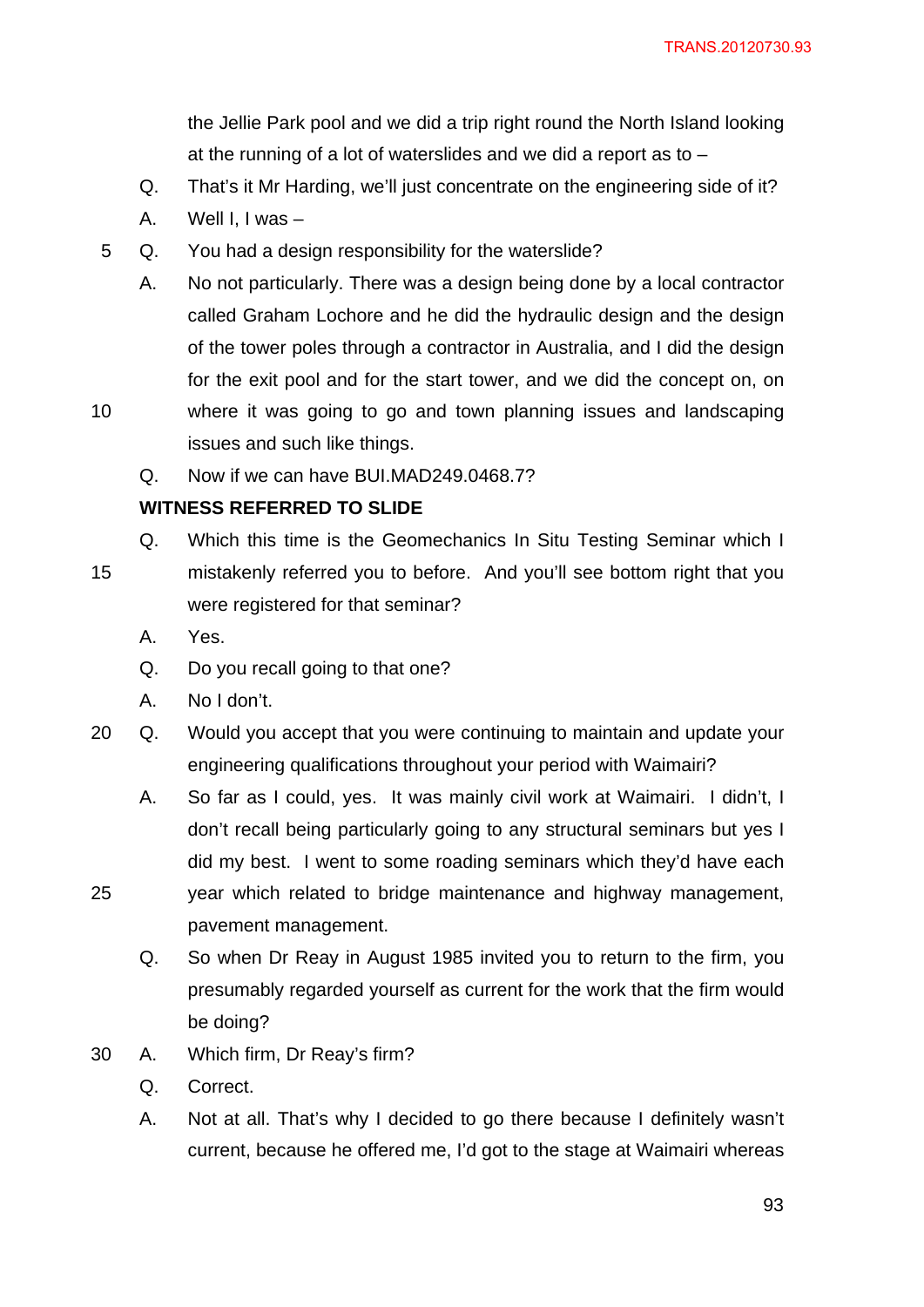when I first got there the digger was down one end of the road and the theodolite was down the other end designing it. When I left I had a year's worth of work sitting in the drawer all designed ready to go and I, my next job there would've been deputy engineer or something and dealing with councillors all day, that wasn't being an engineer. So I decided that I'd rather get back to being a consultant again and he must've got wind of that, and he said to me that he was now, he'd expanded his firm to go from the kind of thing we had been doing in the past to now be doing multi-storey buildings and I saw that as something new which I hadn't done before, I had no experience in, and an ideal opportunity to get experience in that realm.

- Q. And you were taken into that firm on the basis that there was a prospect of a partnership or something of that level available to you?
- A. There was talk of being an associate, and that happened after a while.
- 15 That was a case of being a, getting a share of the profits at the end of the year if there was one, but it was never being a partner or a director.
	- Q. And in that sense, becoming a senior engineering practitioner in the firm?
	- A. Presumably yes.
- 20 Q. And that was to be the position from the outset wasn't it?
	- A. Well it wasn't the position from the outset. Being made an associate was something which took a wee while.
	- Q. Can we have BUI.MAD249.0463.10 please?

## **WITNESS REFERRED TO SLIDE – TIMESHEET JUNE 1986**

- 25 Q. Now if you have a look at the top of that sheet you will see that the first person on the left is Dr Reay. This is a timesheet for June 1986, you've seen these timesheets?
	- A. Yes.
	- Q. And the next person is yourself, is that right?
- 30 A. Yes.

5

10

Q. And you'll see that the hourly rate for yourself is \$60 an hour, and for Dr Reay \$75 an hour, do you see that?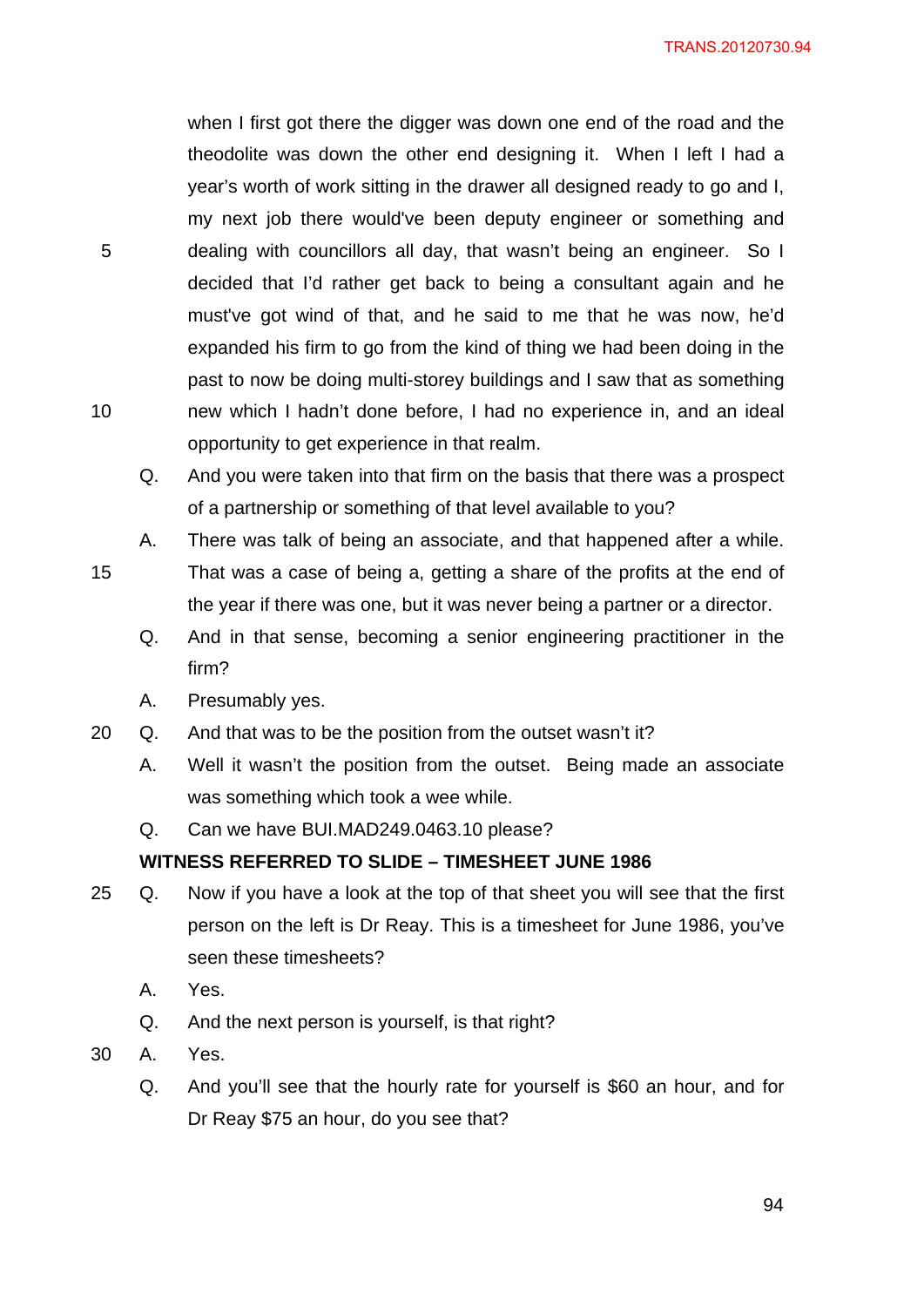- A. Yeah it looks like the 60's been written over the top of something else to me.
- Q. Yes, well we'll just go back to page 8 please?

# **WITNESS REFERRED TO SLIDE – TIMESHEET MAY 1986**

- 5 A. If you look down there it's…
	- Q. We'll come back to that anyway.
	- A. Yep.
	- Q. You will see that the previous month, May, you see that?
	- A. Yes.
- 10 Q. And your rate at that time was \$53 an hour?
	- A. Yes.
	- Q. So the rate increase which you can see between those months, would you expect that to correspond with your gaining the associate status we've just been discussing?
- 15 A. Quite possibly. I can't recall.
	- Q. Now just looking at that timesheet it shows two engineers in the firm at that time doesn't it?
	- A. Alan and I?
	- Q. Yes?
- 20 A. Yes.
	- Q. I appreciate there are names out to the right that have been crossed out but I ask for you to accept from the rates that they're obviously more junior staff. So that from the time that you joined in November of 1985 onwards the firm had two engineers, that's correct?
- 25 A. Yes.
	- Q. And by May/June of 1986 you'd gained associate status, charge out rate close to Dr Reay's and you were in that sense in the position that you'd aspired to get to when you joined in November 1985?
- 30 A. No I don't, I wouldn't say that. I mean that's the rate that Alan was charging them out at, at the end of the year if there was a profit over and above, after you'd paid your wages, that would be Alan's, so that that hourly rate doesn't necessarily tell all the picture.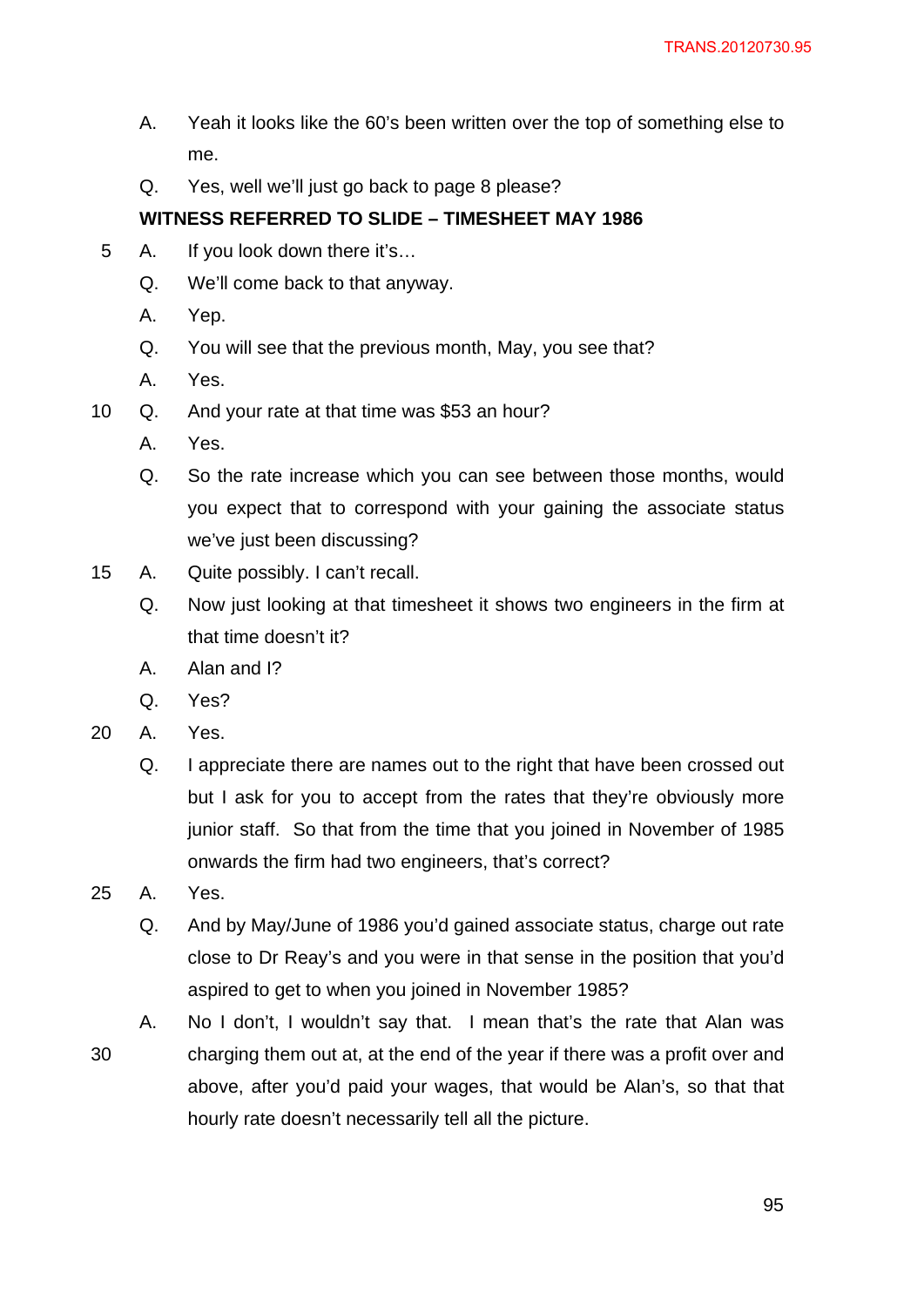- Q. But it reflects your promotion and status and your recognition as somebody able to undertake work in your own responsibility doesn't it?
- A. No I wouldn't say in my "own responsibility" at all. It depends what work we are talking about.
- 5 Q. No if we go back to August and the time of the invitation, at that stage Mr Henry was with Dr Reay's firm wasn't he?
	- A. I can't tell you that.
	- Q. Well I understood you to say earlier that the offer which was put to you by Dr Reay was on the basis that Mr Henry was there but would be leaving?

10

15

20

- A. Yes but I don't know when he was there and when he left. He was gone when I arrived.
- Q. Yes and you indicated in your evidence this morning that you believe that there had been some disagreement between Mr Henry and Dr Reay on some matter.
	- A. That's total speculation by me. I was just wondering why he would have said, "Don't contact John," and I could only perceive that that was because of some ill-feeling or some disagreement. That was just me speculating. I have no reason to know what that might have been.
	- Q. Now while you were still working out your notice you've told us that Dr Reay contacted you to see if you could shorten your notice to Waimairi and arrive at an earlier date. That's correct?
	- A. That's my recollection.
- 25 Q. Yes and you were not able to do that but you were able to assist with calculations on one project.
	- A. Yes.
	- Q. And the reason for that request I understood you to say was that Dr Reay had found that Mr Henry had left and there were projects which needed to be done for which he did not have an engineer.
	- A. I didn't know that it was because Mr Henry had left. All I know is that it was because he was short-handed. It may have been that he didn't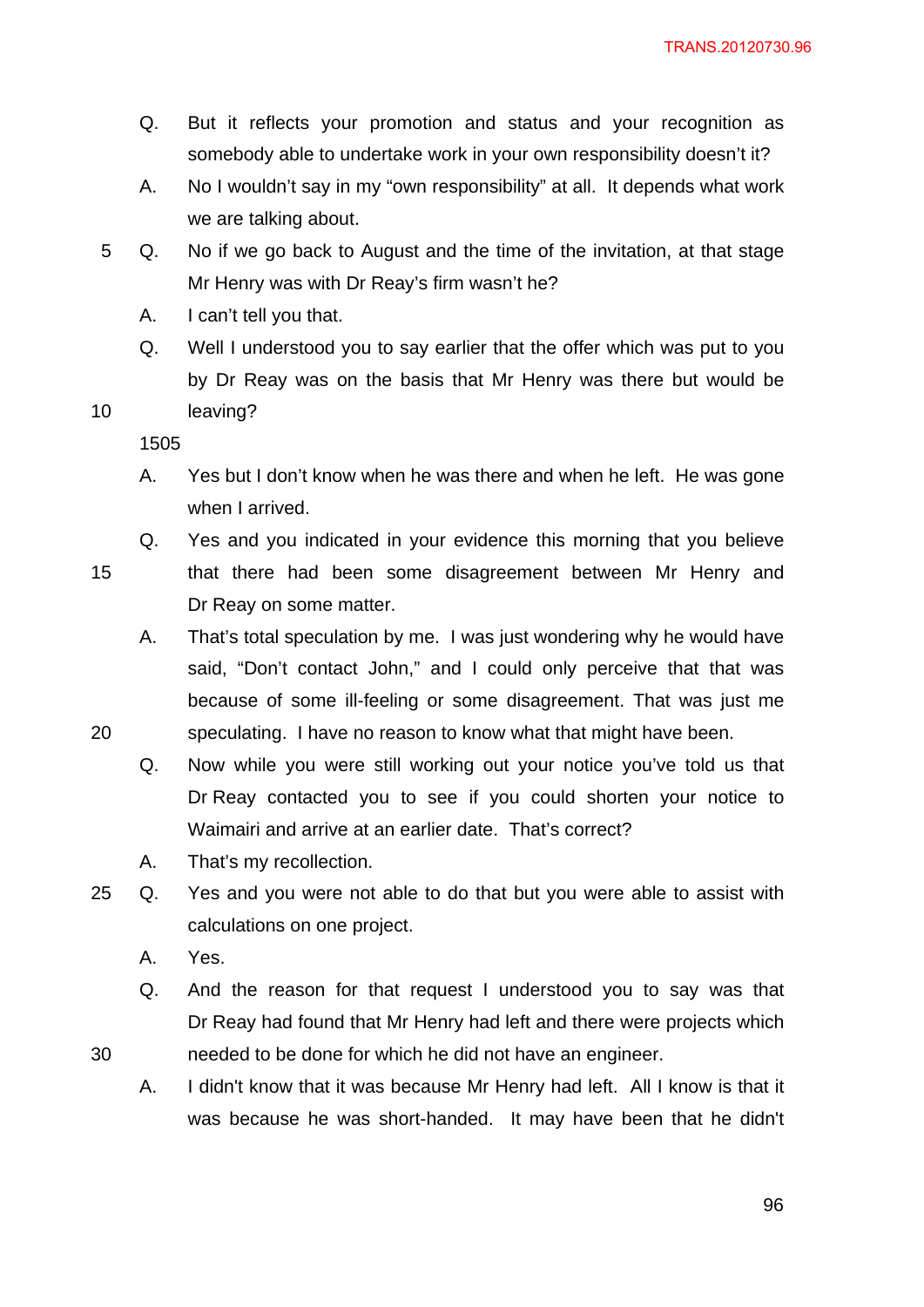want to start John Henry on a job that he wasn't going to have time to finish perhaps.

- Q. Well on your arrival you found that you were expected to deal with some jobs that Mr Henry had worked on weren't you?
- 5 A. Yes.
	- Q. And in that sense they were incomplete and needing work done immediately.
- 10 15 A. I can only really think of one in that situation and that wasn't really because it was incomplete. I think, if you're talking about the fibreglass covers to the filter cover I think the design had been pretty much done, but what was required by the Canterbury Drainage Board at the time was some sort of proof that the thing was going to work. So we established a, a testing regime that we would build a couple of sections and test them to make sure that they would perform before the contract was completed but that wasn't really, it was in addition to the original, it wasn't part of the design. It was really testing the design if you like.
	- Q. The medical or hospital building that you did the calculations on before arriving, that had been a job of Mr Henry's?

A. I don't believe so. I don't think anyone had done that before I picked it

- 20
	- Q. Mr Henry did work on the Westpark building?
	- A. No.

up.

- Q. You don't recall –
- A. No that was long after he left. As I say I'd been there for some time when that job started.
- Q. I understood you to suggest this morning that you were now speculating that you were not to contact Mr Henry because he might to talk to you something about Mr Paulay's theory?
- A. Well all I'm, there's no, my speculation as to why Alan didn't tell me about that. There's no doubt that they didn't tell me.
- Q. Isn't it just the position that the terms on which Mr Henry left were such that he would not be expected to provide any assistance or guidance if approached?

25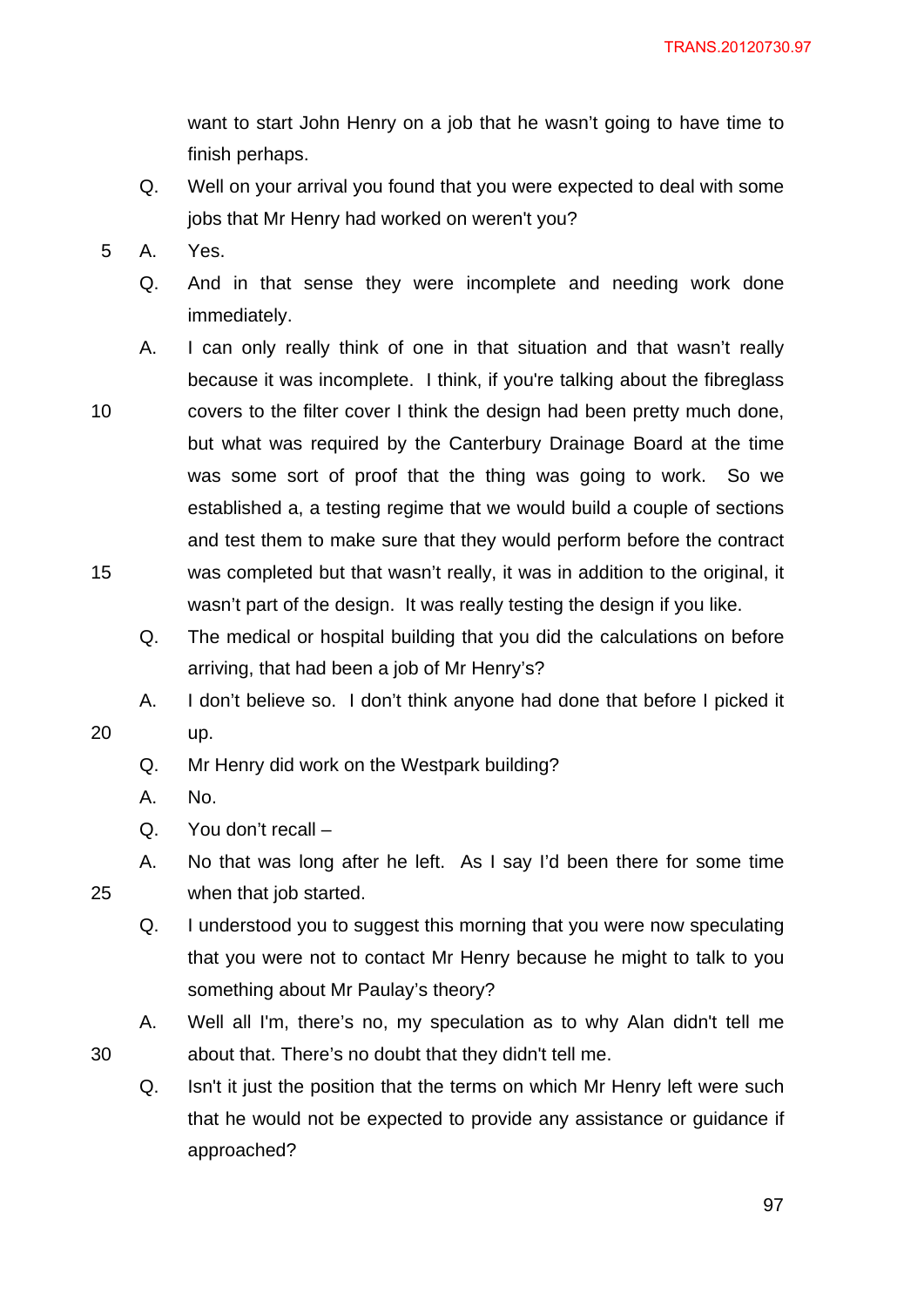TRANS.20120730.98

- A. That was the presumption that I, I had, I thought that was why Alan told me not to call him because he wouldn't expect to be helpful.
- Q. Yes and in that sense if you had a matter on which you wanted information it would be a matter of your taking it up with a suitably qualified person?
- A. It was a matter of taking it up with Alan.

Q. Well for example in relation to the ETABS it would be a matter that you could take up with the university people.

- 10 15 A. I don't recall actually talking to anybody at the university. It was a pretty informal situation. It was a case of taking in the, I'm going from memory now and I couldn't swear to how it all worked but I know that there was a situation where you would, I either filled out forms which they then transferred onto data sheets which fed into the computer and I think it was probably a case of filling out a standard form and then just dropping it in their inbox and waiting for the notification that the output was ready to pick up. It was pretty impersonal.
	- Q. And you'd then collect and analyse the output?
	- A. That's correct.

5

20

25

Q. And in terms of the university's role in the matter, was there a particular person at the university who ran this project?

- A. As I say it was very impersonal. I just dropped off one set of paper and picked up another set. I have no idea who did it at the university.
- Q. So you began by analysing what you needed to put to ETABS, writing it up on sheets provided by the university and then sent them to the university?
- A. My recollection is that there were standard input data sheets. I had seen how John had taken it from his calculations and how that had translated into putting the data on these input sheets and I used his situation as a template and basically filled the sheets out the same way.
- 30 Q. You're now describing the CTV building process are you?
	- A. Yes I am.
	- Q. Now that was not something that Dr Reay was involved in was it?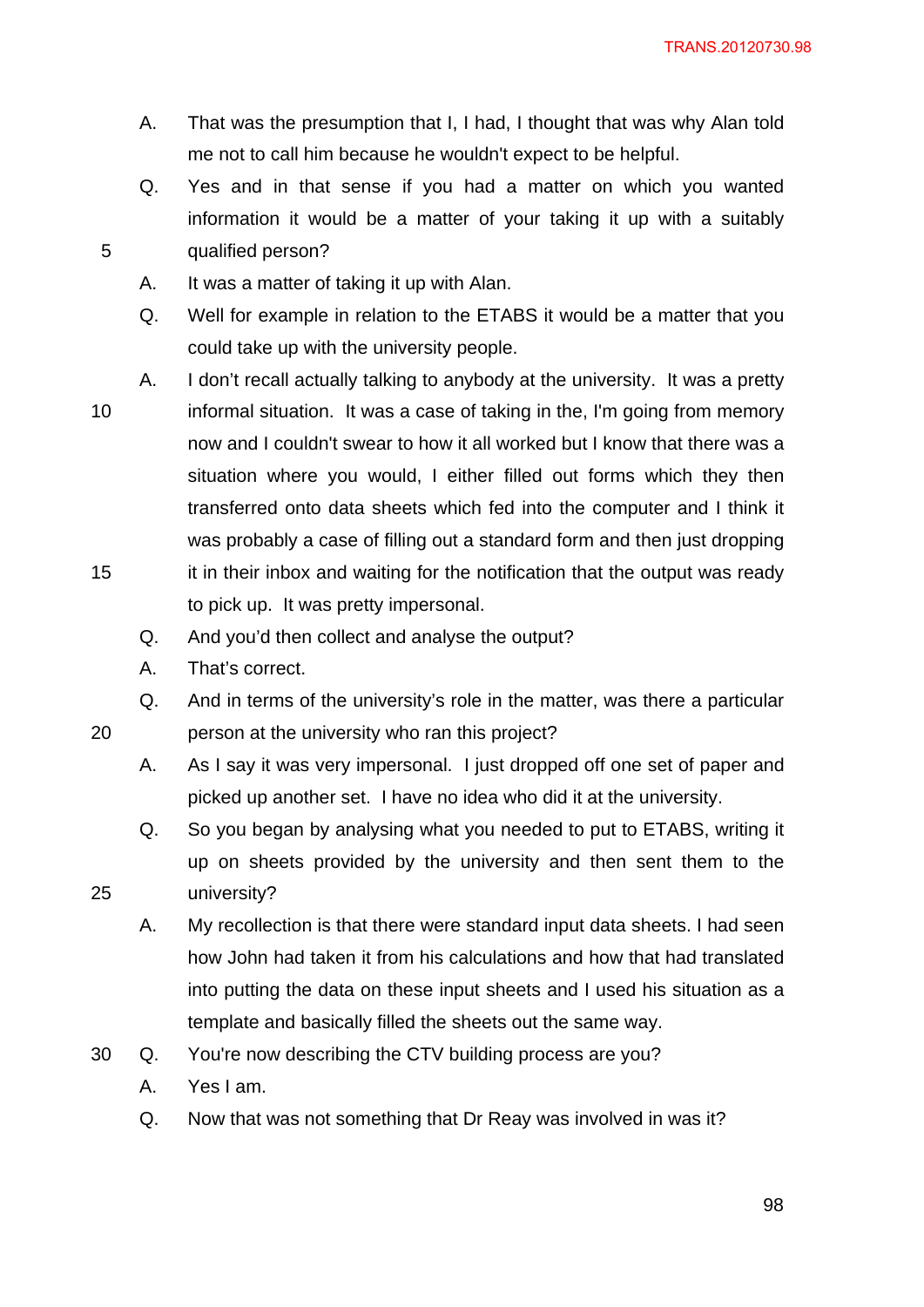- A. I can't recall. I, I don't, in terms of him, no I, it's just too long ago. I, I can't, I can't describe how it all worked from a day-to-day basis.
- Q. Now your counsel this morning had you read a passage, I'm not going to go to the exact paragraph because you'll remember it, from Mr Henry's brief, paragraph 81 and your response to his description of life in Dr Reay's firm was, you said, "I could not have described it better." Do you recall that?
	- A. Yes I do.

10

30

- Q. And the description that you were referring to was one of an engineer who was tasked with being in the office and working on structural design and structural calculations. That's correct?
- 15 20 A. Yes once the, the, the art of engineering was removed. The, the initial concept of listening to the client, of hearing what he wanted, of being able to conceive whether you were going to use concrete or steel or timber, how it was going to fit on the thing, what the floor-to-floor heights were, what it was going to be made out of, how much it was going to cost, none of that information. By the time it arrived on my desk it was just a, a drawing, here you are, work this out, it was already conceived and detailed and dimensioned and it was a case of putting numbers in boxes.
	- Q. You missed the client interaction?
	- A. Very much so.
	- Q. You aspired to that from the outset of joining the firm?
	- A. Yes, that was, that's where the art of engineering comes in.
- 25 Q. And in your view on joining the firm you were fully competent to undertake that type of interaction?

A. For certain buildings. I, I believe that I was doing it for some buildings at the time when I left but very few. Most of the, the projects where I was having that kind of interaction before I left was, was particularly with architectural draftsmen, with houses and with soil tests and levelling surveys but in regard to the pre-cast concrete buildings virtually none at all.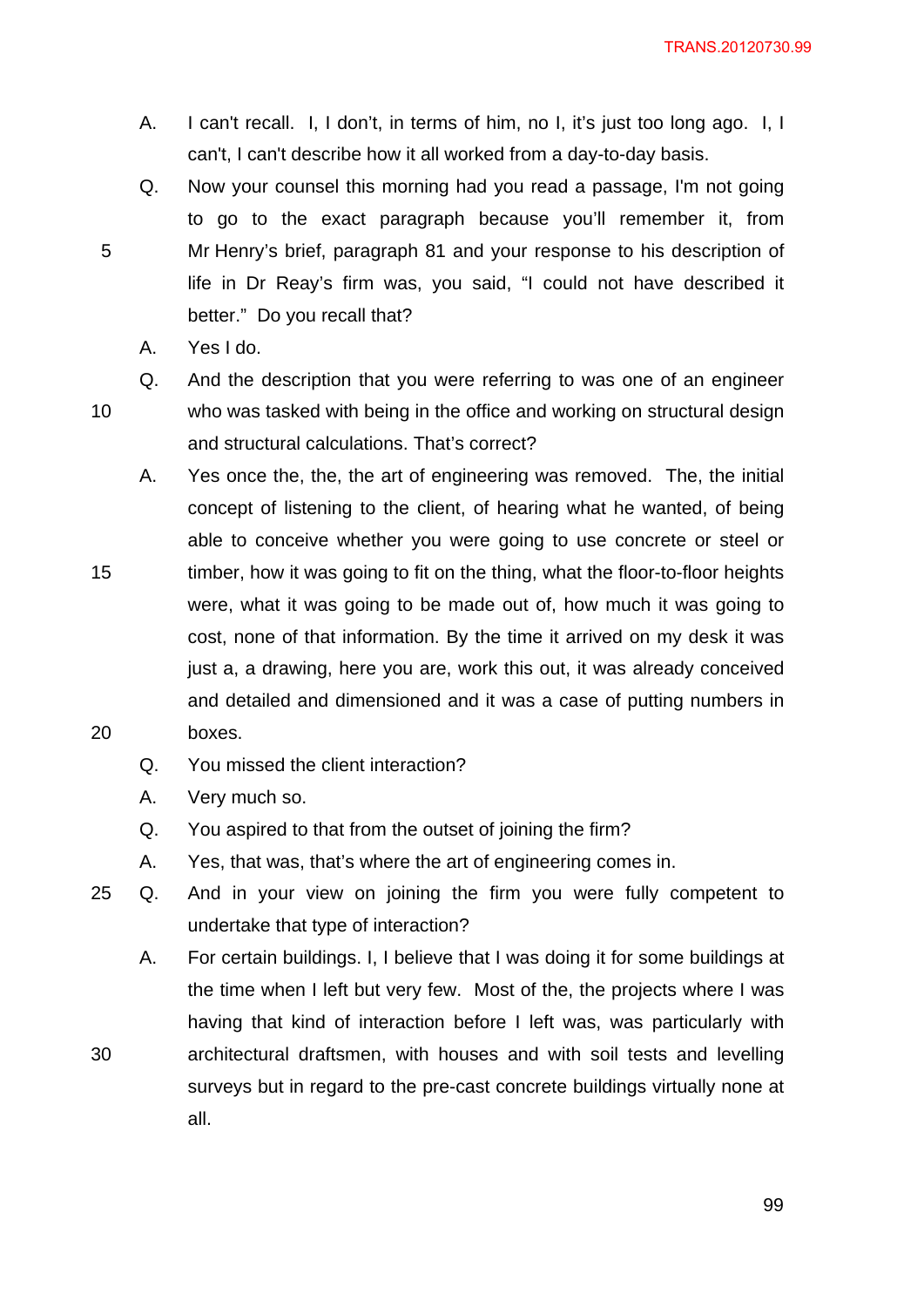- Q. Now you know that Dr Reay disagrees with your view as to his involvement in the stages you've just described of the CTV project?
- $A.$   $I -$
- Q. You've read that?
- 5 A. Yes I, I get the impression he, he implies that, yes he said he disagrees, yes I understand that.
	- Q. Yes, yeah. He appears therefore to have seen your role in client contact and building concept and preliminary proposal as being greater than you remember it being?
- 15 10 A. No that's not the case. I mean that is why I left in the first place. That's why I left to go to Waimairi. That's why I didn't stay at that stage to carry on because I was just getting these things dropped on my desk and expected to churn out another set of drawings with a different set of numbers in the boxes and I wasn't at all happy with that. The same sort of situation as when John Henry said that he left. He could see that it wasn't going to change so he left and they say you should never go back and I made the mistake of going back, thinking it may have changed but it hadn't.
	- Q. You were recognised as an associate?
- 20 A. Yes.
	- Q. And you clearly consider that you could have done the work that you've just been describing?
- 25 A. Well after sufficient experience in a particular kind of job. I know after I had been at Alan's for a while and I'd done the Westpark Tower and I'd done the CTV building and we'd done preliminary design on a couple of other still-born projects that when Tony Scott came to me and asked if he could have preliminary details for a number of jobs I, I would do them, and I would give him a, a series of sketches which showed the structural bones of the building and I was working at that time doing the

> conceptual design of the buildings and that was what I wanted to do and I was enjoying doing that but that took a couple of years.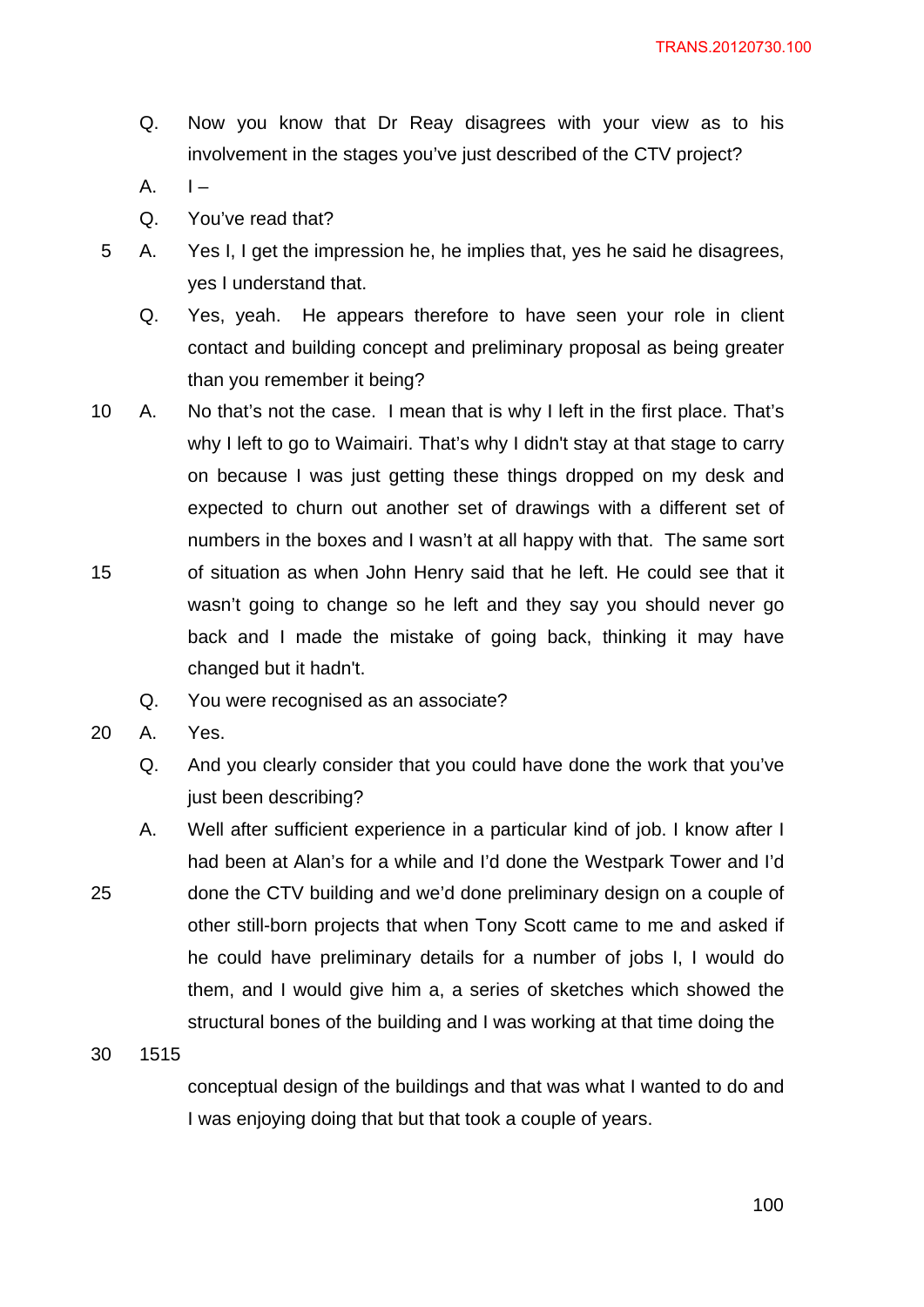- Q. Now we were looking before, and we don't need them up again, at the timesheets. You accept that time records were kept at that time.
- A. Certainly yes.
- Q. And indeed they formed, in turn, part of the base for the costing of fees to be charged to clients.
- A. Well I have no knowledge of that. I assume it did but I can't tell you how that happened. I didn't get involved with that.
- Q. You said a little earlier today that you were surprised and then I think you said you weren't surprised that Dr Reay had not put down the hours
- 10 that you remember him putting into some projects. Do you recall that?
	- A. Yes.
	- Q. And then you offered an expl-

## **JUSTICE COOPER TO MR RENNIE:**

- 15 Q. Mr Rennie before you go on I was just recalling the evidence of Dr Reay in relation to this building that we're concerned about where he said that or he proposes to say, "I believe that Mr Harding would have been involved in setting the fee which was probably set as a percentage of the total build cost".
- 20 A. I was just going to come onto that, Sir.
	- Q. Well I'm surprised you put to the witness as you did a moment ago that the timesheets were used for billing on an hourly rate.
	- A. Well no, Sir, I said they'd be used as the basis for costing.
	- Q. Well….
- 25 A. And I was about to remind the witness that he had said that Dr Reay, as owner of the building, as owner of the business, it wasn't necessarily the case that he had to record all the hours that he'd done and my intended next question was to say was that because in many cases the fees for a project were fixed on some basis other than hourly rate.
- 30 Q. Yes well you might get the correct position in the end Mr Rennie but it's a funny way of approaching it if I may say so.
	- A. Well you may say so, Sir, and I can go now there more directly having indicated what I was doing.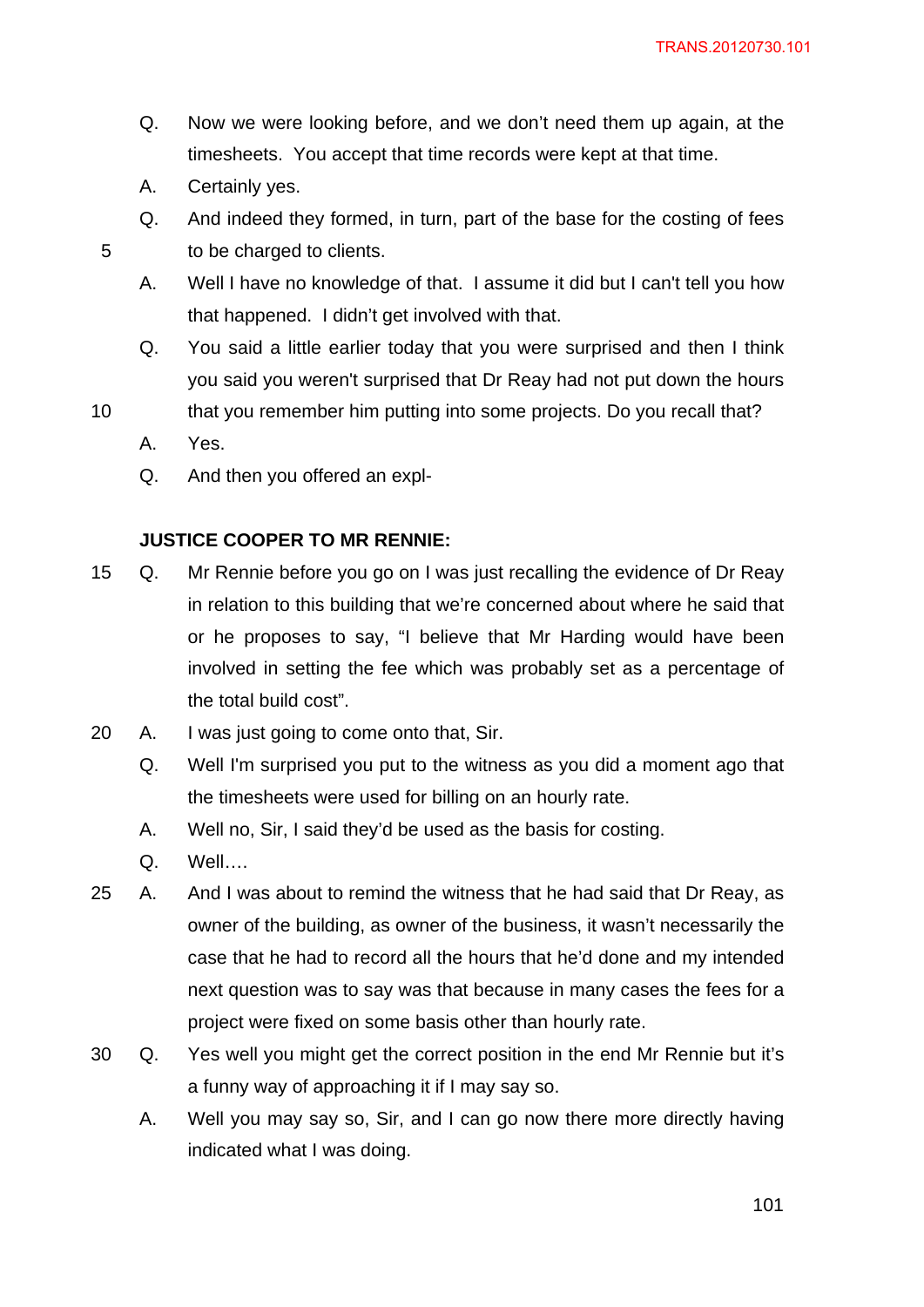Q. All right.

5

# **CROSS-EXAMINATION CONTINUES: MR RENNIE**

- Q. I just simply put it to Mr Harding that in many cases the fee for a particular project was defined by matters other than simply the hours put into the project.
- A. Yeah I have no knowledge of how he set fees or what the fees were or what the percentages were. I couldn't tell you that. I wasn't involved in that except right at the end when I was dealing with Tony Scott and we were doing design build jobs at that stage I gave him some indicative
- 10 fees but that's all I remember having to do with fees. Other than that that was definitely Alan's reserve.
	- Q. And in that sense the extent to which he recorded his time was a matter for his judgement.
	- A. I believe so.

#### 15 **WITNESS REFERRED TO WIT.REAY.0005.20**

- Q. Now this is at the back of Dr Reay's fifth brief of evidence. Have you seen this schedule before?
- A. No I haven't.
- Q. Well it's a version of a schedule that I think you have seen and I'll take
- 20 you to in a moment but you will see that this relates to time recorded in relation to the CTV building in the year 1986. Do you see that?
	- A. Yes.

25

- Q. And the second column going downwards is the time that you spent on the project and then next Mr Strachan's and then next Mr Horne. Do you see that?
- A. Yes I see that that's up, I mean what about before February '86?
- Q. Well we do have the timesheets for the earlier period but I'll deal with that another way by showing you another schedule in a moment. The first point to make to you is that you appeared to be mistaken as to which of the draughtsmen had the principal input into the project.
- A. No I'm not mistaken.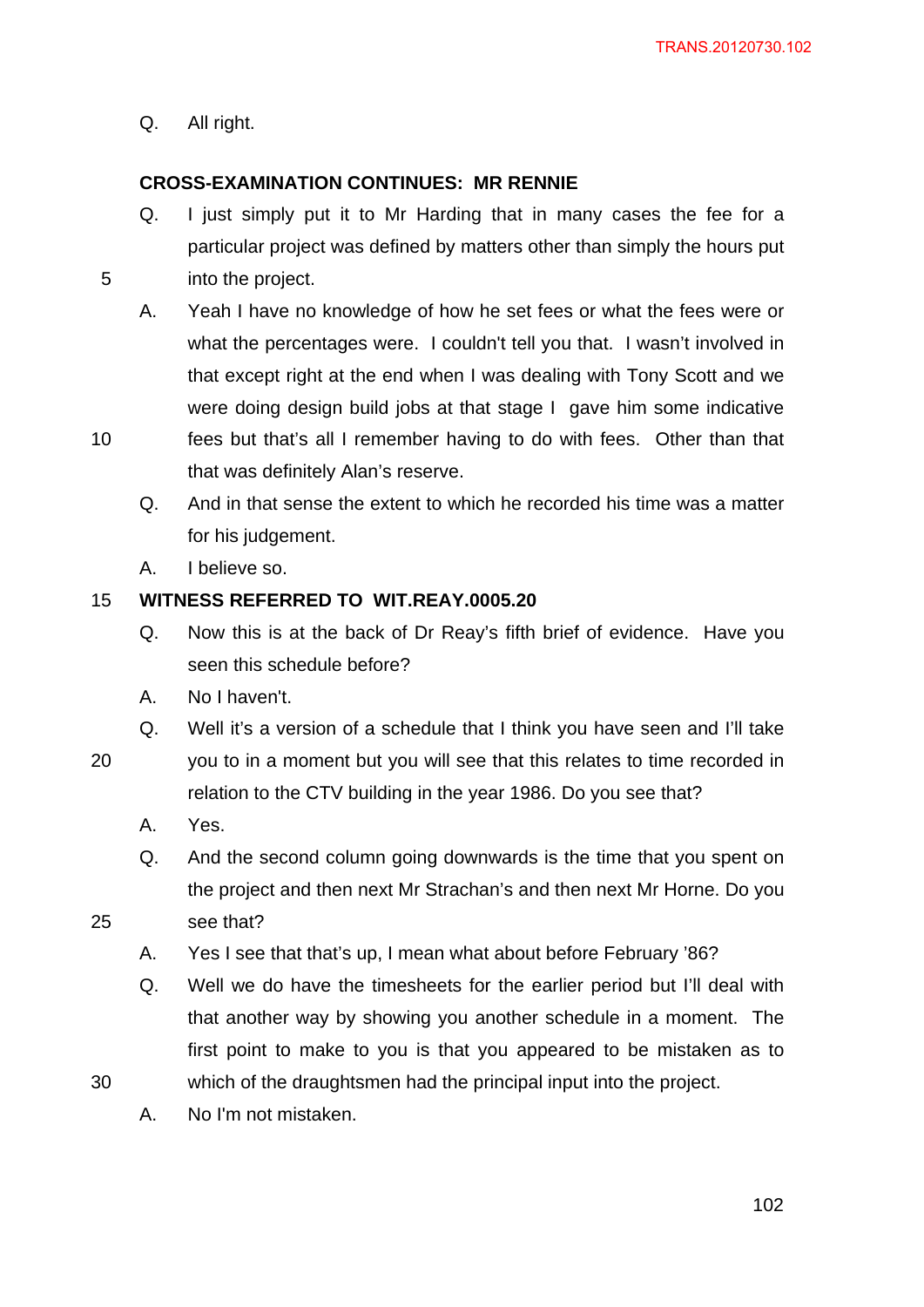- Q. Well can you account for the fact that Mr Strachan has recorded very few hours whereas Mr Horn has clearly done the substantial part of the work?
- 5 A. I think you'd need to ask Mr Strachan and Mr Horn that. My recollection is that Mr Strachan did the lion's share of the work. I've read both of their evidence and they both appear pretty consistent and I don't have any argument with the evidence of Mr Strachan or Mr Horn. I think they're both pretty much correct.
	- Q. Well you were working on other projects at the time, such as the Broadway Building and the Westpark Tower and so forth, weren't you?
	- A. No the Broadway was probably, well I don't know if it was before or after the CTV. I don't, you'd have to see the job number and the file number to know if it was before or after but I certainly was not working on the Westpark Tower at that stage.

#### 15 **WITNESS REFERRED TO BUI.MAD249.0562.1**

- Q. Have you seen this table before?
- A. No I haven't.
- Q. I'll just give you a moment to look at it.
- A. Yep.

10

- 20 Q. Now dealing first with Broadway you will see that that job got underway in December '85 and most of the time on that was complete by March '86, you see that?
	- A. Yes.

25

- Q. So that job, in fact, started and was close to completion much earlier than you were suggesting before, do you agree?
- A. Well as I say I've, you're asking me what happened 30 years ago and I'm going as best I can remember so if that's the case that's the case.
- Q. Again if you look at the Westpark Tower, which is the fourth one down you'll that starting in January and the substantial bulk of the work being done by June.
- A. That may be the case, but I'd certainly done, as far as I'm concerned it was done after the CTV building. The first one I did the ETABS for was the CTV building.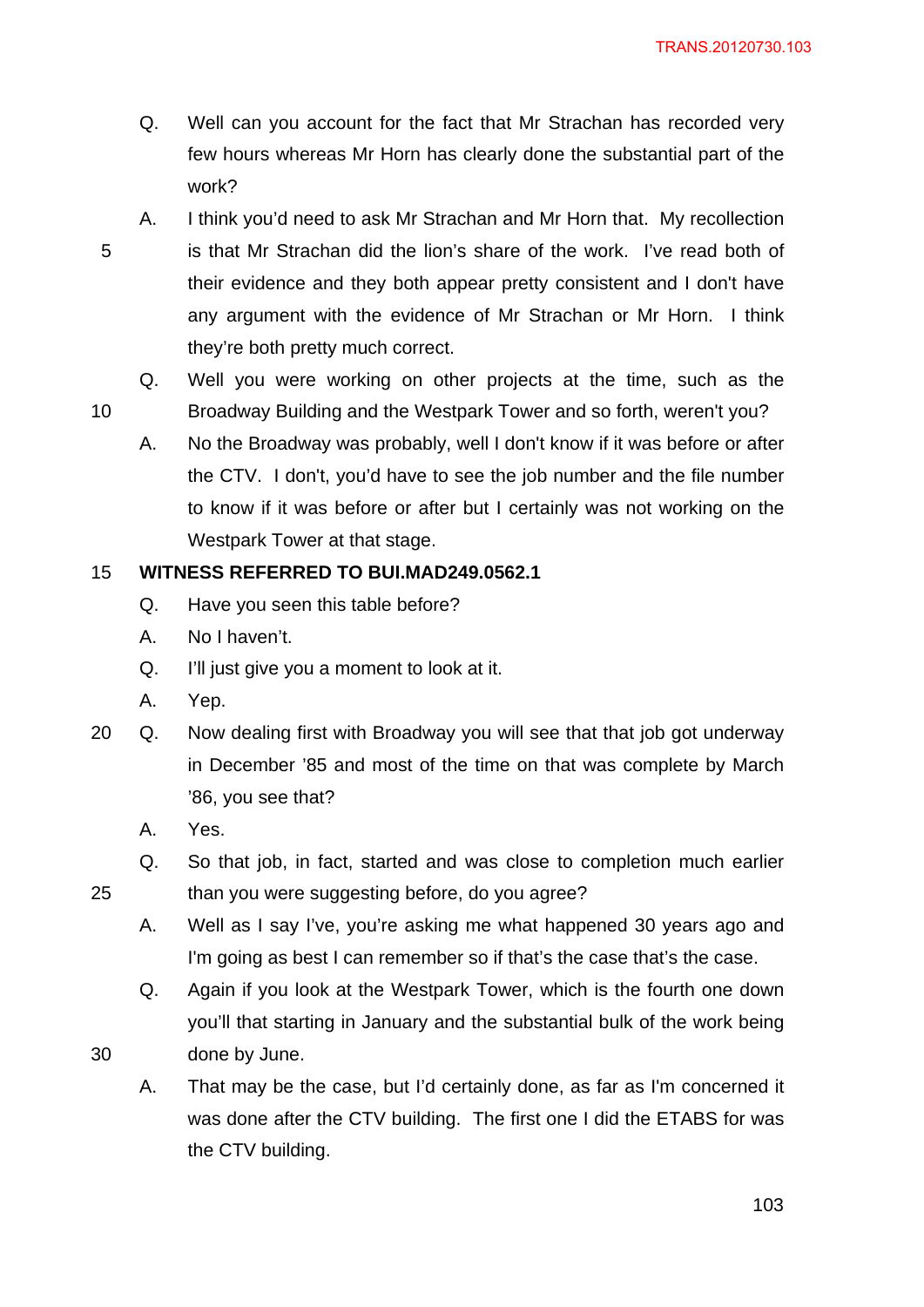- Q. Do you not recall doing ETABS for the Westpark Tower?
- A. Yes, but, as I say, at the time I did the CTV I had not used ETABS before, therefore, I needed the copy of that other building to, as a template. So once I had used ETABS on the CTV building I was in a position to use it on Westpark Tower.

### **WITNESS REFERRED TO BUI.MAD249.0564.1**

- Q. This is in your handwriting?
- A. Yes it is.
- Q. And you'll see it has a date, March 13, at the top of it.
- 10 A. Yes.

5

- Q. And these are, this is ETABS data for the Westpark Tower isn't it?
- A. Yes it is.
- Q. It's reporting ETABS outputs from the University of Canterbury ETABS program isn't it?
- 15 A. It looks like it yes.
	- Q. And if you go back to the schedule we were looking at before **BUI.MAD249.0562.1** - if you look at March 1986 you appear to have spent some 79 hours in that month working on the Westpac *[sic]* Tower do you agree?
- 20 A. Yes.
	- Q. So, in fact, contrary to your recollection do you now accept that you had done ETABS work on Westpark before you did ETABS work on the CTV?
	- A. No, no, the first one I did ETABS work on was the CTV as I say because that's the one I had the pro forma calcs for so….
	- Q. Do you recall seeing separate ETABS work that Mr Henry had done prior to this sheet on the Westpark Tower?
	- A. I don't recall anything from Mr Henry on Westpark Tower. It may well be he did but I don't recall it.
- 30 1525

25

Q. The Westpac Tower design was substantively complete before you started on CTV wasn't it?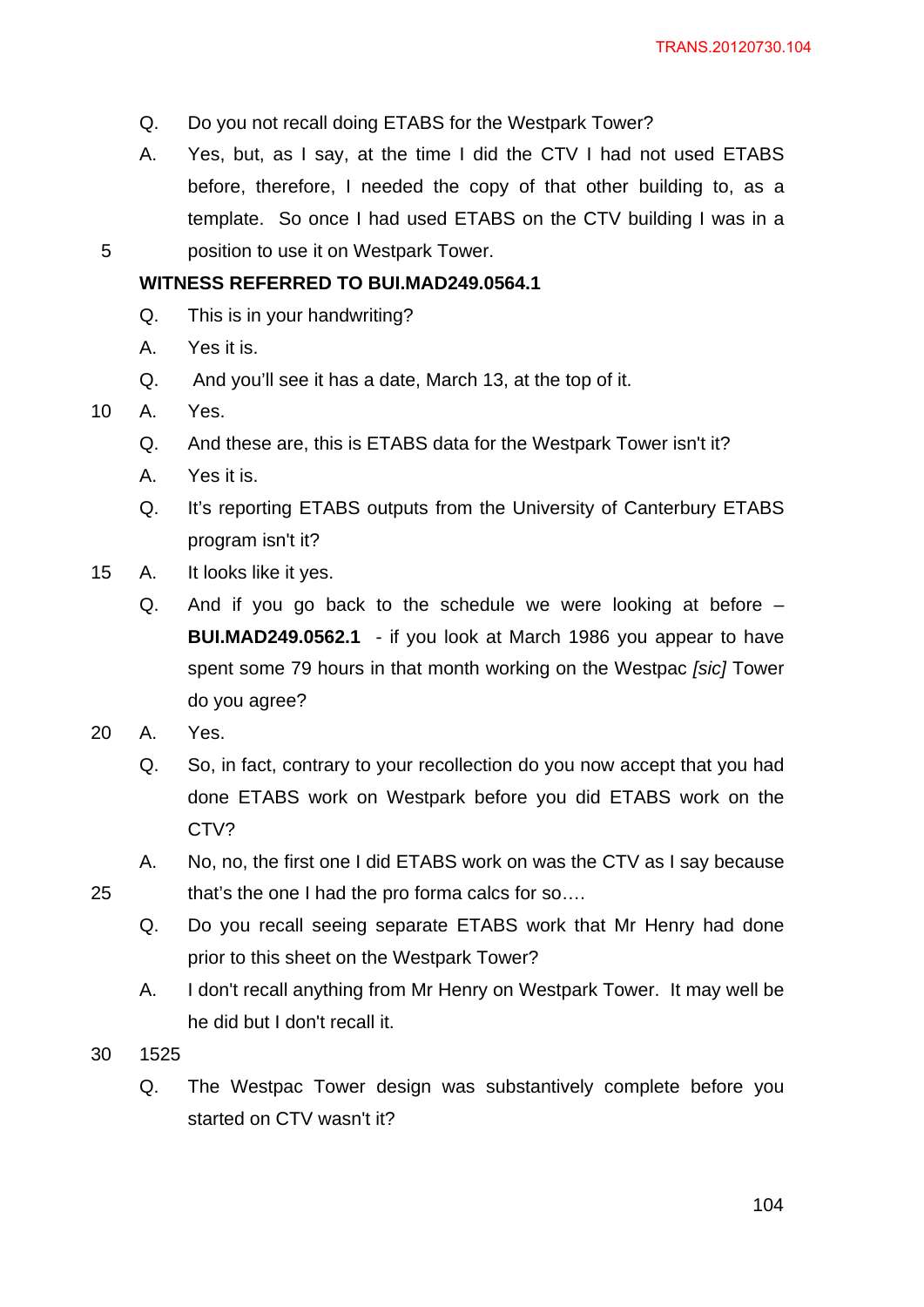- A. I don't recall that but are you saying that John Henry completed it before it started?
- Q. No, I'm saying that you completed it.
- A. No.
- 5 Q. Do you recall at any stage suggesting to anyone that you did not know how to use ETABS in the Westpark Tower design?
	- A. No.
	- Q. To the contrary has it been your view to this day that you had used ETABS correctly on the Westpark Tower?
- 10 A. I'm not in a position to comment on that. I haven't seen it for 30 years.
	- Q. Can we have please BUI.MAD249.0555.3. You have seen this before because your counsel asked you about this one earlier. This is the building list. Do you recall that?
	- A. Yes.
- 15 Q. Now in relation to the Westpark Tower in Cashel Street, do you accept that that was a nine storey building?
	- A. I can't recall.
	- Q. It was a building for which ETABS was required?
	- A. It's one that I expect that ETABS certainly should have been used for
- 20 yes, but whether it was or not. It's a very regular building, it's totally symmetrical so it may have been that some work was done by hand, I can't recall.
	- Q. And you started on that project before the CTV building?
- 25 A. Well that's not how I recall it. It may have been that there was some preliminary work done, maybe some work on static, you know, hand analysis of it, some preliminary design work may well have been done. I know that was, if you like a bit unique as well in a lot of ways.
	- Q. And you were responsible for that project?
	- A. Yes.
- 30 Q. And Mr Henry had worked on it before, you're sure about that?
	- A. I don't recall.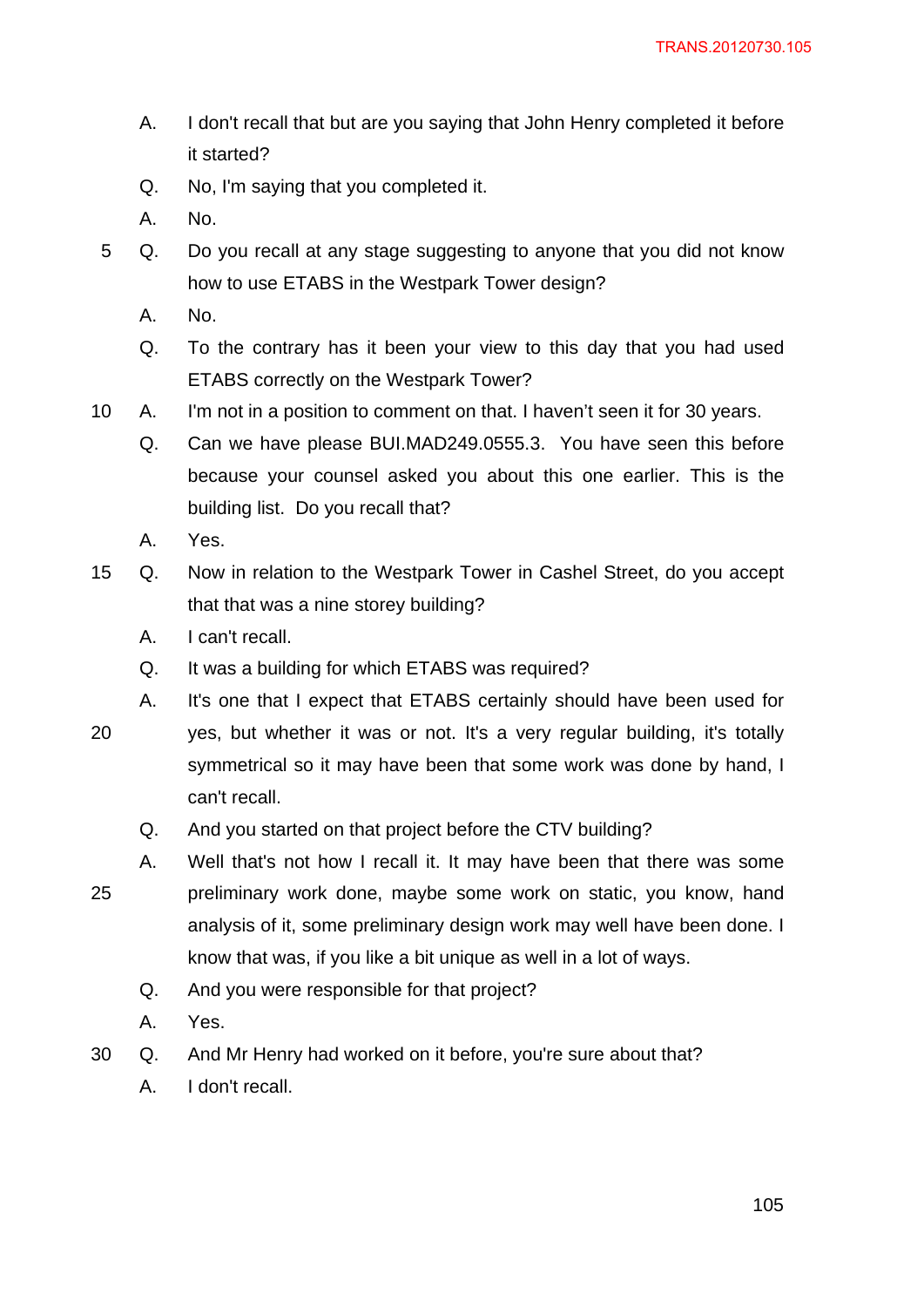- Q. You don't recall that. And in relation to that you don't make any suggestion in Westpark that you lacked skills or access to expertise do you?
- A. No, I've never made that claim.
- 5 Q. Now if we can go back to BUI.MAD249.0562.1 please. Just looking at the other buildings listed there, the medical accommodation building was the one where you did, it's the third one down, was the one where you did the calculations before you joined the firm?
	- A. Yes, yeah.

- 10 Q. The Westpac Tower we've just discussed, the Letz building ran a little later in time than the CTV building?
	- A. Yes, that was the eccentrically braced steel frame one that I talked about.
	- Q. Yes. And you don't make any suggestion that you lacked the skills or expertise to do that building do you?
	- A. No. Well that again, it was new technology so there was probably another seminar that I'd been to that you haven't mentioned already that related to eccentrically braced frames that I think Alan and I may have both gone to.
- 20 Q. Well you did go to a seminar in July and I'll come back to that shortly but just dealing next with Shangri-la. Again that was a building which you don't suggest you lacked any skill or expertise to do that design do you?
	- A. No, that was after I'd done CTV and I developed my relationship with Tony and I did preliminary sketches, but I don't believe that ever got to the stage of being an ETABS job.
	- Q. And the so you see the CTV building as in effect a watershed building where you learned the skills that you needed to do the other buildings?
	- A. Very much so.
	- Q. And where do you say you learned the skills from?
- 30 A. Well, Alan showed me how to  $-$  he gave me the pro forma calcs, the  $-1$ think it was really self taught from going through John Henry's calculations for the previous job, for the –
	- Q. That's what I think you've described as the template.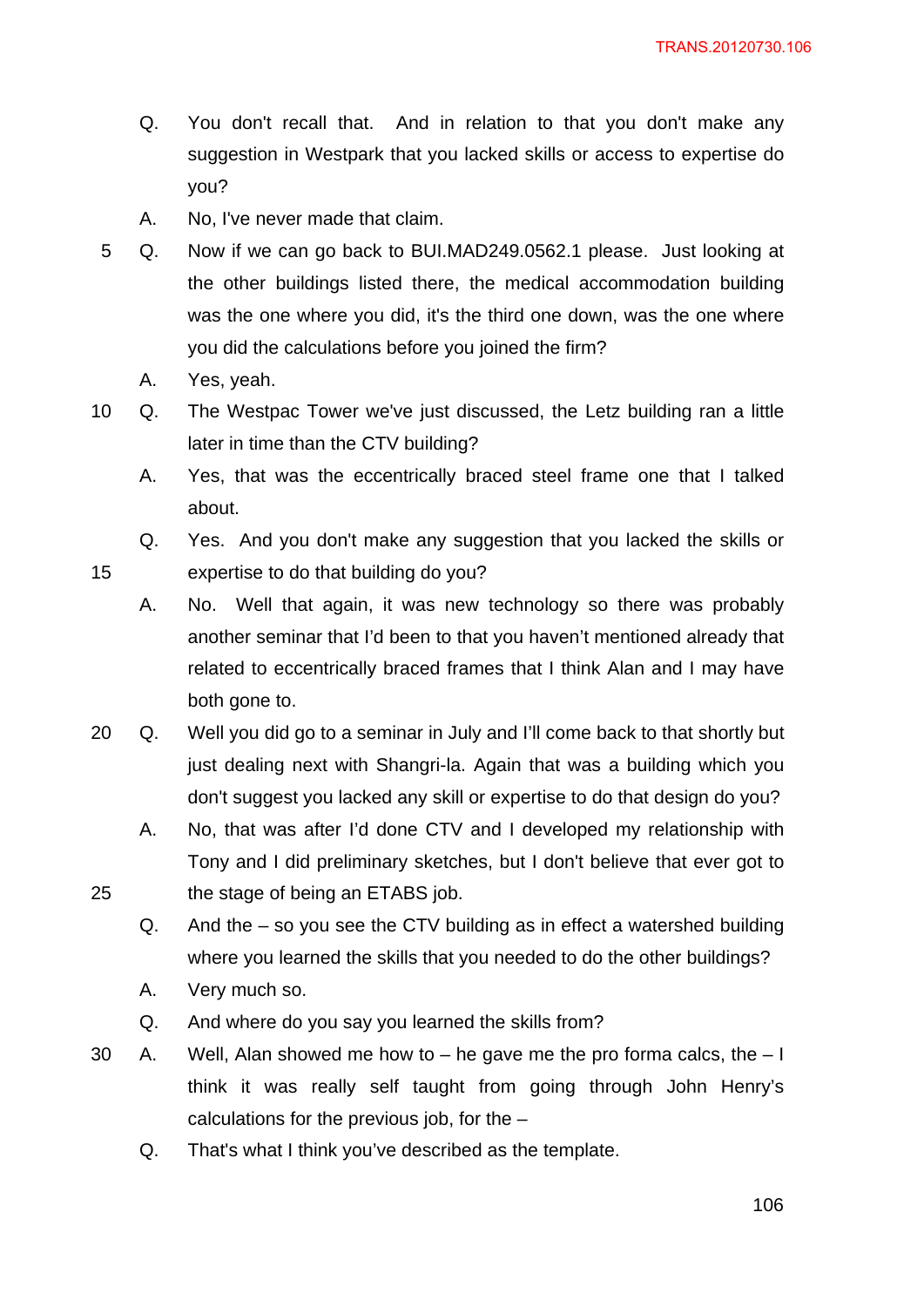- A. Yes.
- Q. From the Landsborough House.
- A. Yes.
- 5 **HEARING ADJOURNS: 3.30 PM**

# **HEARING RESUMES: 3.46 PM**

## **CROSS-EXAMINATION CONTINUES: MR RENNIE**

- Q. Can we now have please BUI.MAD249.0233.1. Mr Harding this is a University of Canterbury invoice from the  $7<sup>th</sup>$  of July 1986. It's stated to
- 10 be for computer charges for June 1986. Do you see that?
	- A. Yes.

jobs.

- Q. Are you able to clarify whether that is likely to be the charge for the ETABS work done in June 1986?
- A. I have no idea. I assume so but I, it could have been for any number of

15

- Q. I take it that EXTL315 is not a reference from Dr Reay's office but rather from the university?
- A. I can't answer that but, yeah, I assume so. I assume it must be their reference number for him.
- 20 Q. If you look underneath you'll see the words have been written, "File 2503." Do you see that?
	- A. Yes.
	- Q. We could go back to the plans you were looking back before to see the job number but are you comfortable that that is the job number for the CTV building?
- 25

- A. Yes.
- Q. So does that encourage you to confirm that this is a charge for the ETABS services?
- A. Well I assume so. I've not seen it before. I don't, haven't dealt with accounts.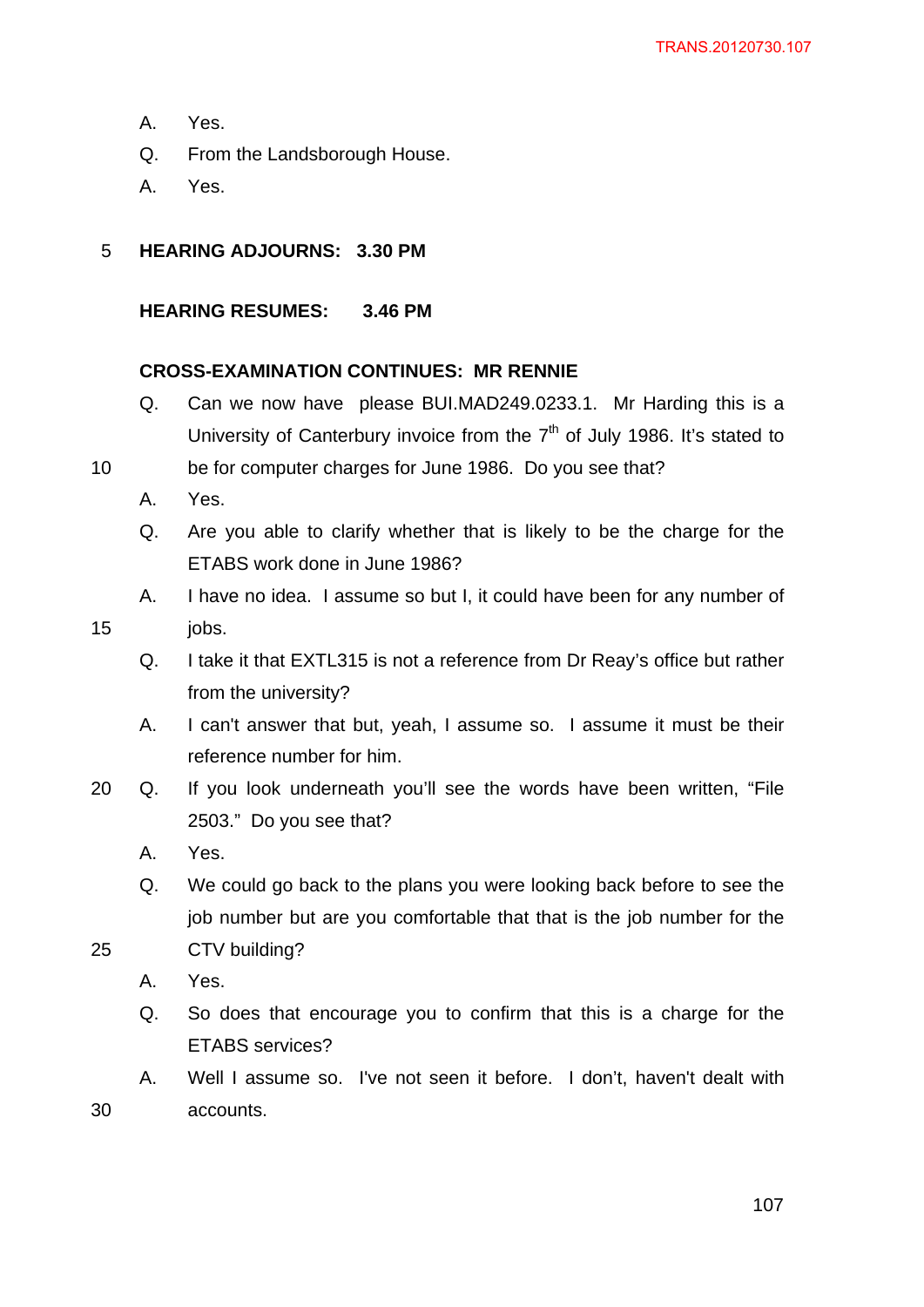- Q. There's nothing on that I take it to indicate that you've approved its payment?
- A. No absolutely not.
- Q. Now if we go to BUI.MAD249.0519.1. Now you'll recall your counsel referred this document to you this morning?
- A. Yes.

10

20

- Q. You have had an opportunity to look at this seminar paper?
- A. Yes.
- Q. You pointed out that the handwritten document which is included with it is not in your handwriting. You recall that?
- A. Yes.
- Q. But I understand you to accept that you went to this three-day seminar in July 1986.
- A. Well I, I don't recall it but if, if Alan says that I did and he's got records
- 15 then I, I don't see reason to dispute it. I haven't, as I say if I had, normally I would have a copy of the, of that document that I could keep referring to but obviously when I left, if I did go, that stayed at Alan's office.
	- Q. Can we have BUI.MAD249.0469.23 perhaps we might just go back to
	- 22 first. You'll see that this is a list of registrants. Do you see that?
	- A. Yep.
	- Q. And this is for the 1986 seminar and if you look down the list you'll see yourself there. You accept that?
	- A. Yep.
- 25 Q. If we go to 23, can you identify that handwriting?
	- A. Yes that's mine.
	- Q. Does that encourage you to accept that you did go to the seminar and took notes at it?
	- A. Yes I, I don't deny that I went. I, yes if that's my handwriting that, that quite likely is what I would have written down at the seminar.
	- Q. Yes. If we could just quickly go through 24, 25, 26, 27 so we can show you some further pages of that. Now Mr Harding I'm not going to ask you about the detail of those notes but the position then is that you had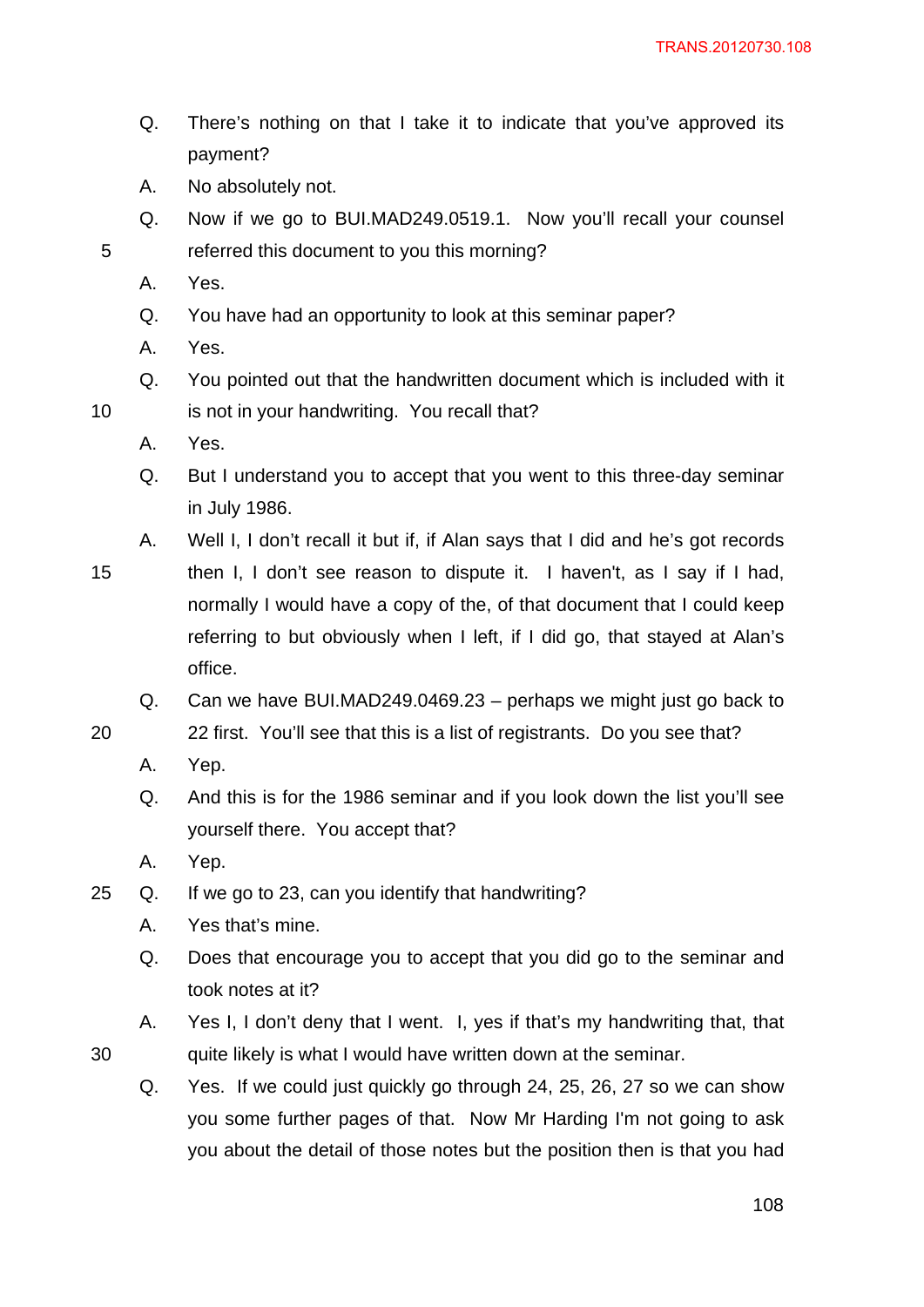done the initial ETABS work for the CTV building in June 1986. You accept that?

- A. I couldn't give you a date when it was done.
- Q. Well the date I'm giving to you was taken off the invoice that we were just looking at, 7 July, for work done in June. You see that?
- A. Yeah but that, I don't know that the invoice tell, tells me when I did the work.
- Q. Now the position is that at approximately the same time you went to this three-day seminar presented by Professors Park and Paulay on concrete construction. You agree with that?
- A. It would appear so, yes.
	- Q. And so any issues which arose from that seminar which came to your attention about the CTV building design you were still in a position to take into account in designing the building weren't you?
- 15 A. Yes.
	- Q. And to be clear you can see from the list of registrants that you went but Dr Reay did not. You accept that?
	- A. If that's what it says I don't have a dispute with that.
	- Q. We can take you back to page 22 and you will see that you are the sole
	- representative of the firm in the registrants.
		- A. Yep I don't have a problem with that.
		- Q. So is it reasonable to conclude that after that seminar you were fully informed on the concrete construction issues raised in the papers presented?
- 25 A. Sorry, say that again?
	- Q. Is it reasonable to conclude that after going to the seminar you were fully informed on the construction issues raised in the papers presented?
	- A. Yes.
- 30 Q. Yes. Do you recall making any changes to the CTV plans in the light of what you learned from the seminar?
	- A. I don't, I think if anything it may have been, no I don't recall. I, I've recently had another look at those seminar notes since they were

10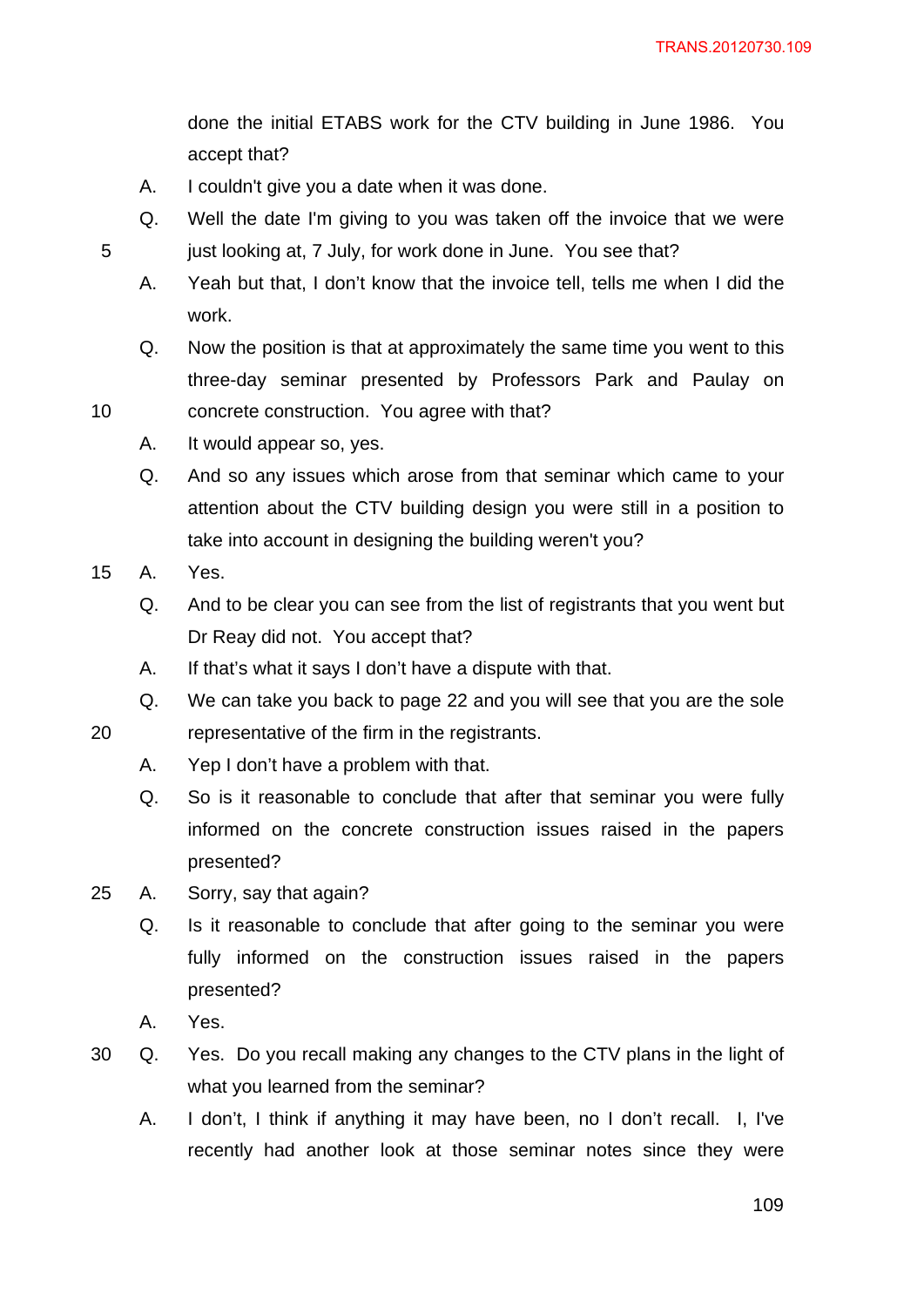produced maybe three or four days ago and I can't see anything in them that, that would have changed what I did on that job.

- Q. I think your point Mr Harding is that you looked at them three or four days ago, they've been on the Commission's secure website for quite some weeks. Do you realise that?
- A. No.
- Q. Now after going to the seminar you would be more currently informed about these construction issues than Dr Reay. Do you accept that?
- A. I'm not in a position to judge how informed Dr Reay is. He is a doctor.
- 10

15

30

5

- He's a PhD. He's designed several buildings at the time I did this. So I wouldn't pretend to be as informed as he is after going to one seminar. I think that's a, a CPD, continuing professional development issue which I was fortunate to be able to undertake.
- Q. The seminar provided access to experts in this particular field including Professors Park and Paulay, did it not?
- A. Yes it did.

1555

- Q. Provided for discussion sections and interaction with the presenters?
- A. I can't recall.

20 Q. Do you recall raising any uncertainties about your CTV design –

- A. No.
- Q. to the seminar presenters?
- A. No, I was I wasn't sufficiently experienced in it to start raising issues, I would basically take that home and digest it over time.
- 25 Q. I understood you to say to me earlier that after the CTV building you felt you had the skill set and the expertise to design buildings of this type?
	- A. No I said I had familiarity with ETABS so that I could use ETABS with confidence, with more confidence.
	- Q. Your increasing confidence I suggest would come more particularly from the seminar rather than from working on the CTV design?
	- A. No I think that most of what was in that seminar was reasonably, well I can't judge too much but I mean as Nigel Priestley had already said, Park and Paulay had issued text books in the past and we had a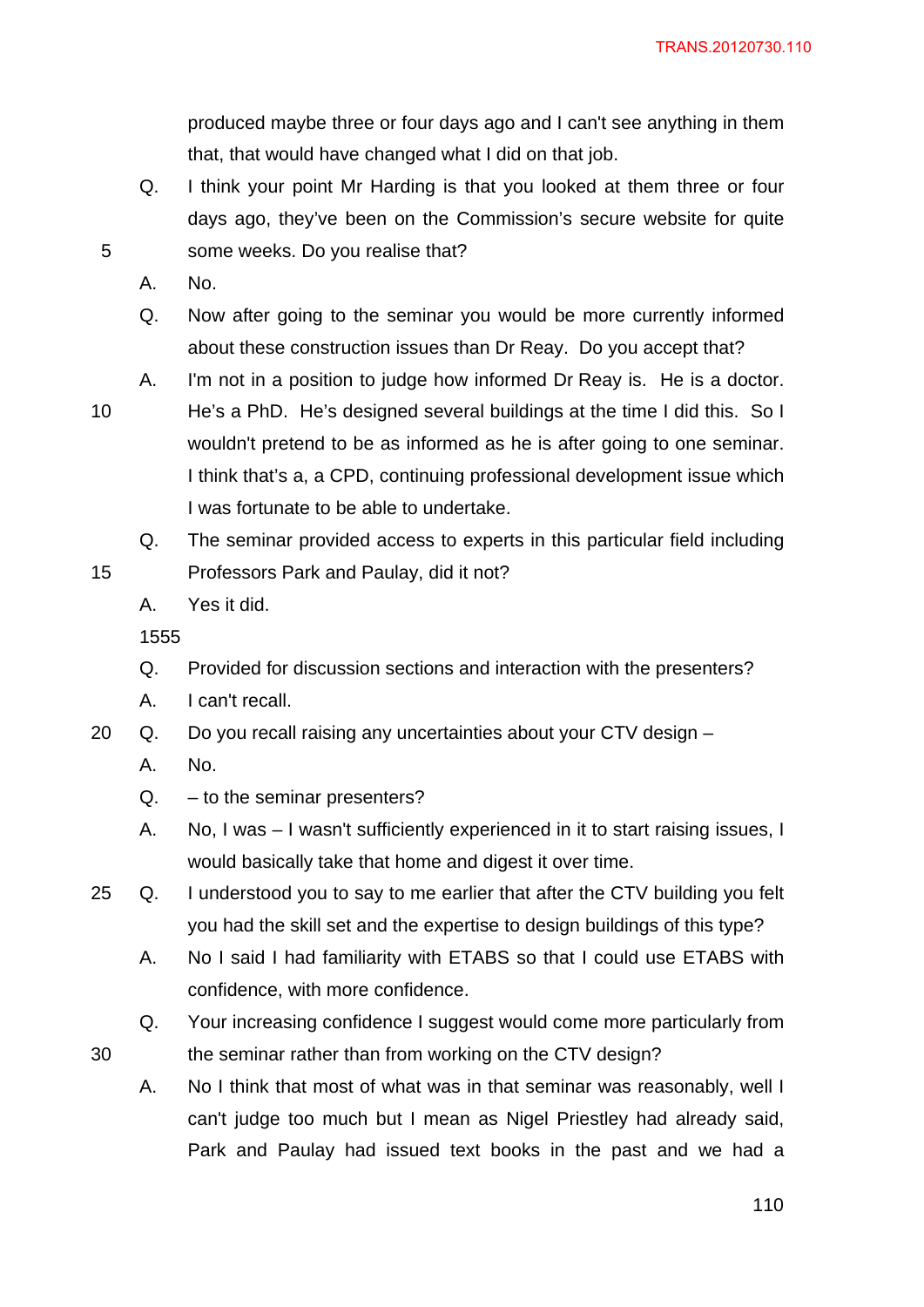number of seminar notes and things from Park and Paulay over the time and a lot of that in that seminar was not new.

- Q. Would you regard the seminar as presenting what was best practice at the time as you understood it?
- 5 A. For the kinds of buildings which it was describing, yes absolutely.
	- Q. Your counsel asked you some questions about best practice and you suggested that Dr Reay was intolerant of over-design or the inclusion of unnecessary design elements, you recall that?
	- A. I do.
- 10 Q. That was an attitude that he had in relation to efficient design, not an attitude as to compliance of design. You agree?
	- A. I agree.
	- Q. Now in your brief of evidence as your counsel discussed with you, when it was drawn up on a number of occasions you were to say things like it
- 15 was determined, it was understood, expressions in the third person. Do you recall that?
	- A. Yes.
	- Q. Was that a wording that you selected at the time or did some other person select it for you?
- 20 A. I wrote the evidence myself. No one said anything in my evidence except me. Is that what you mean?
	- Q. Well indeed I'm trying to determine who used the words it was determined, it was understood and so on.
	- A. That's just my way of writing my evidence.
- 25 Q. Yes, and prompted by your counsel you then suggested that what you meant on each of those occasions was that Dr Reay had determined, Dr Reay had understood, Dr Reay had said and so on.
- 30 A. Well I'd have to be reminded of which particular instance. I'm not saying that that is the case always but certainly at the time when I was presented with the job, most of the major decisions had already been made and it was a case of apprising me of what they were, of what he had already told the client. I mean if the client had come to Dr Reay asking him to be the engineer for the job, that is often because of his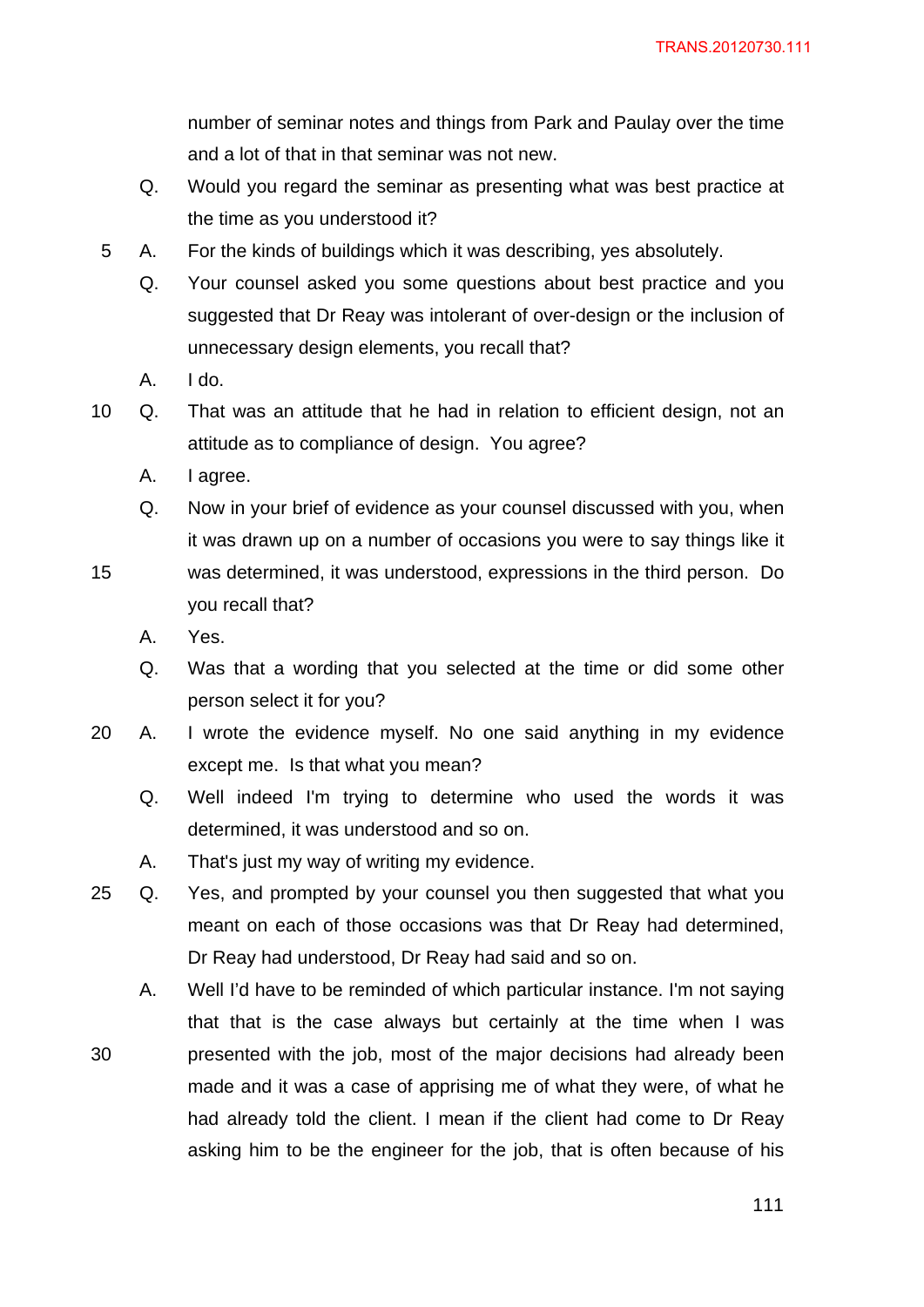expertise in a particular field and it was recognised by a lot of designer builders at that time that he could design things more economically than many others and that with his systems of precast concrete they could perhaps be constructed more efficiently. So because he had developed a number of standard procedures for things like beam column joints and floor beams and various other things, I mean I couldn't pretend to list them all, he would make me aware that this is the one which we have agreed to use on this job. So if he had already for example designed a building using precast concrete walls and he knew that this one was too tall to do precast concrete, that the building was too big to use a mobile crane to build, therefore we'd have to use a tower crane, therefore we were going to have to make it out of a certain kind of product. That the flooring for example instead of using precast concrete floors as we had done in a number of other buildings, he wanted to use steel tray flooring on this job because of his previous experience with it and with his relationship with Fletcher Brownbilt, then that was a decision which he had made and agreed with the client and he was passing that on to me, so it wasn't something he was asking my permission for or my opinion of, it was an instruction.

- 20 Q. Well you talked about the main elements of the project. The layout of this building was essentially determined by the design build contractor wasn't it?
	- A. I can't tell you that, I had no contact with the design build contractor.
	- Q. Can we go please, and you won't have this on your list I'm sorry, to BUI.MAD249.0041.RED1. Now this is a letter from you to the Commission of the  $20<sup>th</sup>$  of September 2011. You recall this?
		- A. Yes.

5

10

15

25

- Q. If you look down to paragraph (e) second sentence you will see you said, "However I understand that the layout of the building was determined by the design build contractor." You see that?
- A. Yes.
- Q. And that's exactly the opposite of what you've just told me isn't it?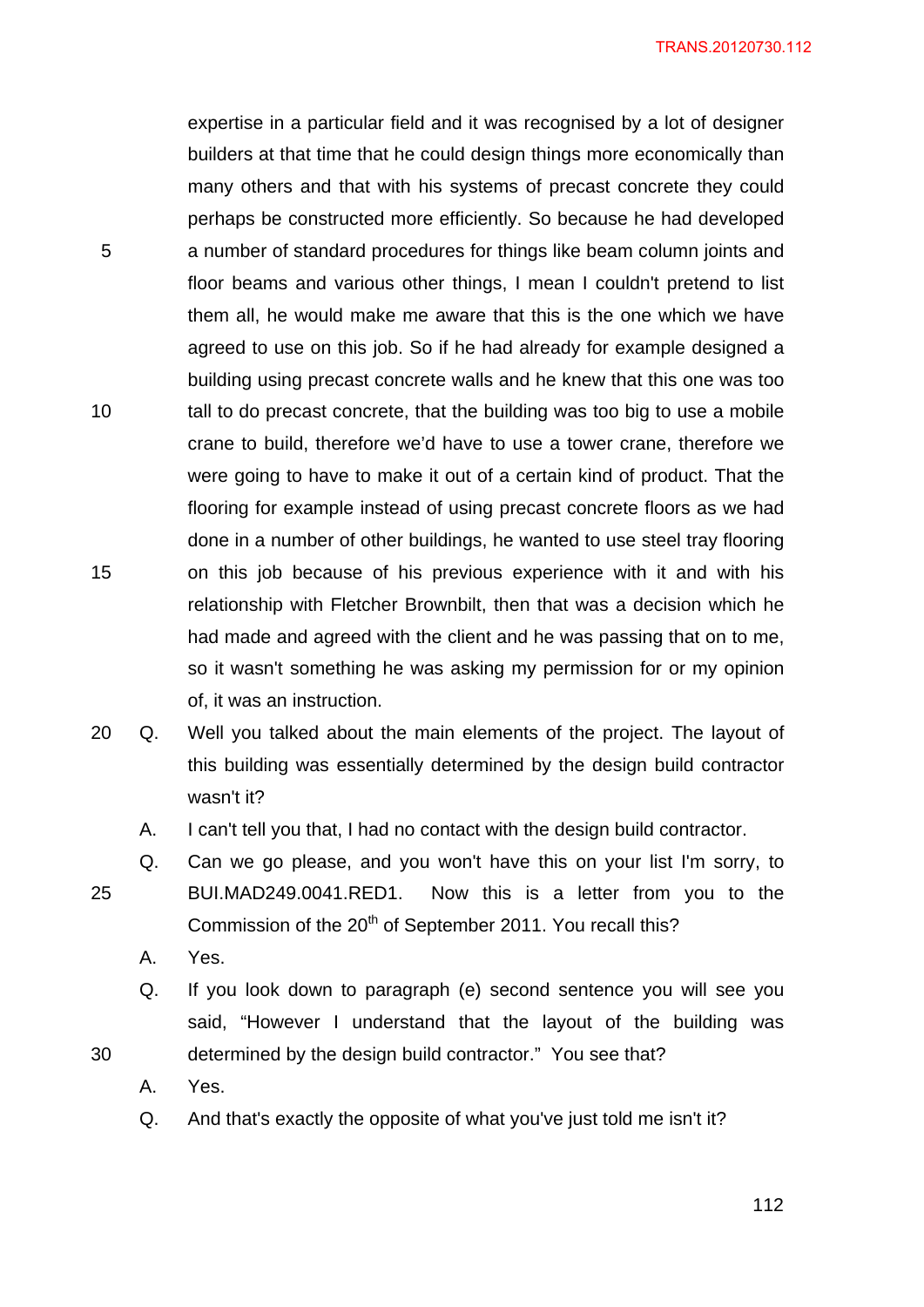- A. No, I said that I had no contact with the design build contractor. That's what Alan told me. He said that the design build contractor had seen the Contours building and liked the look of it. That's why he basically engaged Alan Wilkie as the architect and why he came to Alan as the engineer, I can only surmise but when Alan briefed me on the job and gave it to me, that was the message I was given, that the design build contractor had seen the Contours building and liked the look of it.
- Q. Now the main elements that came from the architect and/or the design build contractor were that there was an offset lift shaft. Do you agree?
- 10 A. So I was told, yes.
	- Q. Façade detailing with round columns?
	- A. Yes.

- Q. Precast façade panels.
- A. Yes.
- 15 Q. Recessed glass line.
	- A. Yes.
	- Q. Layout and spacing of round columns.
	- A. So far as I'm aware, yes.
	- Q. So that your task was to establish the structural design within that

20 architectural concept?

- A. Well the first object was to model it on the ETABS computer and find out whether there were any issues regarding inter-storey deflection. So the first input to the computer would have been to use the walls exactly as they were on that drawing at the time I was given it.
- 25 Q. Which drawing are you referring to?
	- A. Well I can't tell you because no one's given me any architectural drawings but that's normally, like, Mr Strachan said the same thing. He was given architectural drawings and away he went from there and that's the same thing.
- 30 Q. Is it your belief you had a drawing for the Contours building?
	- A. No, we had no drawings for the Contours building.
	- Q. So what drawing do you say you're referring to?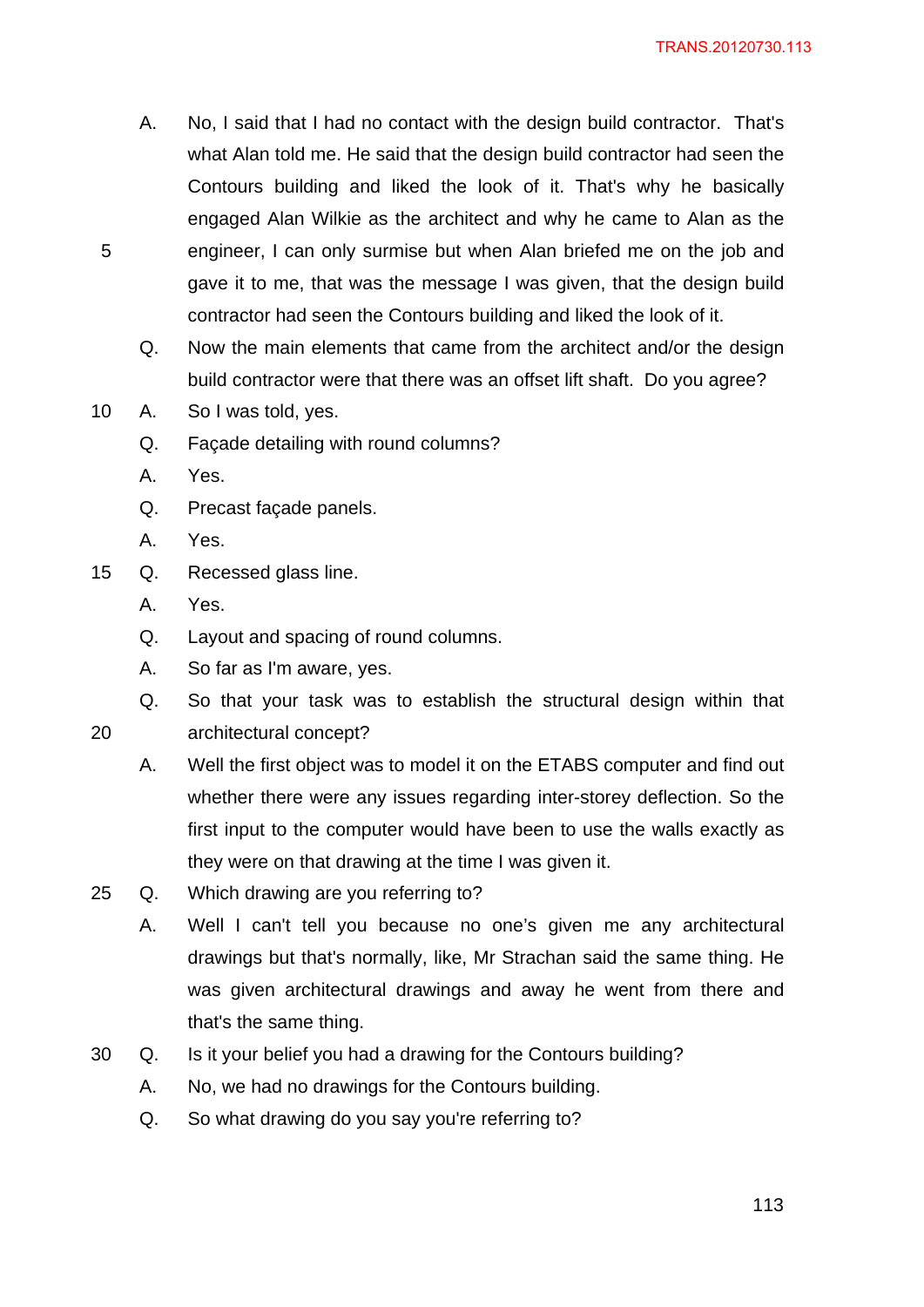- A. A drawing which had been prepared by the architect for the CTV building, following discussions that Alan had had with the owner and with the architect.
- Q. Now in relation to the work that you were to do, you've indicated that you were given a copy of Mr Henry's work on Landsborough House as a template. That's correct?
	- A. As a method template of how to do an ETABS analysis.
- Q. I'm just going to read to you a letter you wrote on the  $1<sup>st</sup>$  of April 2012 to the Commission. I'm not proposing to put it up and it's only a short quotation. You wrote, "It was never intended to model the structural or architectural design features of the building on Landsborough House." Do you agree with that?
- A. Yes.

10

- 15 Q. "I was given a copy of the structural calculations for Landsborough House to use as a template for the method of how to design a building using an ETABS analysis."
	- A. Yes.
	- Q. "But not to follow the design features of that particular building."
	- A. Of Landsborough House no. That's correct.
- 20 Q. And again you said, "It was never intended to model the design of the building on Landsborough House. I do not recall any discussions on the differences between these two buildings.
	- A. Between Landsborough House and CTV, that's correct.

1605

25 Q. The reference Sir for the record is BUI.MAD249.0286A.RED3

#### **JUSTICE COOPER:**

- Q. Can I just ask, so you wouldn't have had plans of Landsborough House either?
- 30 A. I don't recall seeing them. Like they most likely would've been there, and I think if Wayne were doing, Wayne Strachen were doing the architectural carcase drawings, it's more likely that he would've had them so that he could set out the CTV building in a similar way and use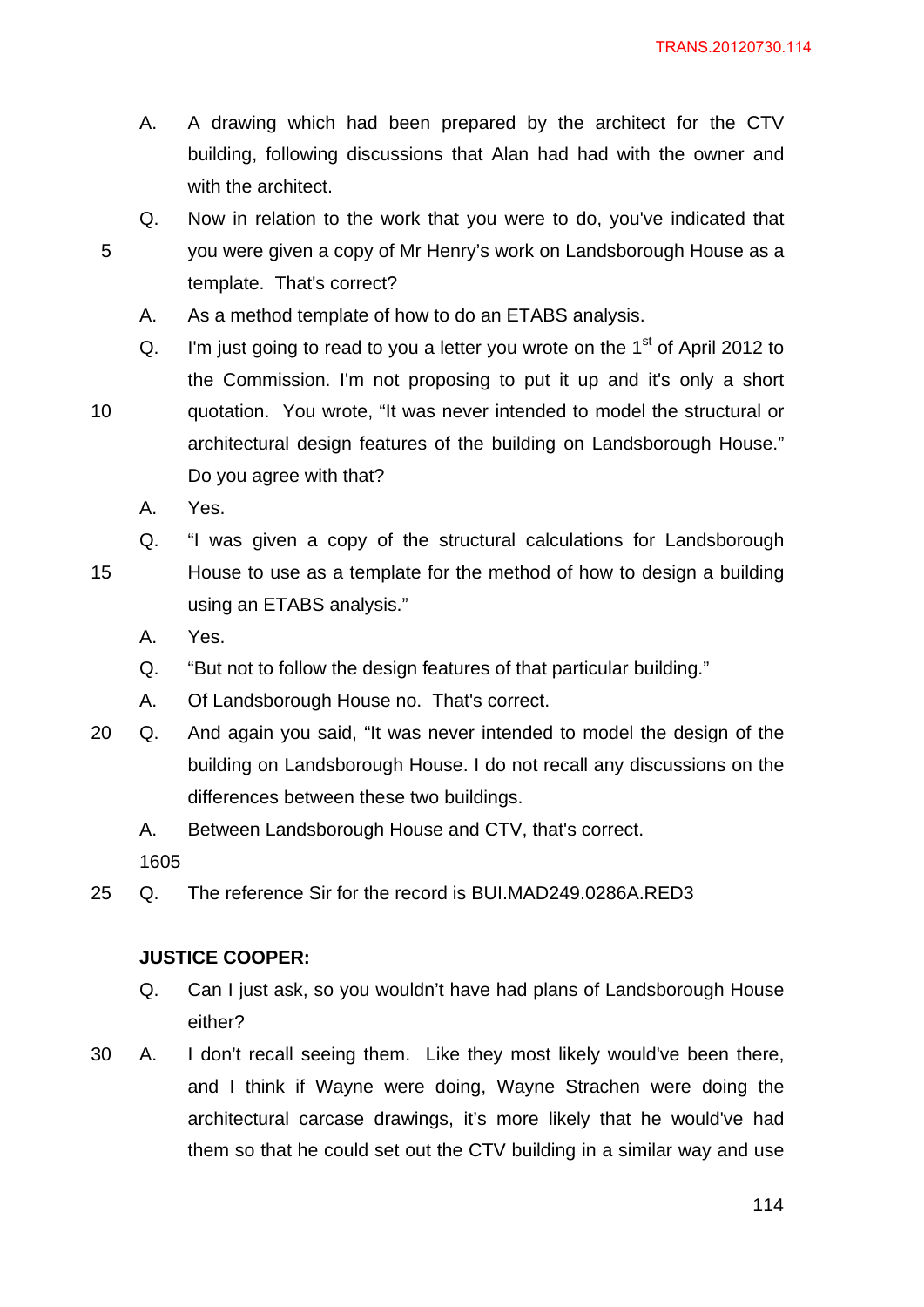the same kind of precast beam situation, but there was no reason why I would've seen the drawings for Landsborough House.

- Q. You wouldn't have wanted to see those drawings to assist you to understand the calculations?
- 5 A. No, the calculations were very clear.

# **CROSS-EXAMINATION CONTINUES: MR RENNIE**

- Q. Now you may recall in paragraph 37 of your brief of evidence you went systematically through the elements of the design of the CTV building as it was ultimately designed by you. Do you recall paragraph 37?
- 10 A. No.
	- Q. Would you just like to turn to paragraph 37, or though I'm going to put the same material to you in a slightly different way.

# **WITNESS REFERRED TO PARAGRAPH 37 OF BRIEF OF EVIDENCE**

- Q. Paragraph 37 is quite a lengthy paragraph in which you discuss –
- 15 A. Yes.

25

- Q. each stage of the build. Now first of all do you agree that the design which you developed for the CTV building did not use standard details?
- A. Do I accept that it did not use standard details? No it did use a lot of standard details.
- 20 Q. Which details do you say were standard? The beam column joints for a start were not a standard detail were they?
	- A. The beam column joints were, were a standard detail, yes. That's something which had been used a lot of times in not just multi-storey buildings but I mean the likes of Broadway and a lot of those would've had that same kind of detailing in them. That was one of Alan's situations where he designed it so that you could use a precast concrete bottom half of the beam and put it in place and then pour the top half of the beam with the floor. That was a standard detail.

30 Q. Now you understand we're not talking about the construction concept or method, we're talking about a design structural standard detail that was simply applied to this job from an office reference?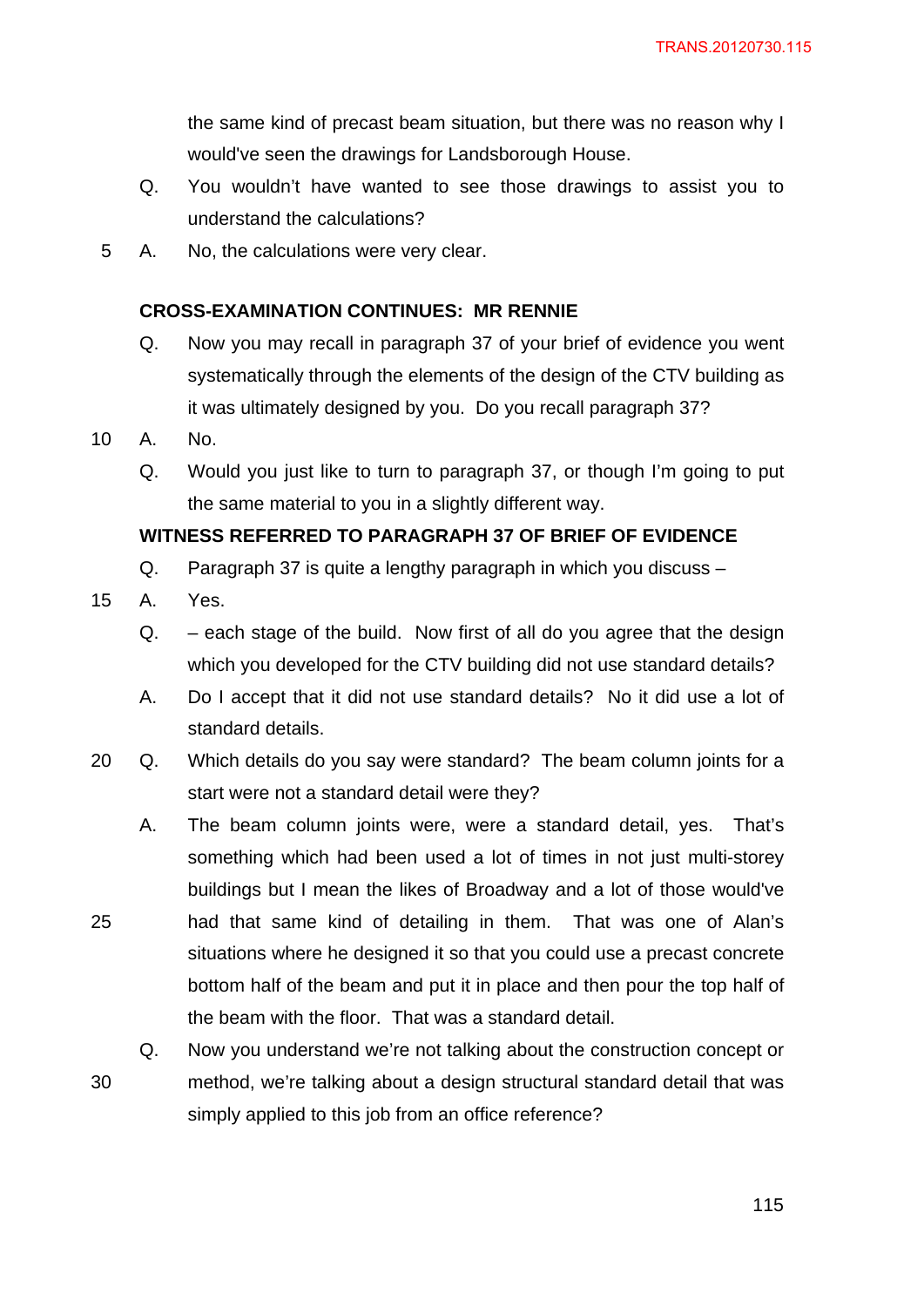TRANS.20120730.116

- A. Yeah, I'm talking about the way in which it was done. Having a precast bottom half of the beam, an in situ column and an in situ top half of the beam.
- Q. But in fact you designed, detailed and specified these joints yourself specific to this job didn't you?
- A. Well as I say, the reinforcing you adapt to suit the standard and the loads but the way of doing it is a standard detail. That's one of the things that Alan would have had discussions with, with Wayne at the beginning. There were other panels like the spandrel panels and the perimeter beams were a different shape than what the main beams were on the internal. I can guarantee that all of the shapes of all of those would've been something that Alan would've had a lot of input to. Probably directly with Wayne and in a lot of cases I get the carcase drawings from Wayne with the outlines and I just fill it in with reinforcing. So that's one of –
	- Q. So are you suggesting that the draughtsman originates the detail, not you?
- A. No, I'm suggesting that the draughtsman has a standard way of doing things, sorry the office has a standard way of doing things which the draughtsman is made aware of and then he adapts that standard to that particular job in terms of dimensions when he draws the carcase drawings.
- Q. Well we have this issue about whether the draughtsman on this one was Mr Strachan or Mr Horn but I'm just going to use the neutral expression "the draughtsman" for the moment. Either draughtsman was freshly recruited to join the firm for work of this kind wasn't he?
- A. Well I know Terry Horn was. I don't know about Wayne. I think, I'm only going by reading the evidence as to why they were recruited and where. When Alan initially rang me I didn't know which draughtsman he was talking about.
- Q. No in the statement when he first rang you was that he had recruited draughtsmen –
- A. Draughtsmen yes.

5

10

15

20

25

30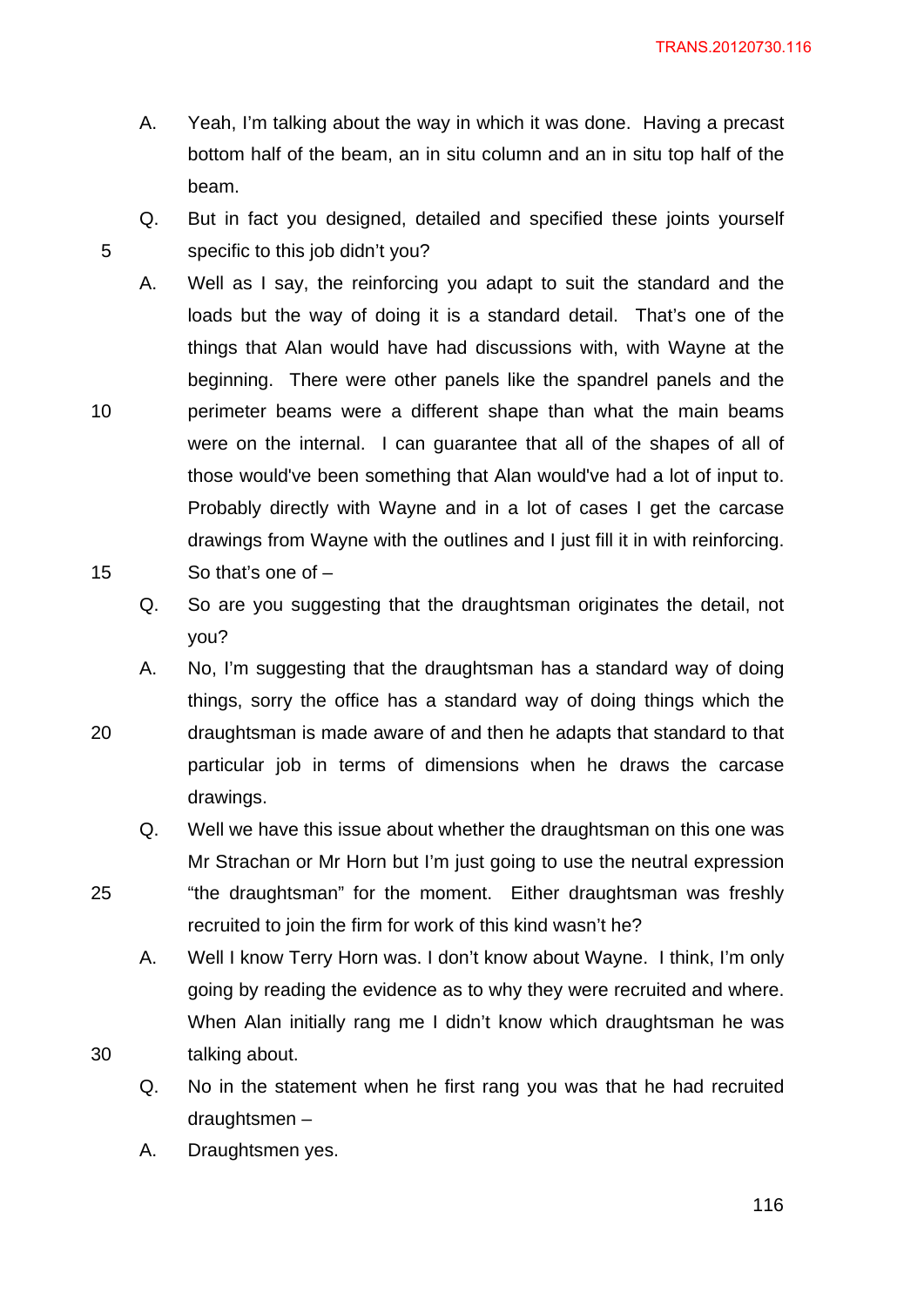- Q. draughtsmen from Holmes Wood to do work of this type so that his office had the necessary resource?
- A. That's as I recall yes.

10

20

25

- Q. So are you suggesting that they did not apply a Holmes Wood approach but somehow applied a new Reay approach?
- A. I'm not in a position to say what the Holmes Wood approach was. I've no idea what that was. I've no familiarity with that. You'd have to ask John Henry that question. I'm just going from the evidence which Terry Horn has written and that John Henry has written. John said that when he joined the firm it appeared that the draughtsmen who were there were not experienced in multi-storey buildings which is why John

arranged for Terry Horn to come across.

- Q. Yes, and the work record shows many hours from Terry Horn on this project doesn't it?
- 15 A. I, you know, I can only say I only recall dealing with Wayne on that job and I've read Wayne's evidence and he says that he did most of it but Terry may have done some of it, and that appears to be the same as what Terry's evidence says and I see no reason not to accept that.

Q. And the plans that we've looked at don't assist by identifying which draughtsmen drew them do they?

- A. I recognise Wayne's writing on most of those drawings. I didn't actually notice Terry's writing on any of them. I didn't do, I can't actually remember really doing any work with Terry while I was there. Mostly Terry would work directly for Alan. Often doing concept drawings and getting buildings started as the chief draughtsman and then they would pass it on to some of the junior draughtsmen and then Terry and Alan would keep a good eye on what those guys were doing and how they did it, so I don't actually recall having a lot of contact with Terry at all really.
- 30 Q. Now speaking of the main elements of the CTV design. Firstly, in terms of the design concept, would you agree it was a shear wall seismic design with an elastic gravity system?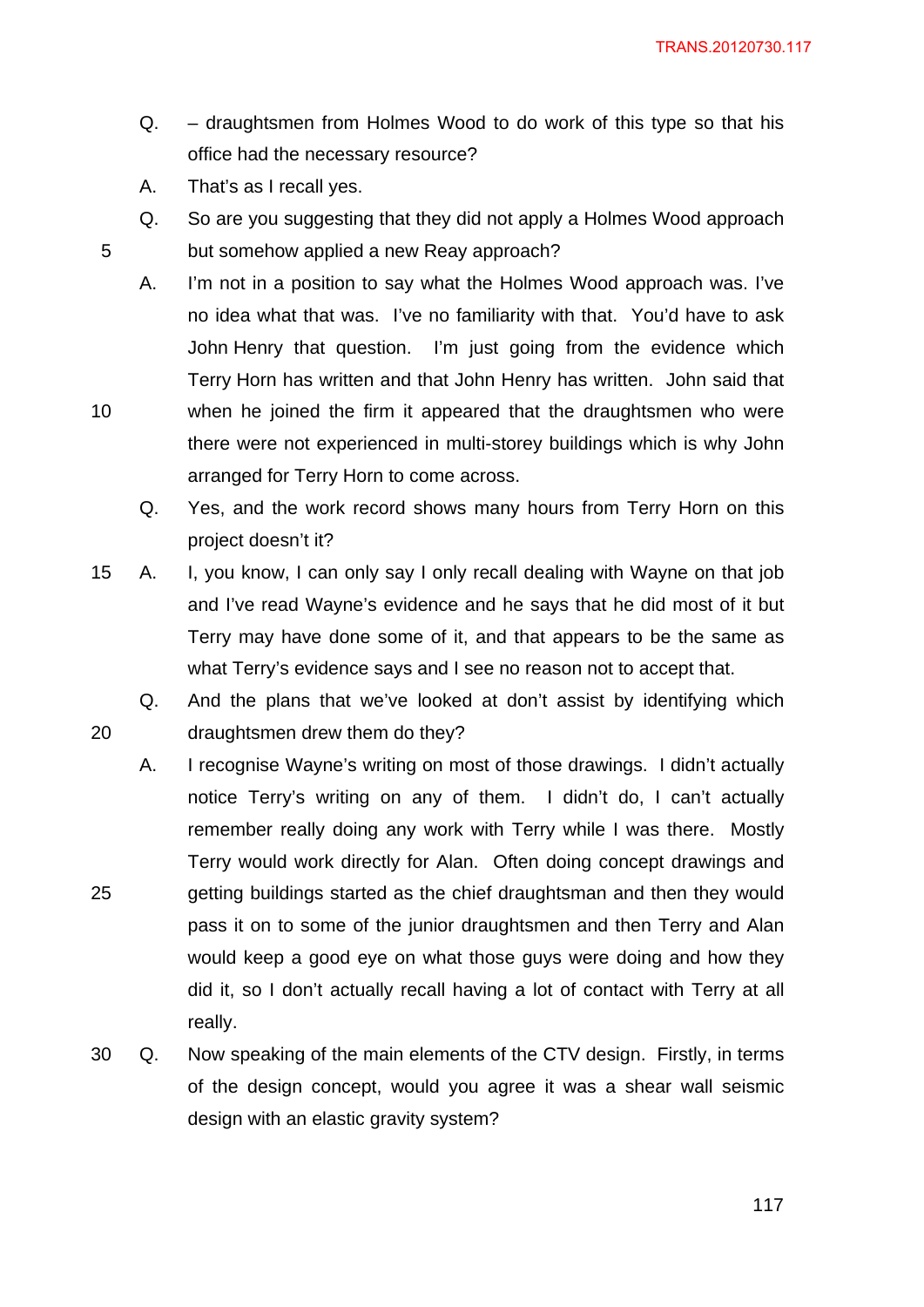- A. I wouldn't call any of it elastic. I think the ultimate load system was used on everything but I think John Henry's description of it as being a shear wall stabilised gravity beam system is as good a description as I've heard.
- 5 Q. And that was what you were setting out to design when you took this job on?
	- A. That's the way Alan said he wanted it done, yes, that was part of the brief when he came to me to say that it's going to work the same way as Landsborough House did, and that is how that was done. The reason for that being that you then don't have to model the beams and columns in the ETABS program. It makes the whole job a lot simpler and it makes the construction simpler because when you're building the columns and the beams you don't have to go to the extent of ductile detailing and it's very difficult to use precast panels and beams when you are required to do ductile detailing.
		- Q. But the ETABS test was to see whether this was feasible wasn't it?
		- A. The ETABS was to see whether the walls were big enough and whether they were in the right place in order to limit the inter-storey deflection to the code required limit.
- 20 Q. And the assessment you made of the first output of that was that it was not sufficient because there was only a shear wall on the north side?
	- A. Yes. There was, basically it was like an E shape facing downwards where there was a wall along the north boundary and then there was about four fingers facing in toward the building in the north-south direction and that configuration didn't have any torsional rigidity. It was torsionally unstable, but there's the potential that those four fingers in a row may have given some torsional strength, so the initial object was, even though there were lift shaft cores and stairwell cores beside two of those walls, to see whether it would work in that configuration and the ETABS basically indicated that it wouldn't.
	- Q. And having formed that view you proposed the south shear wall?
	- A. Yes I did.

15

25

30

Q. And that was a proposal you put to Dr Reay?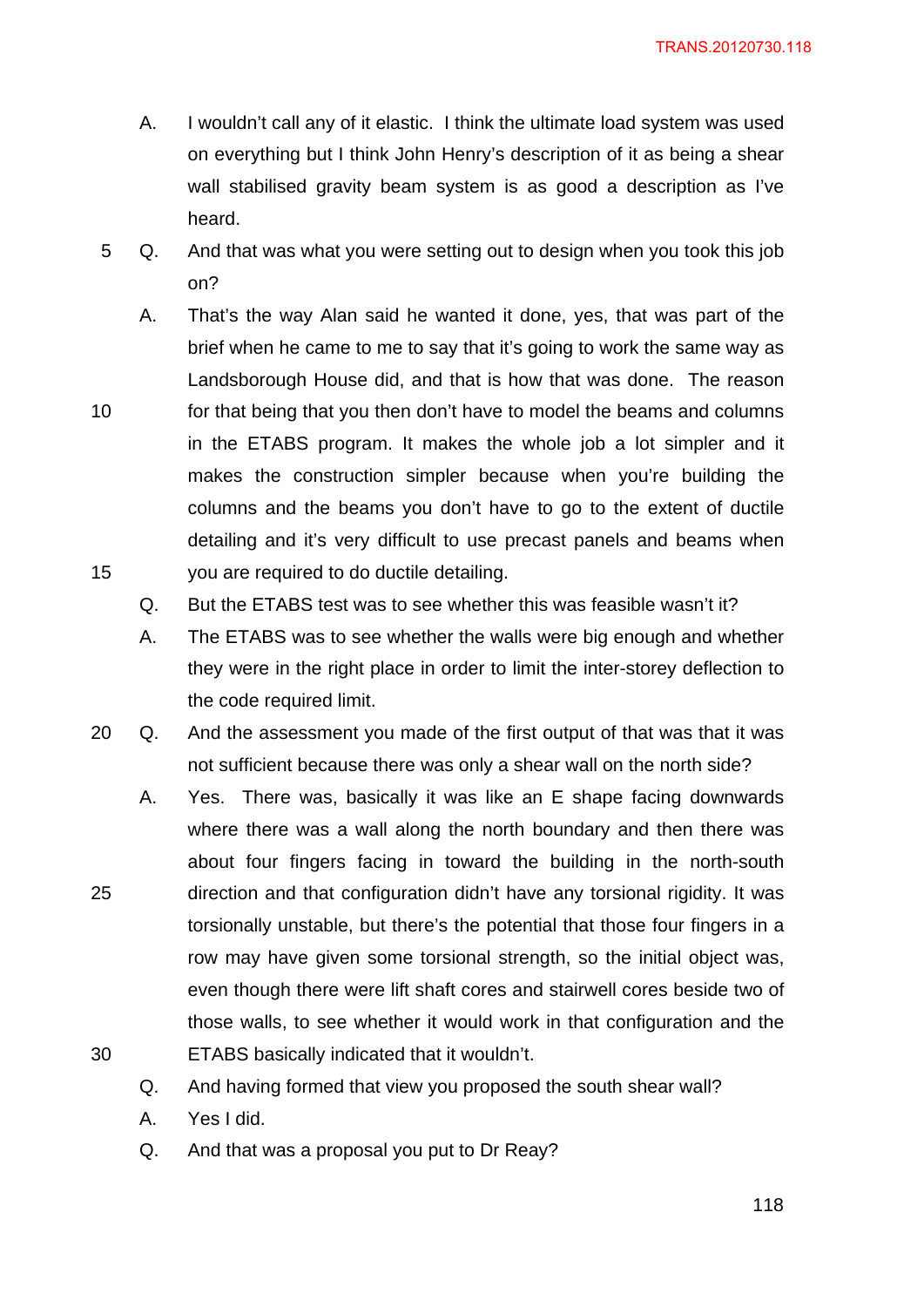A. Yes.

Q. Who had to clear it off with the client?

1615

5

30

A. That's my recollection that he was reluctant to say yes until he'd okayed it with the client and the architect.

Q. The design could be described as moderately eccentric.

10 15 20 A. I don't know how you define moderately and major. I think my understanding of torsionally eccentric when it comes to whether you use ETABS or not is that if the shears in the walls due to torsional effects are greater than the shears in the walls due to translational effects then it becomes a torsionally eccentric building and my understanding was that's, before we put the extra wall in on the south I would have called it torsionally eccentric. Once we had the extra wall in on the south it's debateable. It may well have fallen below that threshold by then because basically in the north/south direction you just had the four walls and the centre of rigidity and the centre of mass would have lined through so in the north/south direction there was virtually no eccentricity. In the east/west direction you've got the long wall along the north boundary, ignoring the ones that come south towards you, and you've got the relatively shorter wall on the south. So there are two walls, one bigger than the other, both going in the east/west direction and if the southern wall had been big enough you could have described it as being torsionally symmetrical. The trick was how big and how flexible was that southern wall.

25 Q. Were you satisfied that you'd identified the solution to that with the wall you designed for the southern shear wall?

A. Well I believe so after having referred to those seminar notes which you are referring to, the 1986 one. I think there's a page in there which actually shows a layout of walls very similar to what we've got on the CTV building and it refers to it as being an acceptable solution, so that's really one of the reasons I proposed it.

Q. And you considered this investigation and the origination of this solution to be within your skills and expertise?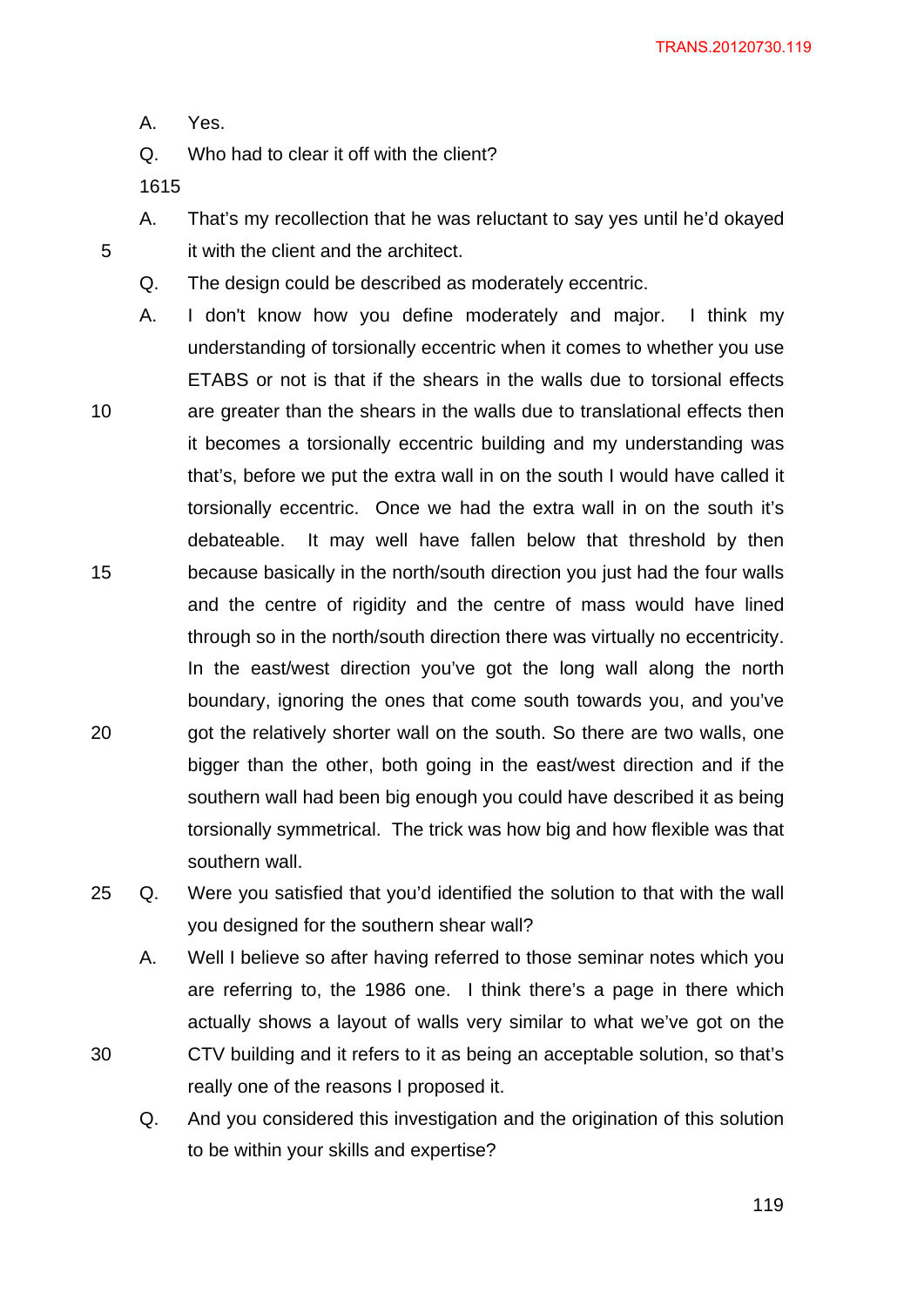- A. Well at that stage I'd run the thing through the ETABS programme four or five times trying to get it to work without that wall and some of those times would have been me learning how to use the programme because I think a couple of the things that came back were dud results for some reason. But so once I had actually modelled it again with that coupled shear wall in place I was reasonably proficient with using ETABS by then.
- Q. Would you describe the south shear wall as a relatively new design concept?
- 10 A. No I think coupled shear walls were fairly well, fairly well used by then. I don't think that's new in any way at all.
	- Q. You were comfortable that was within your field of skill and expertise?
	- A. Yes.

- Q. The foundations for this building were of a typical design?
- 20 15 A. Ah, well I mean, yes I don't think there's anything revolutionary about them. I think we took a very simplistic view about foundations in those days. We didn't model the flexibility of the soil like we would today so the assumption was when you had a pad there big enough that you'd assume that that foundation was rigid so that when you had lateral loads on the wall you didn't model the rotation of the foundation or the flexibility of the subsoil. So certainly the kind of design we were doing back then wouldn't past muster today.
	- Q. But you would describe that design as being typical of its time.
	- A. Yes.

- 25 Q. And you had had at Waimairi particular experience in relation to foundations, soil strengths and matters of that kind.
	- A. No I wouldn't say that. I think, for that particular job, we were very reliant on having a geotechnical report done which we had done and I followed the recommendations in that report. It was nothing to do with anything I did at Waimairi. I had no experience with anything of that scale.
		- Q. You had such a report on this occasion.
		- A. There was a geotech report provided yes.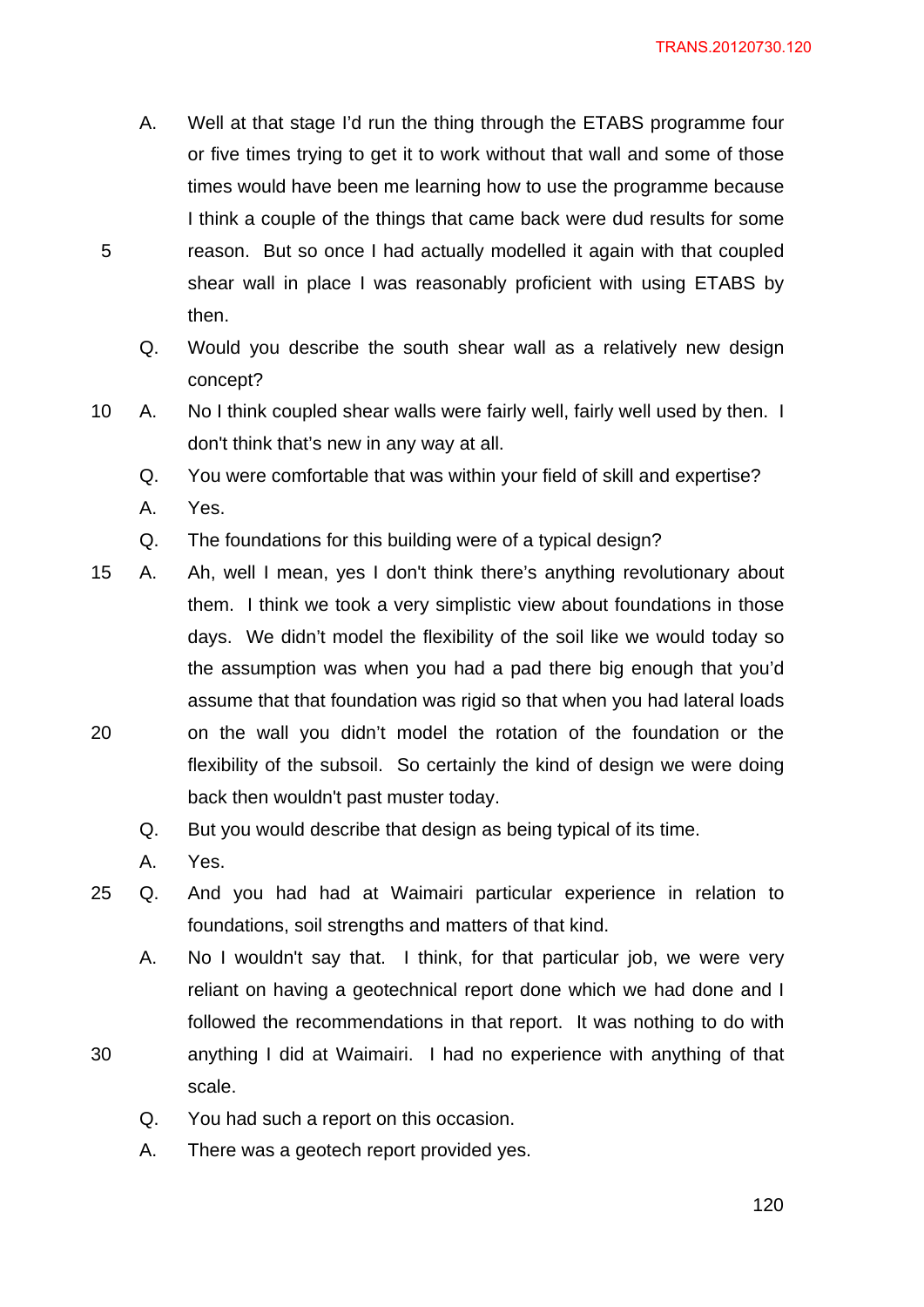- Q. And you were satisfied with that.
- A. Yes.
- Q. The north shear wall: would you accept that as a standard shear wall design?
- 5 A. I don't know what you mean by standard. It complied in most ways with the seminar notes which you refer to. We certainly used the seminar notes when designing all of the shear walls, or if not the seminar notes at least the text books and the standard procedures available at that time. There is nothing revolutionary in there.
- 10 Q. The text books you're referring to, for example, are works by Park and Paulay.
	- A. Yes.

- Q. Now in relation to the columns the question of drift standards, I understood your evidence, when lead by your counsel, to adopt the position that they meet the drift standards as defined by the Hyland Smith report.
	- A. I don't know about the Hyland and Smith report. I believe they complied with the drift standards set out in the Code in 1984.
- Q. In relation to floor gravity loading would you describe that as a standard Hibond system?
- 25 30 A. No I wouldn't. No I was, to me the Hibond system is something which is more compatible with steel frame construction. If you've got steel columns and steel beams you put the Hibond on the steel beam and connect it to the beams with stud anchors to create a composite beam. The benefit of the Hibond is to be able to build multi-storey buildings without propping to the level below so that you can be pouring concrete on one level while the level above you're sticking the HiBond down with some studs and on the level above you're busy building a steel beam. So in this particular job it was an unusual use of HiBond. I wouldn't have picked it myself. But that was something which Alan wanted to use. He'd done a number of buildings for Fletcher Brownbilt, farm buildings. They weren't selling much of their steel flooring and he was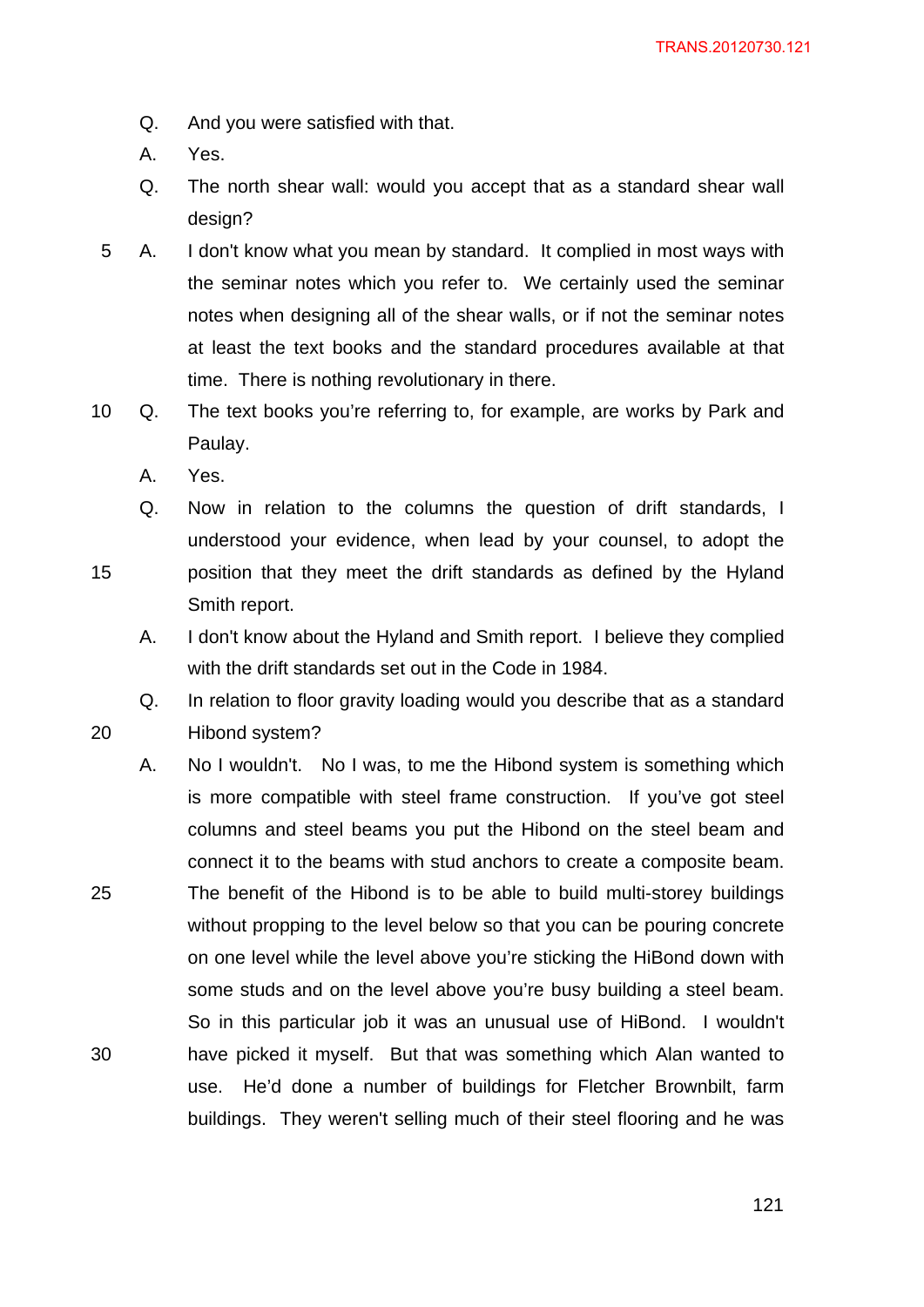quite keen to have an example to the industry of how it could be used and this is, to me, a reasonably unusual situation for using HiBond.

- Q. Or was it that the design building company wanted HiBond?
- A. I can't answer that. If that was a factor I had no input to that.
- 5 Q. Now clearly there was an issue in fact in 1986 about the floor seismic diaphragm which was not picked up until 1990/91.
- 10 15 20 25 30 A. In terms of drag ties? Well, yeah, as I've said, for the north/south earthquake, which is really where the drag ties would do their job, most of the load is taken by the two large walls which are connected to the floor beams by the reinforcement interacting. So the lack of drag ties there means that you're not getting the full benefit from the two smaller walls in the north/south direction. In terms of an east/west earthquake, as I say, it's really the east/west part of the northern wall on the north boundary and the wall on the south boundary that are doing the job so so long as the floor slab is connected in some way to the northern east/west wall I wouldn't see drag ties as being essential. But I accept that by having drag ties you get, to some extent, a better connection to the smaller walls but, as I said, there were no drag ties on the Landsborough House job and it was quite interesting when Alan rang me in 1990 to say that, to ask me if I had put drag ties in and he'd been speaking to Grant Wilkinson of Holmes Consulting. Apparently Holmes Consulting, Grant, actually said at that time that they were aware of a number of jobs that Holmes had done which didn't have drag ties which they had thought, in retrospect, should have had them. I think the reason for not, well I don't know the reason why they weren't considered. I guess, in hindsight, maybe if Terry had been the draughtsman he would have been looking for that kind of detail. I think, as it was, it was something which, as I say in hindsight, it should have been put in and I think the fact that Grant picked it up and that they went and retrospectively fitted them, in my opinion, it was easier to fit them than argue about whether they were necessary or not.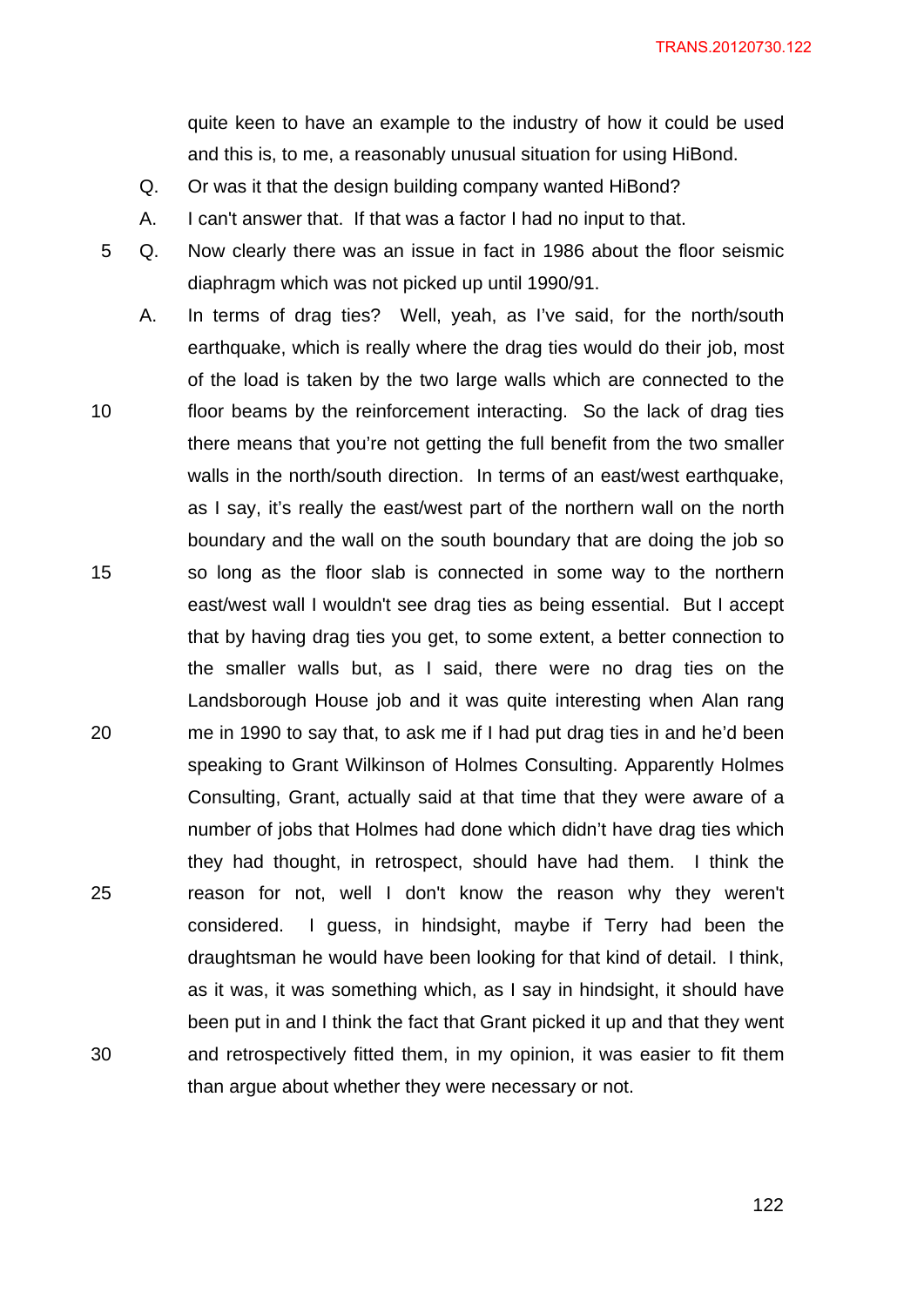- Q. Now the point of Dr Reay's enquiry to you in 1990 was to ask you whether you had put drag ties in which were not shown in the plans, that was the point of the question wasn't it?
- A. Yes it was.
- 5 1625
	- Q. In other words had the design been modified during construction by you or on site?
	- A. That was the reason for the question, yes.
	- Q. And the answer you were able to give was?
- 10 A. I didn't recall having asked anything other than what was shown on the plan at the time of construction.
	- Q. And at 1986 your perception was that the connection was sufficient?
	- A. After the retrospective work had been done I had no, I didn't know whether the retrospective work had been done. I didn't find out until reading evidence that it, that it actually had been done.
	- Q. Yes I think you missed the date in my question Mr Harding. I said as at 1986 –
	- A. Yes.

- $Q.$  your perception was that the connection was sufficient.
- 20 A. At the time it was put in for a building consent I had no reason to think otherwise.
	- Q. And designing a connection of that kind was within your skills and expertise?
	- A. Yes.
- 25 Q. And, and in that sense not an unusual or abnormal requirement?
	- A. No.
	- Q. Now turning to the beams would you accept that they met the code for gravity in seismic loads?
	- A. Well the beams had no seismic loads on them. The beams were designed for gravity loads only.
	- Q. You referred to the situation with Landsborough House. Landsborough House was not a Hibond floor system was it?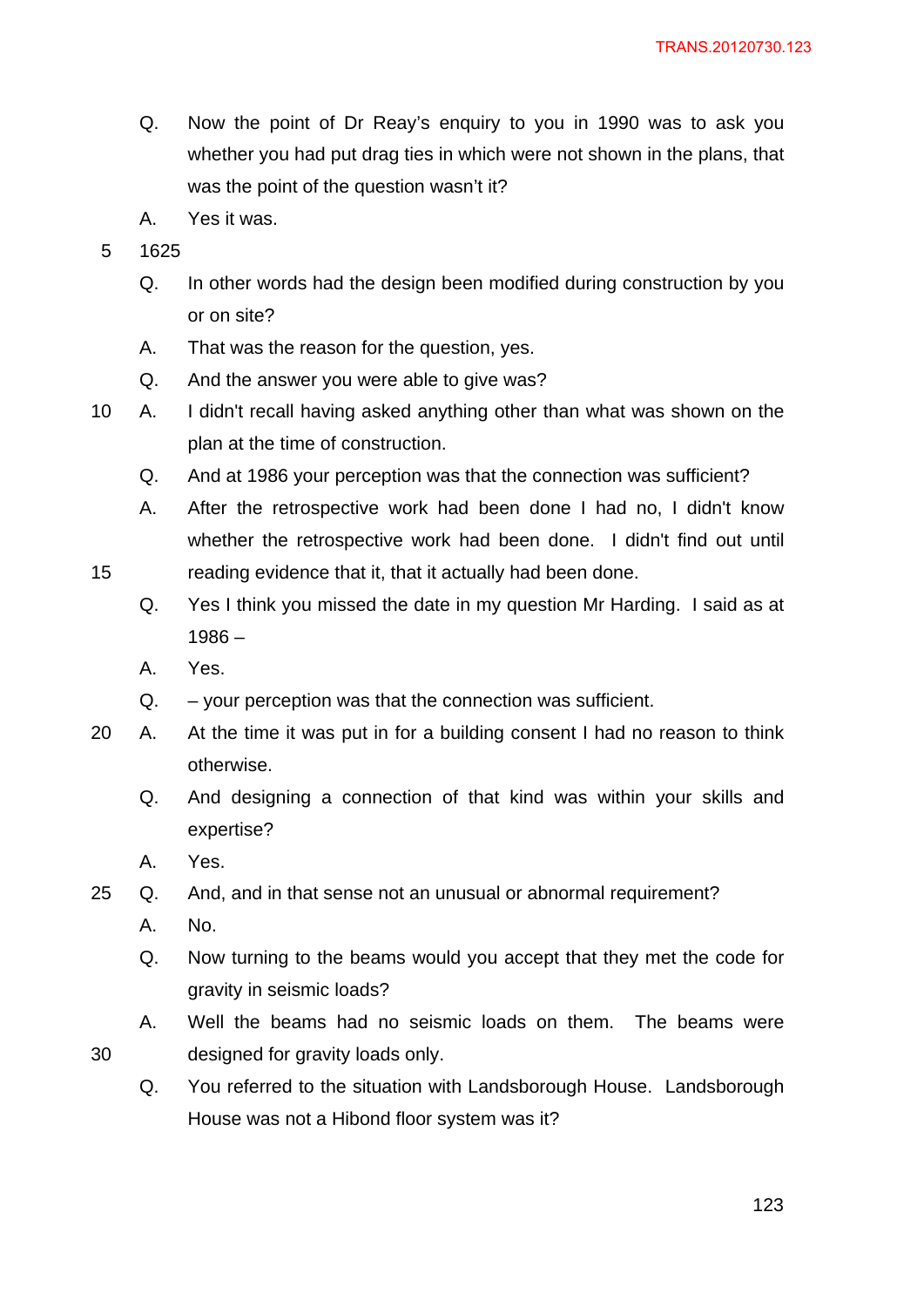- A. After reading John's evidence I, it appears not, no, but I, I don't recall that. I don't, as I say I'm not sure if I saw the drawings for that.
- Q. "Concrete rib with infill."

- A. Okay. That's more normal for pre-cast floor. That's what we would normally have done in a pre-cast concrete beam system.
- Q. And that's where you're able to drop the concrete infill in using a crane?
- A. Well no you have the pre-cast beams, the bottom half of the beam, and then you put a series of planks across between the beams and then you use timber infill between those planks. Generally the planks are about 200 mm wide and there's about a 700 mm gap between the planks that you put the timber infill in and then you pour a topping over the top of the whole thing and that generally forms a lighter floor than what the Hibond. The Hibond ended up being a very thick, very heavy floor.
- Q. And with, with extra strength if I understand your evidence.
- 20 25 30 15 A. I don't think extra strength. I think that's one of the things that I've thought about a number of times regarding this vertical acceleration. I think that, well I could go on about it but I mean I think that over time the load factors have reduced. I think when we first design things we had 1.5 dead and 1.8 live and we've reduced it to 1.4 dead and 1.7 live and it's now down to 1.2 dead and 1.5 live. So I think we actually had better strength in our floors then than we do now, but I have no reason to think that the, either the rib and infill or the Hibond was stronger. I, I prefer the rib and infill because it's lighter and it's less susceptible to, well, to vertical acceleration or – I mean how the Hibond goes in a 200 mm floor with doubling the weight in a gravity situation and whether the bond is adequate for that I, I've wondered about that a few times. I've read the evidence as to how the Hibond has performed, looking at some of the photos and the fact that a lot of the Hibond has been separated from the concrete and I, I wonder whether the Hibond is actually, well I don't believe it's the best produce in that situation I think is all I'm saying.
	- Q. Yes and in fact Dr Reay's evidence would be that it was a requirement of the Design Build Construction Company, not his requirement.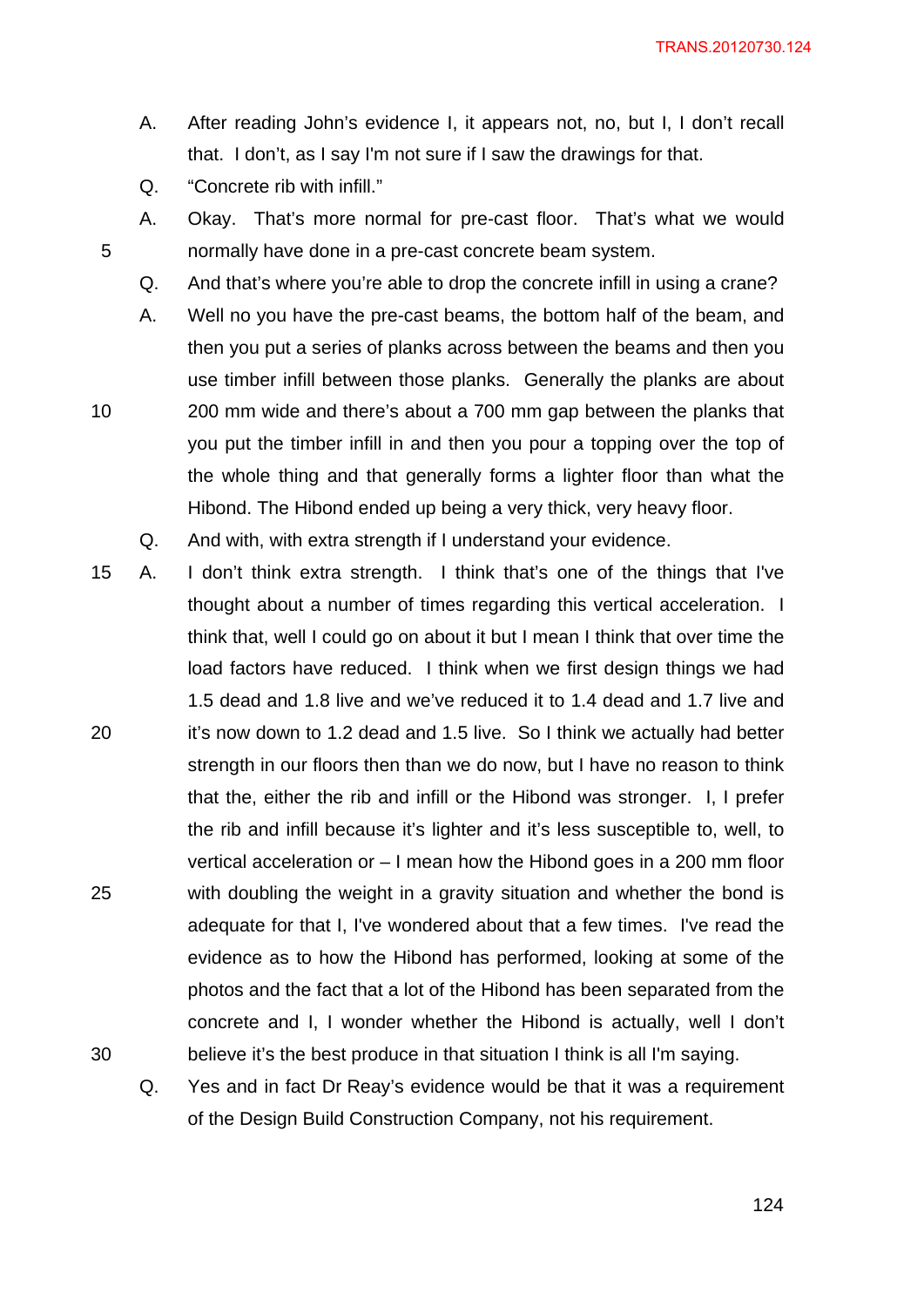- A. Okay well I, I can't comment on that. That wasn't anything that I, I was only given the instruction to use Hibond. I, I'm not privy to how that decision came about.
- Q. Now we've discussed the beam column joints but you consider that that element of the design was within your skills and expertise at the time?
- A. Well as I say that was a standard detail. There was no, there was no ductile action of that. It was a standard detail using standard procedures. So all I needed to do was calculate the reinforcement.
- Q. You also designed the roof steel work for the plant room and the crane platform.
	- A. Yes.

- Q. And all of those were within your skills and expertise?
- A. I believe so. Could you just repeat, the crane platform, the roof steel work, the plant room.
- 15 Q. The roof steel work, the plant room and the crane platform.
	- A. Yes.
	- Q. Yes and so in summary if we take the elements of the structural design they were in fact all matters within your skills and expertise?
- 20 25 30 A. There was nothing new. It was really just the fact that it, I hadn't done it before and there were, there's always some item of a design like that which an experienced engineer when casting his eye over it will say, well have you thought about this or, or why have you done it like that and when you haven't done something before there's always, you don't know what you don't know. You may think you know it all but if you haven't done it all, if you haven't done it before you can't afford to be confident that you can do it. So that's really part of this business of, it's a, it's a ethical thing. As an engineer you've got to feel in your own mind that you are confident to do it. You've done it before. You know what the traps are. If you feel that you don't have that confidence you seek someone to review it.
	- Q. But at the time you considered that you were confident, you were competent to do it, didn't you?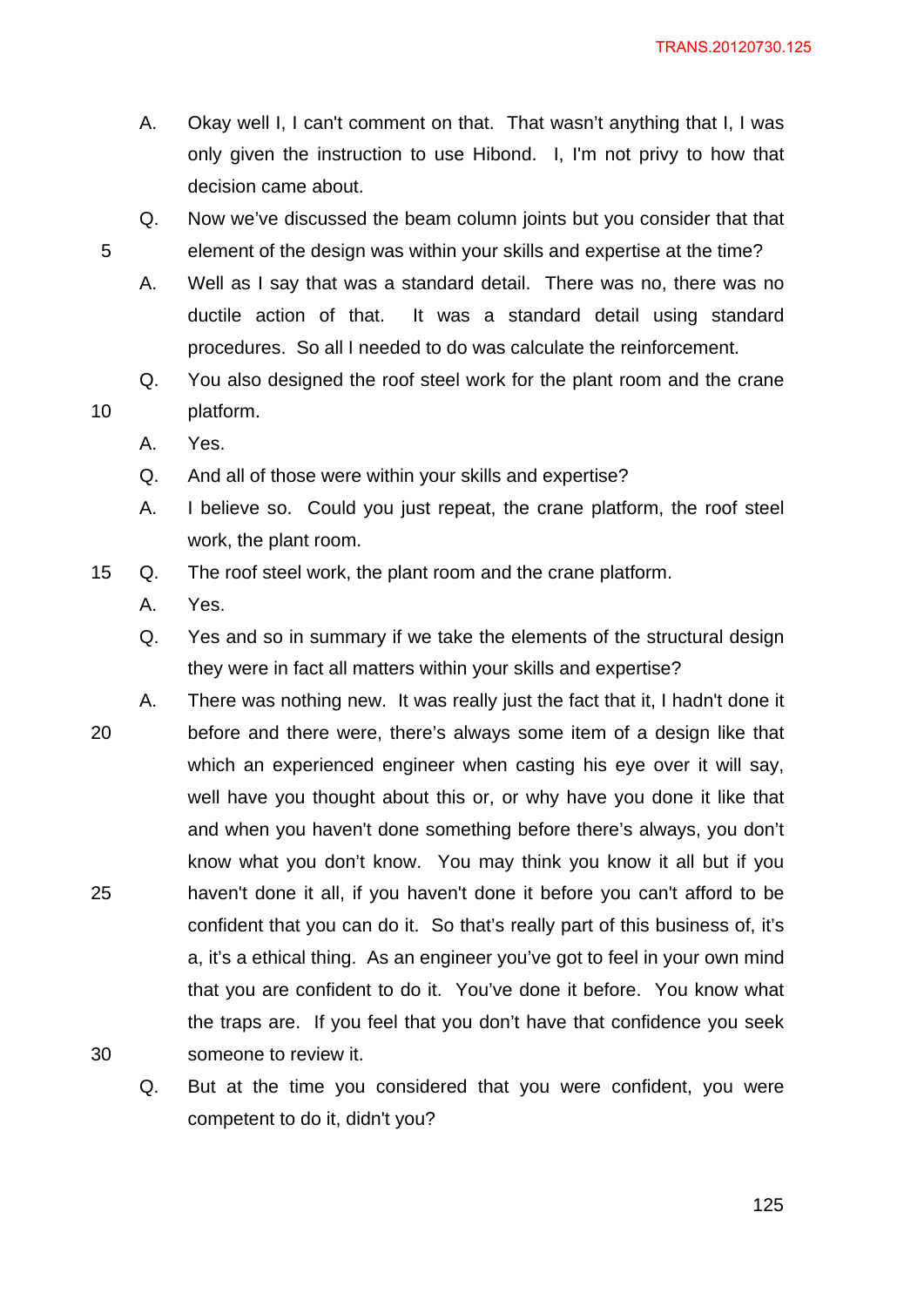- A. I was competent to do it provided there was someone reviewing it. I would not have done it if it had been me by myself. If I'd been asked, as I say, as an independent consultant to do that job, to take on that commission at that time I would not have done it.
- 5 Q. Now you've referred earlier in your evidence to Mr Scott of the Design Build Company. You recall him?
	- A. Yes certainly.
	- Q. Have you read the brief of evidence that he has filed for the Commission?
- 10 A. I don't think I have.
	- Q. No. The reference is WIT.SCOTT.0002.2. First we'll look at paragraph 4 if we may please. If we could have that enlarged. Could you just read that through please Mr Harding.
	- A. Yep.
- 15 Q. Do you accept that?
	- A. No I don't think I've ever visited Williams' office. I think he may be, may be confused. I wouldn't even know where Williams' office is.
	- Q. Or more accurately was.
	- A. Okay.
- 20 Q. Well leaving aside the question about whose office you met in do you recall meeting Mr Scott in the way he describes?
	- A. No the only, I met, first time I met Tony was after the building was starting to be built and we were having site meetings.
	- Q. If you have a look at paragraph 5 next please. Do you recall at any stage referring Mr Scott to Dr Reay on any matter related to the project?
	- A. Do I refer –

- Q. Do you recall at any stage referring Mr Scott to Dr Reay at any stage in the project?
- A. I had no reason to during the construction. At the time of construction when Tony was involved the design was, was decided and we had a building permit and we were just building it toward the drawings. There was no reason to refer Tony to Alan for anything.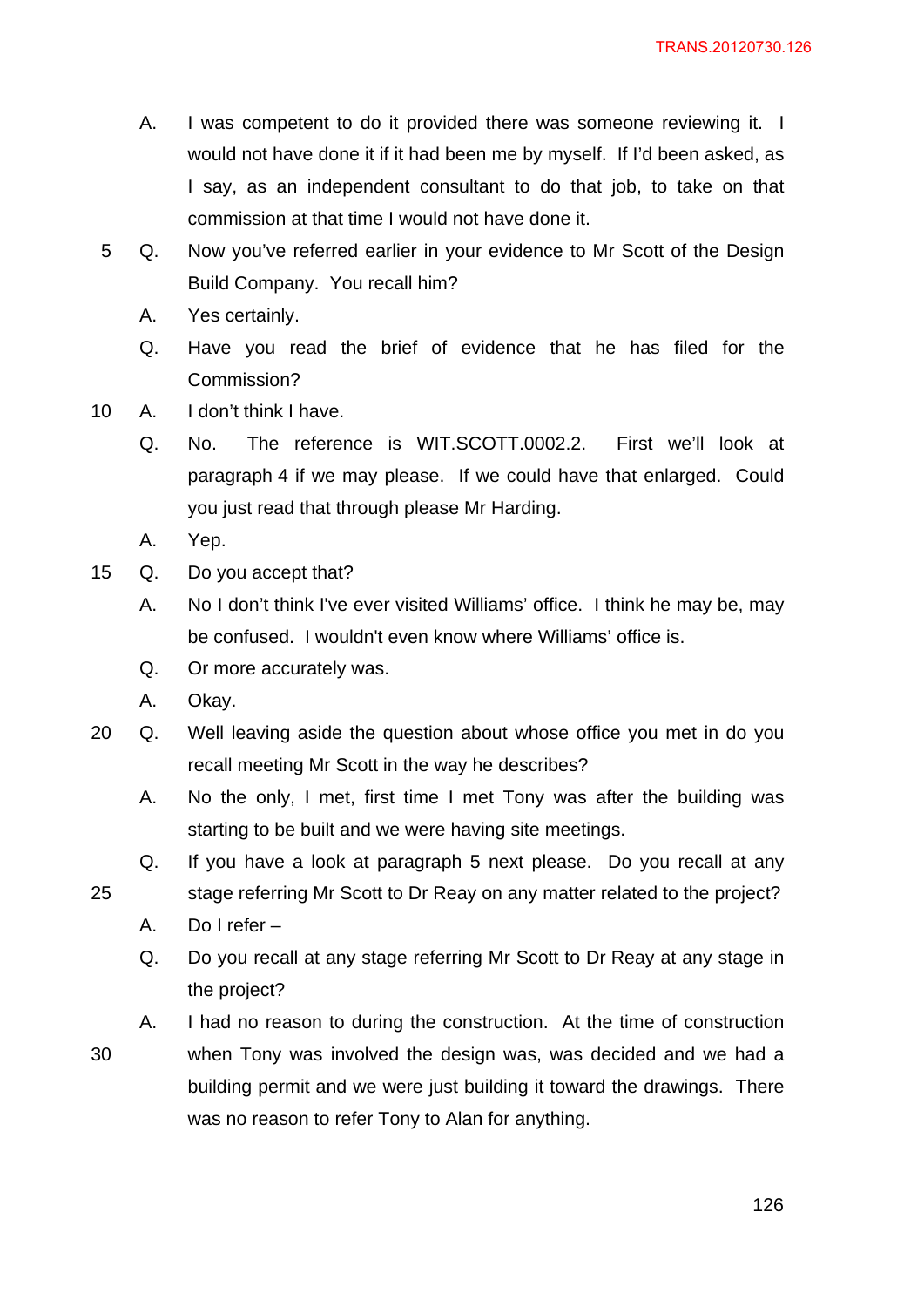- Q. Given the matters we've just been through in paragraph 37 of your brief which I took you to, do you maintain the position you state in paragraph 37 as to the compliance of your design?
- A. Sorry which, what am I referring to? Everything in 37?
- 5 Q. Yes you can look through that.
	- A. Yes I, I'd no reason to change anything I've said there.
	- Q. Thank you. Now if we go to BUI.MAD249.0141.1. You've seen this document before.
	- A. Yes.
- 10 1635

- Q. Do you recall this, the document transfer form. This is your transfer on two sets of drawings containing amendments.
- A. Would appear so, yes.
- 15 Q. Now you'll recall that prior to that there was Mr Tapper's letter which is, apparently we're going to come to it at the permitting stage, so I won't be asking you about that today, but in relation to the design matters which are raised in that document transfer form, do you recall now what the amendments were which you had to make?
- 20 A. No. No I think a lot of the things on that letter are more drawing than design. They're just details which hadn't been drawn yet at the time, as I say I think the drawings were prematurely sent to the Council and there was still work for Wayne to do on them.
	- Q. And do you recall whether the drawings would have been sent by your firm or by the design build company?
- 25 A. I doubt that it would have been the design build company. I think all contact with the firm in most of these situations is by the engineer. There's no real reason for the design build company to be involved in that process so far as I'm aware.
	- Q. Mr Tapper's letter opens by saying, "It is re an application," and it gives the application number. Would the application for building consent have been made by the design build company, the architect or the Reay firm?
		- A. I have no idea. I was just sitting in the back room so what happened once it went onto Alan's desk, who took it from there I have no idea.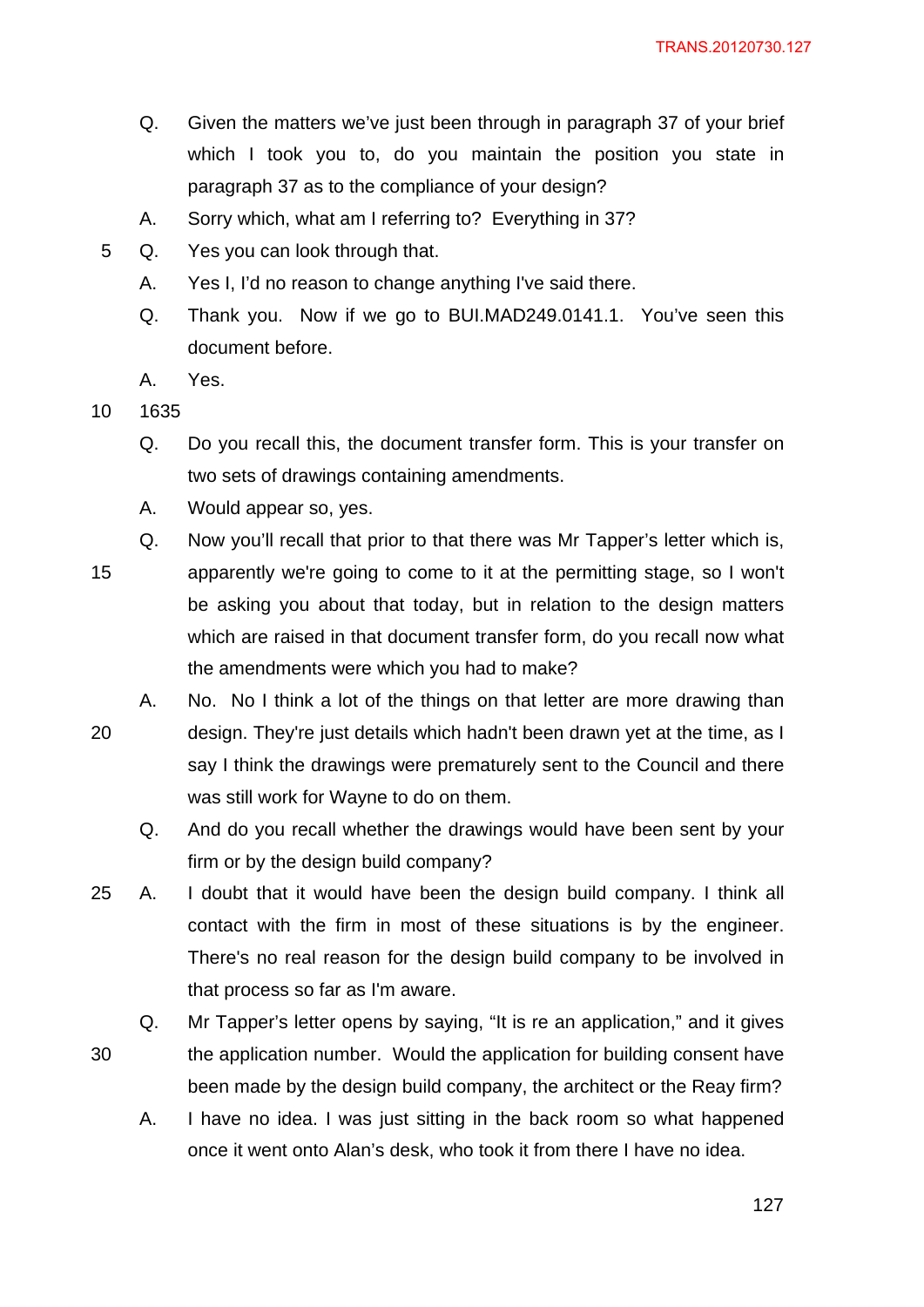- Q. And you were asked by your counsel about the matter of the design certificate. Do you recall that?
- A. Sorry say it again.
- Q. You were asked by your counsel about the matter of a design certificate.
- 5 A. Yes.
	- Q. And if I understand it correctly you have never sighted a design certificate?
	- A. Well I'm going from the documents that have been presented in evidence.
- 10 Q. Yes.
	- A. From 30 years ago so I have no recollection of anything directly. I'm just looking at what's been put in front of me now.
	- Q. Given that you originated the document transfer form would it have been normal for you to originate the design certificate?
- 15 A. No.
	- Q. Why not?
	- A. Because that was really the final sign off that Alan would do, and especially if it was one of the first jobs I'd done going back, Alan would definitely take that unto himself.
- 20 Q. Would you have expected a design certificate to accompany those plans under that transfer form?
- 25 30 A. Well as I say when the job was initially put in with half completed, well partly completely drawings, I definitely would not expect a design certificate to go in at that stage. It would be folly to issue a design certificate for drawings that you knew weren't complete. You would never do that. So at the time when the drawings had been completed, it appears that once Wayne had been through and completed the drawings we copied them off and I shot them off to Mr Tapper and he obviously asked for some calculations in that letter regarding bondek which I must have done for him. So I was really just giving him updated drawings. I had no input to whether a design certificate had been in or not. I would expect that Mr Tapper would have asked for one once he had received all of the satisfactory drawings. There may well be other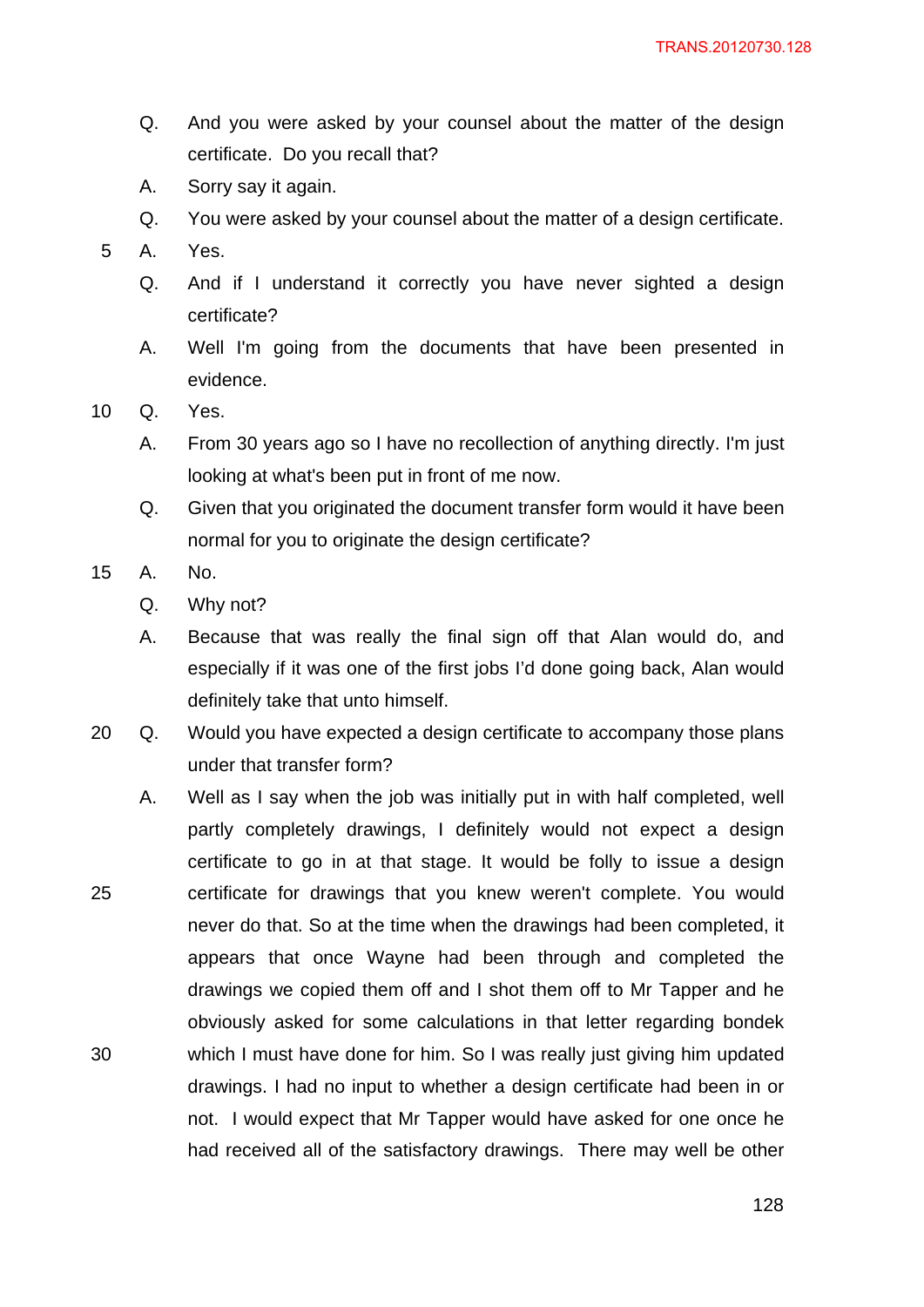requests for information from Mr Tapper apart from that one, but I have no recollection of any of that.

- Q. The point of my question was much briefer, which was simply whether you would expect the plans sent in that form normally to be accompanied by a design certificate?
- A. Not if they were incomplete. If they had been complete I would have expected one to have gone.
- Q. I take it you have since drawing your brief of evidence considered Dr Reay's briefs of evidence?

10 A. Yes.

5

25

- Q. And do you accept that there was a difference of view between him and you as to the level of involvement he took with draftsmen and work supervision?
- 15 20 A. Well he's the one who can ultimately say how much time he spent. I wasn't sitting there with a clock deciding how many hours he was spending on each job. I was just getting on with mine. What I'm really saying is that when I saw him going around the draftsmen, looking at what they were doing, coming to me asking me questions, to me that was confirmation that he was doing reviews of the job. Now as to the extent of that review, the number of hours he deemed necessary in order for that review to go, that's his call not mine. I was just reassured that he was reviewing it and that I wasn't doing it by myself. If I had
	- Q. So is it your contention that all the work that you did at the draftsmen stage was invariably reviewed by Dr Reay?

thought I was doing it by myself I would have bailed out right then.

- A. No, I can't say invariably. I think it was a fairly intermittent process, I –
- Q. And Dr Reay may in fact have equally been discussing his own jobs rather than yours with the draftsmen.
- 30 A. No, well at times he was, but as I say, anything that was said in that office could be heard. Alan had a very loud voice, so did Terry and if anyone was having Alan talk to them everybody in the office could hear that conversation so you would know if he was talking to the draftsmen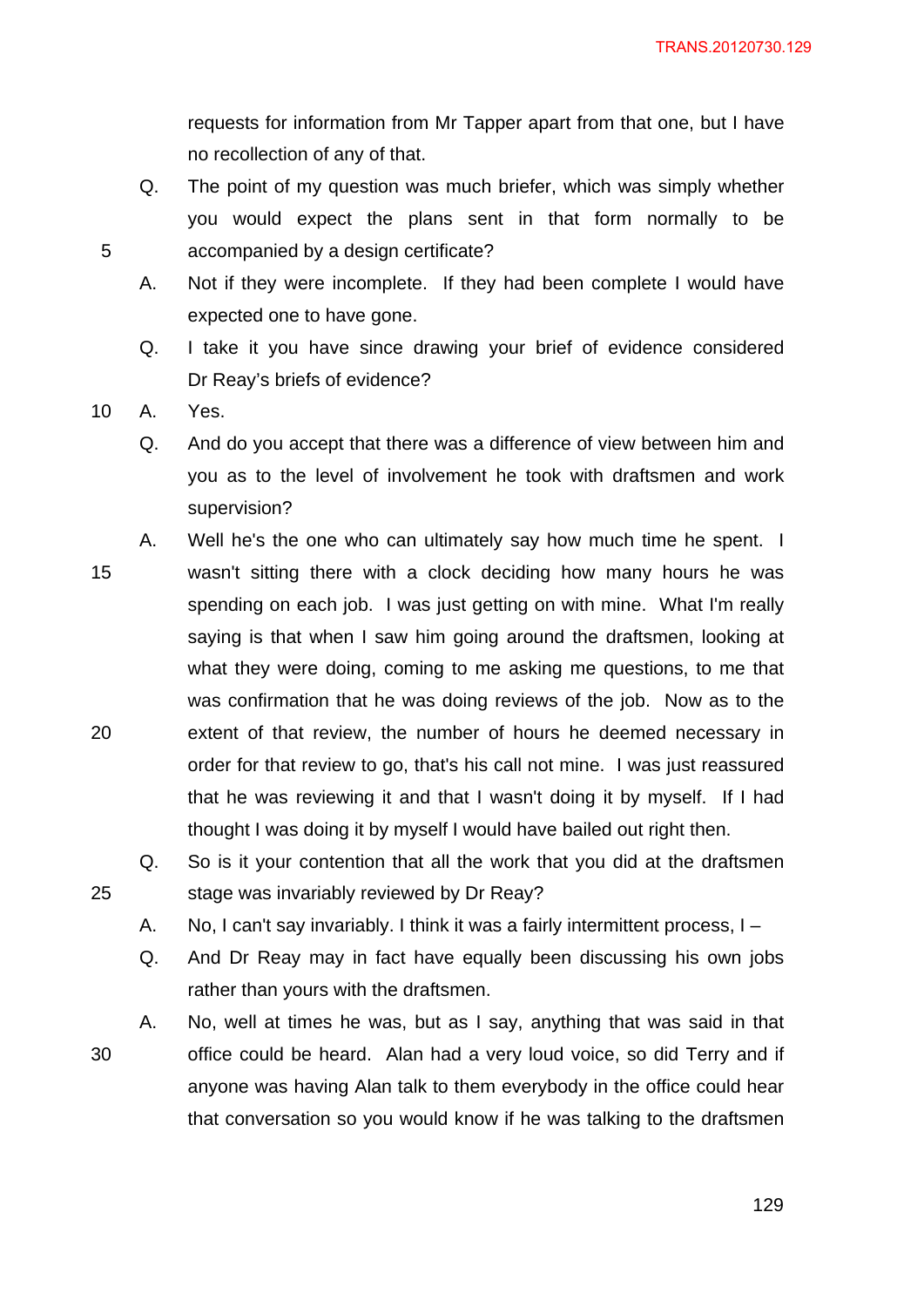working on your job. You tended to listen to what was going on and when a question was being asked, why did you do things this way.

# **JUSTICE COOPER:**

- 5 Q. The way you're describing it, you're relying on overheard conversations for your assurance that Dr Reay was looking over your work. Is that the impression you want to leave with us?
	- A. Well I have no way of knowing what he considers appropriate in terms of the number of hours needed for review. If he had not been looking at
- 10 the work at all I would have been concerned that he wasn't reviewing the work.
	- Q. Yes.
	- A. When I knew that he was looking over their shoulder I was reassured that he was reviewing the work.
- 15 Q. But you're not giving any specific evidence of him coming to you and asking you about details of these plans of the CTV building are you?
	- A. That's too long ago for me to recollect specific situations.
	- Q. You can't recall. And is it the case that you can't recall either going to him with particular difficulties or questions that had arisen in your mind as to the job progressed?
	- A. No, I specifically remember going to speak to him about the southern shear wall. I remember sitting in the front office and having that exact
	- Q. This is after you had taken the project a certain distance and discovered

```
that it wasn't going to work as it had been designed up to that point?
```
A. Yes.

20

25

30

- Q. Any other instances where you can recall going to Dr Reay to raise issues or concerns?
- A. Not specifically but as I say after 30 years I doubt that I would remember anyway.
- Q. You keep saying 30 years, but it's 26 in fact isn't it?
- A. Twenty-six yes.

discussion.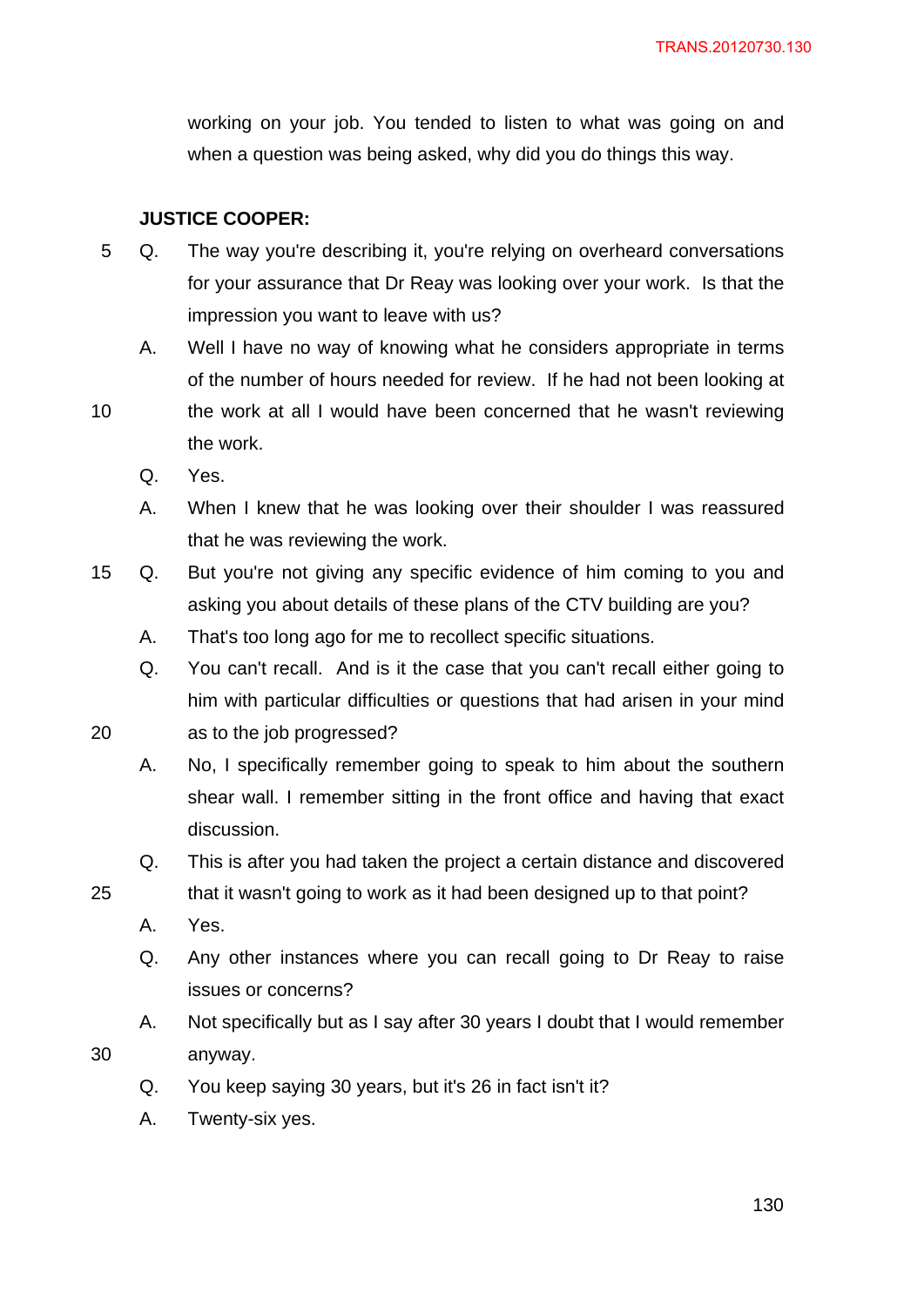TRANS.20120730.131

- Q. So if you did have issues as the design progressed which you raised with Dr Reay, apart from the southern wall, you can't tell us what they might have been?
- 5 10 15 A. No, I think what happened, as I say there'd be from time to time he'd be looking over the shoulders of the draftsmen and there'd be a particular detail of precast beams or connections or what have you and he'd come and say, you know, we do it like this or we do it like that. That would happen pretty regularly, there'd be times when I was designing panels and I'd be designing them with reinforcing bars. He would say no, we use mesh so he'd redo it with mesh, but it wasn't the sort of thing that I would write down in my diary as to, as you know it's not like you're having a discussion with a client and you write yourself a file note as to what the decision was and how you made it. This is just the normal day to day conversations you have in a design office, so there's no reason why you would take particular note of them.

- Q. And what you've just said related to the CTV building did it or is it just some sort of generalised memory that you have?
- 20 25 A. That was one of the earlier examples. Whether it applied to CTV I can't answer that. I suspect probably that particular message probably wasn't the CTV that was probably another building but, yeah, there would be regular review of what the draughtsmen were doing because Alan was very particular how the drawings were done and in what amount of detail. Sometimes Wayne got his hand smacked for doing too many details trying to iron out every single problem and he was told that that wasn't necessary and I remember similar discussions with me that I was trying to go to too bigger, too closer degree on it and this is our standard detail, just do it like that, don't try and reinvent the wheel.
- 30 Q. Just, I'm really just wanting to know whether in relation to the key structural elements of the building – you've told us about the south wall – but you've also said to Mr Rennie that those structural elements were all matters within your expertise. You made the point that you felt comfortable with designing them but reassured by the fact that there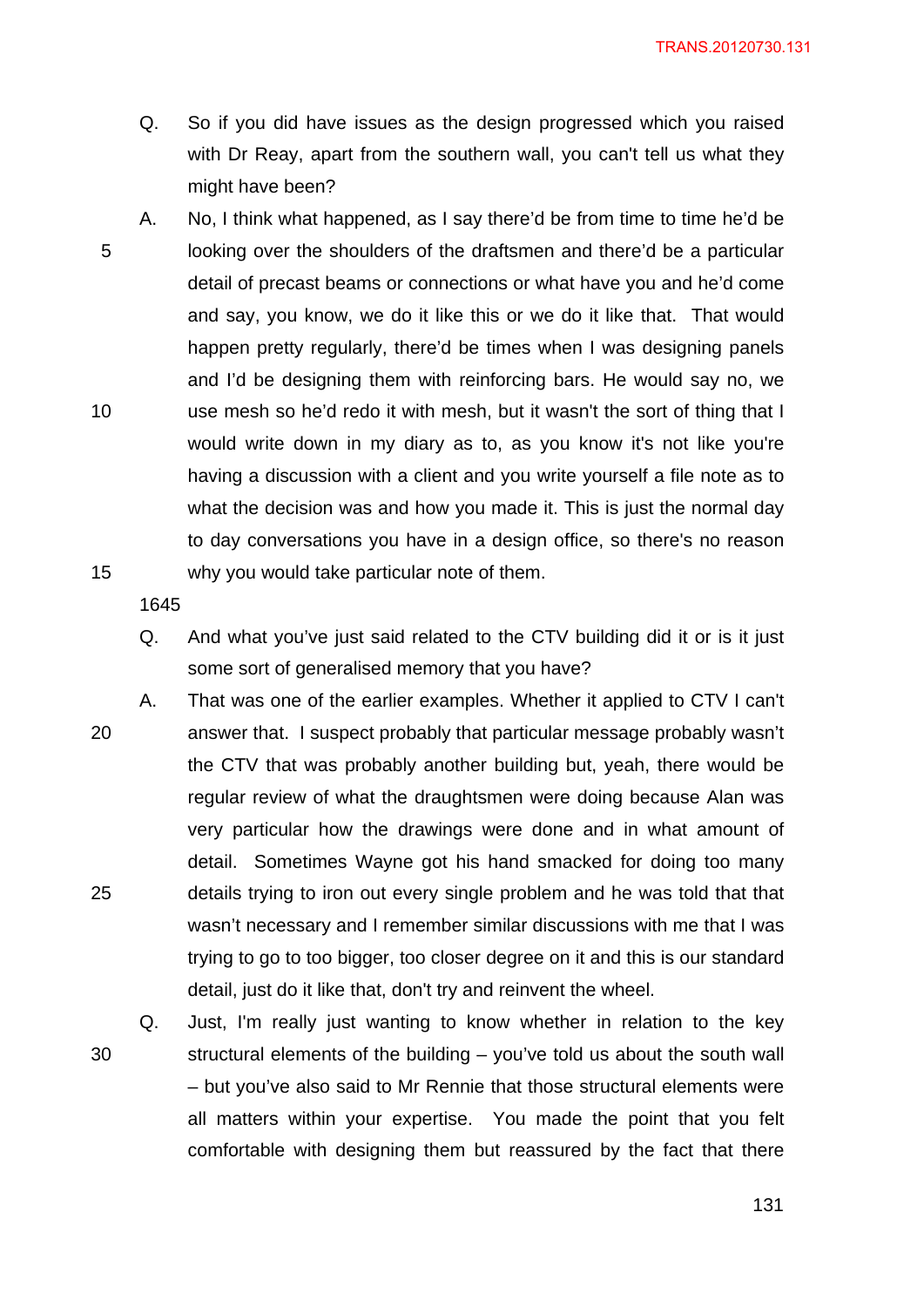was somebody available to check your work. Apart from the south wall you can't remember whether there was any particular concern you had, which you raised with Dr Reay, as you went about this process of design.

5 A. No I can't.

#### **CROSS-EXAMINATION CONTINUES: MR RENNIE**

- Q. Mr Harding is it your proposition that Dr Reay would go to a draughtsman, look at their work, direct a change in the work but not communicate that by discussion with you?
- 10 A. No absolutely he would come direct to me after he'd spoken to the draughtsman.
	- Q. And explain why the change should be made.
	- A. Yes.
	- Q. And obtain your agreement.
- 15 A. Ah, there wasn't really much of that, no. It was, you could have a big long argument with him if you wanted to but ultimately there'd only be one winner for those arguments so it was a case of just doing it.
	- Q. Whatever level of empowerment you felt you had he would discuss it with you and the two of you would agree to the change.
- 20 A. No, as I say, occasionally but, as I say, I can't remember any situation where if I had a different opinion then my opinion would have been taken. I think the south wall was something where he accepted it but I think in hindsight, reading John Henry's evidence, I think he half expected me to come up with that anyway because he probably –
- 30 25 Q. Well I don't think, Mr Harding, it's helpful for you to speculate of what you think Mr Henry's evidence may mean. Just concentrate on what actually happened between 1985 and 1988 in this firm. Is it your evidence that on each occasion that Dr Reay saw something in one of your projects where he considered that a drafting change or a design change should be made he would come and tell you that and only after that would the change be implemented?
	- A. Yes.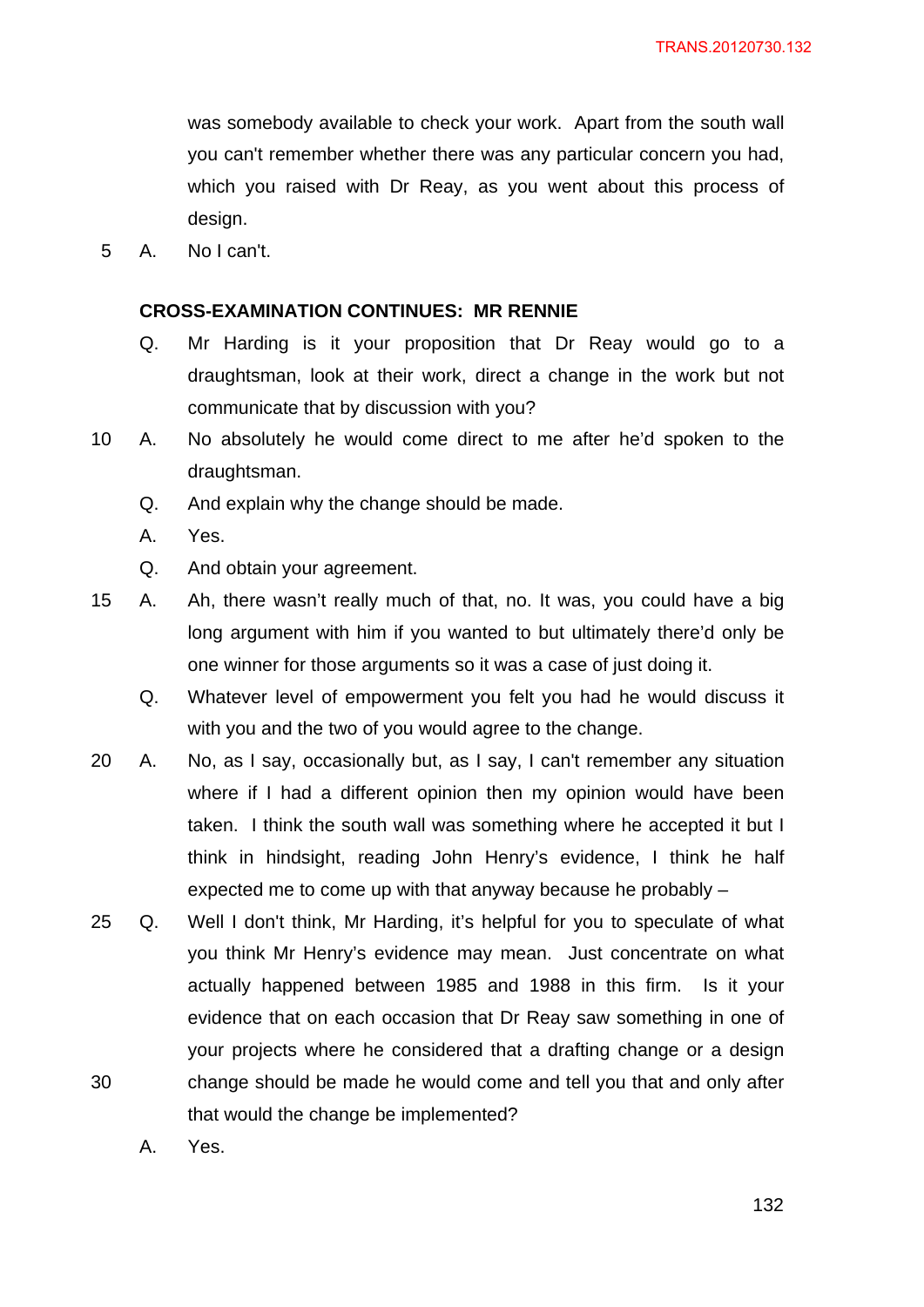- Q. And do you recall that ever happening on the CTV project?
- A. Well, like I say, it's not something that I made specific note of. It was something that happened on a day-to-day, week-to-week basis.
- Q. But if we analyse what we're looking at it would either be an error by the draughtsman or an error by you wouldn't it?
- A. No it doesn't have to be an error. It can just be the way of doing things. It can be a way of connecting things. It can be whether a standard detail is something which has been used before which we haven't used rather than trying to reinvent the wheel and do something a different way.
- Q. So it could be a matter of an improvement or enhancement not just an error.
- A. Well it most likely was an improvement or an enhancement or some way of simplifying it or making it more economical to build by making more
- 15 elements precast than in situ and being a bit, I wouldn't say revolutionary but inventive, you know, thinking outside the square as to a simpler way of building something.
	- Q. Isn't that just the type of knowledge extension and skill enhancement you were expecting to get when you went to the firm?
- 20 A. Yes it was, absolutely.

10

25

- Q. And to what extent do you say the frequency of these discussions occurred?
- A. Well they were more regular at the beginning and less regular towards the end. I think once we had an understanding as to what his feeling was and what his preference was and what the standard details were those kinds of discussions would be less often. I mean once you know that he wants mesh used in panels instead of reinforcing bars you design all the panels with mesh and that it's not a big deal.
- Q. Is that really just a case of designing to the house style rather than to something that you personally might have wanted to try?
- A. Yes I think that's true.
- Q. The key issues in relation to the CTV building appear to have related to a small number of design elements which we went through before. Is it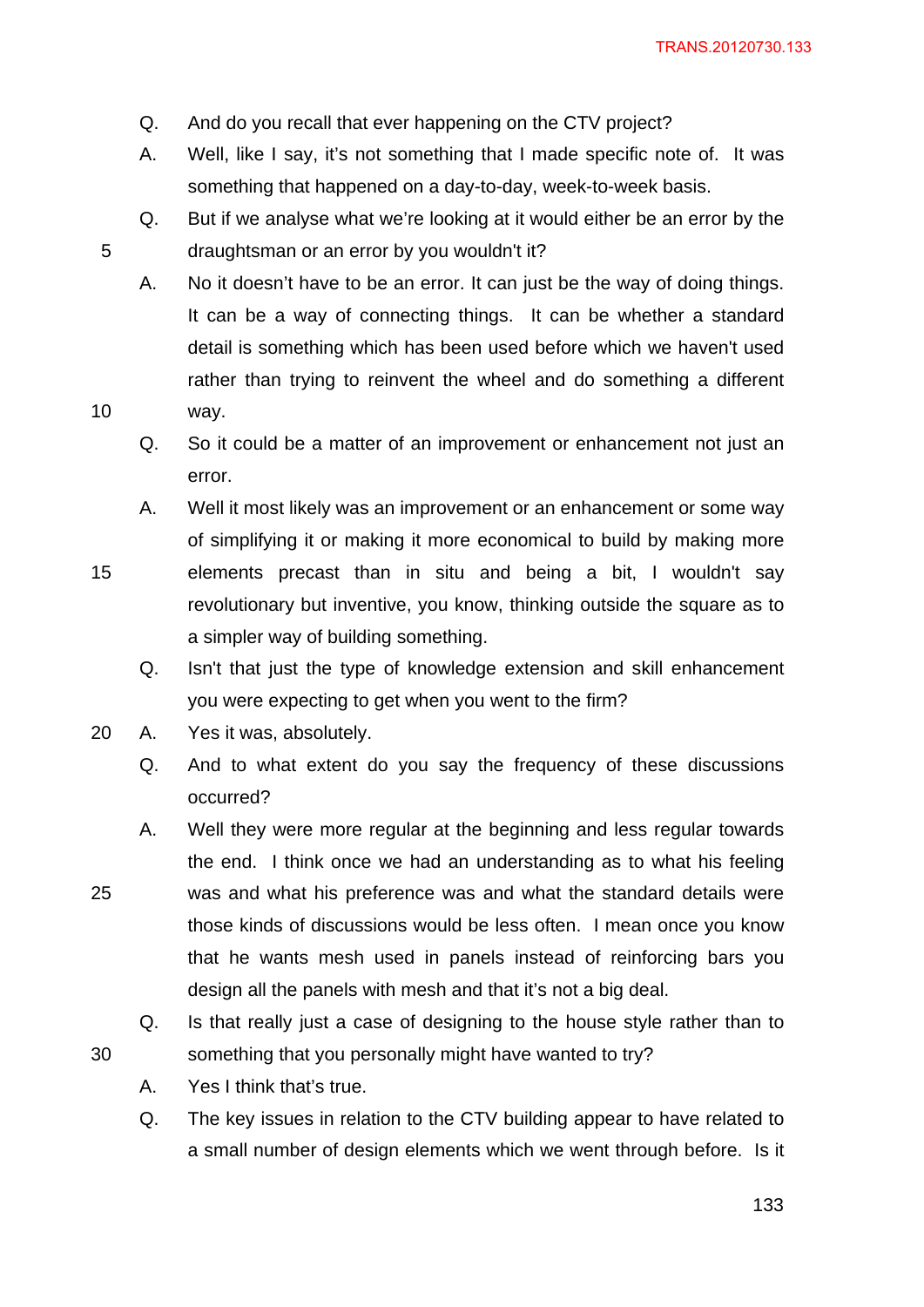my understanding that you do not recall any discussion with Dr Reay on any of those?

- A. No I'm not, well there will have been discussion on a lot of them but I can't recall those discussions. Certainly in terms of the spandrel panels we would have had discussions on how we do it; in terms of this beam column joints, but, as I say, it's not something that I kept a file note of at the time.
	- Q. Just pausing on the spandrel panels, when you say "how we do it" are you referring to the specification of the panel or how it is fixed, what –
- 15 10 A. How they're connected to the building; how they integrate with; how much of it's precast; how much of it's in situ; how you connect them; what the simplest way of connecting them is; whether you build them before you pour the floor or after; how big the elements are as to whether you can lift them; whether you use a mobile crane or a tower crane.
	- Q. And your assessment of the outcome of all of that is that the spandrel panels were compliant and had sufficient clearance.
	- A. I believe so, yes.

20 Q. Now the next item that you instanced was the beam column joints. I think you are assuming that there must have been discussion on those rather than particularly remembering such discussion.

A. Well they, as I say, are a standard detail. They had been built like that in a lot of buildings and the only variation was the shape of the column and the width of the beam. The actual mode of constructing it, oh and the fact that it was a HiBond floor rather than a concrete floor, but once you've decided which part of it is to be precast and which part of it is to be in situ it's just a case of working out the geometry of how the bars intersect and don't clash and making sure there's enough anchorage for all the bars and in a lot of cases that's done by the draughtsman.

30

25

5

# **JUSTICE COOPER:**

Q. Are you saying it's a standard detail used by engineers generally, or was at the time?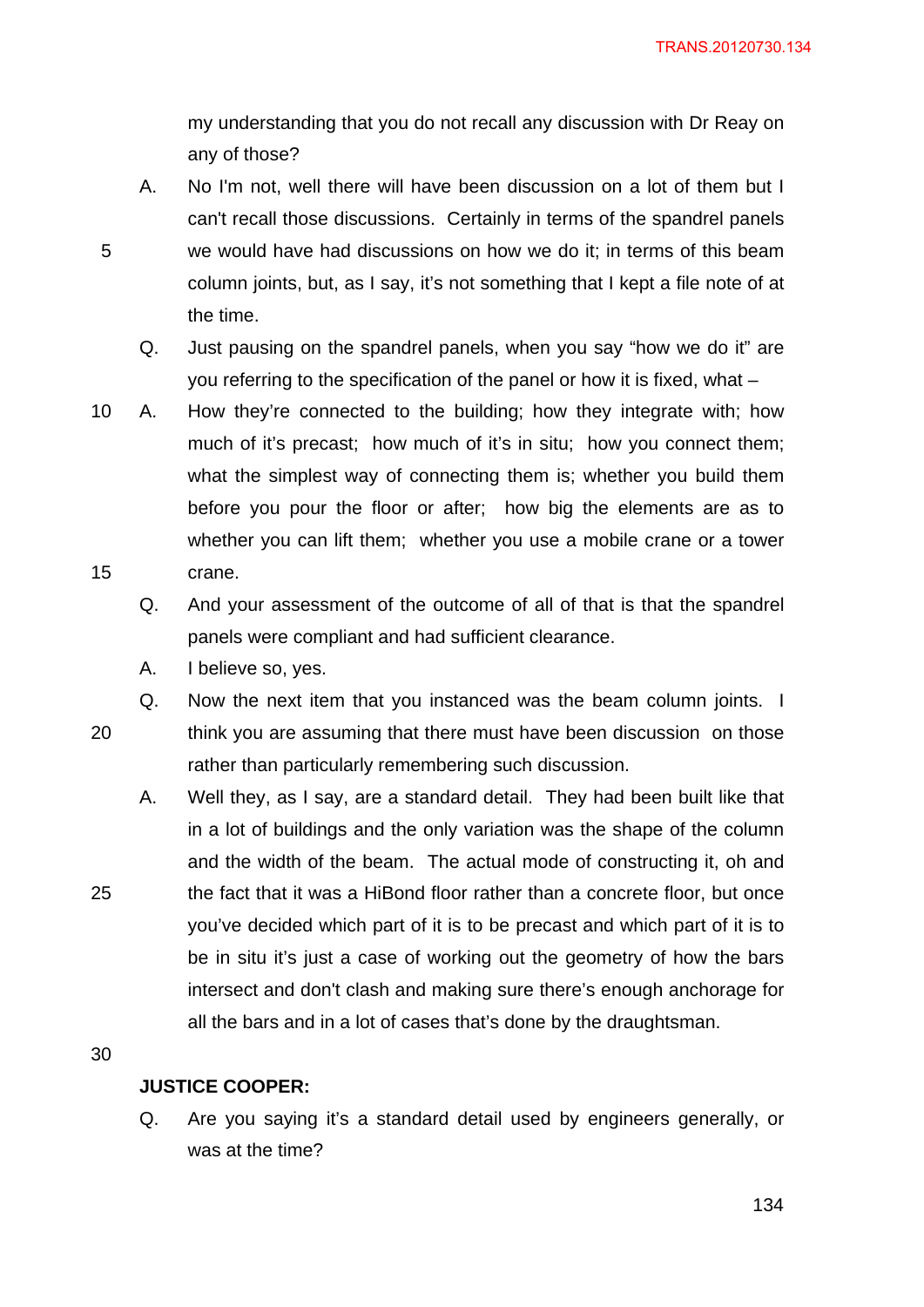- A. No.
- Q. Or that it was a standard detail in terms of buildings designed in Dr Reay's firm?
- 5 A. It was a detail which Dr Reay had developed in order to make the beam precast in the bottom part of it so that you didn't have to box the beams and prop them and so on. You could actually build the precast beam and drop it into place between the columns without having to do boxing and in situ pouring of the beam.
	- Q. So it was a standard methodology employed by Dr Reay.
- 10 A. It was a development that Dr Reay, yes he developed it and he tended to use it and vary it in different ways on different buildings.

### **CROSS-EXAMINATION CONTINUES: MR RENNIE**

- Q. In fact the beams at Landsborough House had square ends as contrasted to the u-shaped beams at CTV. That's correct isn't it?
- 15 A. Yes because the, apparently the Landsborough House had rectangular columns, the CTV had circular columns.
	- Q. And Broadway, similarly, had square end beams not u-ended beams?
	- A. I can't recall what Broadway, that's only a two storey building and there had been a lot of other issues on that. I can't, I couldn't tell you what that would have had.
	- Q. So if a selection of a u-shaped beam for CTV was your design response to round columns, not a standard design.
	- A. No there's two different types of precast beam on the CTV. The internal columns have got one kind of column, one kind of beam, and the external ones have another shape. The internal beams were very much a standard precast beam design modelled to fit the round column.
	- 1655

20

25

30

The external ones needed to be a certain shape because of the architectural requirements for the shape of the building and the draftsmen would have modelled that in one of the discussions that no doubt they would have had with Alan and presumably myself, was to whether if they – because they were much bigger than required for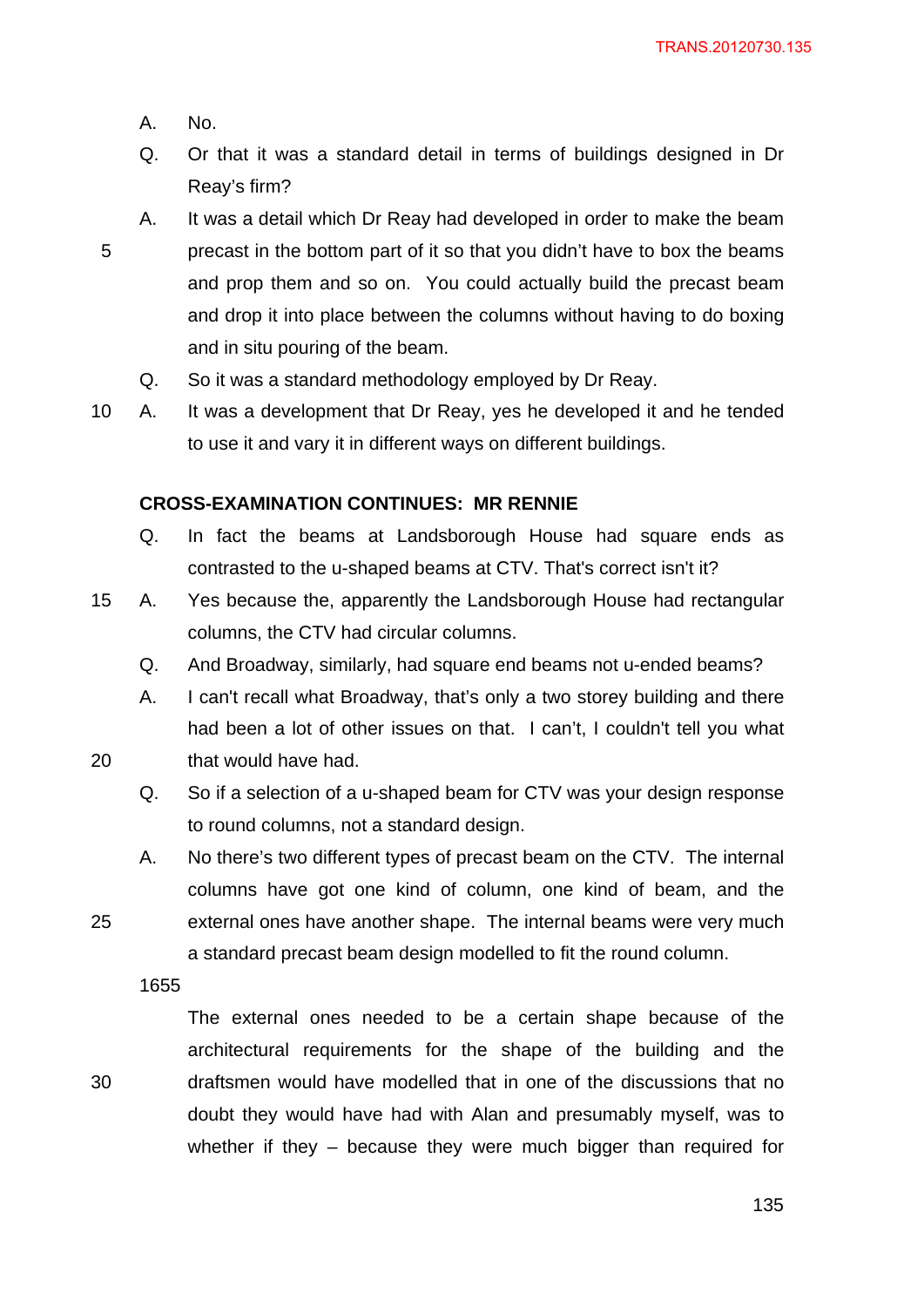architectural reasons, whether we just precast the bottom or the bottom in both sides or made a U shape out of it or what have you and that's one of the – that'll be one of the things that probably went to and fro a few times between us all to decide what was practical and how we would make it.

- Q. So it's now your contention that it was the draftsmen who originated the type of beams to be used?
- A. No, the draftsmen would have been given that instruction by Alan before he started doing his carcase drawings.
- 10 Q. Or by you?

5

25

- A. Well as I say the decision as to whether it was precast or not wasn't made by me. It was initially made by Alan and I just basically put the numbers in it.
- 15 Q. But Mr Harding we're moving away from whether to have pre-cast beams to talk about the issue of the design of the ends of the pre-cast beams which is quite a separate issue isn't it?
	- A. No, it's all part of the same question, that the whole, the way you decide whether the pre-cast beam is feasible is by working out the joint detail first. It all hinges on a satisfactory joint detail.
- 20 Q. And I understood you to say that the first cut of that would be done by the draftsman?
	- A. Well the concept as to how it would be done would be discussed between Alan and the draftsman and in some cases with me, and we'd make sure that it would work. I would often – the draftsman would basically do what they call carcase drawings which show the overall shape of the beam and from that I can work out its weight and its dimensions and work out the reinforcing that will go in it.
		- Q. And in fact the design process which operated was between you and the draftsman with Dr Reay not involved. That's the case isn't it?
- 30 A. No that's not the case. I've said to you the whole idea as to whether it will be pre-cast or not and how it would be fitted together is something that Alan took a lot of time with the draftsman discussing.
	- Q. You regarded the draftsman as competent to do that work?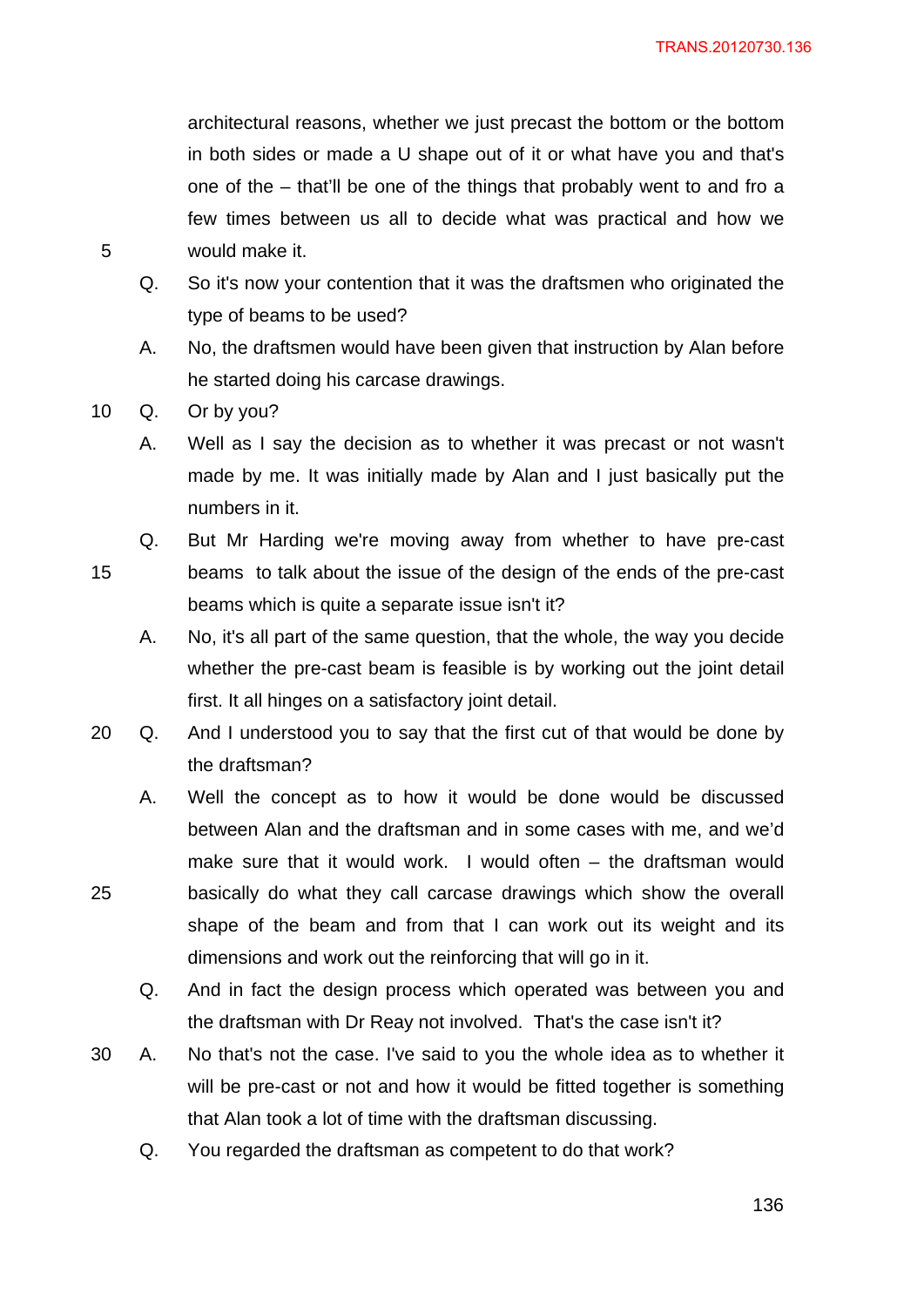- A. At the time I certainly did yes.
- Q. Are now suggesting that one of them was competent and one of them was not,
- A. No I'm not saying that. I'm just reading their evidence and it would appear that Terry had a lot more experience in multi-storey buildings than what Wayne did, that's all I'm saying, from reading their evidence.
	- Q. So you're not actually drawing a conclusion as to their skill or competence?
	- A. No I'm not.

15

10 Q. And what proportion of the design time for this project would you expect to be taken up with the draftsmen working through the beam column joint details?

A. I've no idea. If it's a standard detail half of the thing is sorted, you just have to go through – it – I can't tell you how many hours it takes. It's one of the trickiest parts of the job is not having reinforcement clash when

you've got it coming from three or four directions at the same time.

- Q. And here you had beams going into square columns, you had beams going into round columns?
- A. Yeah.
- 20 Q. You had a north shear wall and a south shear wall where the beam ends also had to be determined as to their positioning and placement.
	- A. That's correct.
	- Q. And all of that would be a major part of the draftsmen's work on this project?
- 25 A. That is true.
	- Q. So a reasonable inference could be drawn that the draftsman who has most time recorded against the project is likely to be the draftsman who did the work?
- 30 A. Well I don't know who had the most time recorded. My recollection is that Wayne did most of the work. I can't comment beyond that. In the drawings that I have looked at, looking at the style of numbering and writing, it appears to be Wayne's.
	- Q. But the numbering and writing is a post plan tracing process isn't it?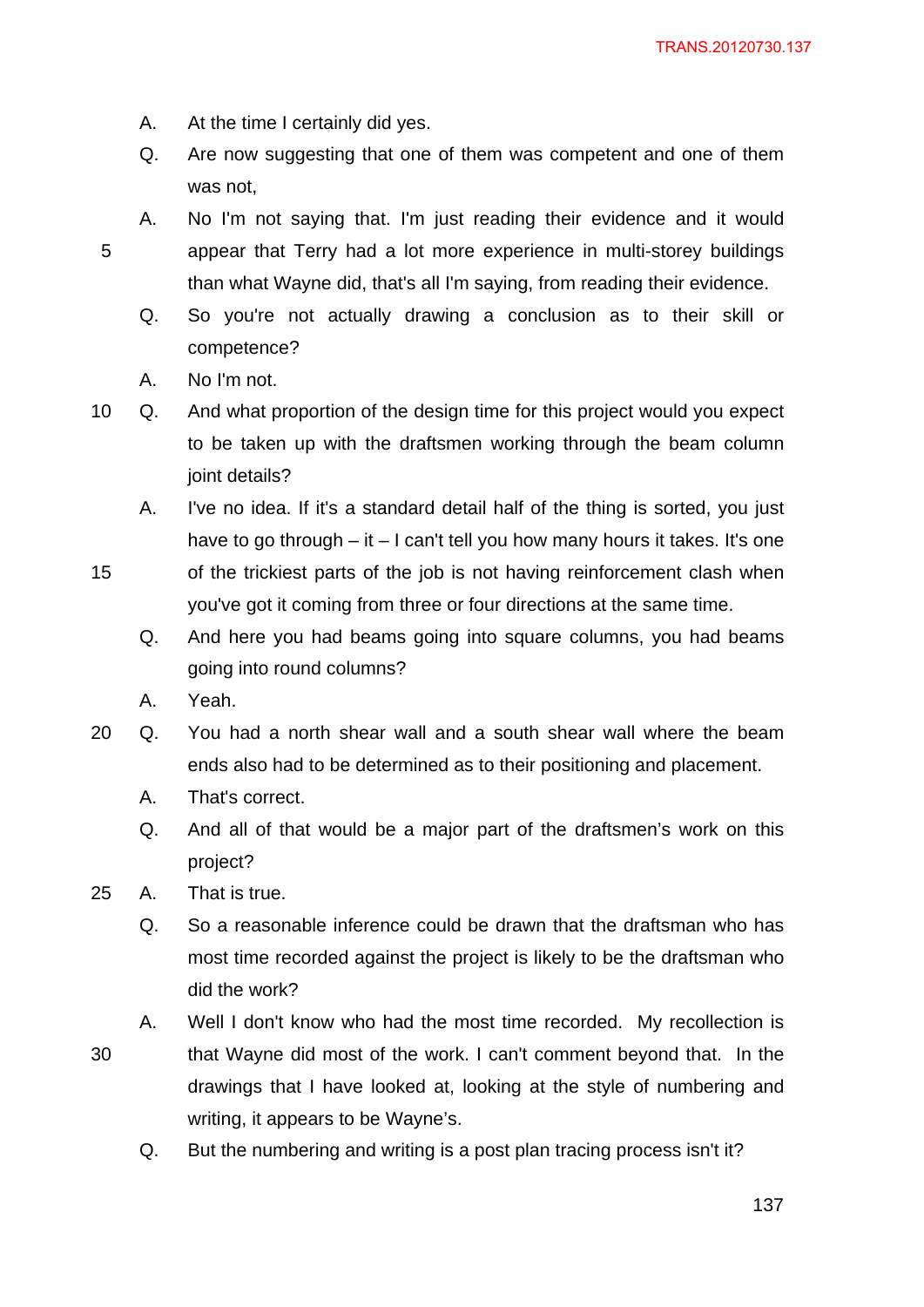- A. Yes, some cases it is, but ...
- Q. So the question of who finally lettered the drawings may not tell you very much about who did the primary drafting work?
- A. Yeah, I'm not in a position to comment on the number of hours that each of them spent, and you are right, if there was a tracer involved then it is impossible to tell.

# **HEARING ADJOURNS: 5.01 PM**